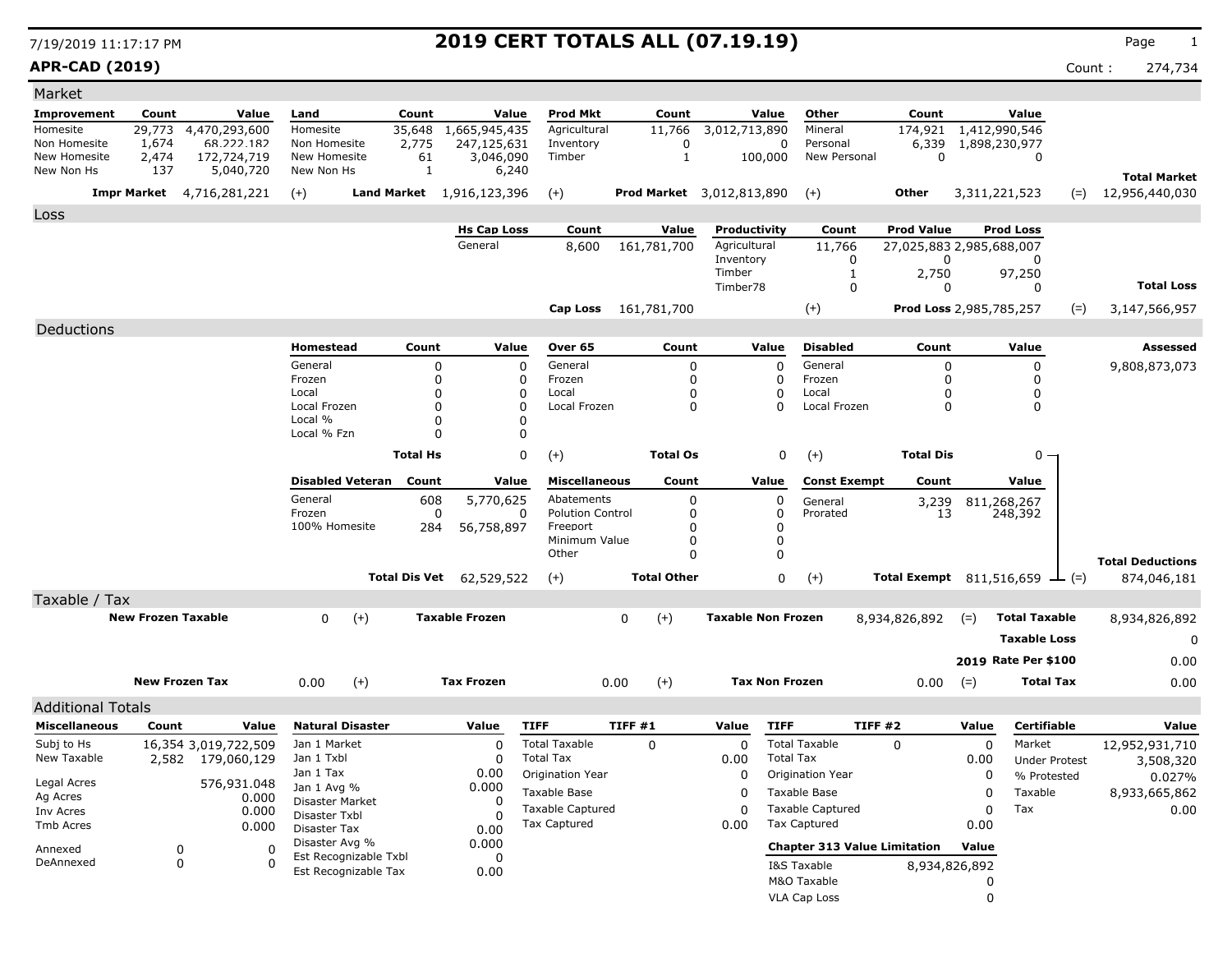### **CAL-CITY OF ALVORD (2019)** Count : 1,019

| Market                     |                           |                          |                                |                         |                      |                       |                         |        |                    |                           |                       |                                     |                     |             |                       |       |                         |
|----------------------------|---------------------------|--------------------------|--------------------------------|-------------------------|----------------------|-----------------------|-------------------------|--------|--------------------|---------------------------|-----------------------|-------------------------------------|---------------------|-------------|-----------------------|-------|-------------------------|
| Improvement                | Count                     | Value                    | Land                           |                         | Count                | Value                 | <b>Prod Mkt</b>         |        | Count              |                           | Value                 | Other                               | Count               |             | Value                 |       |                         |
| Homesite                   | 573                       | 63,251,202               | Homesite                       |                         | 658                  | 13,339,700            | Agricultural            |        | 17                 |                           | 853,710               | Mineral                             | 166                 |             | 278,357               |       |                         |
| Non Homesite               | 11                        | 699.770                  | Non Homesite                   |                         | 21                   | 1,318,770             | Inventory               |        | 0                  |                           | 0                     | Personal                            | 97                  |             | 4,636,620             |       |                         |
| New Homesite<br>New Non Hs | 36<br>0                   | 1,138,760<br>$\mathbf 0$ | New Homesite<br>New Non Hs     |                         | 1<br>$\mathbf 0$     | 3,920<br>0            | Timber                  |        | 0                  |                           | 0                     | New Personal                        | $\mathbf 0$         |             | 0                     |       |                         |
|                            |                           |                          |                                |                         |                      |                       |                         |        |                    |                           |                       |                                     |                     |             |                       |       | <b>Total Market</b>     |
|                            | <b>Impr Market</b>        | 65,089,732               | $(+)$                          | <b>Land Market</b>      |                      | 14,662,390            | $(+)$                   |        | <b>Prod Market</b> |                           | 853,710               | $(+)$                               | Other               |             | 4,914,977             | $(=)$ | 85,520,809              |
| Loss                       |                           |                          |                                |                         |                      |                       |                         |        |                    |                           |                       |                                     |                     |             |                       |       |                         |
|                            |                           |                          |                                |                         |                      | <b>Hs Cap Loss</b>    | Count                   |        | Value              | Productivity              |                       | Count                               | <b>Prod Value</b>   |             | <b>Prod Loss</b>      |       |                         |
|                            |                           |                          |                                |                         |                      | General               | 143                     |        | 1,020,979          | Agricultural              |                       | 17                                  | 6,120               |             | 847,590               |       |                         |
|                            |                           |                          |                                |                         |                      |                       |                         |        |                    | Inventory                 |                       | 0                                   | 0                   |             | 0                     |       |                         |
|                            |                           |                          |                                |                         |                      |                       |                         |        |                    | Timber<br>Timber78        |                       | 0<br>0                              | 0<br>0              |             | 0<br>0                |       | <b>Total Loss</b>       |
|                            |                           |                          |                                |                         |                      |                       |                         |        |                    |                           |                       |                                     |                     |             |                       |       |                         |
|                            |                           |                          |                                |                         |                      |                       | Cap Loss                |        | 1,020,979          |                           |                       | $(+)$                               | <b>Prod Loss</b>    |             | 847,590               | $(=)$ | 1,868,569               |
| Deductions                 |                           |                          |                                |                         |                      |                       |                         |        |                    |                           |                       |                                     |                     |             |                       |       |                         |
|                            |                           |                          | Homestead                      |                         | Count                | Value                 | Over 65                 |        | Count              |                           | Value                 | <b>Disabled</b>                     | Count               |             | Value                 |       | Assessed                |
|                            |                           |                          | General                        |                         | 0                    | 0                     | General                 |        | 0                  |                           | 0                     | General                             | 0                   |             | 0                     |       | 83,652,240              |
|                            |                           |                          | Frozen                         |                         | 0                    | 0                     | Frozen                  |        | 0                  |                           | 0                     | Frozen                              | $\Omega$            |             | 0                     |       |                         |
|                            |                           |                          | Local<br>Local Frozen          |                         | 0                    | 0<br>0                | Local<br>Local Frozen   |        | 0                  |                           | 0<br>0                | Local<br>Local Frozen               | n<br>$\Omega$       |             | 0<br>0                |       |                         |
|                            |                           |                          | Local %                        |                         | 0<br>$\Omega$        | 0                     |                         |        | 0                  |                           |                       |                                     |                     |             |                       |       |                         |
|                            |                           |                          | Local % Fzn                    |                         | $\Omega$             | $\Omega$              |                         |        |                    |                           |                       |                                     |                     |             |                       |       |                         |
|                            |                           |                          |                                |                         | <b>Total Hs</b>      | 0                     | $(+)$                   |        | <b>Total Os</b>    |                           | 0                     | $(+)$                               | <b>Total Dis</b>    |             | 0 -                   |       |                         |
|                            |                           |                          |                                |                         |                      |                       |                         |        |                    |                           |                       |                                     |                     |             |                       |       |                         |
|                            |                           |                          |                                | <b>Disabled Veteran</b> | Count                | Value                 | <b>Miscellaneous</b>    |        | Count              |                           | Value                 | <b>Const Exempt</b>                 | Count               |             | Value                 |       |                         |
|                            |                           |                          | General                        |                         | 6                    | 56,500                | Abatements              |        | 0                  |                           | 0                     | General                             | 45                  |             |                       |       |                         |
|                            |                           |                          | Frozen                         |                         | 4                    | 39,700                | <b>Polution Control</b> |        | 0                  |                           | 0                     | Prorated                            | 1                   |             | 7,363,563<br>1,233    |       |                         |
|                            |                           |                          | 100% Homesite                  |                         | 5                    | 581,520               | Freeport                |        | 0                  |                           | 0                     |                                     |                     |             |                       |       |                         |
|                            |                           |                          |                                |                         |                      |                       | Minimum Value<br>Other  |        | 140<br>0           |                           | 13,382<br>0           |                                     |                     |             |                       |       |                         |
|                            |                           |                          |                                |                         |                      |                       |                         |        |                    |                           |                       |                                     |                     |             |                       |       | <b>Total Deductions</b> |
|                            |                           |                          |                                |                         | <b>Total Dis Vet</b> | 677,720               | $(+)$                   |        | <b>Total Other</b> |                           | 13,382                | $(+)$                               | <b>Total Exempt</b> |             | 7,364,796 $\perp$ (=) |       | 8,055,898               |
| Taxable / Tax              |                           |                          |                                |                         |                      |                       |                         |        |                    |                           |                       |                                     |                     |             |                       |       |                         |
|                            | <b>New Frozen Taxable</b> |                          | 6,300                          | $(+)$                   |                      | <b>Taxable Frozen</b> | 12,568,570              |        | $(+)$              | <b>Taxable Non Frozen</b> |                       |                                     | 63,021,472          | $(=)$       | <b>Total Taxable</b>  |       | 75,596,342              |
|                            |                           |                          |                                |                         |                      |                       |                         |        |                    |                           |                       |                                     |                     |             | <b>Taxable Loss</b>   |       | 2,919,199               |
|                            |                           |                          |                                |                         |                      |                       |                         |        |                    |                           |                       |                                     |                     |             |                       |       |                         |
|                            |                           |                          |                                |                         |                      |                       |                         |        |                    |                           |                       |                                     |                     |             | 2019 Rate Per \$100   |       | 0.00598952              |
|                            | <b>New Frozen Tax</b>     |                          | 37.74                          | $(+)$                   |                      | <b>Tax Frozen</b>     | 57,795.08               |        | $(+)$              |                           | <b>Tax Non Frozen</b> |                                     | 377,468.38          | $(=)$       | <b>Total Tax</b>      |       | 435,301.20              |
| <b>Additional Totals</b>   |                           |                          |                                |                         |                      |                       |                         |        |                    |                           |                       |                                     |                     |             |                       |       |                         |
| <b>Miscellaneous</b>       | Count                     | Value                    |                                | <b>Natural Disaster</b> |                      | Value                 | <b>TIFF</b>             | TIFF#1 |                    | Value                     | <b>TIFF</b>           |                                     | TIFF #2             | Value       | Certifiable           |       | Value                   |
| Subj to Hs                 | 288                       | 36,977,945               | Jan 1 Market                   |                         |                      | 0                     | <b>Total Taxable</b>    |        | $\mathbf 0$        | 0                         |                       | <b>Total Taxable</b>                | $\Omega$            | $\mathbf 0$ | Market                |       | 85,520,809              |
| New Taxable                | 37                        | 1,142,680                | Jan 1 Txbl                     |                         |                      | 0                     | <b>Total Tax</b>        |        |                    | 0.00                      | <b>Total Tax</b>      |                                     |                     | 0.00        | <b>Under Protest</b>  |       | 0                       |
|                            |                           |                          | Jan 1 Tax                      |                         |                      | 0.00                  | Origination Year        |        |                    | 0                         |                       | <b>Origination Year</b>             |                     | 0           | % Protested           |       | $0\%$                   |
| Legal Acres                |                           | 650.242                  | Jan 1 Avg %                    |                         |                      | 0.000                 | Taxable Base            |        |                    | 0                         |                       | Taxable Base                        |                     | 0           | Taxable               |       | 75,596,342              |
| Ag Acres                   |                           | 0.000                    | Disaster Market                |                         |                      | 0                     | <b>Taxable Captured</b> |        |                    | $\Omega$                  |                       | <b>Taxable Captured</b>             |                     |             | Tax                   |       |                         |
| Inv Acres<br>Tmb Acres     |                           | 0.000                    | Disaster Txbl                  |                         |                      |                       | <b>Tax Captured</b>     |        |                    | 0.00                      |                       | <b>Tax Captured</b>                 |                     | 0<br>0.00   |                       |       | 435,301.20              |
|                            |                           | 0.000                    | Disaster Tax<br>Disaster Avg % |                         |                      | 0.00                  |                         |        |                    |                           |                       |                                     |                     |             |                       |       |                         |
| Annexed                    | 0                         | 0                        |                                | Est Recognizable Txbl   |                      | 0.000<br>0            |                         |        |                    |                           |                       | <b>Chapter 313 Value Limitation</b> |                     | Value       |                       |       |                         |
| DeAnnexed                  | 0                         | $\Omega$                 |                                | Est Recognizable Tax    |                      | 0.00                  |                         |        |                    |                           |                       | I&S Taxable                         |                     | 75,596,342  |                       |       |                         |
|                            |                           |                          |                                |                         |                      |                       |                         |        |                    |                           |                       | M&O Taxable                         |                     | 75,596,342  |                       |       |                         |
|                            |                           |                          |                                |                         |                      |                       |                         |        |                    |                           |                       | VLA Cap Loss                        |                     | 0           |                       |       |                         |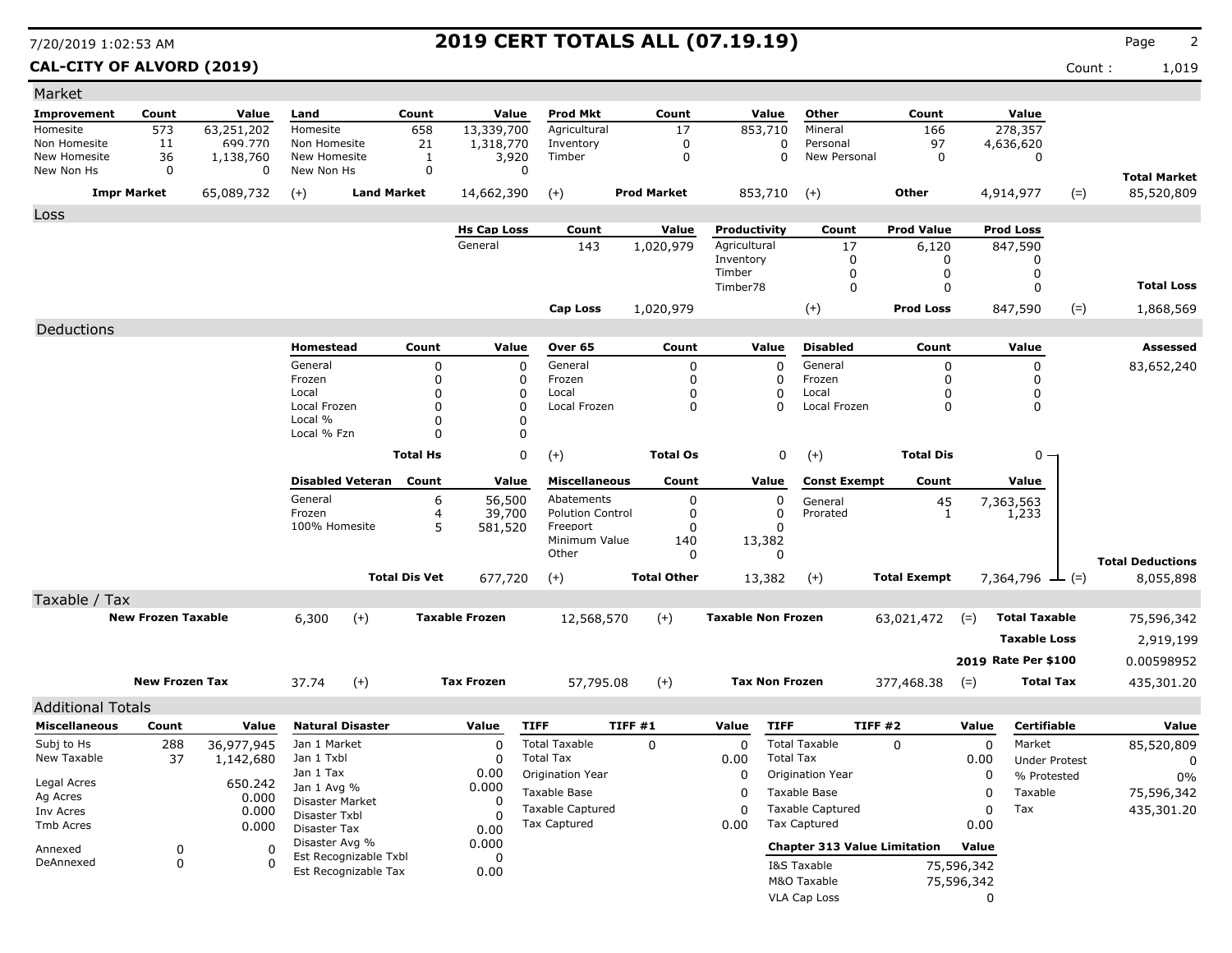**CAU-CITY OF AURORA (2019)** Count : 3,025

| Market                     |                           |                         |                            |                         |                            |                       |                                          |                    |                    |                           |                       |                                         |                     |                     |                      |       |                                      |
|----------------------------|---------------------------|-------------------------|----------------------------|-------------------------|----------------------------|-----------------------|------------------------------------------|--------------------|--------------------|---------------------------|-----------------------|-----------------------------------------|---------------------|---------------------|----------------------|-------|--------------------------------------|
| Improvement                | Count                     | Value                   | Land                       |                         | Count                      | Value                 | <b>Prod Mkt</b>                          |                    | Count              |                           | Value                 | Other                                   | Count               |                     | Value                |       |                                      |
| Homesite                   | 525                       | 93,821,307              | Homesite                   |                         | 572                        | 28,899,817            | Agricultural                             |                    | 96                 | 16,704,030                |                       | Mineral                                 | 1,943               |                     | 2,088,110            |       |                                      |
| Non Homesite               | 17                        | 469.310                 | Non Homesite               |                         | 49                         | 3,755,143             | Inventory                                |                    | 0                  |                           | 0                     | Personal                                | 81                  |                     | 9,556,793            |       |                                      |
| New Homesite<br>New Non Hs | 38<br>0                   | 2,760,962<br>0          | New Homesite<br>New Non Hs |                         | 2<br>0                     | 9,540<br>$\Omega$     | Timber                                   |                    | $\pmb{0}$          |                           | 0                     | New Personal                            | $\mathbf 0$         |                     | $\mathbf 0$          |       |                                      |
|                            |                           |                         |                            |                         |                            |                       |                                          |                    |                    |                           |                       |                                         |                     |                     |                      |       | <b>Total Market</b>                  |
|                            | <b>Impr Market</b>        | 97,051,579              | $(+)$                      | <b>Land Market</b>      |                            | 32,664,500            | $(+)$                                    | <b>Prod Market</b> |                    | 16,704,030                |                       | $(+)$                                   | Other               |                     | 11,644,903           | $(=)$ | 158,065,012                          |
| Loss                       |                           |                         |                            |                         |                            |                       |                                          |                    |                    |                           |                       |                                         |                     |                     |                      |       |                                      |
|                            |                           |                         |                            |                         |                            | <b>Hs Cap Loss</b>    | Count                                    |                    | Value              | Productivity              |                       | Count                                   | <b>Prod Value</b>   |                     | <b>Prod Loss</b>     |       |                                      |
|                            |                           |                         |                            |                         |                            | General               | 133                                      |                    | 2,814,453          | Agricultural              |                       | 96                                      | 78,660              |                     | 16,625,370           |       |                                      |
|                            |                           |                         |                            |                         |                            |                       |                                          |                    |                    | Inventory<br>Timber       |                       | 0<br>0                                  | 0<br>0              |                     | 0<br>0               |       |                                      |
|                            |                           |                         |                            |                         |                            |                       |                                          |                    |                    | Timber78                  |                       | $\Omega$                                | 0                   |                     | $\Omega$             |       | <b>Total Loss</b>                    |
|                            |                           |                         |                            |                         |                            |                       | Cap Loss                                 |                    | 2,814,453          |                           |                       | $(+)$                                   | <b>Prod Loss</b>    |                     | 16,625,370           | $(=)$ | 19,439,823                           |
|                            |                           |                         |                            |                         |                            |                       |                                          |                    |                    |                           |                       |                                         |                     |                     |                      |       |                                      |
| Deductions                 |                           |                         |                            |                         |                            |                       |                                          |                    |                    |                           |                       |                                         |                     |                     |                      |       |                                      |
|                            |                           |                         | Homestead                  |                         | Count                      | Value                 | Over 65                                  |                    | Count              |                           | Value                 | <b>Disabled</b>                         | Count               |                     | Value                |       | Assessed                             |
|                            |                           |                         | General<br>Frozen          |                         | $\mathbf 0$<br>$\mathbf 0$ | $\Omega$<br>0         | General<br>Frozen                        |                    | 0<br>0             |                           | 0<br>0                | General<br>Frozen                       | 0<br>0              |                     | 0<br>0               |       | 138,625,189                          |
|                            |                           |                         | Local                      |                         | 0                          | 0                     | Local                                    |                    | 9                  |                           | 36,000                | Local                                   | 2                   |                     | 6,000                |       |                                      |
|                            |                           |                         | Local Frozen               |                         | $\mathbf 0$                | 0                     | Local Frozen                             |                    | 111                |                           | 622,400               | Local Frozen                            | 10                  |                     | 42,600               |       |                                      |
|                            |                           |                         | Local %                    |                         | $\mathbf 0$                | 0                     |                                          |                    |                    |                           |                       |                                         |                     |                     |                      |       |                                      |
|                            |                           |                         | Local % Fzn                |                         | $\Omega$                   | $\Omega$              |                                          |                    |                    |                           |                       |                                         |                     |                     |                      |       |                                      |
|                            |                           |                         |                            |                         | <b>Total Hs</b>            | 0                     | $(+)$                                    |                    | <b>Total Os</b>    |                           | 658,400               | $(+)$                                   | <b>Total Dis</b>    |                     | $48,600 -$           |       |                                      |
|                            |                           |                         |                            | <b>Disabled Veteran</b> | Count                      | Value                 | <b>Miscellaneous</b>                     |                    | Count              |                           | Value                 | <b>Const Exempt</b>                     | Count               |                     | Value                |       |                                      |
|                            |                           |                         | General                    |                         | 9                          | 69,000                | Abatements                               |                    | 0                  |                           | 0                     | General                                 |                     |                     | 3,246,778            |       |                                      |
|                            |                           |                         | Frozen                     |                         | 6                          | 60,000                | <b>Polution Control</b>                  |                    | 0                  |                           | 0                     | Prorated                                | $\frac{33}{0}$      |                     | ∩                    |       |                                      |
|                            |                           |                         | 100% Homesite              |                         | 3                          | 1,526,080             | Freeport                                 |                    | 0                  |                           | 0                     |                                         |                     |                     |                      |       |                                      |
|                            |                           |                         |                            |                         |                            |                       | Minimum Value<br>Other                   |                    | 627<br>0           |                           | 25,536<br>0           |                                         |                     |                     |                      |       |                                      |
|                            |                           |                         |                            | <b>Total Dis Vet</b>    |                            | 1,655,080             | $(+)$                                    |                    | <b>Total Other</b> |                           | 25,536                | $(+)$                                   | <b>Total Exempt</b> |                     | $3,246,778$ — (=)    |       | <b>Total Deductions</b><br>5,634,394 |
|                            |                           |                         |                            |                         |                            |                       |                                          |                    |                    |                           |                       |                                         |                     |                     |                      |       |                                      |
| Taxable / Tax              | <b>New Frozen Taxable</b> |                         |                            |                         |                            |                       |                                          |                    |                    | <b>Taxable Non Frozen</b> |                       |                                         |                     |                     |                      |       |                                      |
|                            |                           |                         | 17,690                     | $(+)$                   |                            | <b>Taxable Frozen</b> | 22,070,002                               |                    | $(+)$              |                           |                       |                                         | 110,903,103         | $(=)$               | <b>Total Taxable</b> |       | 132,990,795                          |
|                            |                           |                         |                            |                         |                            |                       |                                          |                    |                    |                           |                       |                                         |                     |                     | <b>Taxable Loss</b>  |       | 6,249,558                            |
|                            |                           |                         |                            |                         |                            |                       |                                          |                    |                    |                           |                       |                                         |                     |                     | 2019 Rate Per \$100  |       | 0.00287816                           |
|                            | <b>New Frozen Tax</b>     |                         | 50.91                      | $(+)$                   |                            | <b>Tax Frozen</b>     | 45,533.68                                |                    | $(+)$              |                           | <b>Tax Non Frozen</b> |                                         | 319,196.97          | $(=)$               | <b>Total Tax</b>     |       | 364,781.56                           |
| <b>Additional Totals</b>   |                           |                         |                            |                         |                            |                       |                                          |                    |                    |                           |                       |                                         |                     |                     |                      |       |                                      |
| <b>Miscellaneous</b>       |                           |                         |                            | <b>Natural Disaster</b> |                            |                       |                                          |                    |                    |                           |                       |                                         | TIFF #2             |                     | <b>Certifiable</b>   |       |                                      |
|                            | Count                     | Value                   |                            |                         |                            | Value                 | <b>TIFF</b>                              | TIFF #1            |                    | Value                     | <b>TIFF</b>           |                                         |                     | Value               |                      |       | Value                                |
| Subj to Hs<br>New Taxable  | 352<br>40                 | 92,565,839<br>2,770,502 | Jan 1 Market<br>Jan 1 Txbl |                         |                            | $\Omega$<br>0         | <b>Total Taxable</b><br><b>Total Tax</b> | $\Omega$           |                    | 0<br>0.00                 | <b>Total Tax</b>      | <b>Total Taxable</b>                    | $\Omega$            | $\mathbf 0$<br>0.00 | Market               |       | 158,065,012                          |
|                            |                           |                         | Jan 1 Tax                  |                         |                            | 0.00                  | Origination Year                         |                    |                    | 0                         |                       | Origination Year                        |                     | 0                   | <b>Under Protest</b> |       | 0                                    |
| Legal Acres                |                           | 2,321.664               | Jan 1 Avg %                |                         |                            | 0.000                 |                                          |                    |                    |                           |                       | <b>Taxable Base</b>                     |                     |                     | % Protested          |       | 0%                                   |
| Ag Acres                   |                           | 0.000                   | Disaster Market            |                         |                            | 0                     | Taxable Base                             |                    |                    | 0                         |                       |                                         |                     | 0                   | Taxable              |       | 132,990,795                          |
| Inv Acres<br>Tmb Acres     |                           | 0.000                   | Disaster Txbl              |                         |                            | $\Omega$              | <b>Taxable Captured</b><br>Tax Captured  |                    |                    | $\Omega$<br>0.00          |                       | <b>Taxable Captured</b><br>Tax Captured |                     | 0<br>0.00           | Tax                  |       | 364,781.56                           |
|                            |                           | 0.000                   | Disaster Tax               |                         |                            | 0.00                  |                                          |                    |                    |                           |                       |                                         |                     |                     |                      |       |                                      |
| Annexed                    | 0                         | 0                       | Disaster Avg %             | Est Recognizable Txbl   |                            | 0.000<br>0            |                                          |                    |                    |                           |                       | <b>Chapter 313 Value Limitation</b>     |                     | Value               |                      |       |                                      |
| DeAnnexed                  | 0                         | $\Omega$                |                            | Est Recognizable Tax    |                            | 0.00                  |                                          |                    |                    |                           |                       | I&S Taxable                             |                     | 132,990,795         |                      |       |                                      |
|                            |                           |                         |                            |                         |                            |                       |                                          |                    |                    |                           |                       | M&O Taxable                             |                     | 132,990,795         |                      |       |                                      |
|                            |                           |                         |                            |                         |                            |                       |                                          |                    |                    |                           |                       | VLA Cap Loss                            |                     | 0                   |                      |       |                                      |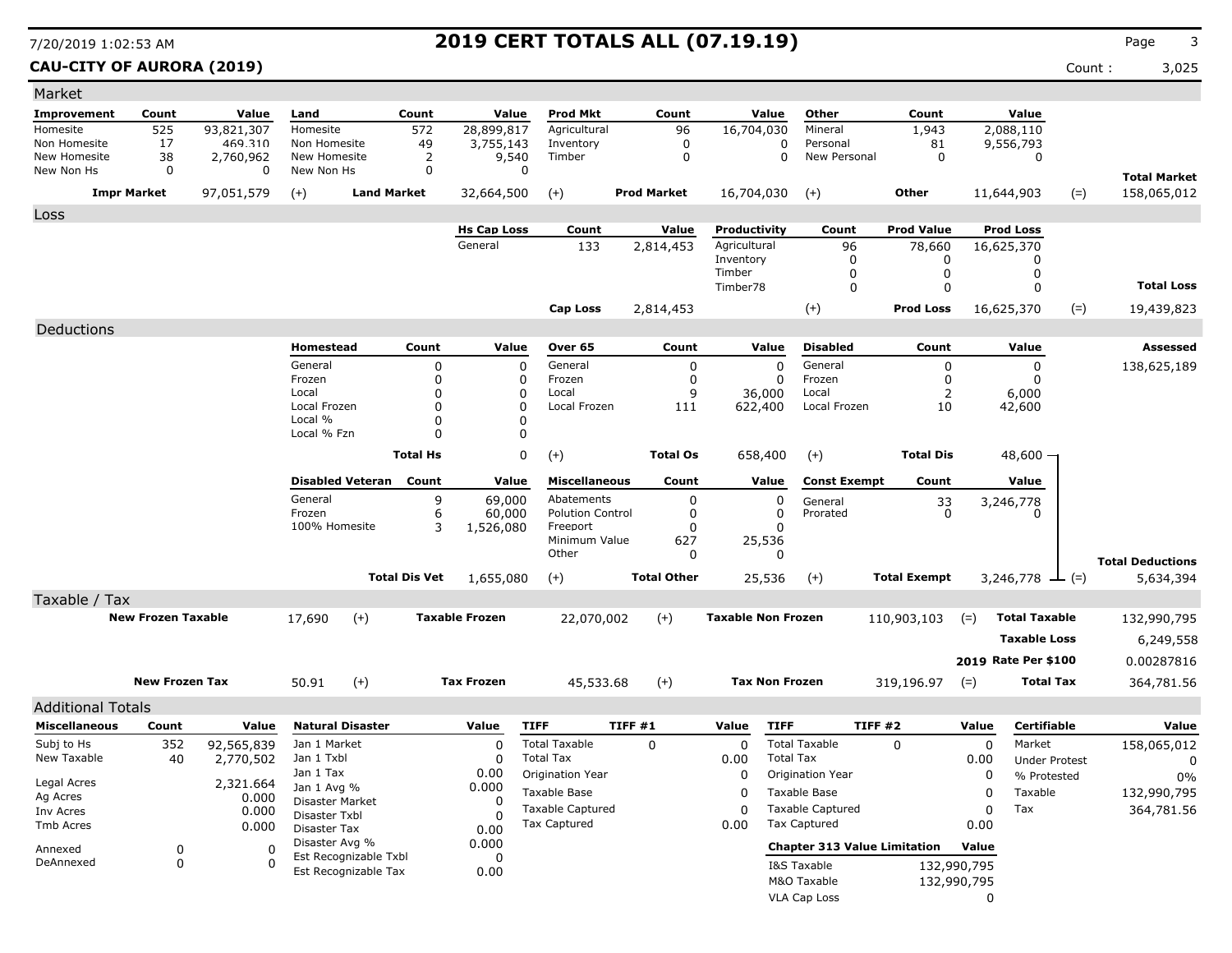### **CBO-CITY OF BOYD (2019)** Count : 12,002

| Market                       |                           |                    |                                  |                      |                       |                         |                    |                           |                       |                                     |                     |             |                              |       |                                    |
|------------------------------|---------------------------|--------------------|----------------------------------|----------------------|-----------------------|-------------------------|--------------------|---------------------------|-----------------------|-------------------------------------|---------------------|-------------|------------------------------|-------|------------------------------------|
| Improvement                  | Count                     | Value              | Land                             | Count                | Value                 | <b>Prod Mkt</b>         | Count              |                           | Value                 | Other                               | Count               |             | Value                        |       |                                    |
| Homesite                     | 642                       | 91,524,390         | Homesite                         | 723                  | 27,935,220            | Agricultural            | 63                 | 15,630,670                |                       | Mineral                             | 9,155               |             | 25,546,460                   |       |                                    |
| Non Homesite<br>New Homesite | 15                        | 997.430            | Non Homesite<br>New Homesite     | 33                   | 3,444,540<br>0        | Inventory<br>Timber     | 0<br>0             |                           | 0<br>$\Omega$         | Personal<br>New Personal            | 179<br>0            |             | 15,174,812<br>0              |       |                                    |
| New Non Hs                   | 38<br>0                   | 3,047,300<br>0     | New Non Hs                       | 0<br>0               | $\Omega$              |                         |                    |                           |                       |                                     |                     |             |                              |       |                                    |
|                              | <b>Impr Market</b>        | 95,569,120         | $(+)$                            | <b>Land Market</b>   | 31,379,760            | $(+)$                   | <b>Prod Market</b> | 15,630,670                |                       | $(+)$                               | <b>Other</b>        |             | 40,721,272                   | $(=)$ | <b>Total Market</b><br>183,300,822 |
| Loss                         |                           |                    |                                  |                      |                       |                         |                    |                           |                       |                                     |                     |             |                              |       |                                    |
|                              |                           |                    |                                  |                      | <b>Hs Cap Loss</b>    | Count                   | Value              | Productivity              |                       | Count                               | <b>Prod Value</b>   |             | <b>Prod Loss</b>             |       |                                    |
|                              |                           |                    |                                  |                      | General               | 215                     | 3,097,325          | Agricultural              |                       | 63                                  | 140,710             |             | 15,489,960                   |       |                                    |
|                              |                           |                    |                                  |                      |                       |                         |                    | Inventory<br>Timber       |                       | 0<br>0                              | 0<br>0              |             | 0<br>0                       |       |                                    |
|                              |                           |                    |                                  |                      |                       |                         |                    | Timber78                  |                       | $\mathbf 0$                         | 0                   |             | $\Omega$                     |       | <b>Total Loss</b>                  |
|                              |                           |                    |                                  |                      |                       | <b>Cap Loss</b>         | 3,097,325          |                           |                       | $(+)$                               | <b>Prod Loss</b>    |             | 15,489,960                   | $(=)$ | 18,587,285                         |
| Deductions                   |                           |                    |                                  |                      |                       |                         |                    |                           |                       |                                     |                     |             |                              |       |                                    |
|                              |                           |                    | Homestead                        | Count                | Value                 | Over 65                 | Count              |                           | Value                 | <b>Disabled</b>                     | Count               |             | Value                        |       | Assessed                           |
|                              |                           |                    | General                          | 0                    | 0                     | General                 | 0                  |                           | 0                     | General                             | 0                   |             | 0                            |       | 164,713,537                        |
|                              |                           |                    | Frozen                           | $\mathbf 0$          | 0                     | Frozen                  | 0                  |                           | 0                     | Frozen                              | 0                   |             | 0                            |       |                                    |
|                              |                           |                    | Local                            | 0                    | 0                     | Local                   | 0                  |                           | 0                     | Local                               | 0                   |             | 0                            |       |                                    |
|                              |                           |                    | Local Frozen<br>Local %          | $\Omega$<br>$\Omega$ | 0<br>$\Omega$         | Local Frozen            | 0                  |                           | 0                     | Local Frozen                        | 0                   |             | 0                            |       |                                    |
|                              |                           |                    | Local % Fzn                      | $\Omega$             | $\Omega$              |                         |                    |                           |                       |                                     |                     |             |                              |       |                                    |
|                              |                           |                    |                                  | <b>Total Hs</b>      | 0                     | $(+)$                   | <b>Total Os</b>    |                           | 0                     | $(+)$                               | <b>Total Dis</b>    |             | $0 -$                        |       |                                    |
|                              |                           |                    | <b>Disabled Veteran</b>          | Count                | Value                 | <b>Miscellaneous</b>    | Count              |                           | Value                 | <b>Const Exempt</b>                 | Count               |             | Value                        |       |                                    |
|                              |                           |                    | General                          | 3                    | 22,500                | Abatements              | 0                  |                           | 0                     | General                             | 74                  |             | 15,085,552                   |       |                                    |
|                              |                           |                    | Frozen                           | 5                    | 60,000                | <b>Polution Control</b> | $\mathbf{1}$       |                           | 77,505                | Prorated                            | $\Omega$            |             | $\Omega$                     |       |                                    |
|                              |                           |                    | 100% Homesite                    | 8                    | 1,760,420             | Freeport                | 0                  |                           | 0                     |                                     |                     |             |                              |       |                                    |
|                              |                           |                    |                                  |                      |                       | Minimum Value<br>Other  | 2,311<br>0         |                           | 86,253<br>0           |                                     |                     |             |                              |       |                                    |
|                              |                           |                    |                                  |                      |                       |                         |                    |                           |                       |                                     |                     |             |                              |       | <b>Total Deductions</b>            |
|                              |                           |                    |                                  | <b>Total Dis Vet</b> | 1,842,920             | $(+)$                   | <b>Total Other</b> | 163,758                   |                       | $(+)$                               | <b>Total Exempt</b> |             | $15,085,552 \rightarrow$ (=) |       | 17,092,230                         |
| Taxable / Tax                |                           |                    |                                  |                      |                       |                         |                    |                           |                       |                                     |                     |             |                              |       |                                    |
|                              | <b>New Frozen Taxable</b> |                    | 21,940                           | $(+)$                | <b>Taxable Frozen</b> | 14,427,629              | $(+)$              | <b>Taxable Non Frozen</b> |                       |                                     | 133,171,738         | $(=)$       | <b>Total Taxable</b>         |       | 147,621,307                        |
|                              |                           |                    |                                  |                      |                       |                         |                    |                           |                       |                                     |                     |             | <b>Taxable Loss</b>          |       | 5,098,823                          |
|                              |                           |                    |                                  |                      |                       |                         |                    |                           |                       |                                     |                     |             | 2019 Rate Per \$100          |       | 0.00599999                         |
|                              | <b>New Frozen Tax</b>     |                    | 131.64                           | $(+)$                | <b>Tax Frozen</b>     | 56,736.00               | $(+)$              |                           | <b>Tax Non Frozen</b> |                                     | 798,265.84          | $(=)$       | <b>Total Tax</b>             |       | 855,133.48                         |
| <b>Additional Totals</b>     |                           |                    |                                  |                      |                       |                         |                    |                           |                       |                                     |                     |             |                              |       |                                    |
| <b>Miscellaneous</b>         | Count                     | Value              | <b>Natural Disaster</b>          |                      | Value                 | <b>TIFF</b>             | TIFF#1             | Value                     | <b>TIFF</b>           |                                     | TIFF #2             | Value       | <b>Certifiable</b>           |       | Value                              |
| Subj to Hs                   | 307                       | 46,584,313         | Jan 1 Market                     |                      | $\mathbf C$           | <b>Total Taxable</b>    | $\mathbf 0$        | 0                         |                       | <b>Total Taxable</b>                | $\mathbf 0$         | $\mathbf 0$ | Market                       |       | 183,300,822                        |
| New Taxable                  | 36                        | 3,026,680          | Jan 1 Txbl                       |                      | $\overline{0}$        | <b>Total Tax</b>        |                    | 0.00                      | <b>Total Tax</b>      |                                     |                     | 0.00        | <b>Under Protest</b>         |       | 0                                  |
|                              |                           |                    | Jan 1 Tax                        |                      | 0.00                  | Origination Year        |                    | 0                         |                       | Origination Year                    |                     | 0           | % Protested                  |       | $0\%$                              |
| Legal Acres<br>Ag Acres      |                           | 3,077.101<br>0.000 | Jan 1 Avg %                      |                      | 0.000                 | Taxable Base            |                    | 0                         |                       | Taxable Base                        |                     | 0           | Taxable                      |       | 147,621,307                        |
| Inv Acres                    |                           | 0.000              | Disaster Market<br>Disaster Txbl |                      | 0<br>-C               | <b>Taxable Captured</b> |                    | 0                         |                       | <b>Taxable Captured</b>             |                     | 0           | Tax                          |       | 855,133.48                         |
| Tmb Acres                    |                           | 0.000              | Disaster Tax                     |                      | 0.00                  | <b>Tax Captured</b>     |                    | 0.00                      |                       | <b>Tax Captured</b>                 |                     | 0.00        |                              |       |                                    |
| Annexed                      | 0                         | 0                  | Disaster Avg %                   |                      | 0.000                 |                         |                    |                           |                       | <b>Chapter 313 Value Limitation</b> |                     | Value       |                              |       |                                    |
| DeAnnexed                    | 0                         | O                  | Est Recognizable Txbl            |                      | 0                     |                         |                    |                           |                       | I&S Taxable                         |                     | 147,621,307 |                              |       |                                    |
|                              |                           |                    | Est Recognizable Tax             |                      | 0.00                  |                         |                    |                           |                       | M&O Taxable                         |                     | 147,621,307 |                              |       |                                    |
|                              |                           |                    |                                  |                      |                       |                         |                    |                           |                       | VLA Cap Loss                        |                     | 0           |                              |       |                                    |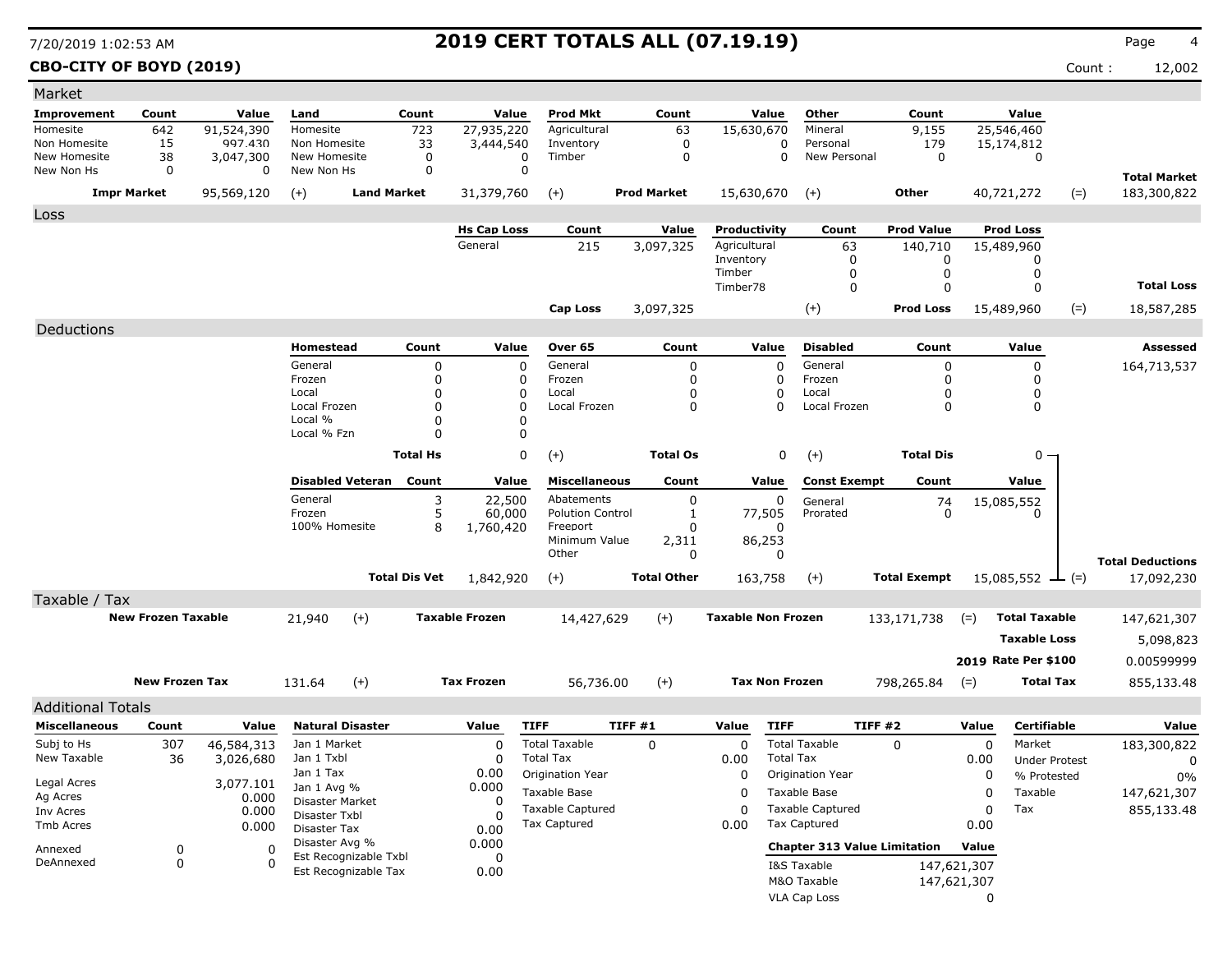### **CBR-CITY OF BRIDGEPORT (2019)** Count : 4,898

| Value<br><b>Prod Mkt</b><br>Count<br>Value<br>Other<br>Count<br>Improvement<br>Count<br>Value<br>Land<br>Count                                                     | Value                                  |
|--------------------------------------------------------------------------------------------------------------------------------------------------------------------|----------------------------------------|
| 364,744,318<br>71,803,930<br>Agricultural<br>33<br>Mineral<br>Homesite<br>2,002<br>Homesite<br>2,261<br>6,728,210<br>1,302                                         | 1,727,630                              |
| 459<br>Non Homesite<br>293.400<br>Non Homesite<br>11,091,020<br>0<br>Personal<br>10<br>40<br>Inventory<br>0                                                        | 68,624,151                             |
| New Homesite<br>New Homesite<br>0<br>New Personal<br>0<br>70<br>4,538,000<br>0<br>0<br>Timber<br>0<br>$\mathbf 0$<br>0<br>New Non Hs<br>0<br>0<br>New Non Hs       | 0                                      |
|                                                                                                                                                                    | <b>Total Market</b>                    |
| 369,575,718<br><b>Land Market</b><br><b>Prod Market</b><br>6,728,210<br>Other<br><b>Impr Market</b><br>$(+)$<br>82,894,950<br>$(+)$<br>$(+)$                       | 70,351,781<br>529,550,659<br>$(=)$     |
| Loss                                                                                                                                                               |                                        |
| <b>Hs Cap Loss</b><br>Count<br>Value<br>Count<br><b>Prod Value</b><br>Productivity                                                                                 | <b>Prod Loss</b>                       |
| General<br>453<br>4,514,821<br>Agricultural<br>33<br>53,630<br>Inventory<br>0<br>0                                                                                 | 6,674,580<br>0                         |
| Timber<br>$\mathbf 0$<br>0                                                                                                                                         | 0                                      |
| Timber78<br>$\mathbf 0$<br>$\mathbf 0$                                                                                                                             | <b>Total Loss</b><br>0                 |
| $(+)$<br><b>Prod Loss</b><br>Cap Loss<br>4,514,821                                                                                                                 | 6,674,580<br>$(=)$<br>11,189,401       |
| Deductions                                                                                                                                                         |                                        |
| Value<br>Over 65<br><b>Disabled</b><br>Homestead<br>Count<br>Count<br>Value<br>Count                                                                               | Value<br>Assessed                      |
| General<br>0<br>0<br>General<br>0<br>General<br>0<br>0                                                                                                             | 518,361,258<br>0                       |
| Frozen<br>0<br>Frozen<br>0<br>Frozen<br>$\Omega$<br>0<br>0                                                                                                         | 0                                      |
| Local<br>0<br>0<br>Local<br>296<br>5,642,500<br>Local<br>17                                                                                                        | 331,666                                |
| Local Frozen<br>0<br>$\Omega$<br>Local Frozen<br>Local Frozen<br>$\Omega$<br>$\mathbf{0}$<br>0<br>Local %<br>$\Omega$<br>0                                         | 0                                      |
| Local % Fzn<br>$\Omega$<br>0                                                                                                                                       |                                        |
| <b>Total Hs</b>                                                                                                                                                    |                                        |
| 0<br>$(+)$<br><b>Total Os</b><br>5,642,500<br><b>Total Dis</b><br>$(+)$                                                                                            | $331,666 -$                            |
| <b>Disabled Veteran</b><br>Count<br><b>Miscellaneous</b><br>Count<br>Value<br>Count<br>Value<br><b>Const Exempt</b>                                                | Value                                  |
| General<br>30<br>300,000<br>Abatements<br>0<br>0<br>General<br>177                                                                                                 | 99,647,825                             |
| 0<br>0<br><b>Polution Control</b><br>2<br>Frozen<br>1<br>122,404<br>Prorated                                                                                       | 185,536                                |
| 100% Homesite<br>2<br>666,944<br>10<br>1,103,190<br>Freeport<br>Minimum Value<br>713<br>38,452                                                                     |                                        |
| Other<br>1<br>41,699                                                                                                                                               |                                        |
| <b>Total Dis Vet</b><br><b>Total Other</b><br><b>Total Exempt</b><br>$(+)$                                                                                         | <b>Total Deductions</b><br>108,080,216 |
| 1,403,190<br>869,499<br>$(+)$                                                                                                                                      | 99,833,361 $\rightarrow$ (=)           |
| Taxable / Tax<br><b>New Frozen Taxable</b><br><b>Taxable Frozen</b><br><b>Taxable Non Frozen</b>                                                                   | <b>Total Taxable</b>                   |
| 0<br>$(+)$<br>0<br>$(+)$<br>410,281,042<br>$(=)$                                                                                                                   | 410,281,042                            |
|                                                                                                                                                                    | <b>Taxable Loss</b><br>-8              |
|                                                                                                                                                                    | 2019 Rate Per \$100<br>0.00644         |
| $(+)$<br><b>New Frozen Tax</b><br>0.00<br>$(+)$<br><b>Tax Frozen</b><br>0.00<br><b>Tax Non Frozen</b><br>2,642,209.96<br>$(=)$                                     | <b>Total Tax</b><br>2,642,209.96       |
| <b>Additional Totals</b>                                                                                                                                           |                                        |
| <b>TIFF</b><br>TIFF #1<br><b>TIFF</b><br>TIFF#2<br><b>Miscellaneous</b><br><b>Natural Disaster</b><br>Value<br>Count<br>Value<br>Value<br>Value                    | <b>Certifiable</b><br>Value            |
| Subj to Hs<br>866<br>121,293,120<br>Jan 1 Market<br>0<br><b>Total Taxable</b><br>$\mathbf{1}$<br>59,224,540<br><b>Total Taxable</b><br>$\overline{2}$<br>5,640,330 | Market<br>529,037,739                  |
| New Taxable<br>69<br>4,534,290<br>Jan 1 Txbl<br>$\Omega$<br><b>Total Tax</b><br>381,406.09<br><b>Total Tax</b><br>36,323.71                                        | <b>Under Protest</b><br>512,920        |
| Jan 1 Tax<br>0.00<br>Origination Year<br>2007<br>Origination Year<br>2010                                                                                          | % Protested<br>0.097%                  |
| 4,104.519<br>Legal Acres<br>Jan 1 Avg %<br>0.000<br>Taxable Base<br>Taxable Base<br>31,442,920<br>2,642,360<br>Ag Acres<br>0.000                                   | Taxable<br>409,768,122                 |
| Disaster Market<br>0<br><b>Taxable Captured</b><br>27,781,620<br><b>Taxable Captured</b><br>2,997,970<br>Inv Acres<br>0.000<br>Disaster Txbl<br>$\Omega$           | Tax<br>2,638,906.76                    |
| Tax Captured<br>178,913.63<br>Tax Captured<br>19,306.93<br>Tmb Acres<br>0.000<br>0.00<br>Disaster Tax                                                              |                                        |
| Disaster Avg %<br>0.000<br><b>Chapter 313 Value Limitation</b><br>Value                                                                                            |                                        |
| Annexed<br>0<br>0<br>Est Recognizable Txbl<br>0<br>0<br>DeAnnexed<br>$\Omega$<br>I&S Taxable                                                                       |                                        |
| 410,281,042<br>Est Recognizable Tax<br>0.00<br>M&O Taxable<br>410,281,042                                                                                          |                                        |
| VLA Cap Loss<br>0                                                                                                                                                  |                                        |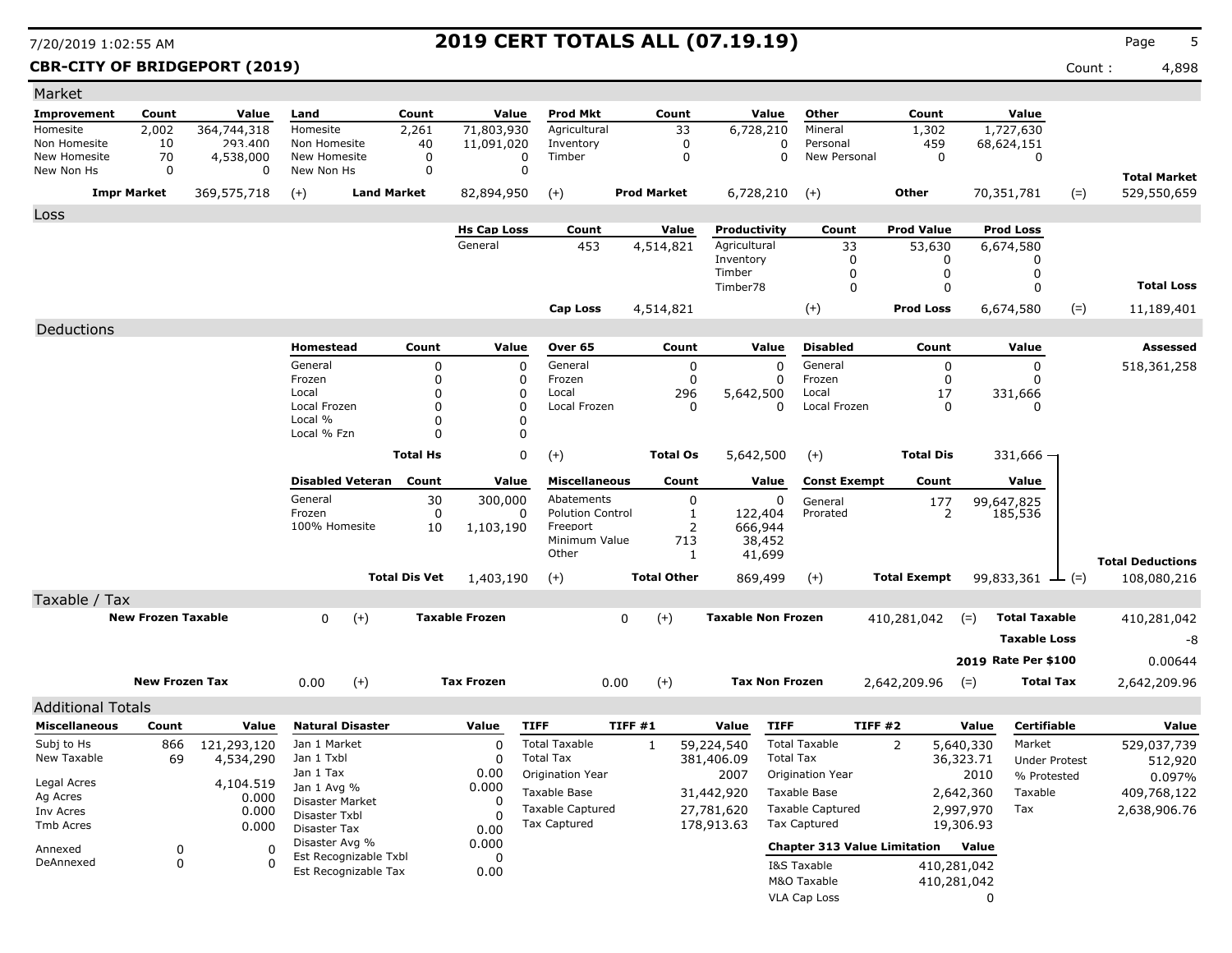### **CCH-CITY OF CHICO (2019)** Count : 915

| Market                     |                           |                   |                                |                      |                       |                                     |                    |                           |                                     |                     |            |                       |       |                                   |
|----------------------------|---------------------------|-------------------|--------------------------------|----------------------|-----------------------|-------------------------------------|--------------------|---------------------------|-------------------------------------|---------------------|------------|-----------------------|-------|-----------------------------------|
| <b>Improvement</b>         | Count                     | Value             | Land                           | Count                | Value                 | Prod Mkt                            | Count              | Value                     | Other                               | Count               |            | Value                 |       |                                   |
| Homesite                   | 461                       | 42,172,895        | Homesite                       | 523                  | 7,843,470             | Agricultural                        | 18                 | 965,020                   | Mineral                             | 132                 |            | 13,097                |       |                                   |
| Non Homesite               | 4                         | 139.540           | Non Homesite                   | 14                   | 951,610               | Inventory                           | 0                  |                           | Personal<br>0                       | 99                  |            | 10,381,722            |       |                                   |
| New Homesite<br>New Non Hs | 21<br>3                   | 386,200<br>23,160 | New Homesite<br>New Non Hs     | 1<br>0               | 13,640<br>0           | Timber                              | $\mathbf 0$        |                           | New Personal<br>$\Omega$            | $\mathbf 0$         |            | 0                     |       |                                   |
|                            | <b>Impr Market</b>        | 42,721,795        | $(+)$<br><b>Land Market</b>    |                      | 8,808,720             | $(+)$                               | <b>Prod Market</b> | 965,020                   | $^{(+)}$                            | <b>Other</b>        |            | 10,394,819            | $(=)$ | <b>Total Market</b><br>62,890,354 |
| Loss                       |                           |                   |                                |                      |                       |                                     |                    |                           |                                     |                     |            |                       |       |                                   |
|                            |                           |                   |                                |                      | <b>Hs Cap Loss</b>    | Count                               | Value              | Productivity              | Count                               | <b>Prod Value</b>   |            | <b>Prod Loss</b>      |       |                                   |
|                            |                           |                   |                                |                      | General               | 83                                  | 405,170            | Agricultural              | 18                                  | 8,490               |            | 956,530               |       |                                   |
|                            |                           |                   |                                |                      |                       |                                     |                    | Inventory                 | 0                                   | 0                   |            | 0                     |       |                                   |
|                            |                           |                   |                                |                      |                       |                                     |                    | Timber<br>Timber78        | 0<br>$\mathbf 0$                    | 0<br>$\Omega$       |            | 0<br>$\Omega$         |       | <b>Total Loss</b>                 |
|                            |                           |                   |                                |                      |                       |                                     |                    |                           |                                     |                     |            |                       |       |                                   |
|                            |                           |                   |                                |                      |                       | Cap Loss                            | 405,170            |                           | $(+)$                               | <b>Prod Loss</b>    |            | 956,530               | $(=)$ | 1,361,700                         |
| Deductions                 |                           |                   | Homestead                      | Count                |                       | Over 65                             | Count              | Value                     | <b>Disabled</b>                     | Count               |            | Value                 |       | Assessed                          |
|                            |                           |                   | General                        | 0                    | Value<br>$\mathbf 0$  | General                             | 0                  | 0                         | General                             | $\mathbf 0$         |            | 0                     |       | 61,528,654                        |
|                            |                           |                   | Frozen                         | $\mathbf 0$          | 0                     | Frozen                              | 0                  | 0                         | Frozen                              | 0                   |            | 0                     |       |                                   |
|                            |                           |                   | Local                          | $\Omega$             | 0                     | Local                               | 0                  | 0                         | Local                               | $\Omega$            |            | 0                     |       |                                   |
|                            |                           |                   | Local Frozen                   | $\Omega$             | $\Omega$              | Local Frozen                        | 0                  | 0                         | Local Frozen                        | 0                   |            | 0                     |       |                                   |
|                            |                           |                   | Local %<br>Local % Fzn         | n<br>$\Omega$        | $\Omega$<br>0         |                                     |                    |                           |                                     |                     |            |                       |       |                                   |
|                            |                           |                   |                                |                      |                       |                                     |                    |                           |                                     |                     |            |                       |       |                                   |
|                            |                           |                   |                                | <b>Total Hs</b>      | 0                     | $(+)$                               | <b>Total Os</b>    | 0                         | $(+)$                               | <b>Total Dis</b>    |            | 0 -                   |       |                                   |
|                            |                           |                   | <b>Disabled Veteran</b>        | Count                | Value                 | <b>Miscellaneous</b>                | Count              | Value                     | <b>Const Exempt</b>                 | Count               |            | Value                 |       |                                   |
|                            |                           |                   | General                        | 8                    | 84,500                | Abatements                          | 0                  | 0                         | General                             | $^{43}_{0}$         |            | 6,957,462             |       |                                   |
|                            |                           |                   | Frozen                         | 0                    | 0                     | <b>Polution Control</b><br>Freeport | 0                  | 0                         | Prorated                            |                     |            | $\Omega$              |       |                                   |
|                            |                           |                   | 100% Homesite                  | 4                    | 523,920               | Minimum Value                       | 0<br>134           | 0<br>7,089                |                                     |                     |            |                       |       |                                   |
|                            |                           |                   |                                |                      |                       | Other                               | 0                  | 0                         |                                     |                     |            |                       |       | <b>Total Deductions</b>           |
|                            |                           |                   |                                | <b>Total Dis Vet</b> | 608,420               | $(+)$                               | <b>Total Other</b> | 7,089                     | $(+)$                               | <b>Total Exempt</b> |            | 6,957,462 $\perp$ (=) |       | 7,572,971                         |
| Taxable / Tax              |                           |                   |                                |                      |                       |                                     |                    |                           |                                     |                     |            |                       |       |                                   |
|                            | <b>New Frozen Taxable</b> |                   | 0<br>$(+)$                     |                      | <b>Taxable Frozen</b> |                                     | $(+)$<br>0         | <b>Taxable Non Frozen</b> |                                     | 53,955,683          | $(=)$      | <b>Total Taxable</b>  |       | 53,955,683                        |
|                            |                           |                   |                                |                      |                       |                                     |                    |                           |                                     |                     |            | <b>Taxable Loss</b>   |       | $-32$                             |
|                            |                           |                   |                                |                      |                       |                                     |                    |                           |                                     |                     |            |                       |       |                                   |
|                            |                           |                   |                                |                      |                       |                                     |                    |                           |                                     |                     |            | 2019 Rate Per \$100   |       | 0.00540456                        |
|                            | <b>New Frozen Tax</b>     |                   | 0.00<br>$(+)$                  |                      | <b>Tax Frozen</b>     |                                     | 0.00<br>$(+)$      | <b>Tax Non Frozen</b>     |                                     | 291,606.90          | $(=)$      | <b>Total Tax</b>      |       | 291,606.90                        |
| <b>Additional Totals</b>   |                           |                   |                                |                      |                       |                                     |                    |                           |                                     |                     |            |                       |       |                                   |
| <b>Miscellaneous</b>       | Count                     | Value             | <b>Natural Disaster</b>        |                      | Value                 | <b>TIFF</b>                         | <b>TIFF #1</b>     | <b>TIFF</b><br>Value      |                                     | <b>TIFF #2</b>      | Value      | Certifiable           |       | Value                             |
| Subj to Hs                 | 208                       | 19,516,772        | Jan 1 Market                   |                      | 0                     | <b>Total Taxable</b>                | $\mathbf 0$        | 0                         | <b>Total Taxable</b>                | $\Omega$            | 0          | Market                |       | 62,890,354                        |
| New Taxable                | 22                        | 405,590           | Jan 1 Txbl                     |                      | 0                     | <b>Total Tax</b>                    |                    | 0.00                      | <b>Total Tax</b>                    |                     | 0.00       | <b>Under Protest</b>  |       | 0                                 |
| Legal Acres                |                           | 707.054           | Jan 1 Tax                      |                      | 0.00                  | Origination Year                    |                    | 0                         | <b>Origination Year</b>             |                     | 0          | % Protested           |       | 0%                                |
| Ag Acres                   |                           | 0.000             | Jan 1 Avg %<br>Disaster Market |                      | 0.000<br>0            | Taxable Base                        |                    | 0                         | Taxable Base                        |                     | 0          | Taxable               |       | 53,955,683                        |
| Inv Acres                  |                           | 0.000             | Disaster Txbl                  |                      | $\cup$                | <b>Taxable Captured</b>             |                    | 0                         | <b>Taxable Captured</b>             |                     | 0          | Tax                   |       | 291,606.90                        |
| Tmb Acres                  |                           | 0.000             | Disaster Tax                   |                      | 0.00                  | <b>Tax Captured</b>                 |                    | 0.00                      | <b>Tax Captured</b>                 |                     | 0.00       |                       |       |                                   |
| Annexed                    | 0                         | 0                 | Disaster Avg %                 |                      | 0.000                 |                                     |                    |                           | <b>Chapter 313 Value Limitation</b> |                     | Value      |                       |       |                                   |
| DeAnnexed                  | 0                         | $\Omega$          | Est Recognizable Txbl          |                      | 0                     |                                     |                    |                           | I&S Taxable                         |                     | 53,955,683 |                       |       |                                   |
|                            |                           |                   | Est Recognizable Tax           |                      | 0.00                  |                                     |                    |                           | M&O Taxable                         |                     | 53,955,683 |                       |       |                                   |
|                            |                           |                   |                                |                      |                       |                                     |                    |                           | VLA Cap Loss                        |                     | 0          |                       |       |                                   |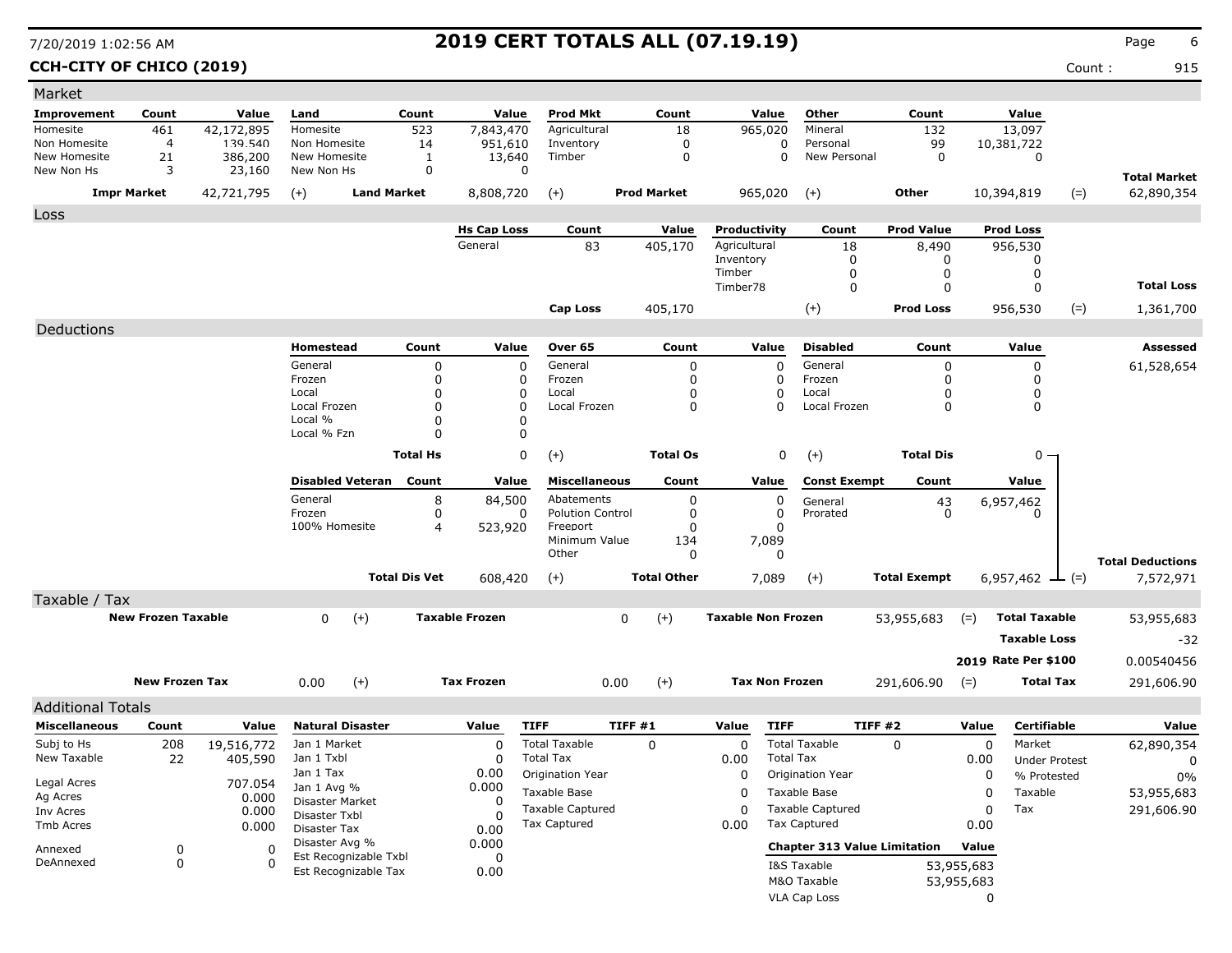### **CDE-CITY OF DECATUR (2019)** Count : 5,720

| Market                     |                           |                    |                               |                      |                       |                         |                    |                           |                       |                                     |                                               |             |                      |       |                         |
|----------------------------|---------------------------|--------------------|-------------------------------|----------------------|-----------------------|-------------------------|--------------------|---------------------------|-----------------------|-------------------------------------|-----------------------------------------------|-------------|----------------------|-------|-------------------------|
| Improvement                | Count                     | Value              | Land                          | Count                | Value                 | <b>Prod Mkt</b>         | Count              |                           | Value                 | Other                               | Count                                         |             | Value                |       |                         |
| Homesite                   | 2,530                     | 601,104,905        | Homesite                      | 2,909                | 226,666,306           | Agricultural            | 110                | 32,538,409                |                       | Mineral                             | 1,465                                         |             | 14,928,372           |       |                         |
| Non Homesite               | 12                        | 504.230            | Non Homesite                  | 39                   | 9,032,650             | Inventory               | 0                  |                           | 0                     | Personal                            | 773                                           |             | 155,479,306          |       |                         |
| New Homesite<br>New Non Hs | 101                       | 8,593,393          | New Homesite<br>New Non Hs    | 0<br>0               | 0<br>$\Omega$         | Timber                  | 0                  |                           | $\Omega$              | New Personal                        | 0                                             |             | 0                    |       |                         |
|                            | 1                         | 1,110              |                               |                      |                       |                         |                    |                           |                       |                                     |                                               |             |                      |       | <b>Total Market</b>     |
|                            | <b>Impr Market</b>        | 610,203,638        | $(+)$                         | <b>Land Market</b>   | 235,698,956           | $(+)$                   | <b>Prod Market</b> | 32,538,409                |                       | $(+)$                               | <b>Other</b>                                  |             | 170,407,678          | $(=)$ | 1,048,848,681           |
| Loss                       |                           |                    |                               |                      |                       |                         |                    |                           |                       |                                     |                                               |             |                      |       |                         |
|                            |                           |                    |                               |                      | <b>Hs Cap Loss</b>    | Count                   | Value              | Productivity              |                       | Count                               | <b>Prod Value</b>                             |             | <b>Prod Loss</b>     |       |                         |
|                            |                           |                    |                               |                      | General               | 854                     | 13,711,062         | Agricultural<br>Inventory |                       | 110<br>0                            | 101,492<br>0                                  |             | 32,436,917<br>0      |       |                         |
|                            |                           |                    |                               |                      |                       |                         |                    | Timber                    |                       | 0                                   | 0                                             |             | 0                    |       |                         |
|                            |                           |                    |                               |                      |                       |                         |                    | Timber78                  |                       | 0                                   | 0                                             |             | 0                    |       | <b>Total Loss</b>       |
|                            |                           |                    |                               |                      |                       | <b>Cap Loss</b>         | 13,711,062         |                           |                       | $(+)$                               | <b>Prod Loss</b>                              |             | 32,436,917           | $(=)$ | 46,147,979              |
| Deductions                 |                           |                    |                               |                      |                       |                         |                    |                           |                       |                                     |                                               |             |                      |       |                         |
|                            |                           |                    | Homestead                     | Count                | Value                 | Over 65                 | Count              |                           | Value                 | <b>Disabled</b>                     | Count                                         |             | Value                |       | Assessed                |
|                            |                           |                    | General                       | 0                    | 0                     | General                 | 0                  |                           | 0                     | General                             | 0                                             |             | 0                    |       | 1,002,700,702           |
|                            |                           |                    | Frozen                        | 0                    | 0                     | Frozen                  | 0                  |                           | $\Omega$              | Frozen                              | 0                                             |             | $\Omega$             |       |                         |
|                            |                           |                    | Local<br>Local Frozen         | 0<br>$\Omega$        | 0<br>0                | Local<br>Local Frozen   | 501<br>0           | 12,241,299                |                       | Local                               | 25                                            |             | 591,666              |       |                         |
|                            |                           |                    | Local %                       | O                    | $\Omega$              |                         |                    |                           | 0                     | Local Frozen                        | 0                                             |             | 0                    |       |                         |
|                            |                           |                    | Local % Fzn                   | $\Omega$             | 0                     |                         |                    |                           |                       |                                     |                                               |             |                      |       |                         |
|                            |                           |                    |                               | <b>Total Hs</b>      | 0                     | $(+)$                   | <b>Total Os</b>    | 12,241,299                |                       | $(+)$                               | <b>Total Dis</b>                              |             | $591,666$ –          |       |                         |
|                            |                           |                    | <b>Disabled Veteran</b>       | Count                | Value                 | <b>Miscellaneous</b>    | Count              |                           | Value                 | <b>Const Exempt</b>                 | Count                                         |             | Value                |       |                         |
|                            |                           |                    | General                       | 37                   | 386,500               | Abatements              | $\pmb{0}$          |                           | $\mathbf 0$           | General                             | 226                                           | 171,628,969 |                      |       |                         |
|                            |                           |                    | Frozen                        | $\mathbf 0$          | 0                     | <b>Polution Control</b> | 0                  |                           | 0                     | Prorated                            | U                                             |             | n                    |       |                         |
|                            |                           |                    | 100% Homesite                 | 13                   | 2,431,830             | Freeport                | 2                  | 24,372,026                |                       |                                     |                                               |             |                      |       |                         |
|                            |                           |                    |                               |                      |                       | Minimum Value<br>Other  | 377<br>0           |                           | 34,564<br>0           |                                     |                                               |             |                      |       |                         |
|                            |                           |                    |                               |                      |                       |                         |                    |                           |                       |                                     |                                               |             |                      |       | <b>Total Deductions</b> |
|                            |                           |                    |                               | <b>Total Dis Vet</b> | 2,818,330             | $(+)$                   | <b>Total Other</b> | 24,406,590                |                       | $(+)$                               | <b>Total Exempt</b> $171,628,969$ $\perp$ (=) |             |                      |       | 211,686,854             |
| Taxable / Tax              |                           |                    |                               |                      |                       |                         |                    |                           |                       |                                     |                                               |             |                      |       |                         |
|                            | <b>New Frozen Taxable</b> |                    | 0<br>$(+)$                    |                      | <b>Taxable Frozen</b> |                         | $(+)$<br>0         | <b>Taxable Non Frozen</b> |                       |                                     | 791,013,848                                   | $(=)$       | <b>Total Taxable</b> |       | 791,013,848             |
|                            |                           |                    |                               |                      |                       |                         |                    |                           |                       |                                     |                                               |             | <b>Taxable Loss</b>  |       | 37                      |
|                            |                           |                    |                               |                      |                       |                         |                    |                           |                       |                                     |                                               |             | 2019 Rate Per \$100  |       | 0.00667                 |
|                            | <b>New Frozen Tax</b>     |                    | 0.00<br>$(+)$                 |                      | <b>Tax Frozen</b>     |                         | $(+)$<br>0.00      |                           | <b>Tax Non Frozen</b> |                                     | 5,276,062.12                                  | $(=)$       | <b>Total Tax</b>     |       | 5,276,062.12            |
| <b>Additional Totals</b>   |                           |                    |                               |                      |                       |                         |                    |                           |                       |                                     |                                               |             |                      |       |                         |
| <b>Miscellaneous</b>       | Count                     | Value              | <b>Natural Disaster</b>       |                      | Value                 | <b>TIFF</b>             | TIFF#1             | Value                     | <b>TIFF</b>           |                                     | TIFF #2                                       | Value       | Certifiable          |       | Value                   |
| Subj to Hs                 | 1,202                     | 218,102,676        | Jan 1 Market                  |                      | $\mathbf C$           | <b>Total Taxable</b>    | $\mathbf 0$        | 0                         |                       | <b>Total Taxable</b>                | 0                                             | 0           | Market               |       | 1,048,761,561           |
| New Taxable                | 100                       | 8,566,343          | Jan 1 Txbl                    |                      | 0                     | <b>Total Tax</b>        |                    | 0.00                      | <b>Total Tax</b>      |                                     |                                               | 0.00        | <b>Under Protest</b> |       | 87,120                  |
|                            |                           |                    | Jan 1 Tax                     |                      | 0.00                  | Origination Year        |                    | 0                         |                       | Origination Year                    |                                               | 0           | % Protested          |       | 0.008%                  |
| Legal Acres<br>Ag Acres    |                           | 4,704.311<br>0.000 | Jan 1 Avg %                   |                      | 0.000                 | Taxable Base            |                    | 0                         |                       | Taxable Base                        |                                               | 0           | Taxable              |       | 790,926,728             |
| Inv Acres                  |                           | 0.000              | Disaster Market               |                      | 0                     | <b>Taxable Captured</b> |                    | 0                         |                       | Taxable Captured                    |                                               | 0           | Tax                  |       | 5,275,481.03            |
| Tmb Acres                  |                           | 0.000              | Disaster Txbl<br>Disaster Tax |                      | -C<br>0.00            | <b>Tax Captured</b>     |                    | 0.00                      |                       | <b>Tax Captured</b>                 |                                               | 0.00        |                      |       |                         |
| Annexed                    |                           |                    | Disaster Avg %                |                      | 0.000                 |                         |                    |                           |                       | <b>Chapter 313 Value Limitation</b> |                                               | Value       |                      |       |                         |
| DeAnnexed                  | 0<br>0                    | 0<br>$\Omega$      | Est Recognizable Txbl         |                      | 0                     |                         |                    |                           |                       | I&S Taxable                         |                                               | 791,013,848 |                      |       |                         |
|                            |                           |                    | Est Recognizable Tax          |                      | 0.00                  |                         |                    |                           |                       | M&O Taxable                         |                                               | 791,013,848 |                      |       |                         |
|                            |                           |                    |                               |                      |                       |                         |                    |                           |                       | VLA Cap Loss                        |                                               | 0           |                      |       |                         |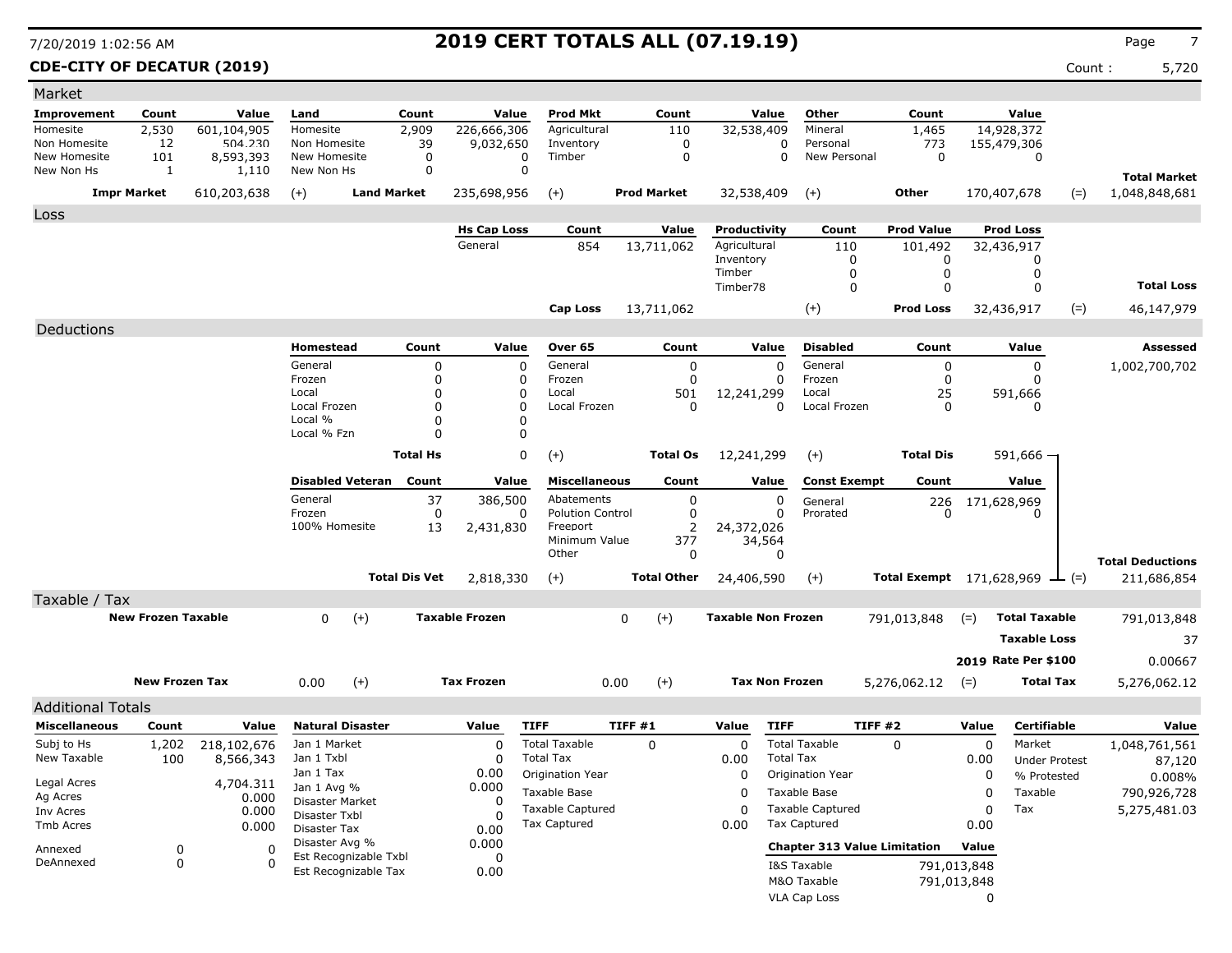### **CFW-CITY OF FT WORTH (2019)** Count : 82

| Market                   |                           |             |                                |                      |                       |                         |                |                    |                           |                  |                                     |                     |             |                      |               |                         |
|--------------------------|---------------------------|-------------|--------------------------------|----------------------|-----------------------|-------------------------|----------------|--------------------|---------------------------|------------------|-------------------------------------|---------------------|-------------|----------------------|---------------|-------------------------|
| Improvement              | Count                     | Value       | Land                           | Count                | Value                 | <b>Prod Mkt</b>         |                | Count              |                           | Value            | Other                               | Count               |             | Value                |               |                         |
| Homesite                 | 0                         | 0           | Homesite                       | 0                    | $\mathbf 0$           | Agricultural            |                | $\mathbf{1}$       | 2,170,000                 |                  | Mineral                             | 70                  |             | 1,227,029            |               |                         |
| Non Homesite             | 0                         | 0           | Non Homesite                   | 1                    | 21,950                | Inventory               |                | 0                  |                           | 0                | Personal                            | 10                  |             | 333,367              |               |                         |
| New Homesite             | 0                         | 0           | New Homesite                   | 0                    | 0                     | Timber                  |                | 0                  |                           | $\Omega$         | New Personal                        | 0                   |             | 0                    |               |                         |
| New Non Hs               | $\Omega$                  | 0           | New Non Hs                     | 0                    | 0                     |                         |                |                    |                           |                  |                                     |                     |             |                      |               | <b>Total Market</b>     |
|                          | <b>Impr Market</b>        | 0           | $(+)$<br><b>Land Market</b>    |                      | 21,950                | $(+)$                   |                | <b>Prod Market</b> | 2,170,000                 |                  | $(+)$                               | Other               |             | 1,560,396            | $(=)$         | 3,752,346               |
| Loss                     |                           |             |                                |                      |                       |                         |                |                    |                           |                  |                                     |                     |             |                      |               |                         |
|                          |                           |             |                                |                      | <b>Hs Cap Loss</b>    | Count                   |                | Value              | Productivity              |                  | Count                               | <b>Prod Value</b>   |             | <b>Prod Loss</b>     |               |                         |
|                          |                           |             |                                |                      | General               | 0                       |                | $\Omega$           | Agricultural              |                  | 1                                   | 16,120              |             | 2,153,880            |               |                         |
|                          |                           |             |                                |                      |                       |                         |                |                    | Inventory                 |                  | 0                                   | 0                   |             | 0                    |               |                         |
|                          |                           |             |                                |                      |                       |                         |                |                    | Timber                    |                  | 0                                   | 0                   |             | 0                    |               | <b>Total Loss</b>       |
|                          |                           |             |                                |                      |                       |                         |                |                    | Timber78                  |                  | $\mathbf 0$                         | 0                   |             | 0                    |               |                         |
|                          |                           |             |                                |                      |                       | Cap Loss                |                | 0                  |                           |                  | $(+)$                               | <b>Prod Loss</b>    |             | 2,153,880            | $(=)$         | 2,153,880               |
| Deductions               |                           |             |                                |                      |                       |                         |                |                    |                           |                  |                                     |                     |             |                      |               |                         |
|                          |                           |             | Homestead                      | Count                | Value                 | Over 65                 |                | Count              |                           | Value            | <b>Disabled</b>                     | Count               |             | Value                |               | Assessed                |
|                          |                           |             | General                        | 0                    | 0                     | General                 |                | 0                  |                           | 0                | General                             | 0                   |             | 0                    |               | 1,598,466               |
|                          |                           |             | Frozen                         | $\Omega$             | 0                     | Frozen                  |                | 0                  |                           | 0                | Frozen                              | 0                   |             | 0                    |               |                         |
|                          |                           |             | Local                          | $\Omega$             | 0                     | Local                   |                | $\Omega$           |                           | 0                | Local                               | 0                   |             | 0                    |               |                         |
|                          |                           |             | Local Frozen<br>Local %        | $\Omega$<br>$\Omega$ | 0<br>0                | Local Frozen            |                | 0                  |                           | $\Omega$         | Local Frozen                        | 0                   |             | 0                    |               |                         |
|                          |                           |             | Local % Fzn                    | $\Omega$             | $\Omega$              |                         |                |                    |                           |                  |                                     |                     |             |                      |               |                         |
|                          |                           |             |                                |                      |                       |                         |                | <b>Total Os</b>    |                           |                  |                                     |                     |             |                      |               |                         |
|                          |                           |             |                                | <b>Total Hs</b>      | 0                     | $(+)$                   |                |                    |                           | 0                | $(+)$                               | <b>Total Dis</b>    |             | $0 -$                |               |                         |
|                          |                           |             | <b>Disabled Veteran</b>        | Count                | Value                 | <b>Miscellaneous</b>    |                | Count              |                           | Value            | <b>Const Exempt</b>                 | Count               |             | Value                |               |                         |
|                          |                           |             | General                        | 0                    | 0                     | Abatements              |                | 0                  |                           | 0                | General                             |                     |             | 0                    |               |                         |
|                          |                           |             | Frozen                         | 0                    | 0                     | <b>Polution Control</b> |                | $\Omega$           |                           | 0                | Prorated                            | $_{0}^{0}$          |             | 0                    |               |                         |
|                          |                           |             | 100% Homesite                  | 0                    | $\Omega$              | Freeport                |                | $\Omega$           |                           | 0                |                                     |                     |             |                      |               |                         |
|                          |                           |             |                                |                      |                       | Minimum Value<br>Other  |                | 0<br>$\Omega$      |                           | 0<br>$\mathbf 0$ |                                     |                     |             |                      |               |                         |
|                          |                           |             |                                |                      |                       |                         |                |                    |                           |                  |                                     |                     |             |                      |               | <b>Total Deductions</b> |
|                          |                           |             |                                | <b>Total Dis Vet</b> | 0                     | $^{(+)}$                |                | <b>Total Other</b> |                           | 0                | $(+)$                               | <b>Total Exempt</b> |             |                      | $0 \perp (=)$ | 0                       |
| Taxable / Tax            |                           |             |                                |                      |                       |                         |                |                    |                           |                  |                                     |                     |             |                      |               |                         |
|                          | <b>New Frozen Taxable</b> |             | $\mathbf{0}$<br>$(+)$          |                      | <b>Taxable Frozen</b> |                         | 0              | $(+)$              | <b>Taxable Non Frozen</b> |                  |                                     | 1,598,466           | $(=)$       | <b>Total Taxable</b> |               | 1,598,466               |
|                          |                           |             |                                |                      |                       |                         |                |                    |                           |                  |                                     |                     |             | <b>Taxable Loss</b>  |               | 0                       |
|                          |                           |             |                                |                      |                       |                         |                |                    |                           |                  |                                     |                     |             |                      |               |                         |
|                          |                           |             |                                |                      |                       |                         |                |                    |                           |                  |                                     |                     |             | 2019 Rate Per \$100  |               | 0.00785                 |
|                          | <b>New Frozen Tax</b>     |             | $(+)$<br>0.00                  |                      | <b>Tax Frozen</b>     |                         | 0.00           | $(+)$              | <b>Tax Non Frozen</b>     |                  |                                     | 12,547.96           | $(=)$       | <b>Total Tax</b>     |               | 12,547.96               |
| <b>Additional Totals</b> |                           |             |                                |                      |                       |                         |                |                    |                           |                  |                                     |                     |             |                      |               |                         |
| <b>Miscellaneous</b>     | Count                     | Value       | <b>Natural Disaster</b>        |                      | Value                 | <b>TIFF</b>             | <b>TIFF #1</b> |                    | Value                     | <b>TIFF</b>      | <b>TIFF #2</b>                      |                     | Value       | Certifiable          |               | Value                   |
| Subj to Hs               | 0                         | $\mathbf 0$ | Jan 1 Market                   |                      | 0                     | <b>Total Taxable</b>    |                | 0                  | 0                         |                  | <b>Total Taxable</b>                | $\Omega$            | $\mathbf 0$ | Market               |               | 3,752,346               |
| New Taxable              | 0                         | $\Omega$    | Jan 1 Txbl                     |                      | $\Omega$              | <b>Total Tax</b>        |                |                    | 0.00                      | <b>Total Tax</b> |                                     |                     | 0.00        | <b>Under Protest</b> |               | 0                       |
|                          |                           |             | Jan 1 Tax                      |                      | 0.00                  | Origination Year        |                |                    | 0                         |                  | Origination Year                    |                     | 0           | % Protested          |               | $0\%$                   |
| Legal Acres              |                           | 312.601     | Jan 1 Avg %                    |                      | 0.000                 | Taxable Base            |                |                    | 0                         |                  | Taxable Base                        |                     | 0           | Taxable              |               | 1,598,466               |
| Ag Acres                 |                           | 0.000       | Disaster Market                |                      | 0                     | Taxable Captured        |                |                    | 0                         |                  | <b>Taxable Captured</b>             |                     | 0           | Tax                  |               | 12,547.96               |
| Inv Acres<br>Tmb Acres   |                           | 0.000       | Disaster Txbl                  |                      |                       | <b>Tax Captured</b>     |                |                    | 0.00                      |                  | <b>Tax Captured</b>                 |                     | 0.00        |                      |               |                         |
|                          |                           | 0.000       | Disaster Tax<br>Disaster Avg % |                      | 0.00                  |                         |                |                    |                           |                  |                                     |                     |             |                      |               |                         |
| Annexed                  | 0                         | 0           | Est Recognizable Txbl          |                      | 0.000<br>0            |                         |                |                    |                           |                  | <b>Chapter 313 Value Limitation</b> |                     | Value       |                      |               |                         |
| DeAnnexed                | 0                         | $\Omega$    | Est Recognizable Tax           |                      | 0.00                  |                         |                |                    |                           |                  | I&S Taxable                         |                     | 1,598,466   |                      |               |                         |
|                          |                           |             |                                |                      |                       |                         |                |                    |                           |                  | M&O Taxable                         |                     | 1,598,466   |                      |               |                         |
|                          |                           |             |                                |                      |                       |                         |                |                    |                           |                  | VLA Cap Loss                        |                     | 0           |                      |               |                         |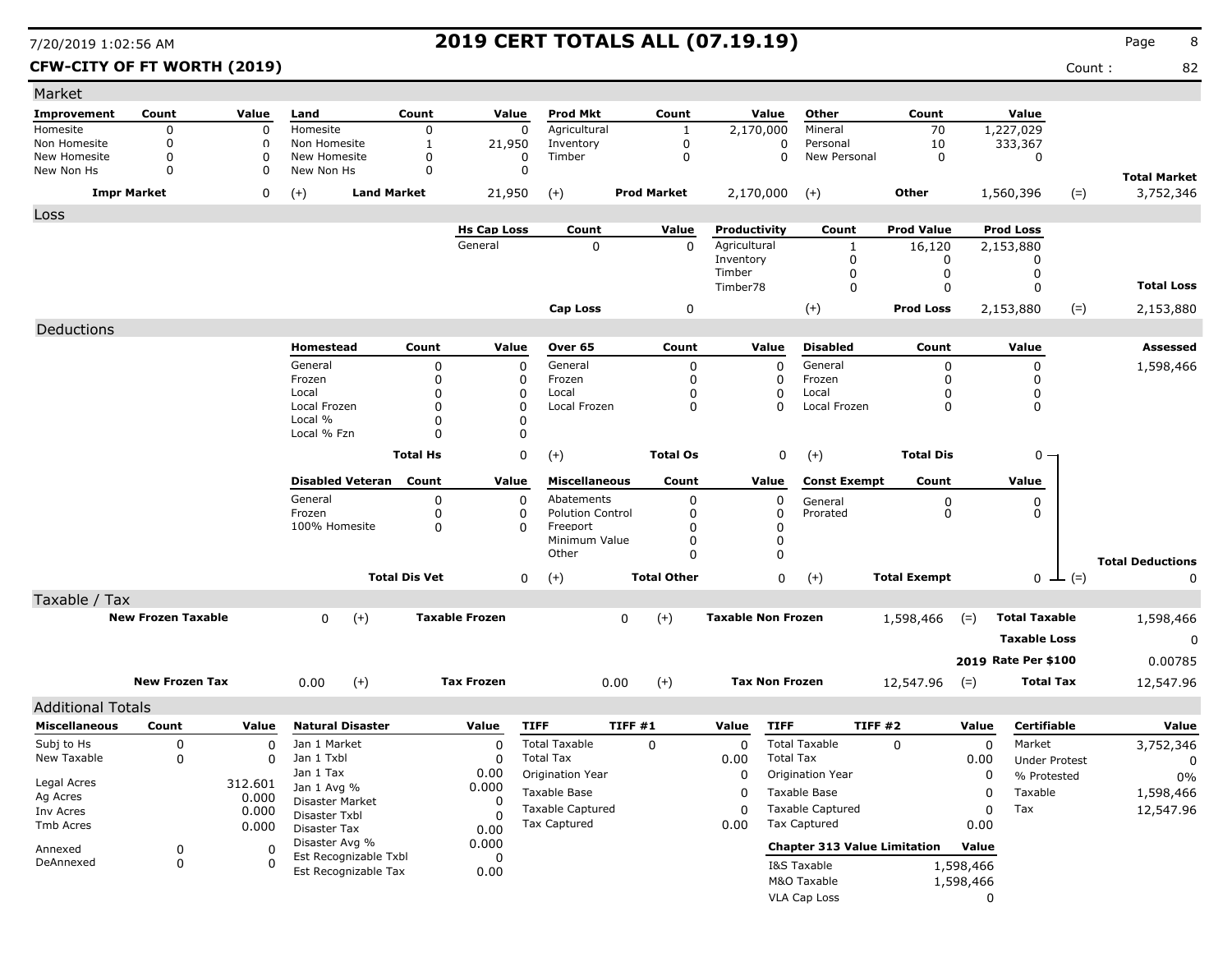**CNE-CITY OF NEWARK (2019)** Count : 987

| Market                   |                           |             |                          |                      |                       |                                     |                    |                           |                       |                                     |                     |            |                             |       |                         |
|--------------------------|---------------------------|-------------|--------------------------|----------------------|-----------------------|-------------------------------------|--------------------|---------------------------|-----------------------|-------------------------------------|---------------------|------------|-----------------------------|-------|-------------------------|
| <b>Improvement</b>       | Count                     | Value       | Land                     | Count                | Value                 | <b>Prod Mkt</b>                     | Count              |                           | Value                 | Other                               | Count               |            | Value                       |       |                         |
| Homesite                 | 466                       | 50,089,951  | Homesite                 | 496                  | 10,746,460            | Agricultural                        | 8                  |                           | 571,210               | Mineral                             | 301                 |            | 1,954,283                   |       |                         |
| Non Homesite             | 11                        | 221.480     | Non Homesite             | 6                    | 255,950               | Inventory                           | $\mathbf 0$        |                           | 0                     | Personal                            | 62                  |            | 3,988,109                   |       |                         |
| New Homesite             | 26                        | 509,100     | New Homesite             | $\Omega$             | 0                     | Timber                              | 0                  |                           | 0                     | New Personal                        | $\mathbf 0$         |            | 0                           |       |                         |
| New Non Hs               | 0                         | 0           | New Non Hs               | 0                    | 0                     |                                     |                    |                           |                       |                                     |                     |            |                             |       | <b>Total Market</b>     |
|                          | <b>Impr Market</b>        | 50,820,531  | $(+)$                    | <b>Land Market</b>   | 11,002,410            | $(+)$                               | <b>Prod Market</b> |                           | 571,210               | $(+)$                               | Other               |            | 5,942,392                   | $(=)$ | 68,336,543              |
| Loss                     |                           |             |                          |                      |                       |                                     |                    |                           |                       |                                     |                     |            |                             |       |                         |
|                          |                           |             |                          |                      | <b>Hs Cap Loss</b>    | Count                               | Value              | Productivity              |                       | Count                               | <b>Prod Value</b>   |            | <b>Prod Loss</b>            |       |                         |
|                          |                           |             |                          |                      | General               | 92                                  | 1,277,775          | Agricultural              |                       | 8                                   | 2,500               |            | 568,710                     |       |                         |
|                          |                           |             |                          |                      |                       |                                     |                    | Inventory                 |                       | 0                                   | 0                   |            | 0                           |       |                         |
|                          |                           |             |                          |                      |                       |                                     |                    | Timber<br>Timber78        |                       | 0<br>0                              | 0<br>0              |            | 0<br>$\mathbf 0$            |       | <b>Total Loss</b>       |
|                          |                           |             |                          |                      |                       |                                     |                    |                           |                       |                                     |                     |            |                             |       |                         |
|                          |                           |             |                          |                      |                       | Cap Loss                            | 1,277,775          |                           |                       | $(+)$                               | <b>Prod Loss</b>    |            | 568,710                     | $(=)$ | 1,846,485               |
| Deductions               |                           |             |                          |                      |                       |                                     |                    |                           |                       |                                     |                     |            |                             |       |                         |
|                          |                           |             | Homestead                | Count                | Value                 | Over 65                             | Count              |                           | Value                 | <b>Disabled</b>                     | Count               |            | Value                       |       | Assessed                |
|                          |                           |             | General                  | 0                    | 0                     | General                             |                    | 0                         | 0                     | General                             | 0                   |            | 0                           |       | 66,490,058              |
|                          |                           |             | Frozen                   | 0                    | 0                     | Frozen                              |                    | 0                         | 0                     | Frozen                              | 0                   |            | 0                           |       |                         |
|                          |                           |             | Local<br>Local Frozen    | 0<br>0               | 0<br>$\Omega$         | Local<br>Local Frozen               | 83                 | 0                         | 393,180<br>$\Omega$   | Local<br>Local Frozen               | 11<br>0             |            | 44,487<br>0                 |       |                         |
|                          |                           |             | Local %                  | 0                    | 0                     |                                     |                    |                           |                       |                                     |                     |            |                             |       |                         |
|                          |                           |             | Local % Fzn              | 0                    | 0                     |                                     |                    |                           |                       |                                     |                     |            |                             |       |                         |
|                          |                           |             |                          | <b>Total Hs</b>      | 0                     | $(+)$                               | <b>Total Os</b>    |                           | 393,180               | $(+)$                               | <b>Total Dis</b>    |            | $44,487 -$                  |       |                         |
|                          |                           |             |                          |                      |                       |                                     |                    |                           |                       |                                     |                     |            |                             |       |                         |
|                          |                           |             | <b>Disabled Veteran</b>  | Count                | Value                 | <b>Miscellaneous</b>                | Count              |                           | Value                 | <b>Const Exempt</b>                 | Count               |            | Value                       |       |                         |
|                          |                           |             | General                  | 6                    | 41,500                | Abatements                          |                    | 0                         | 0                     | General                             | 21                  |            | 1,984,885                   |       |                         |
|                          |                           |             | Frozen<br>100% Homesite  | 0<br>5               | 0<br>615,800          | <b>Polution Control</b><br>Freeport |                    | 0<br>0                    | 0<br>$\Omega$         | Prorated                            | 1                   |            | 1,852                       |       |                         |
|                          |                           |             |                          |                      |                       | Minimum Value                       | 41                 |                           | 1,989                 |                                     |                     |            |                             |       |                         |
|                          |                           |             |                          |                      |                       | Other                               |                    | 0                         | 0                     |                                     |                     |            |                             |       | <b>Total Deductions</b> |
|                          |                           |             |                          | <b>Total Dis Vet</b> | 657,300               | $(+)$                               | <b>Total Other</b> |                           | 1,989                 | $(+)$                               | <b>Total Exempt</b> |            | $1,986,737 \rightarrow$ (=) |       | 3,083,693               |
|                          |                           |             |                          |                      |                       |                                     |                    |                           |                       |                                     |                     |            |                             |       |                         |
| Taxable / Tax            |                           |             |                          |                      |                       |                                     |                    |                           |                       |                                     |                     |            |                             |       |                         |
|                          | <b>New Frozen Taxable</b> |             | $(+)$<br>0               |                      | <b>Taxable Frozen</b> |                                     | $(+)$<br>0         | <b>Taxable Non Frozen</b> |                       |                                     | 63,406,365          | $(=)$      | <b>Total Taxable</b>        |       | 63,406,365              |
|                          |                           |             |                          |                      |                       |                                     |                    |                           |                       |                                     |                     |            | <b>Taxable Loss</b>         |       | 30                      |
|                          |                           |             |                          |                      |                       |                                     |                    |                           |                       |                                     |                     |            | 2019 Rate Per \$100         |       | 0.005771                |
|                          | <b>New Frozen Tax</b>     |             | 0.00<br>$(+)$            |                      | <b>Tax Frozen</b>     |                                     | $(+)$<br>0.00      |                           | <b>Tax Non Frozen</b> |                                     | 365,917.96          | $(=)$      | <b>Total Tax</b>            |       | 365,917.96              |
|                          |                           |             |                          |                      |                       |                                     |                    |                           |                       |                                     |                     |            |                             |       |                         |
| <b>Additional Totals</b> |                           |             |                          |                      |                       |                                     |                    |                           |                       |                                     |                     |            |                             |       |                         |
| <b>Miscellaneous</b>     | Count                     | Value       | <b>Natural Disaster</b>  |                      | Value                 | <b>TIFF</b>                         | TIFF#1             | Value                     | <b>TIFF</b>           |                                     | <b>TIFF #2</b>      | Value      | <b>Certifiable</b>          |       | Value                   |
| Subj to Hs               | 207                       | 37,333,043  | Jan 1 Market             |                      | 0                     | <b>Total Taxable</b>                | 0                  | 0                         |                       | <b>Total Taxable</b>                | 0                   | 0          | Market                      |       | 68,336,543              |
| New Taxable              | 25                        | 507,910     | Jan 1 Txbl               |                      | 0                     | <b>Total Tax</b>                    |                    | 0.00                      | <b>Total Tax</b>      |                                     |                     | 0.00       | <b>Under Protest</b>        |       | 0                       |
| Legal Acres              |                           | 353.765     | Jan 1 Tax<br>Jan 1 Avg % |                      | 0.00                  | Origination Year                    |                    | 0                         |                       | Origination Year                    |                     | 0          | % Protested                 |       | 0%                      |
| Ag Acres                 |                           | 0.000       | Disaster Market          |                      | 0.000<br>0            | Taxable Base                        |                    | 0                         |                       | Taxable Base                        |                     | 0          | Taxable                     |       | 63,406,365              |
| Inv Acres                |                           | 0.000       | Disaster Txbl            |                      | O                     | <b>Taxable Captured</b>             |                    | 0                         |                       | <b>Taxable Captured</b>             |                     | 0          | Tax                         |       | 365,917.96              |
| Tmb Acres                |                           | 0.000       | Disaster Tax             |                      | 0.00                  | Tax Captured                        |                    | 0.00                      |                       | <b>Tax Captured</b>                 |                     | 0.00       |                             |       |                         |
| Annexed                  | 0                         | 0           | Disaster Avg %           |                      | 0.000                 |                                     |                    |                           |                       | <b>Chapter 313 Value Limitation</b> |                     | Value      |                             |       |                         |
| DeAnnexed                | $\pmb{0}$                 | $\mathbf 0$ | Est Recognizable Txbl    |                      | 0                     |                                     |                    |                           |                       | I&S Taxable                         |                     | 63,406,365 |                             |       |                         |
|                          |                           |             | Est Recognizable Tax     |                      | 0.00                  |                                     |                    |                           |                       | M&O Taxable                         |                     | 63,406,365 |                             |       |                         |
|                          |                           |             |                          |                      |                       |                                     |                    |                           |                       | <b>VLA Cap Loss</b>                 |                     | 0          |                             |       |                         |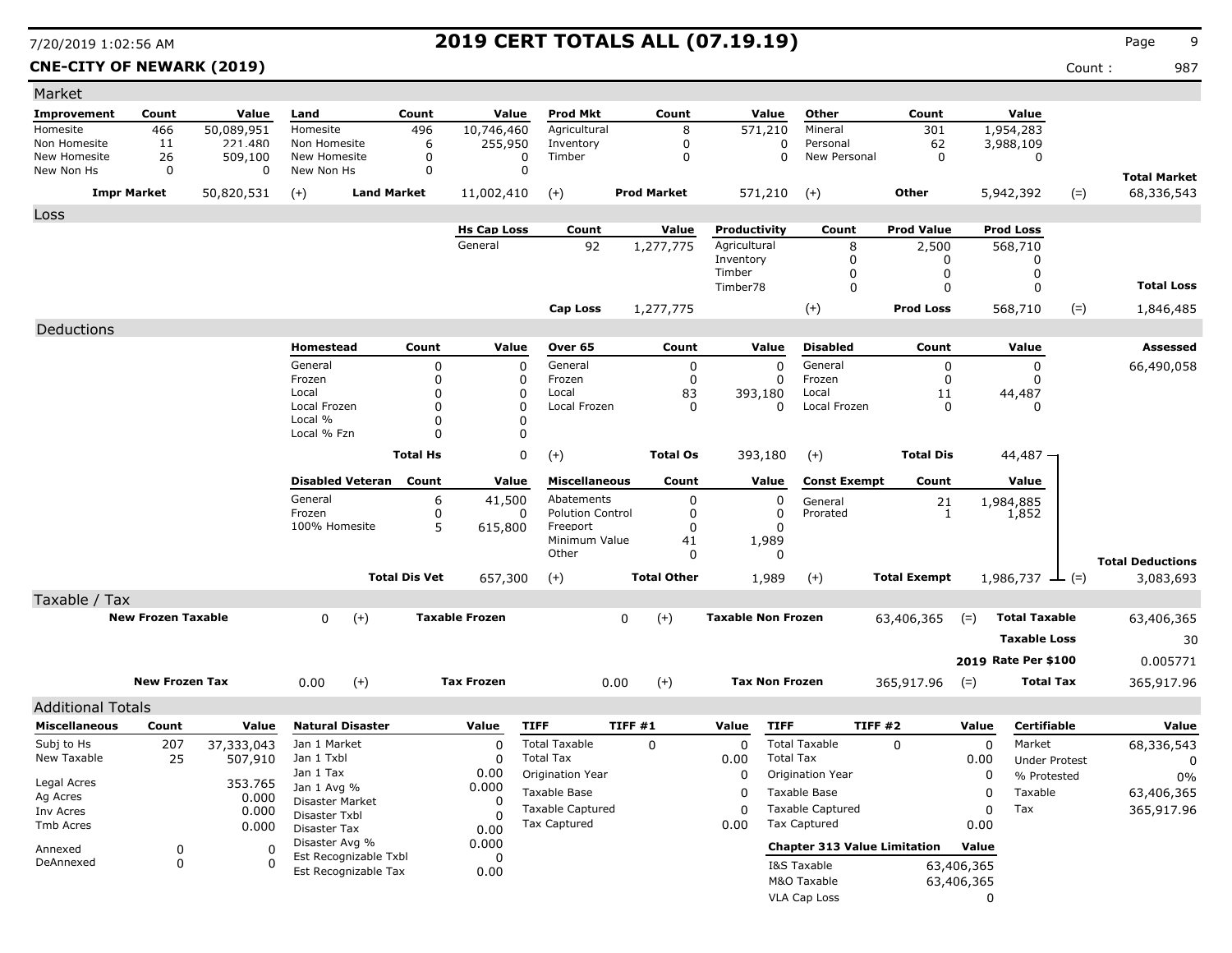### **CNF-CITY NEW FAIRVIEW (2019)** Count : 6,516

| Market                     |                           |                |                               |                      |                               |                                 |                    |          |                              |                                     |                              |             |                                |       |                         |
|----------------------------|---------------------------|----------------|-------------------------------|----------------------|-------------------------------|---------------------------------|--------------------|----------|------------------------------|-------------------------------------|------------------------------|-------------|--------------------------------|-------|-------------------------|
| <b>Improvement</b>         | Count                     | Value          | Land                          | Count                | Value                         | <b>Prod Mkt</b>                 | Count              |          | Value                        | Other                               | Count                        |             | Value                          |       |                         |
| Homesite                   | 478                       | 58,132,378     | Homesite                      | 517                  | 20,705,290                    | Agricultural                    | 119                |          | 60,044,010                   | Mineral                             | 5,009                        |             | 58,232,585                     |       |                         |
| Non Homesite               | 12                        | 321.990        | Non Homesite                  | 23                   | 2,723,372                     | Inventory                       |                    | 0        | 0                            | Personal<br>New Personal            | 182                          |             | 13,670,521                     |       |                         |
| New Homesite<br>New Non Hs | 35<br>0                   | 502,370<br>0   | New Homesite<br>New Non Hs    | 0<br>$\mathbf 0$     |                               | 0<br>Timber<br>0                |                    | 0        | 0                            |                                     | $\mathbf 0$                  |             | 0                              |       |                         |
|                            | <b>Impr Market</b>        |                |                               | <b>Land Market</b>   |                               |                                 | <b>Prod Market</b> |          |                              |                                     | Other                        |             | 71,903,106                     |       | <b>Total Market</b>     |
|                            |                           | 58,956,738     | $(+)$                         |                      | 23,428,662                    | $(+)$                           |                    |          | 60,044,010                   | $(+)$                               |                              |             |                                | $(=)$ | 214,332,516             |
| Loss                       |                           |                |                               |                      |                               |                                 |                    |          |                              |                                     |                              |             |                                |       |                         |
|                            |                           |                |                               |                      | <b>Hs Cap Loss</b><br>General | Count<br>175                    | Value<br>5,260,783 |          | Productivity<br>Agricultural | Count<br>119                        | <b>Prod Value</b><br>450,980 |             | <b>Prod Loss</b><br>59,593,030 |       |                         |
|                            |                           |                |                               |                      |                               |                                 |                    |          | Inventory                    | 0                                   | 0                            |             | 0                              |       |                         |
|                            |                           |                |                               |                      |                               |                                 |                    |          | Timber                       | 0                                   | 0                            |             | 0                              |       |                         |
|                            |                           |                |                               |                      |                               |                                 |                    |          | Timber78                     | $\mathbf 0$                         | $\Omega$                     |             | $\Omega$                       |       | <b>Total Loss</b>       |
|                            |                           |                |                               |                      |                               | <b>Cap Loss</b>                 | 5,260,783          |          |                              | $(+)$                               | <b>Prod Loss</b>             |             | 59,593,030                     | $(=)$ | 64,853,813              |
| Deductions                 |                           |                |                               |                      |                               |                                 |                    |          |                              |                                     |                              |             |                                |       |                         |
|                            |                           |                | Homestead                     | Count                | Value                         | Over 65                         | Count              |          | Value                        | <b>Disabled</b>                     | Count                        |             | Value                          |       | <b>Assessed</b>         |
|                            |                           |                | General                       | 0                    |                               | 0<br>General                    |                    | 0        | 0                            | General                             | 0                            |             | 0                              |       | 149,478,703             |
|                            |                           |                | Frozen                        | 0                    |                               | 0<br>Frozen                     |                    | 0        | 0                            | Frozen                              | 0                            |             | 0                              |       |                         |
|                            |                           |                | Local<br>Local Frozen         | 0<br>0               |                               | 0<br>Local<br>0<br>Local Frozen |                    | 0<br>0   | 0<br>0                       | Local<br>Local Frozen               | $\Omega$<br>$\Omega$         |             | 0<br>0                         |       |                         |
|                            |                           |                | Local %                       | $\Omega$             |                               | 0                               |                    |          |                              |                                     |                              |             |                                |       |                         |
|                            |                           |                | Local % Fzn                   | 0                    |                               | $\Omega$                        |                    |          |                              |                                     |                              |             |                                |       |                         |
|                            |                           |                |                               | <b>Total Hs</b>      |                               | 0<br>$(+)$                      | <b>Total Os</b>    |          | 0                            | $(+)$                               | <b>Total Dis</b>             |             | $0 -$                          |       |                         |
|                            |                           |                | <b>Disabled Veteran</b>       | Count                | Value                         | <b>Miscellaneous</b>            | Count              |          | Value                        | <b>Const Exempt</b>                 | Count                        |             | Value                          |       |                         |
|                            |                           |                | General                       | 4                    | 46,000                        | Abatements                      |                    | 0        | 0                            | General                             |                              |             | 3,031,300                      |       |                         |
|                            |                           |                | Frozen                        | 0                    |                               | <b>Polution Control</b><br>0    |                    | 0        | 0                            | Prorated                            | $\frac{18}{3}$               |             | 13,890                         |       |                         |
|                            |                           |                | 100% Homesite                 | 4                    | 734,244                       | Freeport                        |                    | 0        | 0                            |                                     |                              |             |                                |       |                         |
|                            |                           |                |                               |                      |                               | Minimum Value<br>Other          |                    | 830<br>O | 30,918<br>0                  |                                     |                              |             |                                |       |                         |
|                            |                           |                |                               |                      |                               |                                 |                    |          |                              |                                     |                              |             |                                |       | <b>Total Deductions</b> |
|                            |                           |                |                               | <b>Total Dis Vet</b> | 780,244                       | $(+)$                           | <b>Total Other</b> |          | 30,918                       | $(+)$                               | <b>Total Exempt</b>          |             | 3,045,190 $\perp$ (=)          |       | 3,856,352               |
| Taxable / Tax              |                           |                |                               |                      |                               |                                 |                    |          |                              |                                     |                              |             |                                |       |                         |
|                            | <b>New Frozen Taxable</b> |                | 0                             | $(+)$                | <b>Taxable Frozen</b>         |                                 | 0<br>$(+)$         |          | <b>Taxable Non Frozen</b>    |                                     | 145,622,351                  | $(=)$       | <b>Total Taxable</b>           |       | 145,622,351             |
|                            |                           |                |                               |                      |                               |                                 |                    |          |                              |                                     |                              |             | <b>Taxable Loss</b>            |       | 0                       |
|                            |                           |                |                               |                      |                               |                                 |                    |          |                              |                                     |                              |             | 2019 Rate Per \$100            |       | 0.00                    |
|                            | <b>New Frozen Tax</b>     |                | 0.00                          | $(+)$                | <b>Tax Frozen</b>             |                                 | $(+)$<br>0.00      |          | <b>Tax Non Frozen</b>        |                                     | 0.00                         | $(=)$       | <b>Total Tax</b>               |       | 0.00                    |
| <b>Additional Totals</b>   |                           |                |                               |                      |                               |                                 |                    |          |                              |                                     |                              |             |                                |       |                         |
| <b>Miscellaneous</b>       | Count                     | Value          | <b>Natural Disaster</b>       |                      | Value                         | <b>TIFF</b>                     | TIFF #1            | Value    | <b>TIFF</b>                  |                                     | TIFF#2                       | Value       | <b>Certifiable</b>             |       | Value                   |
| Subj to Hs                 | 261                       | 36,085,692     | Jan 1 Market                  |                      | $\Omega$                      | <b>Total Taxable</b>            | 0                  |          | 0                            | <b>Total Taxable</b>                | $\Omega$                     | 0           | Market                         |       | 214,332,516             |
| New Taxable                | 34                        | 343,090        | Jan 1 Txbl                    |                      | $\Omega$                      | <b>Total Tax</b>                |                    |          | 0.00<br><b>Total Tax</b>     |                                     |                              | 0.00        | <b>Under Protest</b>           |       | 0                       |
|                            |                           |                | Jan 1 Tax                     |                      | 0.00                          | Origination Year                |                    |          | 0                            | Origination Year                    |                              | 0           | % Protested                    |       | 0%                      |
| Legal Acres<br>Ag Acres    |                           | 8,664.245      | Jan 1 Avg %                   |                      | 0.000                         | Taxable Base                    |                    |          | 0                            | Taxable Base                        |                              | 0           | Taxable                        |       | 145,622,351             |
| Inv Acres                  |                           | 0.000<br>0.000 | Disaster Market               |                      | 0                             | <b>Taxable Captured</b>         |                    |          | $\Omega$                     | <b>Taxable Captured</b>             |                              | 0           | Tax                            |       | $0.00\,$                |
| Tmb Acres                  |                           | 0.000          | Disaster Txbl<br>Disaster Tax |                      | $\Omega$<br>0.00              | <b>Tax Captured</b>             |                    |          | 0.00                         | <b>Tax Captured</b>                 |                              | 0.00        |                                |       |                         |
|                            |                           |                | Disaster Avg %                |                      | 0.000                         |                                 |                    |          |                              | <b>Chapter 313 Value Limitation</b> |                              | Value       |                                |       |                         |
| Annexed<br>DeAnnexed       | 0<br>0                    | 0<br>$\Omega$  | Est Recognizable Txbl         |                      | 0                             |                                 |                    |          |                              |                                     |                              |             |                                |       |                         |
|                            |                           |                | Est Recognizable Tax          |                      | 0.00                          |                                 |                    |          |                              | I&S Taxable                         |                              | 145,622,351 |                                |       |                         |
|                            |                           |                |                               |                      |                               |                                 |                    |          |                              | M&O Taxable<br>VLA Cap Loss         |                              | 0           |                                |       |                         |
|                            |                           |                |                               |                      |                               |                                 |                    |          |                              |                                     |                              | 0           |                                |       |                         |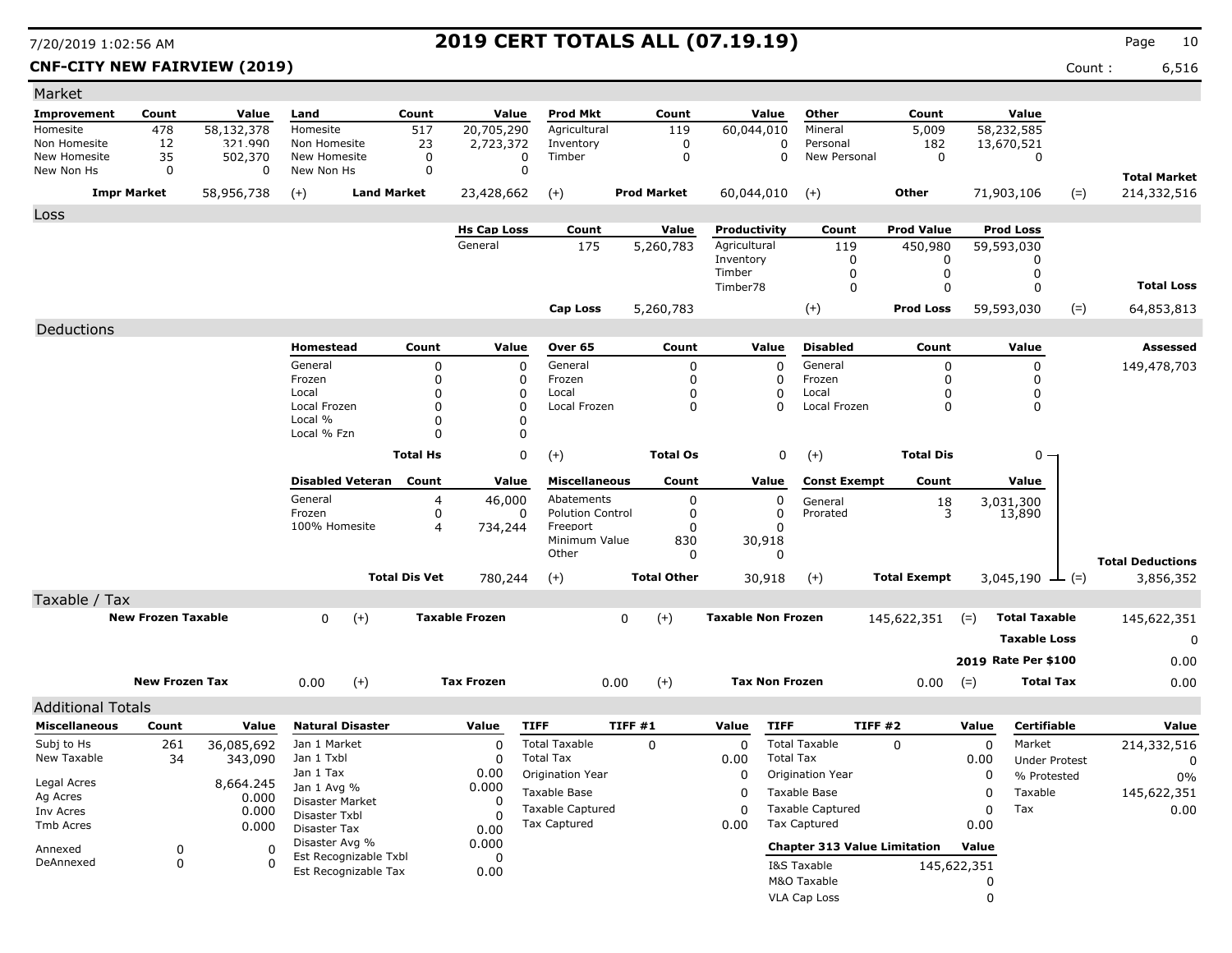**CPA-CITY OF PARADISE (2019)** Count : 1,366

| Market                     |                           |                       |                                               |                      |                       |                         |                    |                           |                       |                                     |                     |             |                              |       |                         |
|----------------------------|---------------------------|-----------------------|-----------------------------------------------|----------------------|-----------------------|-------------------------|--------------------|---------------------------|-----------------------|-------------------------------------|---------------------|-------------|------------------------------|-------|-------------------------|
| <b>Improvement</b>         | Count                     | Value                 | Land                                          | Count                | Value                 | <b>Prod Mkt</b>         | Count              |                           | Value                 | Other                               | Count               |             | Value                        |       |                         |
| Homesite                   | 273                       | 53,637,275            | Homesite                                      | 308                  | 9,093,570             | Agricultural            | 44                 |                           | 6,454,390             | Mineral                             | 735                 |             | 1,653,785                    |       |                         |
| Non Homesite               | 2                         | 89.100                | Non Homesite                                  | 19                   | 1,440,120             | Inventory               | 0                  |                           | 0                     | Personal                            | 68                  |             | 4,474,564                    |       |                         |
| New Homesite<br>New Non Hs | 20<br>0                   | 2,335,590<br>$\Omega$ | New Homesite<br>New Non Hs                    | 0<br>$\mathbf 0$     | 0<br>$\mathbf 0$      | Timber                  | 0                  |                           | 0                     | New Personal                        | $\mathbf 0$         |             | 0                            |       |                         |
|                            |                           |                       |                                               |                      |                       |                         |                    |                           |                       |                                     |                     |             |                              |       | <b>Total Market</b>     |
|                            | <b>Impr Market</b>        | 56,061,965            | $(+)$                                         | <b>Land Market</b>   | 10,533,690            | $(+)$                   | <b>Prod Market</b> |                           | 6,454,390             | $(+)$                               | Other               |             | 6,128,349                    | $(=)$ | 79,178,394              |
| Loss                       |                           |                       |                                               |                      |                       |                         |                    |                           |                       |                                     |                     |             |                              |       |                         |
|                            |                           |                       |                                               |                      | <b>Hs Cap Loss</b>    | Count                   | Value              | Productivity              |                       | Count                               | <b>Prod Value</b>   |             | <b>Prod Loss</b>             |       |                         |
|                            |                           |                       |                                               |                      | General               | 64                      | 919,220            | Agricultural              |                       | 44                                  | 46,620              |             | 6,407,770                    |       |                         |
|                            |                           |                       |                                               |                      |                       |                         |                    | Inventory<br>Timber       |                       | 0<br>0                              | 0<br>0              |             | 0<br>0                       |       |                         |
|                            |                           |                       |                                               |                      |                       |                         |                    | Timber78                  |                       | $\mathbf 0$                         | 0                   |             | 0                            |       | <b>Total Loss</b>       |
|                            |                           |                       |                                               |                      |                       |                         |                    |                           |                       |                                     | <b>Prod Loss</b>    |             |                              |       |                         |
|                            |                           |                       |                                               |                      |                       | Cap Loss                | 919,220            |                           |                       | $(+)$                               |                     |             | 6,407,770                    | $(=)$ | 7,326,990               |
| Deductions                 |                           |                       |                                               |                      |                       |                         |                    |                           |                       |                                     |                     |             |                              |       |                         |
|                            |                           |                       | Homestead                                     | Count                | Value                 | Over 65                 | Count              |                           | Value                 | <b>Disabled</b>                     | Count               |             | Value                        |       | <b>Assessed</b>         |
|                            |                           |                       | General                                       | $\Omega$             | 0                     | General                 | 0                  |                           | 0                     | General                             | 0                   |             | 0                            |       | 71,851,404              |
|                            |                           |                       | Frozen<br>Local                               | 0<br>0               | 0<br>0                | Frozen<br>Local         | 0<br>0             |                           | 0<br>0                | Frozen<br>Local                     | $\mathbf 0$<br>0    |             | 0<br>0                       |       |                         |
|                            |                           |                       | Local Frozen                                  | 0                    | 0                     | Local Frozen            | 0                  |                           | 0                     | Local Frozen                        | $\Omega$            |             | 0                            |       |                         |
|                            |                           |                       | Local %                                       | 0                    | 0                     |                         |                    |                           |                       |                                     |                     |             |                              |       |                         |
|                            |                           |                       | Local % Fzn                                   | 0                    | 0                     |                         |                    |                           |                       |                                     |                     |             |                              |       |                         |
|                            |                           |                       |                                               | <b>Total Hs</b>      | 0                     | $(+)$                   | <b>Total Os</b>    |                           | 0                     | $(+)$                               | <b>Total Dis</b>    |             | 0 -                          |       |                         |
|                            |                           |                       | <b>Disabled Veteran</b>                       | Count                | Value                 | <b>Miscellaneous</b>    | Count              |                           | Value                 | <b>Const Exempt</b>                 | Count               |             | Value                        |       |                         |
|                            |                           |                       | General                                       | $\overline{2}$       | 19,500                | Abatements              | 0                  |                           | 0                     | General                             | 44                  |             | 28,267,353                   |       |                         |
|                            |                           |                       | Frozen                                        | 2                    | 24,000                | <b>Polution Control</b> | 0                  |                           | 0                     | Prorated                            | $\Omega$            |             | O                            |       |                         |
|                            |                           |                       | 100% Homesite                                 | 2                    | 398,640               | Freeport                | 0                  |                           | 0                     |                                     |                     |             |                              |       |                         |
|                            |                           |                       |                                               |                      |                       | Minimum Value<br>Other  | 404<br>0           |                           | 27,628<br>0           |                                     |                     |             |                              |       |                         |
|                            |                           |                       |                                               |                      |                       |                         |                    |                           |                       |                                     |                     |             |                              |       | <b>Total Deductions</b> |
|                            |                           |                       |                                               | <b>Total Dis Vet</b> | 442,140               | $(+)$                   | <b>Total Other</b> |                           | 27,628                | $(+)$                               | <b>Total Exempt</b> |             | $28,267,353 \rightarrow (=)$ |       | 28,737,121              |
| Taxable / Tax              |                           |                       |                                               |                      |                       |                         |                    |                           |                       |                                     |                     |             |                              |       |                         |
|                            | <b>New Frozen Taxable</b> |                       | 0                                             | $(+)$                | <b>Taxable Frozen</b> | 5,254,820               | $(+)$              | <b>Taxable Non Frozen</b> |                       |                                     | 37,859,463          | $(=)$       | <b>Total Taxable</b>         |       | 43,114,283              |
|                            |                           |                       |                                               |                      |                       |                         |                    |                           |                       |                                     |                     |             | <b>Taxable Loss</b>          |       | 1,978,207               |
|                            |                           |                       |                                               |                      |                       |                         |                    |                           |                       |                                     |                     |             | 2019 Rate Per \$100          |       | 0.0034                  |
|                            | <b>New Frozen Tax</b>     |                       | 0.00                                          | $(+)$                | <b>Tax Frozen</b>     | 11,140.53               | $(+)$              |                           | <b>Tax Non Frozen</b> |                                     | 128,722.13          |             | <b>Total Tax</b>             |       |                         |
|                            |                           |                       |                                               |                      |                       |                         |                    |                           |                       |                                     |                     | $(=)$       |                              |       | 139,862.66              |
| <b>Additional Totals</b>   |                           |                       |                                               |                      |                       |                         |                    |                           |                       |                                     |                     |             |                              |       |                         |
| <b>Miscellaneous</b>       | Count                     | Value                 | <b>Natural Disaster</b>                       |                      | Value                 | <b>TIFF</b>             | TIFF#1             | Value                     | <b>TIFF</b>           |                                     | TIFF#2              | Value       | <b>Certifiable</b>           |       | Value                   |
| Subj to Hs                 | 121                       | 17,705,274            | Jan 1 Market                                  |                      | 0                     | <b>Total Taxable</b>    | $\mathbf 0$        | 0                         |                       | <b>Total Taxable</b>                | $\Omega$            | $\mathbf 0$ | Market                       |       | 79,178,394              |
| New Taxable                | 20                        | 2,335,590             | Jan 1 Txbl                                    |                      | 0                     | <b>Total Tax</b>        |                    | 0.00                      | <b>Total Tax</b>      |                                     |                     | 0.00        | <b>Under Protest</b>         |       | 0                       |
| Legal Acres                |                           | 1,204.044             | Jan 1 Tax<br>Jan 1 Avg %                      |                      | 0.00                  | Origination Year        |                    | 0                         |                       | <b>Origination Year</b>             |                     | 0           | % Protested                  |       | 0%                      |
| Ag Acres                   |                           | 0.000                 | Disaster Market                               |                      | 0.000<br>0            | Taxable Base            |                    | 0                         |                       | Taxable Base                        |                     | $\mathbf 0$ | Taxable                      |       | 43,114,283              |
| Inv Acres                  |                           | 0.000                 | Disaster Txbl                                 |                      | $\Omega$              | <b>Taxable Captured</b> |                    | 0                         |                       | <b>Taxable Captured</b>             |                     | 0           | Tax                          |       | 139,862.66              |
| Tmb Acres                  |                           | 0.000                 | Disaster Tax                                  |                      | 0.00                  | Tax Captured            |                    | 0.00                      |                       | <b>Tax Captured</b>                 |                     | 0.00        |                              |       |                         |
| Annexed                    | 0                         | 0                     | Disaster Avg %                                |                      | 0.000                 |                         |                    |                           |                       | <b>Chapter 313 Value Limitation</b> |                     | Value       |                              |       |                         |
| DeAnnexed                  | $\mathsf{O}\xspace$       | $\Omega$              | Est Recognizable Txbl<br>Est Recognizable Tax |                      | 0                     |                         |                    |                           |                       | I&S Taxable                         |                     | 43,114,283  |                              |       |                         |
|                            |                           |                       |                                               |                      | 0.00                  |                         |                    |                           |                       | M&O Taxable                         |                     | 43,114,283  |                              |       |                         |
|                            |                           |                       |                                               |                      |                       |                         |                    |                           |                       | <b>VLA Cap Loss</b>                 |                     | 0           |                              |       |                         |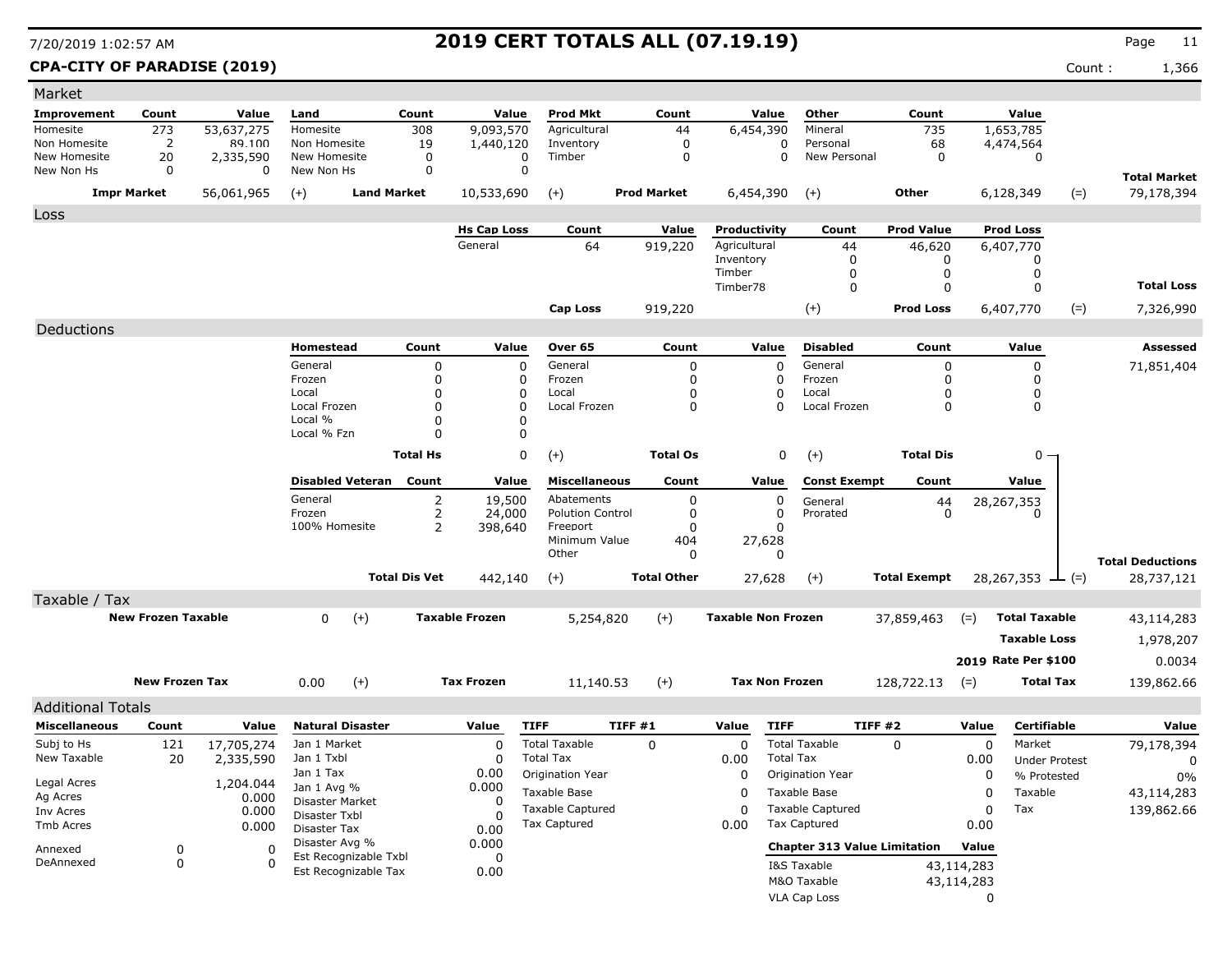### **CRH-CITY OF RHOME (2019)** Count : 15,201

| Improvement                |                           |                |                                |                      |                       |                                                |                    |                           |                                                |                     |                            |                             |       |                                    |
|----------------------------|---------------------------|----------------|--------------------------------|----------------------|-----------------------|------------------------------------------------|--------------------|---------------------------|------------------------------------------------|---------------------|----------------------------|-----------------------------|-------|------------------------------------|
|                            | Count                     | Value          | Land                           | Count                | Value                 | Prod Mkt                                       | Count              | Value                     | Other                                          | Count               |                            | Value                       |       |                                    |
| Homesite                   | 629                       | 106,855,691    | Homesite                       | 738                  | 33,739,115            | Agricultural                                   | 104                | 12,976,840                | Mineral                                        | 10,642              |                            | 22,269,656                  |       |                                    |
| Non Homesite               | 8                         | 448.850        | Non Homesite                   | 7                    | 2,630,320             | Inventory                                      | 0                  | 0                         | Personal                                       | 138                 |                            | 16,548,667                  |       |                                    |
| New Homesite<br>New Non Hs | 41<br>0                   | 1,598,650<br>0 | New Homesite<br>New Non Hs     | 0<br>0               | 0<br>$\Omega$         | Timber                                         | $\mathbf 0$        | $\Omega$                  | New Personal                                   | $\mathbf 0$         |                            | 0                           |       |                                    |
|                            | <b>Impr Market</b>        | 108,903,191    | $(+)$                          | <b>Land Market</b>   | 36,369,435            | $(+)$                                          | <b>Prod Market</b> | 12,976,840                | $(+)$                                          | Other               |                            | 38,818,323                  | $(=)$ | <b>Total Market</b><br>197,067,789 |
| Loss                       |                           |                |                                |                      |                       |                                                |                    |                           |                                                |                     |                            |                             |       |                                    |
|                            |                           |                |                                |                      | <b>Hs Cap Loss</b>    | Count                                          | Value              | Productivity              | Count                                          | <b>Prod Value</b>   |                            | <b>Prod Loss</b>            |       |                                    |
|                            |                           |                |                                |                      | General               | 251                                            | 4,718,167          | Agricultural              | 104                                            | 81,850              |                            | 12,894,990                  |       |                                    |
|                            |                           |                |                                |                      |                       |                                                |                    | Inventory<br>Timber       | 0<br>0                                         | 0<br>0              |                            | 0<br>0                      |       |                                    |
|                            |                           |                |                                |                      |                       |                                                |                    | Timber78                  | $\mathbf 0$                                    | $\mathbf 0$         |                            | $\Omega$                    |       | <b>Total Loss</b>                  |
|                            |                           |                |                                |                      |                       | <b>Cap Loss</b>                                |                    |                           |                                                | <b>Prod Loss</b>    |                            | 12,894,990                  |       |                                    |
|                            |                           |                |                                |                      |                       |                                                | 4,718,167          |                           | $(+)$                                          |                     |                            |                             | $(=)$ | 17,613,157                         |
| Deductions                 |                           |                | Homestead                      | Count                | Value                 | Over 65                                        | Count              | Value                     | <b>Disabled</b>                                | Count               |                            | Value                       |       | <b>Assessed</b>                    |
|                            |                           |                | General                        | $\Omega$             | $\mathbf 0$           | General                                        | 0                  | 0                         | General                                        | $\mathbf 0$         |                            | 0                           |       | 179,454,632                        |
|                            |                           |                | Frozen                         | $\Omega$             | 0                     | Frozen                                         | 0                  | 0                         | Frozen                                         | $\Omega$            |                            | 0                           |       |                                    |
|                            |                           |                | Local                          | O                    | 0                     | Local                                          | 112                | 4,480,000                 | Local                                          | 7                   |                            | 280,000                     |       |                                    |
|                            |                           |                | Local Frozen<br>Local %        | $\Omega$<br>O        | $\Omega$<br>0         | Local Frozen                                   | 0                  | 0                         | Local Frozen                                   | $\Omega$            |                            | 0                           |       |                                    |
|                            |                           |                | Local % Fzn                    | $\Omega$             | 0                     |                                                |                    |                           |                                                |                     |                            |                             |       |                                    |
|                            |                           |                |                                | <b>Total Hs</b>      | 0                     | $(+)$                                          | <b>Total Os</b>    | 4,480,000                 | $(+)$                                          | <b>Total Dis</b>    |                            | $280,000 -$                 |       |                                    |
|                            |                           |                |                                |                      |                       |                                                |                    |                           |                                                |                     |                            |                             |       |                                    |
|                            |                           |                | <b>Disabled Veteran</b>        | Count                | Value                 | <b>Miscellaneous</b>                           | Count              | Value                     | <b>Const Exempt</b>                            | Count               |                            | Value                       |       |                                    |
|                            |                           |                | General<br>Frozen              | 15                   | 159,500               | Abatements<br><b>Polution Control</b>          | 0                  | 0                         | General<br>Prorated                            | $\frac{50}{0}$      |                            | 6,093,723<br>$\Omega$       |       |                                    |
|                            |                           |                | 100% Homesite                  | 0<br>7               | 0<br>869,053          | Freeport                                       | 1<br>0             | 218,787<br>0              |                                                |                     |                            |                             |       |                                    |
|                            |                           |                |                                |                      |                       | Minimum Value                                  | 670                | 17,932                    |                                                |                     |                            |                             |       |                                    |
|                            |                           |                |                                |                      |                       | Other                                          | 0                  | 0                         |                                                |                     |                            |                             |       | <b>Total Deductions</b>            |
|                            |                           |                |                                |                      |                       |                                                |                    |                           |                                                |                     |                            |                             |       |                                    |
|                            |                           |                |                                | <b>Total Dis Vet</b> | 1,028,553             | $(+)$                                          | <b>Total Other</b> | 236,719                   | $(+)$                                          | <b>Total Exempt</b> |                            | 6,093,723 $\rightarrow$ (=) |       | 12,118,995                         |
|                            |                           |                |                                |                      |                       |                                                |                    |                           |                                                |                     |                            |                             |       |                                    |
| Taxable / Tax              | <b>New Frozen Taxable</b> |                | 0<br>$(+)$                     |                      | <b>Taxable Frozen</b> |                                                | $(+)$<br>0         | <b>Taxable Non Frozen</b> |                                                | 167,335,637         | $(=)$                      | <b>Total Taxable</b>        |       | 167,335,637                        |
|                            |                           |                |                                |                      |                       |                                                |                    |                           |                                                |                     |                            | <b>Taxable Loss</b>         |       | -148                               |
|                            |                           |                |                                |                      |                       |                                                |                    |                           |                                                |                     |                            |                             |       |                                    |
|                            | <b>New Frozen Tax</b>     |                |                                |                      | <b>Tax Frozen</b>     |                                                |                    | <b>Tax Non Frozen</b>     |                                                |                     |                            | 2019 Rate Per \$100         |       | 0.00476325                         |
|                            |                           |                | 0.00<br>$(+)$                  |                      |                       |                                                | 0.00<br>$(+)$      |                           |                                                | 797,062.18          | $(=)$                      | <b>Total Tax</b>            |       | 797,062.18                         |
| <b>Additional Totals</b>   |                           |                |                                |                      |                       |                                                |                    |                           |                                                |                     |                            |                             |       |                                    |
| <b>Miscellaneous</b>       | Count                     | Value          | <b>Natural Disaster</b>        |                      | Value                 | <b>TIFF</b>                                    | TIFF #1            | <b>TIFF</b><br>Value      |                                                | <b>TIFF #2</b>      | Value                      | Certifiable                 |       | Value                              |
| Subj to Hs                 | 367                       | 66,553,955     | Jan 1 Market                   |                      | 0                     | <b>Total Taxable</b>                           | $\mathbf 0$        | 0                         | <b>Total Taxable</b>                           | $\mathbf{0}$        | $\mathbf 0$                | Market                      |       | 196,737,469                        |
| New Taxable                | 41                        | 1,598,650      | Jan 1 Txbl<br>Jan 1 Tax        |                      | 0<br>0.00             | <b>Total Tax</b>                               |                    | 0.00<br><b>Total Tax</b>  |                                                |                     | 0.00                       | <b>Under Protest</b>        |       | 330,320                            |
| Legal Acres                |                           | 2,004.167      | Jan 1 Avg %                    |                      | 0.000                 | Origination Year                               |                    | 0                         | <b>Origination Year</b>                        |                     | 0                          | % Protested                 |       | 0.168%                             |
| Ag Acres                   |                           | 0.000          | Disaster Market                |                      | 0                     | Taxable Base                                   |                    | 0                         | Taxable Base                                   |                     | 0                          | Taxable                     |       | 167,005,317                        |
| Inv Acres<br>Tmb Acres     |                           | 0.000          | Disaster Txbl                  |                      | $\Omega$              | <b>Taxable Captured</b><br><b>Tax Captured</b> |                    | 0<br>0.00                 | <b>Taxable Captured</b><br><b>Tax Captured</b> |                     | 0<br>0.00                  | Tax                         |       | 795,488.78                         |
|                            |                           | 0.000          | Disaster Tax<br>Disaster Avg % |                      | 0.00                  |                                                |                    |                           |                                                |                     |                            |                             |       |                                    |
| Annexed                    | 0                         | 0<br>O         | Est Recognizable Txbl          |                      | 0.000<br>0            |                                                |                    |                           | <b>Chapter 313 Value Limitation</b>            |                     | Value                      |                             |       |                                    |
| DeAnnexed                  | 0                         |                | Est Recognizable Tax           |                      | 0.00                  |                                                |                    |                           | I&S Taxable<br>M&O Taxable                     |                     | 167,335,637<br>167,335,637 |                             |       |                                    |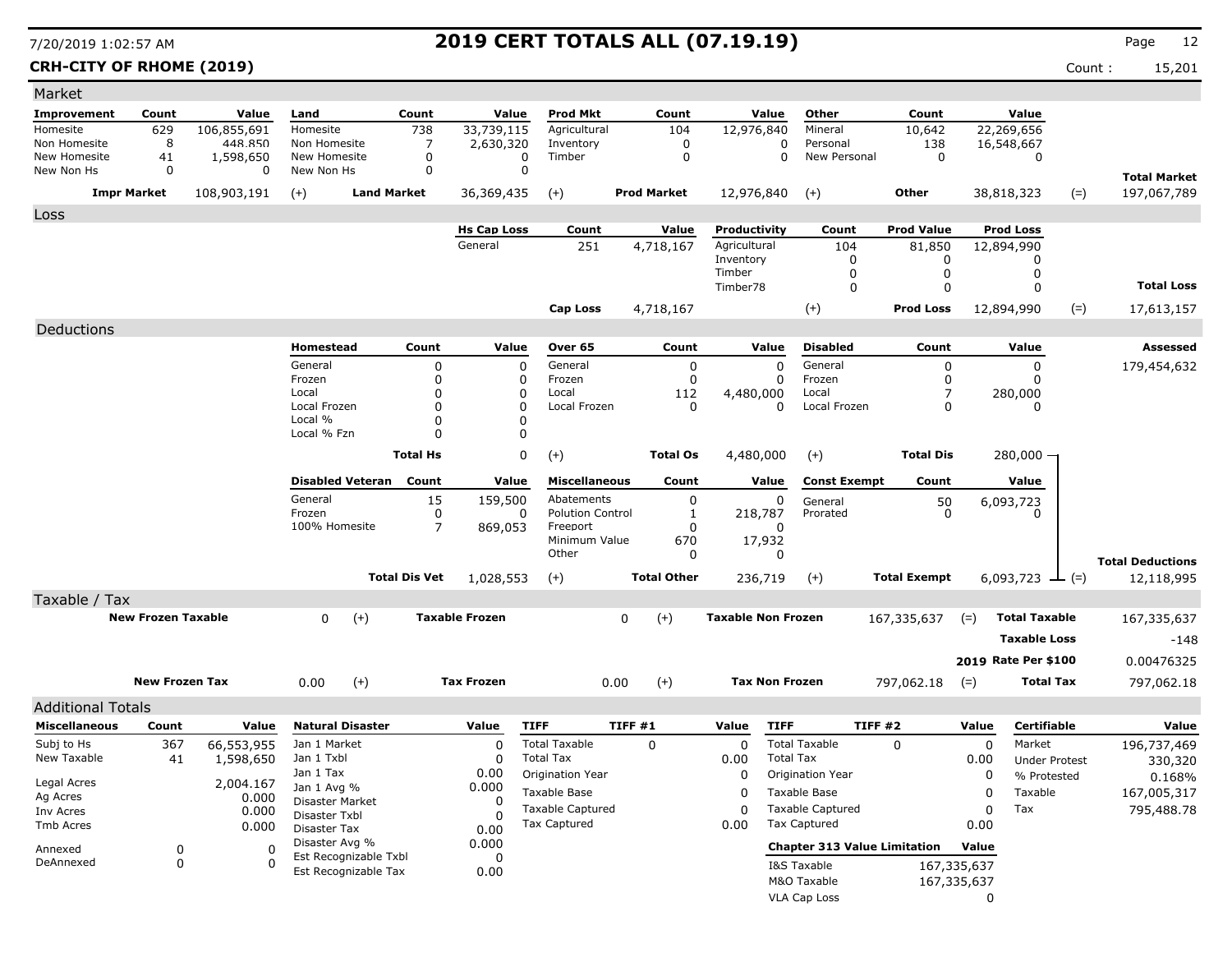**CRU-CITY OF RUNAWAY BAY (2019)** Count : 2,418

| Market                     |                           |                         |                                |                       |                       |                        |                                       |        |                    |                           |                       |                                     |                     |             |                      |             |                         |
|----------------------------|---------------------------|-------------------------|--------------------------------|-----------------------|-----------------------|------------------------|---------------------------------------|--------|--------------------|---------------------------|-----------------------|-------------------------------------|---------------------|-------------|----------------------|-------------|-------------------------|
| <b>Improvement</b>         | Count                     | Value                   | Land                           | Count                 |                       | Value                  | Prod Mkt                              |        | Count              |                           | Value                 | Other                               | Count               |             | Value                |             |                         |
| Homesite                   | 769                       | 128,903,540             | Homesite                       | 2,208                 |                       | 26,447,090             | Agricultural                          |        | 0                  |                           | 0                     | Mineral                             | 109                 |             | 640,096              |             |                         |
| Non Homesite               | 1                         | 240.310                 | Non Homesite                   |                       | 1                     | 6,340                  | Inventory                             |        | 0                  |                           | 0                     | Personal                            | 72                  |             | 2,376,509            |             |                         |
| New Homesite<br>New Non Hs | 40<br>0                   | 1,491,280<br>$\Omega$   | New Homesite<br>New Non Hs     |                       | 0<br>0                | 0<br>0                 | Timber                                |        | 0                  |                           | $\Omega$              | New Personal                        | $\mathbf 0$         |             | 0                    |             |                         |
|                            |                           |                         |                                |                       |                       |                        |                                       |        |                    |                           |                       |                                     |                     |             |                      |             | <b>Total Market</b>     |
|                            | <b>Impr Market</b>        | 130,635,130             | $(+)$                          | <b>Land Market</b>    |                       | 26,453,430             | $(+)$                                 |        | <b>Prod Market</b> |                           | 0                     | $(+)$                               | Other               |             | 3,016,605            | $(=)$       | 160,105,165             |
| Loss                       |                           |                         |                                |                       |                       |                        |                                       |        |                    |                           |                       |                                     |                     |             |                      |             |                         |
|                            |                           |                         |                                |                       |                       | <b>Hs Cap Loss</b>     | Count                                 |        | Value              | Productivity              |                       | Count                               | <b>Prod Value</b>   |             | <b>Prod Loss</b>     |             |                         |
|                            |                           |                         |                                |                       |                       | General                | 207                                   |        | 3,071,262          | Agricultural              |                       | 0                                   | 0                   |             | 0                    |             |                         |
|                            |                           |                         |                                |                       |                       |                        |                                       |        |                    | Inventory<br>Timber       |                       | 0<br>0                              | 0<br>0              |             | 0<br>0               |             |                         |
|                            |                           |                         |                                |                       |                       |                        |                                       |        |                    | Timber78                  |                       | $\mathbf 0$                         | $\Omega$            |             | $\mathbf{0}$         |             | <b>Total Loss</b>       |
|                            |                           |                         |                                |                       |                       |                        | Cap Loss                              |        | 3,071,262          |                           |                       |                                     | <b>Prod Loss</b>    |             | 0                    |             |                         |
|                            |                           |                         |                                |                       |                       |                        |                                       |        |                    |                           |                       | $(+)$                               |                     |             |                      | $(=)$       | 3,071,262               |
| Deductions                 |                           |                         |                                |                       |                       |                        |                                       |        |                    |                           |                       |                                     |                     |             |                      |             |                         |
|                            |                           |                         | Homestead                      |                       | Count                 | Value                  | Over 65                               |        | Count              |                           | Value                 | <b>Disabled</b>                     | Count               |             | Value                |             | Assessed                |
|                            |                           |                         | General                        |                       | 0                     | 0                      | General                               |        | $\mathbf 0$        |                           | $\mathbf 0$           | General                             | 0                   |             | 0                    |             | 157,033,903             |
|                            |                           |                         | Frozen<br>Local                |                       | 0                     | O                      | Frozen                                |        | 0                  |                           | $\Omega$              | Frozen<br>Local                     | 0                   |             | 0                    |             |                         |
|                            |                           |                         | Local Frozen                   |                       | 264<br>242            | 1,179,315<br>1,097,497 | Local<br>Local Frozen                 |        | 0<br>0             |                           | 0<br>$\Omega$         | Local Frozen                        | 0<br>0              |             | 0<br>0               |             |                         |
|                            |                           |                         | Local %                        |                       | 0                     | 0                      |                                       |        |                    |                           |                       |                                     |                     |             |                      |             |                         |
|                            |                           |                         | Local % Fzn                    |                       | 0                     | 0                      |                                       |        |                    |                           |                       |                                     |                     |             |                      |             |                         |
|                            |                           |                         |                                | <b>Total Hs</b>       |                       | 2,276,812              | $(+)$                                 |        | <b>Total Os</b>    |                           | 0                     | $(+)$                               | <b>Total Dis</b>    |             | $0 -$                |             |                         |
|                            |                           |                         |                                |                       |                       |                        |                                       |        |                    |                           |                       |                                     |                     |             |                      |             |                         |
|                            |                           |                         | <b>Disabled Veteran</b>        |                       | Count                 | Value                  | <b>Miscellaneous</b>                  |        | Count              |                           | Value                 | <b>Const Exempt</b>                 | Count               |             | Value                |             |                         |
|                            |                           |                         | General<br>Frozen              |                       | 6<br>11               | 52,500<br>132,000      | Abatements<br><b>Polution Control</b> |        | 0<br>0             |                           | 0<br>0                | General<br>Prorated                 | $\frac{52}{0}$      |             | 2,166,968            |             |                         |
|                            |                           |                         | 100% Homesite                  |                       | 7                     | 1,603,235              | Freeport                              |        | $\Omega$           |                           | $\Omega$              |                                     |                     |             |                      |             |                         |
|                            |                           |                         |                                |                       |                       |                        | Minimum Value                         |        | 38                 |                           | 4,391                 |                                     |                     |             |                      |             |                         |
|                            |                           |                         |                                |                       |                       |                        | Other                                 |        | 0                  |                           | 0                     |                                     |                     |             |                      |             | <b>Total Deductions</b> |
|                            |                           |                         |                                | <b>Total Dis Vet</b>  |                       | 1,787,735              | $(+)$                                 |        | <b>Total Other</b> |                           | 4,391                 | $(+)$                               | <b>Total Exempt</b> |             | 2,166,968            | $\perp$ (=) | 6,235,906               |
| Taxable / Tax              |                           |                         |                                |                       |                       |                        |                                       |        |                    |                           |                       |                                     |                     |             |                      |             |                         |
|                            | <b>New Frozen Taxable</b> |                         | 27,550                         | $(+)$                 | <b>Taxable Frozen</b> |                        | 43,190,956                            |        | $(+)$              | <b>Taxable Non Frozen</b> |                       |                                     | 107,579,491         | $(=)$       | <b>Total Taxable</b> |             | 150,797,997             |
|                            |                           |                         |                                |                       |                       |                        |                                       |        |                    |                           |                       |                                     |                     |             |                      |             |                         |
|                            |                           |                         |                                |                       |                       |                        |                                       |        |                    |                           |                       |                                     |                     |             | <b>Taxable Loss</b>  |             | 8,925,992               |
|                            |                           |                         |                                |                       |                       |                        |                                       |        |                    |                           |                       |                                     |                     |             | 2019 Rate Per \$100  |             | 0.0059707               |
|                            | <b>New Frozen Tax</b>     |                         | 164.50                         | $(+)$                 |                       | <b>Tax Frozen</b>      | 204,755.16                            |        | $(+)$              |                           | <b>Tax Non Frozen</b> |                                     | 642,155.52          | $(=)$       | <b>Total Tax</b>     |             | 847,075.18              |
| <b>Additional Totals</b>   |                           |                         |                                |                       |                       |                        |                                       |        |                    |                           |                       |                                     |                     |             |                      |             |                         |
| <b>Miscellaneous</b>       | Count                     | Value                   | <b>Natural Disaster</b>        |                       |                       | Value                  | <b>TIFF</b>                           | TIFF#1 |                    | Value                     | <b>TIFF</b>           |                                     | TIFF #2             | Value       | <b>Certifiable</b>   |             | Value                   |
| Subj to Hs                 |                           |                         | Jan 1 Market                   |                       |                       | $\Omega$               | <b>Total Taxable</b>                  |        | 0                  | 0                         |                       | <b>Total Taxable</b>                | $\Omega$            | 0           | Market               |             |                         |
| New Taxable                | 506<br>40                 | 96,587,266<br>1,491,280 | Jan 1 Txbl                     |                       |                       | O                      | <b>Total Tax</b>                      |        |                    | 0.00                      | <b>Total Tax</b>      |                                     |                     | 0.00        | <b>Under Protest</b> |             | 160,105,165<br>0        |
|                            |                           |                         | Jan 1 Tax                      |                       |                       | 0.00                   | Origination Year                      |        |                    | 0                         |                       | <b>Origination Year</b>             |                     | 0           | % Protested          |             | 0%                      |
| Legal Acres                |                           | 1,057.277               | Jan 1 Avg %                    |                       |                       | 0.000                  | Taxable Base                          |        |                    | 0                         |                       | Taxable Base                        |                     | 0           | Taxable              |             | 150,797,997             |
| Ag Acres                   |                           | 0.000                   | Disaster Market                |                       |                       | 0                      | Taxable Captured                      |        |                    | 0                         |                       | <b>Taxable Captured</b>             |                     | 0           | Tax                  |             | 847,075.18              |
| Inv Acres<br>Tmb Acres     |                           | 0.000                   | Disaster Txbl                  |                       |                       |                        | <b>Tax Captured</b>                   |        |                    | 0.00                      |                       | <b>Tax Captured</b>                 |                     | 0.00        |                      |             |                         |
|                            |                           | 0.000                   | Disaster Tax<br>Disaster Avg % |                       |                       | 0.00                   |                                       |        |                    |                           |                       |                                     |                     |             |                      |             |                         |
| Annexed                    | $\pmb{0}$                 | 0                       |                                | Est Recognizable Txbl |                       | 0.000<br>0             |                                       |        |                    |                           |                       | <b>Chapter 313 Value Limitation</b> |                     | Value       |                      |             |                         |
| DeAnnexed                  | 0                         | 0                       |                                | Est Recognizable Tax  |                       | 0.00                   |                                       |        |                    |                           |                       | I&S Taxable                         |                     | 150,797,997 |                      |             |                         |
|                            |                           |                         |                                |                       |                       |                        |                                       |        |                    |                           |                       | M&O Taxable                         |                     | 150,797,997 |                      |             |                         |
|                            |                           |                         |                                |                       |                       |                        |                                       |        |                    |                           |                       | VLA Cap Loss                        |                     | 0           |                      |             |                         |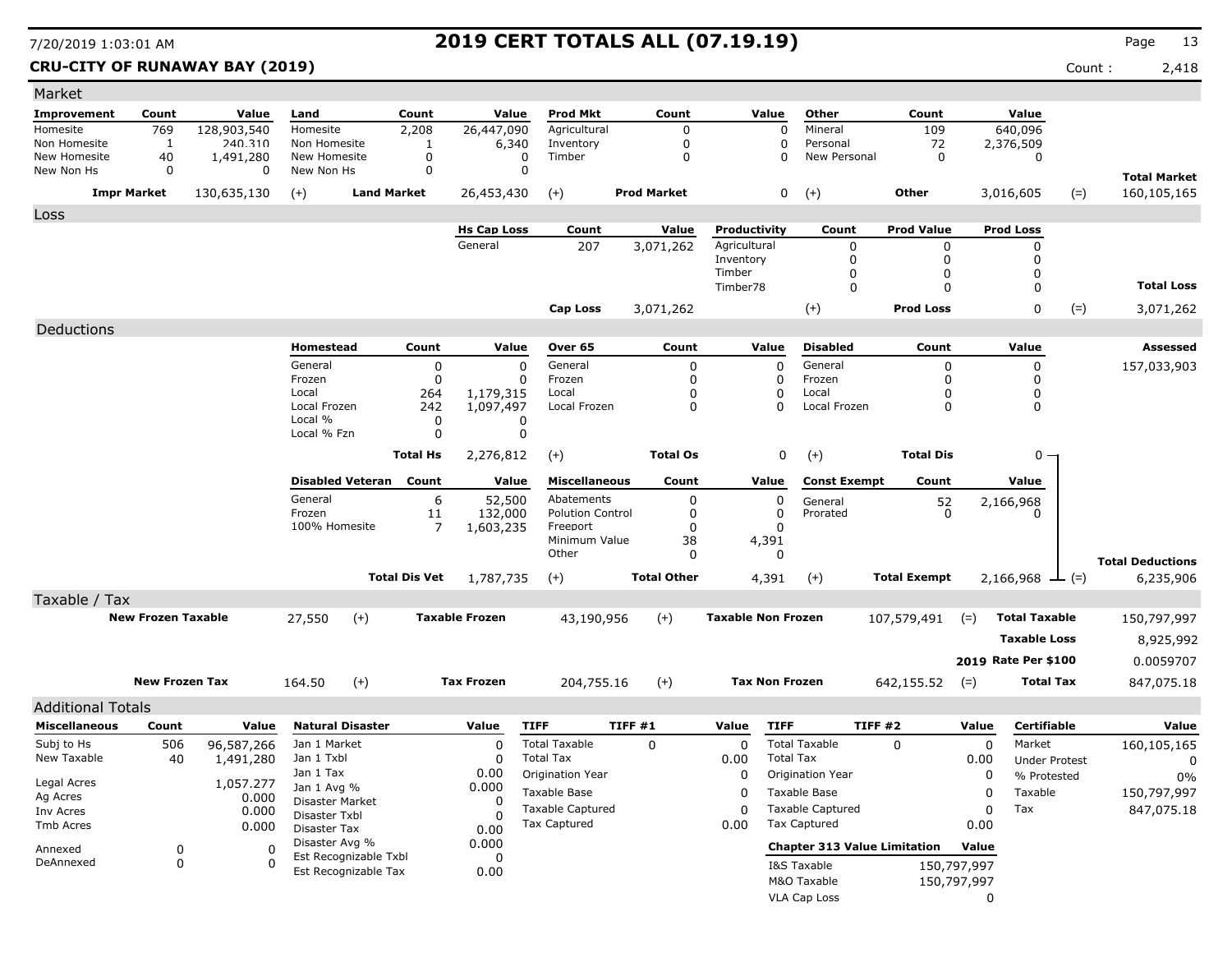**F01-FIRE DISTRICT #1 (2019)** Count : 48,227

| Market                     |                           |                       |                                |                      |                       |                         |                    |                           |                                     |                              |             |                      |       |                         |
|----------------------------|---------------------------|-----------------------|--------------------------------|----------------------|-----------------------|-------------------------|--------------------|---------------------------|-------------------------------------|------------------------------|-------------|----------------------|-------|-------------------------|
| Improvement                | Count                     | Value                 | Land                           | Count                | Value                 | <b>Prod Mkt</b>         | Count              | Value                     | Other                               | Count                        |             | Value                |       |                         |
| Homesite                   | 3,709                     | 419,710,130           | Homesite                       | 3,609                | 176,569,534           | Agricultural            | 1,446              | 301,697,479               | Mineral                             | 33,668                       |             | 138,017,405          |       |                         |
| Non Homesite               | 326                       | 12.957.589            | Non Homesite                   | 361                  | 30,377,728            | Inventory               | $\Omega$           |                           | Personal<br>0                       | 708                          |             | 117,020,264          |       |                         |
| New Homesite<br>New Non Hs | 300<br>16                 | 22,051,780<br>607,780 | New Homesite<br>New Non Hs     | 6<br>0               | 406,860<br>0          | Timber                  | 0                  |                           | New Personal<br>0                   | $\mathbf 0$                  |             | 0                    |       |                         |
|                            |                           |                       |                                |                      |                       |                         |                    |                           |                                     |                              |             |                      |       | <b>Total Market</b>     |
|                            | <b>Impr Market</b>        | 455,327,279           | $(+)$                          | <b>Land Market</b>   | 207,354,122           | $(+)$                   | <b>Prod Market</b> | 301,697,479               | $^{(+)}$                            | Other                        |             | 255,037,669          | $(=)$ | 1,219,416,549           |
| Loss                       |                           |                       |                                |                      |                       |                         |                    |                           |                                     |                              |             |                      |       |                         |
|                            |                           |                       |                                |                      | <b>Hs Cap Loss</b>    | Count                   | Value              | Productivity              | Count                               | <b>Prod Value</b>            |             | <b>Prod Loss</b>     |       |                         |
|                            |                           |                       |                                |                      | General               | 1,245                   | 27,015,369         | Agricultural<br>Inventory | 1,446<br>0                          | 2,292,179<br>0               |             | 299,405,300<br>0     |       |                         |
|                            |                           |                       |                                |                      |                       |                         |                    | Timber                    | 0                                   | 0                            |             | 0                    |       |                         |
|                            |                           |                       |                                |                      |                       |                         |                    | Timber78                  | 0                                   | $\Omega$                     |             | 0                    |       | <b>Total Loss</b>       |
|                            |                           |                       |                                |                      |                       | Cap Loss                | 27,015,369         |                           | $(+)$                               | <b>Prod Loss</b> 299,405,300 |             |                      | $(=)$ | 326,420,669             |
| Deductions                 |                           |                       |                                |                      |                       |                         |                    |                           |                                     |                              |             |                      |       |                         |
|                            |                           |                       |                                |                      |                       |                         |                    |                           | <b>Disabled</b>                     |                              |             |                      |       | <b>Assessed</b>         |
|                            |                           |                       | Homestead<br>General           | Count                | Value<br>0            | Over 65<br>General      | Count              | Value                     | 0<br>General                        | Count                        |             | Value<br>0           |       |                         |
|                            |                           |                       | Frozen                         | 0<br>0               | 0                     | Frozen                  | 0<br>0             |                           | 0<br>Frozen                         | 0<br>0                       |             | 0                    |       | 892,995,880             |
|                            |                           |                       | Local                          | 0                    | 0                     | Local                   | 0                  |                           | 0<br>Local                          | 0                            |             | 0                    |       |                         |
|                            |                           |                       | Local Frozen                   | 0                    | $\Omega$              | Local Frozen            | 0                  |                           | $\Omega$<br>Local Frozen            | $\Omega$                     |             | 0                    |       |                         |
|                            |                           |                       | Local %                        | 0                    | 0                     |                         |                    |                           |                                     |                              |             |                      |       |                         |
|                            |                           |                       | Local % Fzn                    | O                    | 0                     |                         |                    |                           |                                     |                              |             |                      |       |                         |
|                            |                           |                       |                                | <b>Total Hs</b>      | 0                     | $(+)$                   | <b>Total Os</b>    |                           | 0<br>$(+)$                          | <b>Total Dis</b>             |             | $0 -$                |       |                         |
|                            |                           |                       | <b>Disabled Veteran</b>        | Count                | Value                 | <b>Miscellaneous</b>    | Count              | Value                     | <b>Const Exempt</b>                 | Count                        |             | Value                |       |                         |
|                            |                           |                       | General                        | 78                   | 753,570               | Abatements              | 0                  |                           | 0<br>General                        | 354                          |             | 37,411,009           |       |                         |
|                            |                           |                       | Frozen                         | $\mathbf 0$          | 0                     | <b>Polution Control</b> | 1                  | 77,505                    | Prorated                            | 0                            |             | 0                    |       |                         |
|                            |                           |                       | 100% Homesite                  | 36                   | 7,382,813             | Freeport                | O                  |                           |                                     |                              |             |                      |       |                         |
|                            |                           |                       |                                |                      |                       | Minimum Value<br>Other  | 4,468<br>0         | 212,338                   | 0                                   |                              |             |                      |       |                         |
|                            |                           |                       |                                |                      |                       |                         |                    |                           |                                     |                              |             |                      |       | <b>Total Deductions</b> |
|                            |                           |                       |                                | <b>Total Dis Vet</b> | 8,136,383             | $(+)$                   | <b>Total Other</b> | 289,843                   | $(+)$                               | <b>Total Exempt</b>          |             | $37,411,009$ — (=)   |       | 45,837,235              |
| Taxable / Tax              |                           |                       |                                |                      |                       |                         |                    |                           |                                     |                              |             |                      |       |                         |
|                            | <b>New Frozen Taxable</b> |                       | $(+)$<br>0                     |                      | <b>Taxable Frozen</b> |                         | $(+)$<br>0         | <b>Taxable Non Frozen</b> |                                     | 847,158,645                  | $(=)$       | <b>Total Taxable</b> |       | 847,158,645             |
|                            |                           |                       |                                |                      |                       |                         |                    |                           |                                     |                              |             | <b>Taxable Loss</b>  |       | 6,345                   |
|                            |                           |                       |                                |                      |                       |                         |                    |                           |                                     |                              |             | 2019 Rate Per \$100  |       | 0.0003                  |
|                            |                           |                       |                                |                      |                       |                         |                    |                           |                                     |                              |             |                      |       |                         |
|                            | <b>New Frozen Tax</b>     |                       | 0.00<br>$(+)$                  |                      | <b>Tax Frozen</b>     |                         | $(+)$<br>0.00      |                           | <b>Tax Non Frozen</b>               | 254,145.69                   | $(=)$       | <b>Total Tax</b>     |       | 254,145.69              |
| <b>Additional Totals</b>   |                           |                       |                                |                      |                       |                         |                    |                           |                                     |                              |             |                      |       |                         |
| <b>Miscellaneous</b>       | Count                     | Value                 | <b>Natural Disaster</b>        |                      | Value                 | <b>TIFF</b>             | TIFF #1            | Value                     | <b>TIFF</b>                         | TIFF #2                      | Value       | Certifiable          |       | Value                   |
| Subj to Hs                 | 2,079                     | 340,355,934           | Jan 1 Market                   |                      | 0                     | <b>Total Taxable</b>    | 0                  | 0                         | <b>Total Taxable</b>                | $\Omega$                     | 0           | Market               |       | 1,219,381,079           |
| New Taxable                | 309                       | 23,041,170            | Jan 1 Txbl                     |                      | 0                     | <b>Total Tax</b>        |                    | 0.00                      | <b>Total Tax</b>                    |                              | 0.00        | <b>Under Protest</b> |       | 35,470                  |
| Legal Acres                |                           | 47,067.494            | Jan 1 Tax                      |                      | 0.00                  | Origination Year        |                    | 0                         | Origination Year                    |                              | 0           | % Protested          |       | 0.003%                  |
| Ag Acres                   |                           | 0.000                 | Jan 1 Avg %<br>Disaster Market |                      | 0.000<br>0            | Taxable Base            |                    | 0                         | Taxable Base                        |                              | 0           | Taxable              |       | 847,123,175             |
| Inv Acres                  |                           | 0.000                 | Disaster Txbl                  |                      |                       | <b>Taxable Captured</b> |                    | 0                         | <b>Taxable Captured</b>             |                              | 0           | Tax                  |       | 254,135.05              |
| Tmb Acres                  |                           | 0.000                 | Disaster Tax                   |                      | 0.00                  | Tax Captured            |                    | 0.00                      | Tax Captured                        |                              | 0.00        |                      |       |                         |
| Annexed                    | 0                         | 0                     | Disaster Avg %                 |                      | 0.000                 |                         |                    |                           | <b>Chapter 313 Value Limitation</b> |                              | Value       |                      |       |                         |
| DeAnnexed                  | 0                         | $\Omega$              | Est Recognizable Txbl          |                      | 0                     |                         |                    |                           | I&S Taxable                         |                              | 847,158,645 |                      |       |                         |
|                            |                           |                       | Est Recognizable Tax           |                      | 0.00                  |                         |                    |                           | M&O Taxable                         |                              | 847,158,645 |                      |       |                         |
|                            |                           |                       |                                |                      |                       |                         |                    |                           | <b>VLA Cap Loss</b>                 |                              | 0           |                      |       |                         |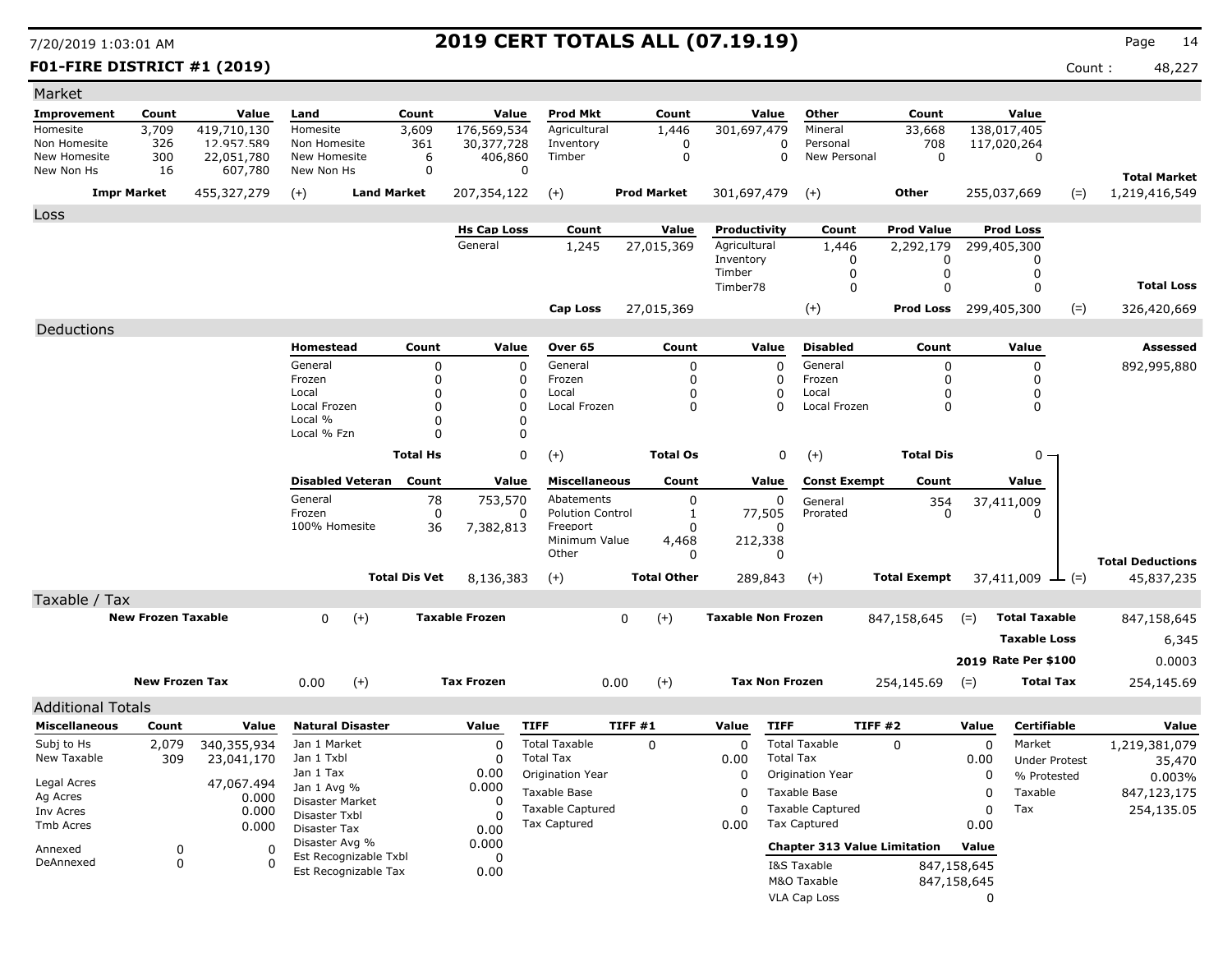### **F02-EMERGENCY SERV DIST NO 2 (2019)** Count : 9,205

| rage |  |
|------|--|
|      |  |

| Market                       |                           |                        |                                               |                      |                       |                           |                    |                           |                       |                                     |                              |             |                       |       |                                    |
|------------------------------|---------------------------|------------------------|-----------------------------------------------|----------------------|-----------------------|---------------------------|--------------------|---------------------------|-----------------------|-------------------------------------|------------------------------|-------------|-----------------------|-------|------------------------------------|
| <b>Improvement</b>           | Count                     | Value                  | Land                                          | Count                | Value                 | Prod Mkt                  | Count              |                           | Value                 | Other                               | Count                        |             | Value                 |       |                                    |
| Homesite                     | 714                       | 68,364,984             | Homesite                                      | 651                  | 19,693,831            | Agricultural              | 617                | 188,580,419               |                       | Mineral                             | 5,889                        |             | 23,837,735            |       |                                    |
| Non Homesite<br>New Homesite | 65<br>51                  | 2.768.990<br>2,956,730 | Non Homesite<br>New Homesite                  | 122<br>1             | 7,934,474<br>39,630   | Inventory<br>Timber       | 0<br>$\mathbf 0$   |                           | 0<br>$\Omega$         | Personal<br>New Personal            | 234<br>$\mathbf 0$           |             | 212,928,951<br>0      |       |                                    |
| New Non Hs                   | 1                         | 108,190                | New Non Hs                                    | 0                    | $\Omega$              |                           |                    |                           |                       |                                     |                              |             |                       |       |                                    |
|                              | <b>Impr Market</b>        | 74,198,894             | $(+)$                                         | <b>Land Market</b>   | 27,667,935            | $(+)$                     | <b>Prod Market</b> | 188,580,419               |                       | $(+)$                               | Other                        |             | 236,766,686           | $(=)$ | <b>Total Market</b><br>527,213,934 |
|                              |                           |                        |                                               |                      |                       |                           |                    |                           |                       |                                     |                              |             |                       |       |                                    |
| Loss                         |                           |                        |                                               |                      | <b>Hs Cap Loss</b>    | Count                     | Value              | Productivity              |                       | Count                               | <b>Prod Value</b>            |             | <b>Prod Loss</b>      |       |                                    |
|                              |                           |                        |                                               |                      | General               | 183                       | 3,858,756          | Agricultural              |                       | 617                                 | 2,197,690                    |             | 186,382,729           |       |                                    |
|                              |                           |                        |                                               |                      |                       |                           |                    | Inventory                 |                       | $\Omega$                            | 0                            |             | 0                     |       |                                    |
|                              |                           |                        |                                               |                      |                       |                           |                    | Timber                    |                       | $\Omega$                            | 0                            |             | 0                     |       | <b>Total Loss</b>                  |
|                              |                           |                        |                                               |                      |                       |                           |                    | Timber78                  |                       | $\mathbf 0$                         | $\Omega$                     |             | $\Omega$              |       |                                    |
|                              |                           |                        |                                               |                      |                       | Cap Loss                  | 3,858,756          |                           |                       | $(+)$                               | <b>Prod Loss</b> 186,382,729 |             |                       | $(=)$ | 190,241,485                        |
| Deductions                   |                           |                        |                                               |                      |                       |                           |                    |                           |                       |                                     |                              |             |                       |       |                                    |
|                              |                           |                        | Homestead                                     | Count                | Value                 | Over 65                   | Count              |                           | Value                 | <b>Disabled</b>                     | Count                        |             | Value                 |       | Assessed                           |
|                              |                           |                        | General                                       | 0                    | $\mathbf 0$           | General                   | 0                  |                           | 0                     | General                             | $\mathbf 0$                  |             | 0                     |       | 336,972,449                        |
|                              |                           |                        | Frozen<br>Local                               | 0<br>$\Omega$        | 0<br>0                | Frozen<br>Local           | 0<br>0             |                           | 0<br>0                | Frozen<br>Local                     | 0<br>0                       |             | 0<br>0                |       |                                    |
|                              |                           |                        | Local Frozen                                  | n                    | 0                     | Local Frozen              | 0                  |                           | 0                     | Local Frozen                        | $\Omega$                     |             | 0                     |       |                                    |
|                              |                           |                        | Local %                                       | n                    | 0                     |                           |                    |                           |                       |                                     |                              |             |                       |       |                                    |
|                              |                           |                        | Local % Fzn                                   | n                    | 0                     |                           |                    |                           |                       |                                     |                              |             |                       |       |                                    |
|                              |                           |                        |                                               | <b>Total Hs</b>      | 0                     | $(+)$                     | <b>Total Os</b>    |                           | 0                     | $(+)$                               | <b>Total Dis</b>             |             | $0 -$                 |       |                                    |
|                              |                           |                        | <b>Disabled Veteran</b>                       | Count                | Value                 | <b>Miscellaneous</b>      | Count              |                           | Value                 | <b>Const Exempt</b>                 | Count                        |             | Value                 |       |                                    |
|                              |                           |                        | General                                       | 15                   | 158,000               | Abatements                | 0                  |                           | 0                     | General                             |                              |             | 2,129,687             |       |                                    |
|                              |                           |                        | Frozen                                        | 0                    | 0                     | <b>Polution Control</b>   | 3                  | 23,141,086                |                       | Prorated                            | $\frac{92}{0}$               |             | $\Omega$              |       |                                    |
|                              |                           |                        | 100% Homesite                                 | 0                    | 0                     | Freeport<br>Minimum Value | O<br>1,516         |                           | 128,292               |                                     |                              |             |                       |       |                                    |
|                              |                           |                        |                                               |                      |                       | Other                     | 0                  |                           | 0                     |                                     |                              |             |                       |       | <b>Total Deductions</b>            |
|                              |                           |                        |                                               | <b>Total Dis Vet</b> | 158,000               | $(+)$                     | <b>Total Other</b> | 23,269,378                |                       | $(+)$                               | <b>Total Exempt</b>          |             | 2,129,687 $\perp$ (=) |       | 25,557,065                         |
|                              |                           |                        |                                               |                      |                       |                           |                    |                           |                       |                                     |                              |             |                       |       |                                    |
| Taxable / Tax                | <b>New Frozen Taxable</b> |                        |                                               |                      | <b>Taxable Frozen</b> |                           |                    | <b>Taxable Non Frozen</b> |                       |                                     |                              |             |                       |       |                                    |
|                              |                           |                        | $(+)$<br>0                                    |                      |                       |                           | $(+)$<br>0         |                           |                       |                                     | 311,415,384                  | $(=)$       | <b>Total Taxable</b>  |       | 311,415,384                        |
|                              |                           |                        |                                               |                      |                       |                           |                    |                           |                       |                                     |                              |             | <b>Taxable Loss</b>   |       | 0                                  |
|                              |                           |                        |                                               |                      |                       |                           |                    |                           |                       |                                     |                              |             | 2019 Rate Per \$100   |       | 0.00                               |
|                              | <b>New Frozen Tax</b>     |                        | 0.00<br>$(+)$                                 |                      | <b>Tax Frozen</b>     |                           | 0.00<br>$(+)$      |                           | <b>Tax Non Frozen</b> |                                     | 0.00                         | $(=)$       | <b>Total Tax</b>      |       | 0.00                               |
| <b>Additional Totals</b>     |                           |                        |                                               |                      |                       |                           |                    |                           |                       |                                     |                              |             |                       |       |                                    |
| <b>Miscellaneous</b>         | Count                     | Value                  | <b>Natural Disaster</b>                       |                      | Value                 | <b>TIFF</b>               | <b>TIFF #1</b>     | Value                     | <b>TIFF</b>           | <b>TIFF #2</b>                      |                              | Value       | <b>Certifiable</b>    |       | Value                              |
| Subj to Hs                   | 358                       | 49,508,829             | Jan 1 Market                                  |                      | 0                     | <b>Total Taxable</b>      | $\Omega$           | $\mathbf 0$               |                       | <b>Total Taxable</b>                | $\mathbf{0}$                 | 0           | Market                |       | 527,213,934                        |
| New Taxable                  | 52                        | 3,104,550              | Jan 1 Txbl                                    |                      | 0                     | <b>Total Tax</b>          |                    | 0.00                      | <b>Total Tax</b>      |                                     |                              | 0.00        | <b>Under Protest</b>  |       | 0                                  |
| Legal Acres                  |                           | 41,282.151             | Jan 1 Tax                                     |                      | 0.00                  | Origination Year          |                    | 0                         |                       | Origination Year                    |                              | 0           | % Protested           |       | 0%                                 |
| Ag Acres                     |                           | 0.000                  | Jan 1 Avg %<br>Disaster Market                |                      | 0.000<br>0            | Taxable Base              |                    | 0                         |                       | Taxable Base                        |                              | 0           | Taxable               |       | 311,415,384                        |
| Inv Acres                    |                           | 0.000                  | Disaster Txbl                                 |                      | -C                    | <b>Taxable Captured</b>   |                    | 0                         |                       | <b>Taxable Captured</b>             |                              | 0           | Tax                   |       | 0.00                               |
| Tmb Acres                    |                           | 0.000                  | Disaster Tax                                  |                      | 0.00                  | <b>Tax Captured</b>       |                    | 0.00                      |                       | <b>Tax Captured</b>                 |                              | 0.00        |                       |       |                                    |
| Annexed                      | 0                         | 0                      | Disaster Avg %                                |                      | 0.000                 |                           |                    |                           |                       | <b>Chapter 313 Value Limitation</b> |                              | Value       |                       |       |                                    |
| DeAnnexed                    | 0                         | 0                      | Est Recognizable Txbl<br>Est Recognizable Tax |                      | 0<br>0.00             |                           |                    |                           |                       | I&S Taxable                         |                              | 311,415,384 |                       |       |                                    |
|                              |                           |                        |                                               |                      |                       |                           |                    |                           |                       | M&O Taxable                         |                              | 0           |                       |       |                                    |
|                              |                           |                        |                                               |                      |                       |                           |                    |                           |                       | <b>VLA Cap Loss</b>                 |                              | 0           |                       |       |                                    |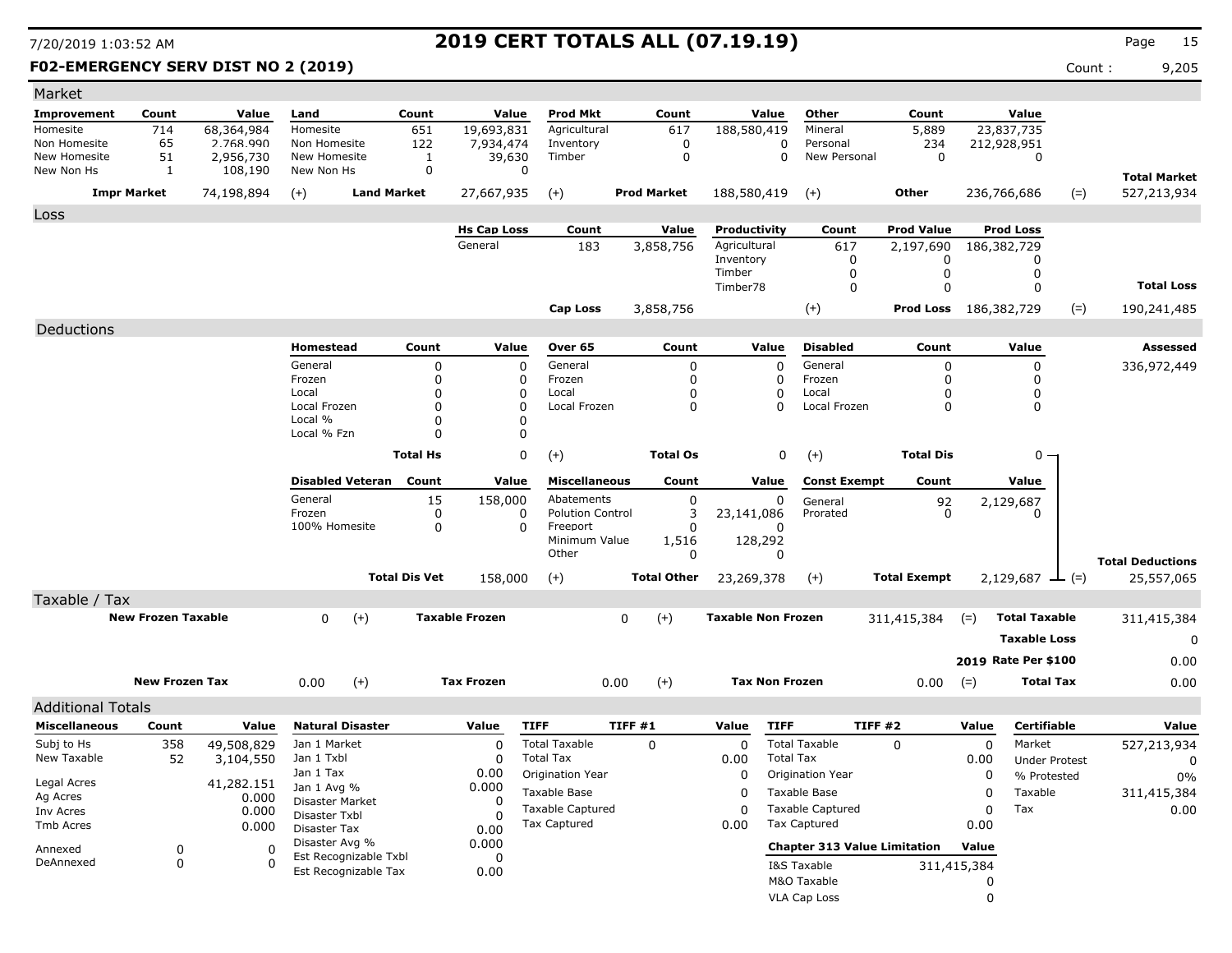**LTR-WISE FM FLOOD-LATERA (2019)** Count : 273,845

| Market                     |                           |                                  |                   |                                         |         |                           |                         |                                  |                           |                       |                                     |                                             |          |                      |       |                         |
|----------------------------|---------------------------|----------------------------------|-------------------|-----------------------------------------|---------|---------------------------|-------------------------|----------------------------------|---------------------------|-----------------------|-------------------------------------|---------------------------------------------|----------|----------------------|-------|-------------------------|
| <b>Improvement</b>         | Count                     | Value                            | Land              |                                         | Count   | Value                     | <b>Prod Mkt</b>         | Count                            |                           | Value                 | Other                               | Count                                       |          | Value                |       |                         |
| Homesite                   | 29,773                    | 4,402,164,483                    |                   | Homesite                                | 35,648  | 1,662,884,414             | Agricultural            | 11,766                           | 3,012,713,890             |                       | Mineral                             | 174,249                                     |          | 1,285,220,702        |       |                         |
| Non Homesite               | 1,674                     | 68.222.182                       |                   | Non Homesite                            | 2,775   | 247,125,631               | Inventory               | 0                                |                           | 0                     | Personal                            | 6,303                                       |          | 1,896,155,045        |       |                         |
| New Homesite<br>New Non Hs | 2,474<br>137              | 172,724,719<br>5,040,720         |                   | New Homesite<br>New Non Hs              | 61<br>1 | 3,046,090<br>6,240        | Timber                  | $\mathbf{1}$                     |                           | 100,000               | New Personal                        | $\mathbf 0$                                 |          | 0                    |       |                         |
|                            |                           |                                  |                   |                                         |         |                           |                         |                                  |                           |                       |                                     |                                             |          |                      |       | <b>Total Market</b>     |
|                            |                           | <b>Impr Market</b> 4,648,152,104 | $(+)$             |                                         |         | Land Market 1,913,062,375 | $(+)$                   | <b>Prod Market</b> 3,012,813,890 |                           |                       | $(+)$                               | Other                                       |          | 3,181,375,747        | $(=)$ | 12,755,404,116          |
| Loss                       |                           |                                  |                   |                                         |         |                           |                         |                                  |                           |                       |                                     |                                             |          |                      |       |                         |
|                            |                           |                                  |                   |                                         |         | <b>Hs Cap Loss</b>        | Count                   | Value                            | Productivity              |                       | Count                               | <b>Prod Value</b>                           |          | <b>Prod Loss</b>     |       |                         |
|                            |                           |                                  |                   |                                         |         | General                   | 8,600                   | 161,781,700                      | Agricultural              |                       | 11,766                              | 27,025,883 2,985,688,007                    |          |                      |       |                         |
|                            |                           |                                  |                   |                                         |         |                           |                         |                                  | Inventory<br>Timber       |                       | 0<br>1                              | 0<br>2,750                                  |          | 0<br>97,250          |       |                         |
|                            |                           |                                  |                   |                                         |         |                           |                         |                                  | Timber78                  |                       | 0                                   | 0                                           |          | 0                    |       | <b>Total Loss</b>       |
|                            |                           |                                  |                   |                                         |         |                           |                         | Cap Loss 161,781,700             |                           |                       | $(+)$                               | Prod Loss 2,985,785,257                     |          |                      | $(=)$ | 3,147,566,957           |
|                            |                           |                                  |                   |                                         |         |                           |                         |                                  |                           |                       |                                     |                                             |          |                      |       |                         |
| Deductions                 |                           |                                  |                   |                                         |         |                           |                         |                                  |                           |                       |                                     |                                             |          |                      |       |                         |
|                            |                           |                                  |                   | Homestead                               | Count   | Value                     | Over 65                 | Count                            |                           | Value                 | <b>Disabled</b>                     | Count                                       |          | Value                |       | Assessed                |
|                            |                           |                                  | General<br>Frozen |                                         | 0<br>0  | 0<br><sup>0</sup>         | General<br>Frozen       | 0<br>0                           |                           | 0<br>$\mathbf{0}$     | General<br>Frozen                   | 0<br>0                                      |          | 0<br><sup>0</sup>    |       | 9,607,837,159           |
|                            |                           |                                  | Local             |                                         | 10,332  | 28,744,045                | Local                   | 470                              | 2,908,089                 |                       | Local                               | 0                                           |          | 0                    |       |                         |
|                            |                           |                                  |                   | Local Frozen                            | 6,002   | 16,639,101                | Local Frozen            | 5,587                            | 36,385,078                |                       | Local Frozen                        | 0                                           |          | 0                    |       |                         |
|                            |                           |                                  | Local %           | Local % Fzn                             |         | 10,230 402,413,027        |                         |                                  |                           |                       |                                     |                                             |          |                      |       |                         |
|                            |                           |                                  |                   |                                         |         | 5,796 190,395,044         |                         |                                  |                           |                       |                                     |                                             |          |                      |       |                         |
|                            |                           |                                  |                   |                                         |         | Total Hs 638,191,217      | $(+)$                   | <b>Total Os</b>                  | 39,293,167                |                       | $(+)$                               | <b>Total Dis</b>                            |          | 0 —                  |       |                         |
|                            |                           |                                  |                   | <b>Disabled Veteran</b>                 | Count   | Value                     | <b>Miscellaneous</b>    | Count                            |                           | Value                 | <b>Const Exempt</b>                 | Count                                       |          | Value                |       |                         |
|                            |                           |                                  | General           |                                         | 333     | 2,814,740                 | Abatements              | 0                                |                           | 0                     | General                             | 3,238                                       |          | 785,023,294          |       |                         |
|                            |                           |                                  | Frozen            |                                         | 274     | 2,940,926                 | <b>Polution Control</b> | 35                               | 53,658,727                |                       | Prorated                            | 13                                          |          | 248,392              |       |                         |
|                            |                           |                                  |                   | 100% Homesite                           | 282     | 54,190,682                | Freeport                | 17                               | 38,609,617                |                       |                                     |                                             |          |                      |       |                         |
|                            |                           |                                  |                   |                                         |         |                           | Minimum Value<br>Other  | 17,733<br>16                     | 1,244,270                 | 86,699                |                                     |                                             |          |                      |       |                         |
|                            |                           |                                  |                   |                                         |         |                           |                         |                                  |                           |                       |                                     |                                             |          |                      |       | <b>Total Deductions</b> |
|                            |                           |                                  |                   |                                         |         | Total Dis Vet 59,946,348  | $(+)$                   | <b>Total Other</b>               | 93,599,313                |                       | $(+)$                               | <b>Total Exempt</b> 785,271,686 $\perp$ (=) |          |                      |       | 1,616,301,731           |
| Taxable / Tax              |                           |                                  |                   |                                         |         |                           |                         |                                  |                           |                       |                                     |                                             |          |                      |       |                         |
|                            | <b>New Frozen Taxable</b> |                                  | 4,004,417         | $^{(+)}$                                |         | <b>Taxable Frozen</b>     | 702,934,561             | $(+)$                            | <b>Taxable Non Frozen</b> |                       |                                     | 7,284,596,450                               | $(=)$    | <b>Total Taxable</b> |       | 7,991,535,428           |
|                            |                           |                                  |                   |                                         |         |                           |                         |                                  |                           |                       |                                     |                                             |          | <b>Taxable Loss</b>  |       | 53,874,521              |
|                            |                           |                                  |                   |                                         |         |                           |                         |                                  |                           |                       |                                     |                                             |          | 2019 Rate Per \$100  |       | 0.000375                |
|                            | <b>New Frozen Tax</b>     |                                  | 1,501.60          | $(+)$                                   |         | <b>Tax Frozen</b>         | 243,607.12              | $(+)$                            |                           | <b>Tax Non Frozen</b> |                                     | 2,731,514.12                                |          | Total Tax            |       | 2,976,622.84            |
|                            |                           |                                  |                   |                                         |         |                           |                         |                                  |                           |                       |                                     |                                             | $(=)$    |                      |       |                         |
| <b>Additional Totals</b>   |                           |                                  |                   |                                         |         |                           |                         |                                  |                           |                       |                                     |                                             |          |                      |       |                         |
| <b>Miscellaneous</b>       | Count                     | Value                            |                   | <b>Natural Disaster</b>                 |         | Value                     | <b>TIFF</b>             | TIFF#1                           | Value                     | <b>TIFF</b>           |                                     | TIFF #2                                     | Value    | <b>Certifiable</b>   |       | Value                   |
| Subj to Hs                 |                           | 16,354 3,019,722,509             |                   | Jan 1 Market                            |         | $\Omega$                  | <b>Total Taxable</b>    | 0                                | 0                         |                       | <b>Total Taxable</b>                | 0                                           | 0        | Market               |       | 12,751,895,796          |
| New Taxable                |                           | 2,580 174,424,403                |                   | Jan 1 Txbl                              |         | O                         | <b>Total Tax</b>        |                                  | 0.00                      | <b>Total Tax</b>      |                                     |                                             | 0.00     | <b>Under Protest</b> |       | 3,508,320               |
| Legal Acres                |                           | 576,603.298                      |                   | Jan 1 Tax<br>Jan 1 Avg %                |         | 0.00<br>0.000             | Origination Year        |                                  | 0                         |                       | Origination Year                    |                                             | 0        | % Protested          |       | 0.028%                  |
| Ag Acres                   |                           | 0.000                            |                   | Disaster Market                         |         | $\Omega$                  | Taxable Base            |                                  | 0                         |                       | Taxable Base                        |                                             | $\Omega$ | Taxable              |       | 7,990,374,398           |
| Inv Acres                  |                           | 0.000                            |                   | Disaster Txbl                           |         |                           | <b>Taxable Captured</b> |                                  | O                         |                       | <b>Taxable Captured</b>             |                                             | 0        | Tax                  |       | 2,976,187.46            |
| Tmb Acres                  |                           | 0.000                            |                   | Disaster Tax                            |         | 0.00                      | <b>Tax Captured</b>     |                                  | 0.00                      |                       | <b>Tax Captured</b>                 |                                             | 0.00     |                      |       |                         |
| Annexed                    | $\boldsymbol{0}$          |                                  | 0                 | Disaster Avg %<br>Est Recognizable Txbl |         | 0.000                     |                         |                                  |                           |                       | <b>Chapter 313 Value Limitation</b> |                                             | Value    |                      |       |                         |
| DeAnnexed                  | 0                         |                                  | $\Omega$          | Est Recognizable Tax                    |         | 0<br>0.00                 |                         |                                  |                           |                       | I&S Taxable                         | 7,991,535,428                               |          |                      |       |                         |
|                            |                           |                                  |                   |                                         |         |                           |                         |                                  |                           |                       | M&O Taxable                         | 7,991,535,428                               |          |                      |       |                         |
|                            |                           |                                  |                   |                                         |         |                           |                         |                                  |                           |                       | <b>VLA Cap Loss</b>                 |                                             | 0        |                      |       |                         |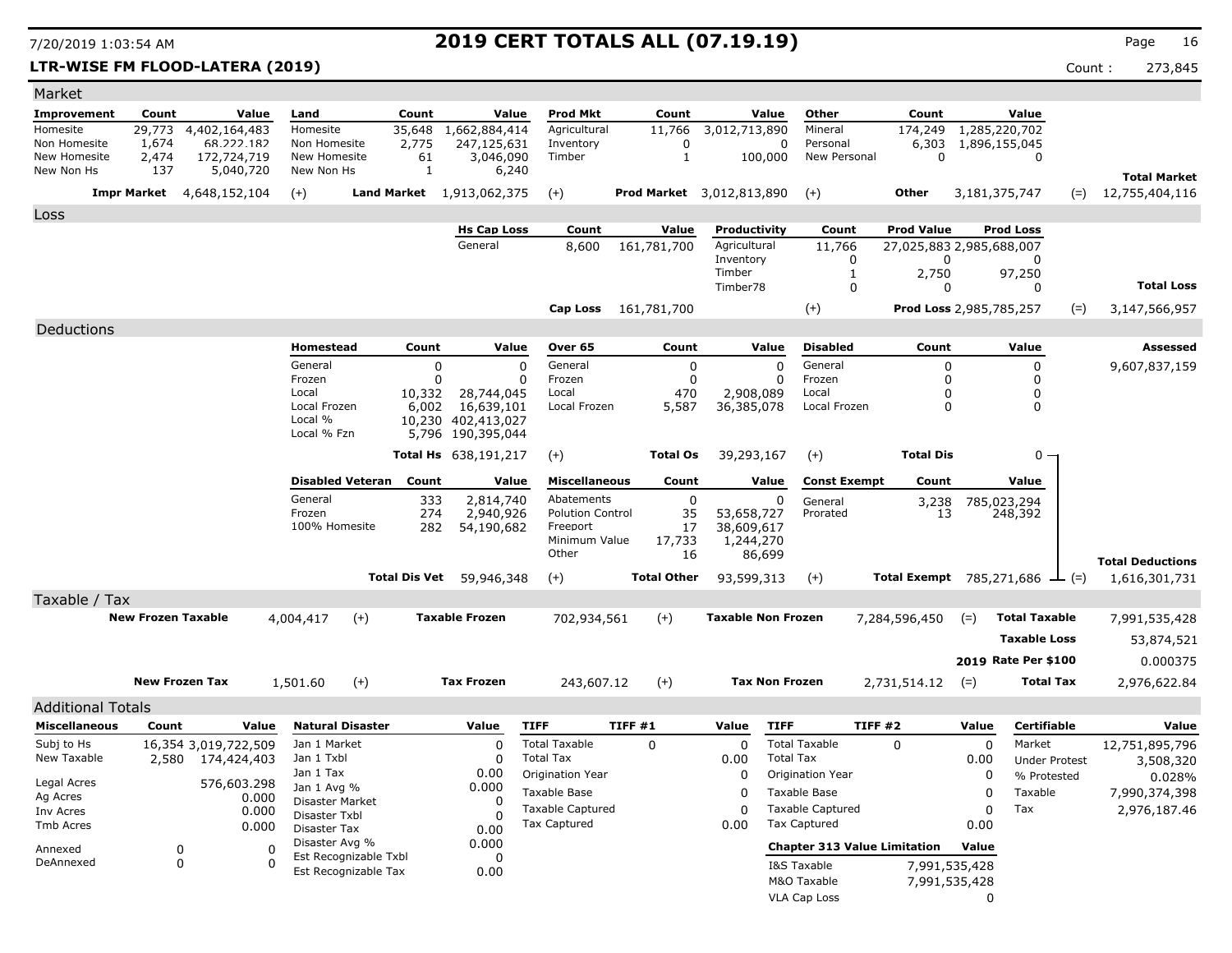### **MUD1-FAR NORTH FORT WORTH MUD #1 (2019)** 4 and 2019 **Count :** 4 and 2019 **Count :** 4 and 2019 **Count :** 4 and 2019 **Count :** 4 and 2019 **Count :** 4 and 2019 **Count :** 4 and 2019 **Count :** 4 and 2019 **Count :** 4 and 2019

| Market                       |                            |                         |                                         |                         |                       |                                                |             |                      |                           |                      |                                         |                            |                  |                                     |       |                         |
|------------------------------|----------------------------|-------------------------|-----------------------------------------|-------------------------|-----------------------|------------------------------------------------|-------------|----------------------|---------------------------|----------------------|-----------------------------------------|----------------------------|------------------|-------------------------------------|-------|-------------------------|
| Improvement                  | Count                      | Value                   | Land                                    | Count                   | Value                 | <b>Prod Mkt</b>                                |             | Count                | Value                     |                      | Other                                   | Count                      |                  | Value                               |       |                         |
| Homesite                     | 1                          | 183,760                 | Homesite                                | $\mathbf{1}$            | 17,430                | Agricultural                                   |             | 4                    | 2,951,890                 |                      | Mineral                                 | $\Omega$                   |                  | $\Omega$                            |       |                         |
| Non Homesite<br>New Homesite | $\mathbf 0$<br>$\mathbf 0$ | $\Omega$<br>$\mathbf 0$ | Non Homesite<br>New Homesite            | 0<br>$\mathbf 0$        | 0<br>$\mathbf 0$      | Inventory<br>Timber                            |             | 0<br>$\mathbf 0$     |                           | 0<br>$\mathbf 0$     | Personal<br>New Personal                | $\mathbf 0$<br>$\mathbf 0$ |                  | 0<br>$\mathbf 0$                    |       |                         |
| New Non Hs                   | $\mathbf 0$                | 0                       | New Non Hs                              | $\mathbf 0$             | $\mathbf 0$           |                                                |             |                      |                           |                      |                                         |                            |                  |                                     |       | <b>Total Market</b>     |
|                              | <b>Impr Market</b>         | 183,760                 | <b>Land Market</b><br>$(+)$             |                         | 17,430                | $(+)$                                          |             | <b>Prod Market</b>   | 2,951,890                 |                      | $(+)$                                   | Other                      |                  | 0                                   | $(=)$ | 3,153,080               |
| Loss                         |                            |                         |                                         |                         |                       |                                                |             |                      |                           |                      |                                         |                            |                  |                                     |       |                         |
|                              |                            |                         |                                         |                         | <b>Hs Cap Loss</b>    | Count                                          |             | Value                | Productivity              |                      | Count                                   | <b>Prod Value</b>          |                  | <b>Prod Loss</b>                    |       |                         |
|                              |                            |                         |                                         |                         | General               | 0                                              |             | $\mathbf 0$          | Agricultural              |                      | 4                                       | 18,020                     |                  | 2,933,870                           |       |                         |
|                              |                            |                         |                                         |                         |                       |                                                |             |                      | Inventory<br>Timber       |                      | 0<br>0                                  | 0<br>0                     |                  | 0<br>0                              |       |                         |
|                              |                            |                         |                                         |                         |                       |                                                |             |                      | Timber78                  |                      | 0                                       | $\mathbf 0$                |                  | $\mathbf 0$                         |       | <b>Total Loss</b>       |
|                              |                            |                         |                                         |                         |                       | <b>Cap Loss</b>                                |             | 0                    |                           |                      | $(+)$                                   | <b>Prod Loss</b>           |                  | 2,933,870                           | $(=)$ | 2,933,870               |
| Deductions                   |                            |                         |                                         |                         |                       |                                                |             |                      |                           |                      |                                         |                            |                  |                                     |       |                         |
|                              |                            |                         | Homestead                               | Count                   | Value                 | Over 65                                        |             | Count                | Value                     |                      | <b>Disabled</b>                         | Count                      |                  | Value                               |       | <b>Assessed</b>         |
|                              |                            |                         | General                                 | $\mathbf 0$             | $\mathbf 0$           | General                                        |             | 0                    |                           | $\Omega$             | General                                 | $\Omega$                   |                  | $\mathbf 0$                         |       | 219,210                 |
|                              |                            |                         | Frozen                                  | $\Omega$                | $\Omega$              | Frozen                                         |             | 0                    |                           | $\Omega$             | Frozen                                  | 0                          |                  | 0                                   |       |                         |
|                              |                            |                         | Local<br>Local Frozen                   | $\Omega$<br>$\mathbf 0$ | 0<br>$\Omega$         | Local<br>Local Frozen                          |             | 0<br>$\mathbf 0$     |                           | $\Omega$<br>$\Omega$ | Local<br>Local Frozen                   | 0<br>$\mathbf 0$           |                  | 0<br>$\mathbf 0$                    |       |                         |
|                              |                            |                         | Local %                                 | $\Omega$                | O                     |                                                |             |                      |                           |                      |                                         |                            |                  |                                     |       |                         |
|                              |                            |                         | Local % Fzn                             | $\Omega$                | 0                     |                                                |             |                      |                           |                      |                                         |                            |                  |                                     |       |                         |
|                              |                            |                         |                                         | <b>Total Hs</b>         | $\mathbf 0$           | $(+)$                                          |             | <b>Total Os</b>      |                           | 0                    | $(+)$                                   | <b>Total Dis</b>           |                  | 0 -                                 |       |                         |
|                              |                            |                         | <b>Disabled Veteran</b>                 | Count                   | Value                 | <b>Miscellaneous</b>                           |             | Count                | Value                     |                      | <b>Const Exempt</b>                     | Count                      |                  | Value                               |       |                         |
|                              |                            |                         | General                                 | $\mathbf 0$             | 0                     | Abatements                                     |             | $\mathbf 0$          |                           | $\mathbf 0$          | General                                 | $_{\rm 0}^{\rm 0}$         |                  | 0                                   |       |                         |
|                              |                            |                         | Frozen                                  | $\mathbf 0$             | 0                     | <b>Polution Control</b>                        |             | $\mathbf 0$          |                           | 0                    | Prorated                                |                            |                  | 0                                   |       |                         |
|                              |                            |                         | 100% Homesite                           | $\mathbf 0$             | $\Omega$              | Freeport<br>Minimum Value                      |             | $\Omega$<br>$\Omega$ |                           | 0<br>$\Omega$        |                                         |                            |                  |                                     |       |                         |
|                              |                            |                         |                                         |                         |                       | Other                                          |             | $\Omega$             |                           | $\Omega$             |                                         |                            |                  |                                     |       | <b>Total Deductions</b> |
|                              |                            |                         |                                         | <b>Total Dis Vet</b>    | 0                     | $(+)$                                          |             | <b>Total Other</b>   |                           | $\mathbf 0$          | $(+)$                                   | <b>Total Exempt</b>        |                  | 0 $\perp$ (=)                       |       | 0                       |
| Taxable / Tax                |                            |                         |                                         |                         |                       |                                                |             |                      |                           |                      |                                         |                            |                  |                                     |       |                         |
|                              | <b>New Frozen Taxable</b>  |                         | 0<br>$(+)$                              |                         | <b>Taxable Frozen</b> |                                                | $\mathbf 0$ | $(+)$                | <b>Taxable Non Frozen</b> |                      |                                         | 219,210                    | $(=)$            | <b>Total Taxable</b>                |       | 219,210                 |
|                              |                            |                         |                                         |                         |                       |                                                |             |                      |                           |                      |                                         |                            |                  | <b>Taxable Loss</b>                 |       | $\Omega$                |
|                              |                            |                         |                                         |                         |                       |                                                |             |                      |                           |                      |                                         |                            |                  |                                     |       |                         |
|                              |                            |                         |                                         |                         |                       |                                                |             |                      |                           |                      |                                         |                            |                  | 2019 Rate Per \$100                 |       | 0.00                    |
|                              | <b>New Frozen Tax</b>      |                         | 0.00<br>$(+)$                           |                         | <b>Tax Frozen</b>     |                                                | 0.00        | $(+)$                | <b>Tax Non Frozen</b>     |                      |                                         | 0.00                       | $(=)$            | <b>Total Tax</b>                    |       | 0.00                    |
| <b>Additional Totals</b>     |                            |                         |                                         |                         |                       |                                                |             |                      |                           |                      |                                         |                            |                  |                                     |       |                         |
| <b>Miscellaneous</b>         | Count                      | Value                   | <b>Natural Disaster</b>                 |                         | Value                 | <b>TIFF</b>                                    | TIFF#1      |                      | Value                     | <b>TIFF</b>          | TIFF #2                                 |                            | Value            | Certifiable                         |       | Value                   |
| Subj to Hs<br>New Taxable    | 0                          | $\mathbf 0$             | Jan 1 Market<br>Jan 1 Txbl              |                         | $\Omega$              | <b>Total Taxable</b><br><b>Total Tax</b>       |             | $\Omega$             | $\mathbf 0$<br>0.00       | <b>Total Tax</b>     | <b>Total Taxable</b>                    | $\Omega$                   | $\mathbf 0$      | Market                              |       | 3,153,080               |
|                              | 0                          | 0                       | Jan 1 Tax                               |                         | 0<br>0.00             | Origination Year                               |             |                      | 0                         |                      | Origination Year                        |                            | 0.00<br>$\Omega$ | <b>Under Protest</b><br>% Protested |       | 0                       |
| Legal Acres                  |                            | 348.470                 | Jan 1 Avg %                             |                         | 0.000                 | Taxable Base                                   |             |                      | 0                         |                      | Taxable Base                            |                            | $\Omega$         | Taxable                             |       | 0%                      |
| Ag Acres                     |                            | 0.000                   | <b>Disaster Market</b>                  |                         | 0                     |                                                |             |                      |                           |                      |                                         |                            | $\Omega$         |                                     |       | 219,210                 |
| Inv Acres                    |                            | 0.000                   | Disaster Txbl                           |                         | 0                     | <b>Taxable Captured</b><br><b>Tax Captured</b> |             |                      | 0<br>0.00                 |                      | <b>Taxable Captured</b><br>Tax Captured |                            | 0.00             | Tax                                 |       | 0.00                    |
| Tmb Acres                    |                            | 0.000                   | Disaster Tax                            |                         | 0.00                  |                                                |             |                      |                           |                      |                                         |                            |                  |                                     |       |                         |
| Annexed                      | $\mathbf 0$                | $\Omega$                | Disaster Avg %<br>Est Recognizable Txbl |                         | 0.000<br>$\mathbf 0$  |                                                |             |                      |                           |                      | <b>Chapter 313 Value Limitation</b>     |                            | Value            |                                     |       |                         |
| DeAnnexed                    | 0                          | n                       | Est Recognizable Tax                    |                         | 0.00                  |                                                |             |                      |                           |                      | I&S Taxable                             |                            | 219,210          |                                     |       |                         |
|                              |                            |                         |                                         |                         |                       |                                                |             |                      |                           |                      | M&O Taxable                             |                            |                  | 0                                   |       |                         |

VLA Cap Loss 0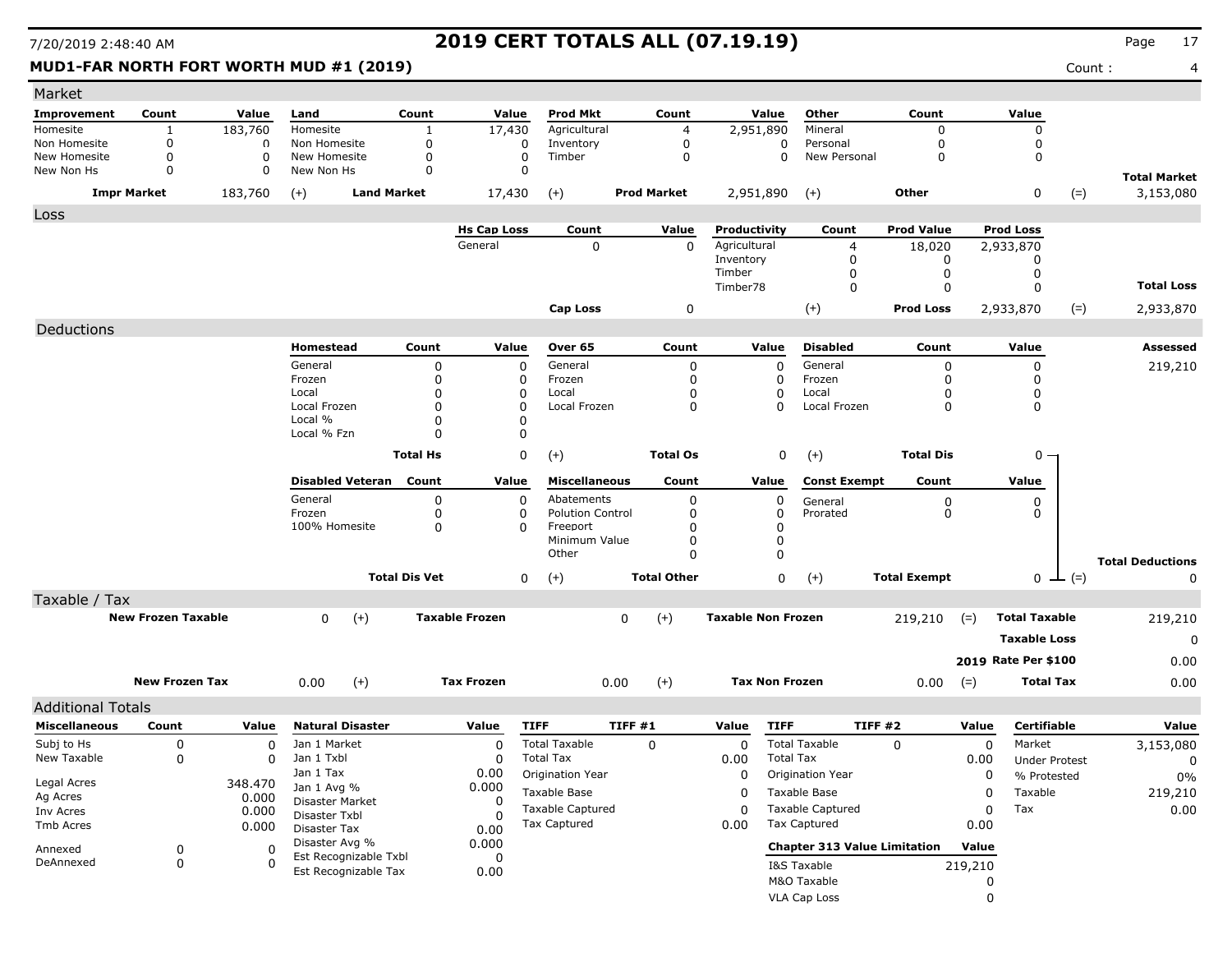| MUD2-NEW FAIRVIEW MUD #1 (2019) |                    |          |                             |                 |                    |                      |                    |              |                     |                   |                  | Count: | 8                   |
|---------------------------------|--------------------|----------|-----------------------------|-----------------|--------------------|----------------------|--------------------|--------------|---------------------|-------------------|------------------|--------|---------------------|
| Market                          |                    |          |                             |                 |                    |                      |                    |              |                     |                   |                  |        |                     |
| Improvement                     | Count              | Value    | Land                        | Count           | Value              | <b>Prod Mkt</b>      | Count              | Value        | Other               | Count             | Value            |        |                     |
| Homesite                        |                    | 361,460  | Homesite                    |                 | 21,000             | Agricultural         | 8                  | 4,534,440    | Mineral             |                   |                  |        |                     |
| Non Homesite                    | 0                  | O        | Non Homesite                |                 | 0                  | Inventory            | 0                  | 0            | Personal            |                   | 0                |        |                     |
| New Homesite                    | 0                  | $\Omega$ | New Homesite                |                 | 0                  | Timber               | $\Omega$           | $\Omega$     | New Personal        | $\Omega$          | 0                |        |                     |
| New Non Hs                      | 0                  | $\Omega$ | New Non Hs                  | $\Omega$        | O                  |                      |                    |              |                     |                   |                  |        | <b>Total Market</b> |
|                                 | <b>Impr Market</b> | 361,460  | $(+)$<br><b>Land Market</b> |                 | 21,000             | $(+)$                | <b>Prod Market</b> | 4,534,440    | $(+)$               | Other             | 0                | $(=)$  | 4,916,900           |
| Loss                            |                    |          |                             |                 |                    |                      |                    |              |                     |                   |                  |        |                     |
|                                 |                    |          |                             |                 | <b>Hs Cap Loss</b> | Count                | Value              | Productivity | Count               | <b>Prod Value</b> | <b>Prod Loss</b> |        |                     |
|                                 |                    |          |                             |                 | General            | 0                    | 0                  | Agricultural | 8                   | 49,580            | 4,484,860        |        |                     |
|                                 |                    |          |                             |                 |                    |                      |                    | Inventory    | O                   |                   |                  |        |                     |
|                                 |                    |          |                             |                 |                    |                      |                    | Timber       | $\Omega$            |                   |                  |        |                     |
|                                 |                    |          |                             |                 |                    |                      |                    | Timber78     | 0                   | 0                 |                  |        | <b>Total Loss</b>   |
|                                 |                    |          |                             |                 |                    | <b>Cap Loss</b>      | 0                  |              | $(+)$               | <b>Prod Loss</b>  | 4,484,860        | $(=)$  | 4,484,860           |
| Deductions                      |                    |          |                             |                 |                    |                      |                    |              |                     |                   |                  |        |                     |
|                                 |                    |          | <b>Homestead</b>            | Count           | Value              | Over 65              | Count              | Value        | <b>Disabled</b>     | Count             | Value            |        | <b>Assessed</b>     |
|                                 |                    |          | General                     | O               | $\Omega$           | General              | 0                  | 0            | General             | $\Omega$          | 0                |        | 432,040             |
|                                 |                    |          | Frozen                      |                 | n                  | Frozen               | 0                  | $\mathbf{0}$ | Frozen              |                   |                  |        |                     |
|                                 |                    |          | Local                       |                 |                    | Local                |                    | 0            | Local               |                   | 0                |        |                     |
|                                 |                    |          | Local Frozen                |                 |                    | Local Frozen         | $\mathbf 0$        | 0            | Local Frozen        | 0                 | 0                |        |                     |
|                                 |                    |          | Local %                     |                 |                    |                      |                    |              |                     |                   |                  |        |                     |
|                                 |                    |          | Local % Fzn                 |                 | $\Omega$           |                      |                    |              |                     |                   |                  |        |                     |
|                                 |                    |          |                             | <b>Total Hs</b> | 0                  | $(+)$                | <b>Total Os</b>    | 0            | $(+)$               | <b>Total Dis</b>  | $0 -$            |        |                     |
|                                 |                    |          | <b>Disabled Veteran</b>     | Count           | Value              | <b>Miscellaneous</b> | Count              | Value        | <b>Const Exempt</b> | Count             | Value            |        |                     |
|                                 |                    |          | General                     | 0               | 0                  | Abatements           | $\mathbf 0$        | 0            | General             | $\Omega$          | 0                |        |                     |

| Subj to Hs<br>New Taxable | 0                         | $\Omega$<br><sup>0</sup> | Jan 1 Market<br>Jan 1 Txbl<br>$\ln 1$ T <sub>2</sub> $\sqrt{2}$ |                         | n nn                  |                | Total Taxable<br><b>Total Tax</b><br>$Q$ of a function $M = 0$ | 0                  | 0<br>0.00<br>$\sim$ | <b>Total Taxable</b><br><b>Total Tax</b><br>$O = 100$ | 0                   | 0<br>0.00<br>$\sim$ | Market<br><b>Under Protest</b><br>. | 4,916,900<br>$\Omega$<br>---- |
|---------------------------|---------------------------|--------------------------|-----------------------------------------------------------------|-------------------------|-----------------------|----------------|----------------------------------------------------------------|--------------------|---------------------|-------------------------------------------------------|---------------------|---------------------|-------------------------------------|-------------------------------|
| <b>Miscellaneous</b>      | Count                     | Value                    |                                                                 | <b>Natural Disaster</b> | Value                 | <b>TIFF</b>    | TIFF#1                                                         |                    | Value               | <b>TIFF</b>                                           | <b>TIFF #2</b>      | Value               | <b>Certifiable</b>                  | Value                         |
| <b>Additional Totals</b>  |                           |                          |                                                                 |                         |                       |                |                                                                |                    |                     |                                                       |                     |                     |                                     |                               |
|                           | <b>New Frozen Tax</b>     |                          | 0.00                                                            | $(+)$                   | <b>Tax Frozen</b>     |                | 0.00                                                           | $^{(+)}$           |                     | <b>Tax Non Frozen</b>                                 | 0.00                | $(=)$               | <b>Total Tax</b>                    | 0.00                          |
|                           |                           |                          |                                                                 |                         |                       |                |                                                                |                    |                     |                                                       |                     |                     | 2019 Rate Per \$100                 | 0.00                          |
|                           |                           |                          |                                                                 |                         |                       |                |                                                                |                    |                     |                                                       |                     |                     | <b>Taxable Loss</b>                 | 0                             |
|                           | <b>New Frozen Taxable</b> |                          | 0                                                               | $(+)$                   | <b>Taxable Frozen</b> |                | 0                                                              | $^{(+)}$           |                     | <b>Taxable Non Frozen</b>                             | 432,040             | $(=)$               | <b>Total Taxable</b>                | 432,040                       |
| Taxable / Tax             |                           |                          |                                                                 |                         |                       |                |                                                                |                    |                     |                                                       |                     |                     |                                     |                               |
|                           |                           |                          |                                                                 |                         | <b>Total Dis Vet</b>  | $\overline{0}$ | $(+)$                                                          | <b>Total Other</b> |                     | $\mathbf 0$<br>$(+)$                                  | <b>Total Exempt</b> |                     | $0 \perp (=)$                       | 0                             |
|                           |                           |                          |                                                                 |                         |                       |                | Other                                                          |                    |                     | 0                                                     |                     |                     |                                     | <b>Total Deductions</b>       |
|                           |                           |                          | 100% Homesite                                                   |                         | 0                     | 0              | Freeport<br>Minimum Value                                      |                    |                     |                                                       |                     |                     |                                     |                               |
|                           |                           |                          | Frozen                                                          |                         |                       |                | <b>Polution Control</b>                                        |                    |                     | Prorated<br>0                                         |                     | 0                   |                                     |                               |
|                           |                           |                          | General                                                         |                         |                       |                | Abatements                                                     | υ                  |                     | O<br>General                                          |                     | 0                   |                                     |                               |

|             |                  |                                               |       |                     |      |                                     |         | <u></u>     | ັ       |
|-------------|------------------|-----------------------------------------------|-------|---------------------|------|-------------------------------------|---------|-------------|---------|
| Legal Acres |                  | Jan 1 Tax                                     | 0.00  | Origination Year    | O    | Origination Year                    |         | % Protested | 0%      |
| Ag Acres    | 638.507<br>0.000 | Jan 1 Avg %                                   | 0.000 | Taxable Base        |      | Taxable Base                        |         | Taxable     | 432,040 |
| Inv Acres   | 0.000            | <b>Disaster Market</b><br>Disaster Txbl       |       | Taxable Captured    |      | <b>Taxable Captured</b>             |         | Tax         | 0.00    |
| Tmb Acres   | 0.000            | Disaster Tax                                  | 0.00  | <b>Tax Captured</b> | 0.00 | Tax Captured                        | 0.00    |             |         |
| Annexed     |                  | Disaster Avg %                                | 0.000 |                     |      | <b>Chapter 313 Value Limitation</b> | Value   |             |         |
| DeAnnexed   |                  | Est Recognizable Txbl<br>Est Recognizable Tax | 0.00  |                     |      | I&S Taxable                         | 432,040 |             |         |
|             |                  |                                               |       |                     |      | M&O Taxable                         |         |             |         |
|             |                  |                                               |       |                     |      |                                     |         |             |         |

VLA Cap Loss 0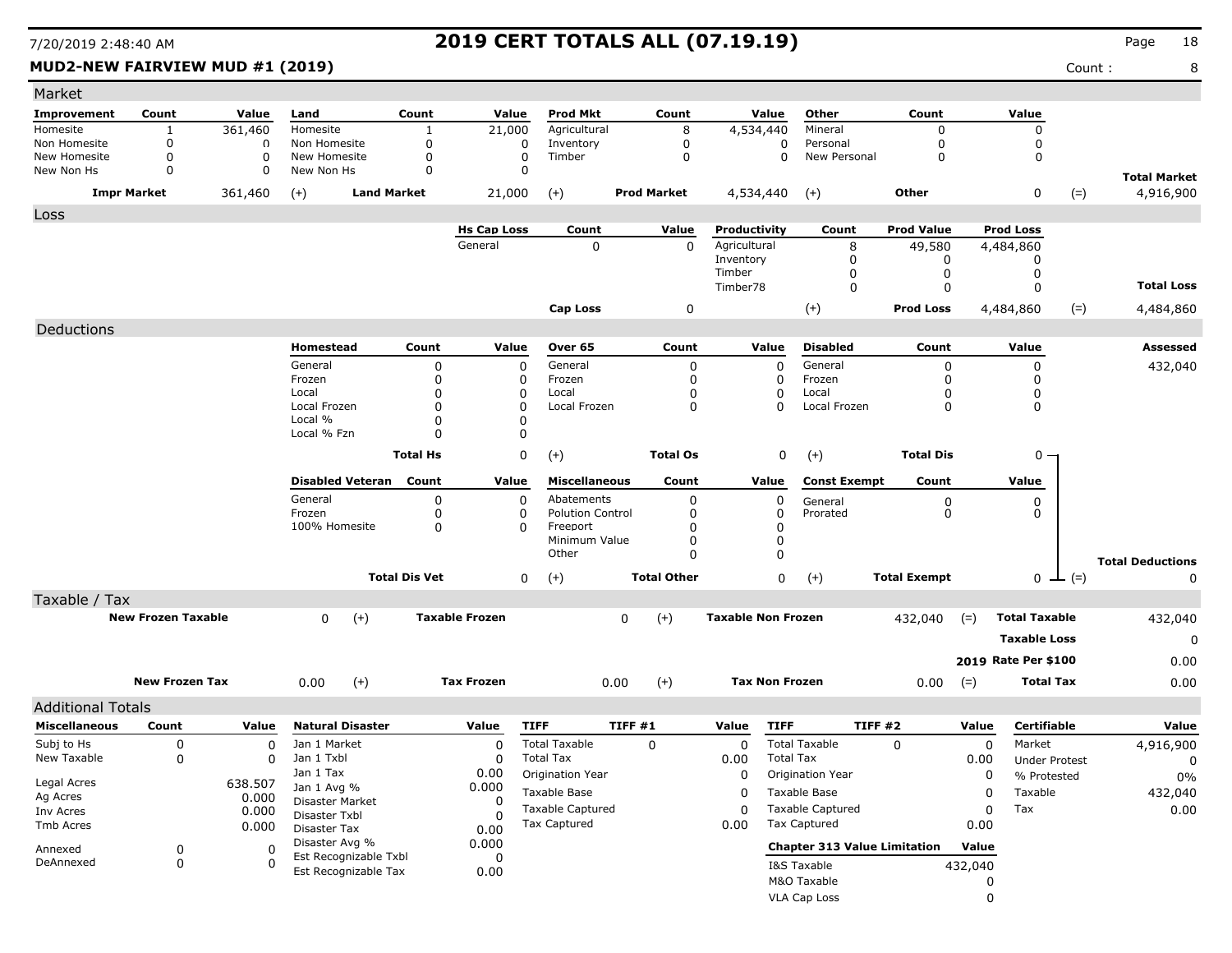**SAL-ALVORD ISD (2019)** Count : 14,710

| Market                     |                           |                      |                                         |                               |                       |                           |                    |        |                           |                                     |                              |             |                              |       |                                    |
|----------------------------|---------------------------|----------------------|-----------------------------------------|-------------------------------|-----------------------|---------------------------|--------------------|--------|---------------------------|-------------------------------------|------------------------------|-------------|------------------------------|-------|------------------------------------|
| Improvement                | Count                     | Value                | Land                                    | Count                         | Value                 | Prod Mkt                  | Count              |        | Value                     | Other                               | Count                        |             | Value                        |       |                                    |
| Homesite                   | 1,955                     | 214,140,558          | Homesite                                | 2,023                         | 135,217,161           | Agricultural              | 1,176              |        | 298,664,026               | Mineral                             | 7,516                        |             | 74,389,097                   |       |                                    |
| Non Homesite               | 179                       | 7.257.310            | Non Homesite                            | 274                           | 20,186,965            | Inventory                 | 0                  |        | 0                         | Personal                            | 433                          |             | 82,887,801                   |       |                                    |
| New Homesite<br>New Non Hs | 169<br>15                 | 5,771,841<br>246,010 | New Homesite<br>New Non Hs              | 5<br>$\Omega$                 | 180,680<br>0          | Timber                    | 0                  |        | $\Omega$                  | New Personal                        | $\mathbf 0$                  |             | 0                            |       |                                    |
|                            | <b>Impr Market</b>        | 227,415,719          | $(+)$                                   | <b>Land Market</b>            | 155,584,806           | $(+)$                     | <b>Prod Market</b> |        | 298,664,026               | $(+)$                               | Other                        |             | 157,276,898                  | $(=)$ | <b>Total Market</b><br>838,941,449 |
| Loss                       |                           |                      |                                         |                               |                       |                           |                    |        |                           |                                     |                              |             |                              |       |                                    |
|                            |                           |                      |                                         |                               | <b>Hs Cap Loss</b>    | Count                     | Value              |        | Productivity              | Count                               | <b>Prod Value</b>            |             | <b>Prod Loss</b>             |       |                                    |
|                            |                           |                      |                                         |                               | General               | 410                       | 4,255,084          |        | Agricultural              | 1,176                               | 2,852,961                    |             | 295,811,065                  |       |                                    |
|                            |                           |                      |                                         |                               |                       |                           |                    | Timber | Inventory                 | 0<br>0                              | 0<br>0                       |             | 0<br>0                       |       |                                    |
|                            |                           |                      |                                         |                               |                       |                           |                    |        | Timber78                  | $\mathbf 0$                         | 0                            |             | $\Omega$                     |       | <b>Total Loss</b>                  |
|                            |                           |                      |                                         |                               |                       | <b>Cap Loss</b>           | 4,255,084          |        |                           | $(+)$                               | <b>Prod Loss</b> 295,811,065 |             |                              | $(=)$ | 300,066,149                        |
| Deductions                 |                           |                      |                                         |                               |                       |                           |                    |        |                           |                                     |                              |             |                              |       |                                    |
|                            |                           |                      | Homestead                               | Count                         | Value                 | Over 65                   | Count              |        | Value                     | <b>Disabled</b>                     | Count                        |             | Value                        |       | Assessed                           |
|                            |                           |                      | General                                 | 645                           | 14,912,091            | General                   |                    | 25     | 225,000                   | General                             | $\mathbf{1}$                 |             | 10,000                       |       | 538,875,300                        |
|                            |                           |                      | Frozen                                  | 387                           | 8,880,320             | Frozen                    | 362                |        | 3,298,280                 | Frozen                              | 20                           |             | 180,000                      |       |                                    |
|                            |                           |                      | Local                                   | 0                             | 0                     | Local                     |                    | 0      | 0                         | Local                               | 0                            |             | 0                            |       |                                    |
|                            |                           |                      | Local Frozen<br>Local %                 | 0<br>$\Omega$                 | 0<br>0                | Local Frozen              |                    | 0      | 0                         | Local Frozen                        | 0                            |             | 0                            |       |                                    |
|                            |                           |                      | Local % Fzn                             | $\Omega$                      | 0                     |                           |                    |        |                           |                                     |                              |             |                              |       |                                    |
|                            |                           |                      |                                         | <b>Total Hs</b>               | 23,792,411            | $(+)$                     | <b>Total Os</b>    |        | 3,523,280                 | $(+)$                               | <b>Total Dis</b>             |             | $190,000 -$                  |       |                                    |
|                            |                           |                      |                                         | <b>Disabled Veteran</b> Count | Value                 | <b>Miscellaneous</b>      | Count              |        | Value                     | <b>Const Exempt</b>                 | Count                        |             | Value                        |       |                                    |
|                            |                           |                      | General                                 | 23                            | 168,400               | Abatements                |                    | 0      | 0                         | General                             | 336                          |             |                              |       |                                    |
|                            |                           |                      | Frozen                                  | 19                            | 181,000               | <b>Polution Control</b>   |                    | 3      | 379,998                   | Prorated                            | २                            |             | 99,648,725<br>1,453          |       |                                    |
|                            |                           |                      | 100% Homesite                           | 17                            | 2,502,510             | Freeport<br>Minimum Value | 2,029              | 0      | 0<br>226,135              |                                     |                              |             |                              |       |                                    |
|                            |                           |                      |                                         |                               |                       | Other                     |                    | 0      | 0                         |                                     |                              |             |                              |       | <b>Total Deductions</b>            |
|                            |                           |                      |                                         | <b>Total Dis Vet</b>          | 2,851,910             | $(+)$                     | <b>Total Other</b> |        | 606,133                   | $(+)$                               | <b>Total Exempt</b>          |             | 99,650,178 $\rightarrow$ (=) |       | 130,613,912                        |
| Taxable / Tax              |                           |                      |                                         |                               |                       |                           |                    |        |                           |                                     |                              |             |                              |       |                                    |
|                            | <b>New Frozen Taxable</b> |                      | 143,430                                 | $(+)$                         | <b>Taxable Frozen</b> | 42,489,703                | $(+)$              |        | <b>Taxable Non Frozen</b> |                                     | 365,628,255                  | $(=)$       | <b>Total Taxable</b>         |       | 408,261,388                        |
|                            |                           |                      |                                         |                               |                       |                           |                    |        |                           |                                     |                              |             | <b>Taxable Loss</b>          |       |                                    |
|                            |                           |                      |                                         |                               |                       |                           |                    |        |                           |                                     |                              |             |                              |       | 13,598,200                         |
|                            |                           |                      |                                         |                               |                       |                           |                    |        |                           |                                     |                              |             | 2019 Rate Per \$100          |       | 0.01354                            |
|                            | <b>New Frozen Tax</b>     |                      | 1,942.04                                | $(+)$                         | <b>Tax Frozen</b>     | 391,240.21                | $(+)$              |        | <b>Tax Non Frozen</b>     |                                     | 4,950,557.31                 | $(=)$       | <b>Total Tax</b>             |       | 5,343,739.56                       |
| <b>Additional Totals</b>   |                           |                      |                                         |                               |                       |                           |                    |        |                           |                                     |                              |             |                              |       |                                    |
| <b>Miscellaneous</b>       | Count                     | Value                | <b>Natural Disaster</b>                 |                               | Value                 | <b>TIFF</b>               | TIFF #1            | Value  | <b>TIFF</b>               |                                     | TIFF #2                      | Value       | Certifiable                  |       | Value                              |
| Subj to Hs                 | 1,033                     | 161,273,105          | Jan 1 Market                            |                               | $\Omega$              | <b>Total Taxable</b>      | $\mathbf 0$        |        | 0                         | <b>Total Taxable</b>                | 0                            | $\mathbf 0$ | Market                       |       | 838,941,449                        |
| New Taxable                | 185                       | 6,077,443            | Jan 1 Txbl                              |                               | 0                     | <b>Total Tax</b>          |                    | 0.00   | <b>Total Tax</b>          |                                     |                              | 0.00        | <b>Under Protest</b>         |       | 0                                  |
| Legal Acres                |                           | 67,090.480           | Jan 1 Tax<br>Jan 1 Avg %                |                               | 0.00<br>0.000         | Origination Year          |                    |        | 0                         | Origination Year                    |                              | 0           | % Protested                  |       | $0\%$                              |
| Ag Acres                   |                           | 0.000                | Disaster Market                         |                               | -0                    | Taxable Base              |                    |        | 0                         | Taxable Base                        |                              | 0           | Taxable                      |       | 408,261,388                        |
| Inv Acres                  |                           | 0.000                | Disaster Txbl                           |                               | -0                    | <b>Taxable Captured</b>   |                    |        | $\Omega$                  | <b>Taxable Captured</b>             |                              | 0           | Tax                          |       | 5,343,739.56                       |
| Tmb Acres                  |                           | 0.000                | Disaster Tax                            |                               | 0.00                  | Tax Captured              |                    | 0.00   |                           | Tax Captured                        |                              | 0.00        |                              |       |                                    |
| Annexed                    | 0                         | 0                    | Disaster Avg %<br>Est Recognizable Txbl |                               | 0.000<br>0            |                           |                    |        |                           | <b>Chapter 313 Value Limitation</b> |                              | Value       |                              |       |                                    |
| DeAnnexed                  | 0                         | $\Omega$             | Est Recognizable Tax                    |                               | 0.00                  |                           |                    |        |                           | I&S Taxable                         |                              | 408,261,388 |                              |       |                                    |
|                            |                           |                      |                                         |                               |                       |                           |                    |        |                           | M&O Taxable                         |                              | 408,261,388 |                              |       |                                    |
|                            |                           |                      |                                         |                               |                       |                           |                    |        |                           | VLA Cap Loss                        |                              | 0           |                              |       |                                    |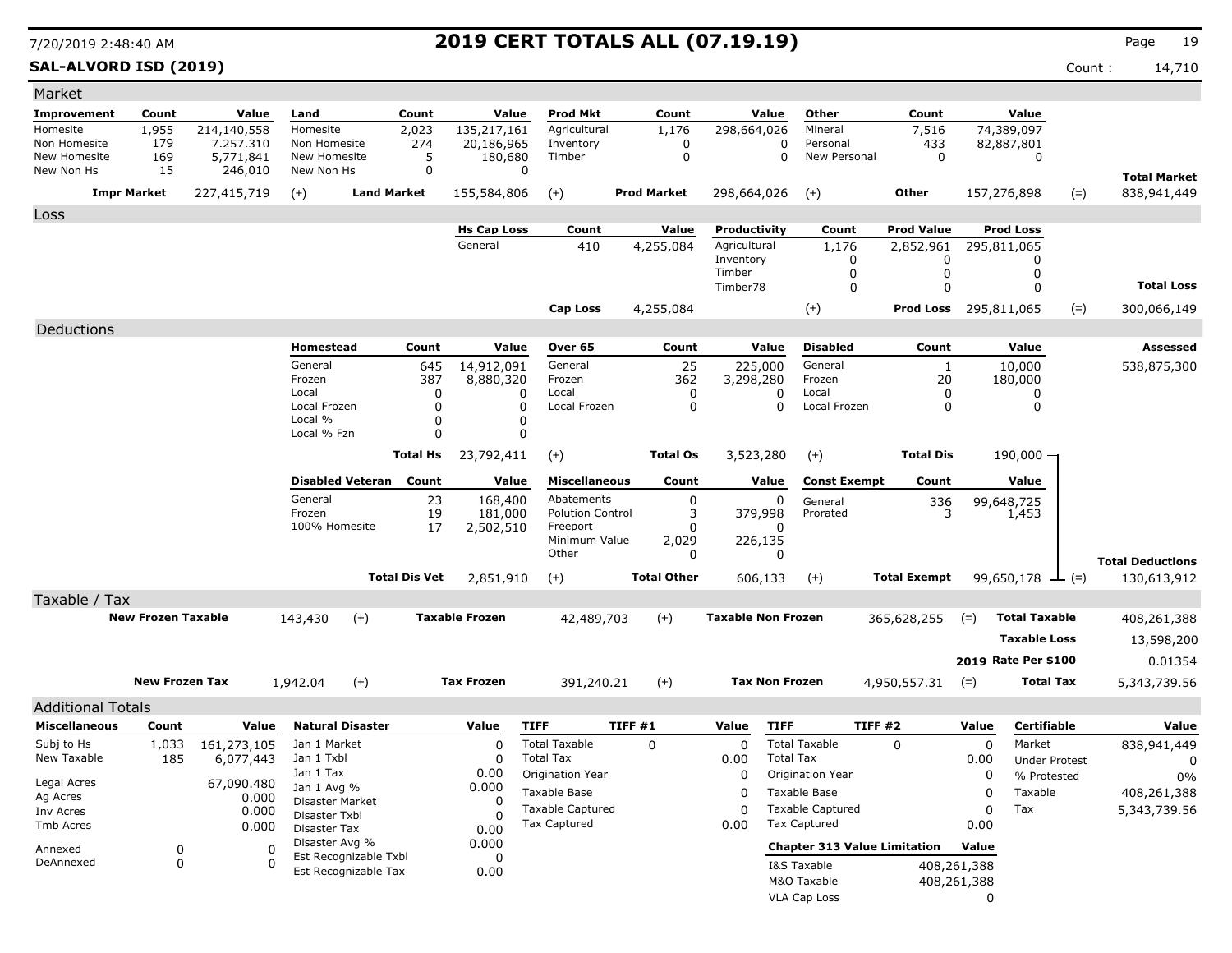**SAZ-AZLE ISD (2019)** Count : 963

| Market                     |                           |              |                                |                       |                  |                       |                         |                    |             |                           |                                     |                     |            |                       |       |                                   |
|----------------------------|---------------------------|--------------|--------------------------------|-----------------------|------------------|-----------------------|-------------------------|--------------------|-------------|---------------------------|-------------------------------------|---------------------|------------|-----------------------|-------|-----------------------------------|
| Improvement                | Count                     | Value        | Land                           |                       | Count            | Value                 | <b>Prod Mkt</b>         | Count              |             | Value                     | Other                               | Count               |            | Value                 |       |                                   |
| Homesite                   | 320                       | 28,502,976   | Homesite                       |                       | 333              | 17,052,030            | Agricultural            | 20                 |             | 3,542,050                 | Mineral                             | 507                 |            | 4,265,645             |       |                                   |
| Non Homesite               | 12                        | 298.890      | Non Homesite                   |                       | 18               | 1,285,120             | Inventory               |                    | $\mathbf 0$ | 0                         | Personal                            | 20                  |            | 1,004,784             |       |                                   |
| New Homesite<br>New Non Hs | 21<br>0                   | 544,490<br>0 | New Homesite<br>New Non Hs     |                       | $\mathbf 0$<br>0 | 0<br>0                | Timber                  |                    | 0           | 0                         | New Personal                        | $\mathbf 0$         |            | 0                     |       |                                   |
|                            | <b>Impr Market</b>        | 29,346,356   | $(+)$                          | <b>Land Market</b>    |                  | 18,337,150            | $(+)$                   | <b>Prod Market</b> |             | 3,542,050                 | $(+)$                               | Other               |            | 5,270,429             | $(=)$ | <b>Total Market</b><br>56,495,985 |
| Loss                       |                           |              |                                |                       |                  |                       |                         |                    |             |                           |                                     |                     |            |                       |       |                                   |
|                            |                           |              |                                |                       |                  | <b>Hs Cap Loss</b>    | Count                   | Value              |             | <b>Productivity</b>       | Count                               | <b>Prod Value</b>   |            | <b>Prod Loss</b>      |       |                                   |
|                            |                           |              |                                |                       |                  | General               | 140                     | 3,706,890          |             | Agricultural              | 20                                  | 26,870              |            | 3,515,180             |       |                                   |
|                            |                           |              |                                |                       |                  |                       |                         |                    |             | Inventory<br>Timber       | 0                                   | 0                   |            | 0                     |       |                                   |
|                            |                           |              |                                |                       |                  |                       |                         |                    |             | Timber78                  | 0<br>$\Omega$                       | 0<br>0              |            | 0<br>$\Omega$         |       | <b>Total Loss</b>                 |
|                            |                           |              |                                |                       |                  |                       | Cap Loss                |                    |             |                           | $(+)$                               | <b>Prod Loss</b>    |            |                       |       |                                   |
| Deductions                 |                           |              |                                |                       |                  |                       |                         | 3,706,890          |             |                           |                                     |                     |            | 3,515,180             | $(=)$ | 7,222,070                         |
|                            |                           |              | Homestead                      |                       | Count            | Value                 | Over 65                 | Count              |             | Value                     | <b>Disabled</b>                     | Count               |            | Value                 |       | Assessed                          |
|                            |                           |              | General                        |                       | 101              | 2,325,000             | General                 |                    | 6           | 60,000                    | General                             | 0                   |            | $\Omega$              |       | 49,273,915                        |
|                            |                           |              | Frozen                         |                       | 80               | 1,791,848             | Frozen                  |                    | 71          | 621,199                   | Frozen                              | 7                   |            | 70,000                |       |                                   |
|                            |                           |              | Local                          |                       | 0                | 0                     | Local                   |                    | 0           | 0                         | Local                               | 0                   |            | 0                     |       |                                   |
|                            |                           |              | Local Frozen<br>Local %        |                       | $\Omega$<br>0    | 0<br>0                | Local Frozen            |                    | 0           | $\Omega$                  | Local Frozen                        | 0                   |            | $\mathbf{0}$          |       |                                   |
|                            |                           |              | Local % Fzn                    |                       | 0                | O                     |                         |                    |             |                           |                                     |                     |            |                       |       |                                   |
|                            |                           |              |                                |                       | <b>Total Hs</b>  | 4,116,848             | $(+)$                   | <b>Total Os</b>    |             | 681,199                   | $(+)$                               | <b>Total Dis</b>    |            | 70,000 -              |       |                                   |
|                            |                           |              | <b>Disabled Veteran</b>        |                       | Count            | Value                 | <b>Miscellaneous</b>    | Count              |             | Value                     | <b>Const Exempt</b>                 | Count               |            | Value                 |       |                                   |
|                            |                           |              | General                        |                       | 6                | 40,810                | Abatements              |                    | 0           | 0                         | General                             | 20                  |            | 1,871,841             |       |                                   |
|                            |                           |              | Frozen                         |                       | 4                | 48,000                | <b>Polution Control</b> |                    | 0           | 0                         | Prorated                            | $\Omega$            |            |                       |       |                                   |
|                            |                           |              | 100% Homesite                  |                       | 5                | 354,440               | Freeport                |                    | 0           | 0                         |                                     |                     |            |                       |       |                                   |
|                            |                           |              |                                |                       |                  |                       | Minimum Value<br>Other  |                    | 121<br>0    | 11,272<br>0               |                                     |                     |            |                       |       |                                   |
|                            |                           |              |                                |                       |                  |                       |                         |                    |             |                           |                                     |                     |            |                       |       | <b>Total Deductions</b>           |
|                            |                           |              |                                | <b>Total Dis Vet</b>  |                  | 443,250               | $(+)$                   | <b>Total Other</b> |             | 11,272                    | $(+)$                               | <b>Total Exempt</b> |            | $1,871,841 \perp (=)$ |       | 7,194,410                         |
| Taxable / Tax              |                           |              |                                |                       |                  |                       |                         |                    |             |                           |                                     |                     |            |                       |       |                                   |
|                            | <b>New Frozen Taxable</b> |              | 2,380                          | $(+)$                 |                  | <b>Taxable Frozen</b> | 5,510,203               | $(+)$              |             | <b>Taxable Non Frozen</b> |                                     | 36,566,922          | $(=)$      | <b>Total Taxable</b>  |       | 42,079,505                        |
|                            |                           |              |                                |                       |                  |                       |                         |                    |             |                           |                                     |                     |            | <b>Taxable Loss</b>   |       | 2,366,147                         |
|                            |                           |              |                                |                       |                  |                       |                         |                    |             |                           |                                     |                     |            | 2019 Rate Per \$100   |       | 0.01329                           |
|                            | <b>New Frozen Tax</b>     |              | 31.63                          | $(+)$                 |                  | <b>Tax Frozen</b>     | 43,002.32               | $(+)$              |             | <b>Tax Non Frozen</b>     |                                     | 484,756.58          | $(=)$      | <b>Total Tax</b>      |       | 527,790.53                        |
| <b>Additional Totals</b>   |                           |              |                                |                       |                  |                       |                         |                    |             |                           |                                     |                     |            |                       |       |                                   |
| <b>Miscellaneous</b>       | Count                     | Value        | <b>Natural Disaster</b>        |                       |                  | Value                 | <b>TIFF</b>             | <b>TIFF #1</b>     |             | <b>TIFF</b><br>Value      |                                     | TIFF #2             | Value      | <b>Certifiable</b>    |       | Value                             |
| Subj to Hs                 | 181                       | 21,492,197   | Jan 1 Market                   |                       |                  | 0                     | <b>Total Taxable</b>    | 0                  |             | 0                         | <b>Total Taxable</b>                | 0                   | 0          | Market                |       | 56,495,985                        |
| New Taxable                | 21                        | 544,490      | Jan 1 Txbl                     |                       |                  | 0                     | <b>Total Tax</b>        |                    |             | <b>Total Tax</b><br>0.00  |                                     |                     | 0.00       | <b>Under Protest</b>  |       | 0                                 |
| Legal Acres                |                           | 1,181.963    | Jan 1 Tax                      |                       |                  | 0.00                  | Origination Year        |                    |             | 0                         | Origination Year                    |                     | 0          | % Protested           |       | 0%                                |
| Ag Acres                   |                           | 0.000        | Jan 1 Avg %<br>Disaster Market |                       |                  | 0.000<br>0            | Taxable Base            |                    |             | 0                         | Taxable Base                        |                     | 0          | Taxable               |       | 42,079,505                        |
| Inv Acres                  |                           | 0.000        | Disaster Txbl                  |                       |                  | 0                     | <b>Taxable Captured</b> |                    |             | 0                         | <b>Taxable Captured</b>             |                     | 0          | Tax                   |       | 527,790.53                        |
| Tmb Acres                  |                           | 0.000        | Disaster Tax                   |                       |                  | 0.00                  | Tax Captured            |                    |             | 0.00                      | <b>Tax Captured</b>                 |                     | 0.00       |                       |       |                                   |
| Annexed                    | 0                         | 0            | Disaster Avg %                 | Est Recognizable Txbl |                  | 0.000                 |                         |                    |             |                           | <b>Chapter 313 Value Limitation</b> |                     | Value      |                       |       |                                   |
| DeAnnexed                  | 0                         | O            |                                | Est Recognizable Tax  |                  | 0<br>0.00             |                         |                    |             |                           | I&S Taxable                         |                     | 42,079,505 |                       |       |                                   |
|                            |                           |              |                                |                       |                  |                       |                         |                    |             |                           | M&O Taxable                         |                     | 42,079,505 |                       |       |                                   |
|                            |                           |              |                                |                       |                  |                       |                         |                    |             |                           | VLA Cap Loss                        |                     | $\Omega$   |                       |       |                                   |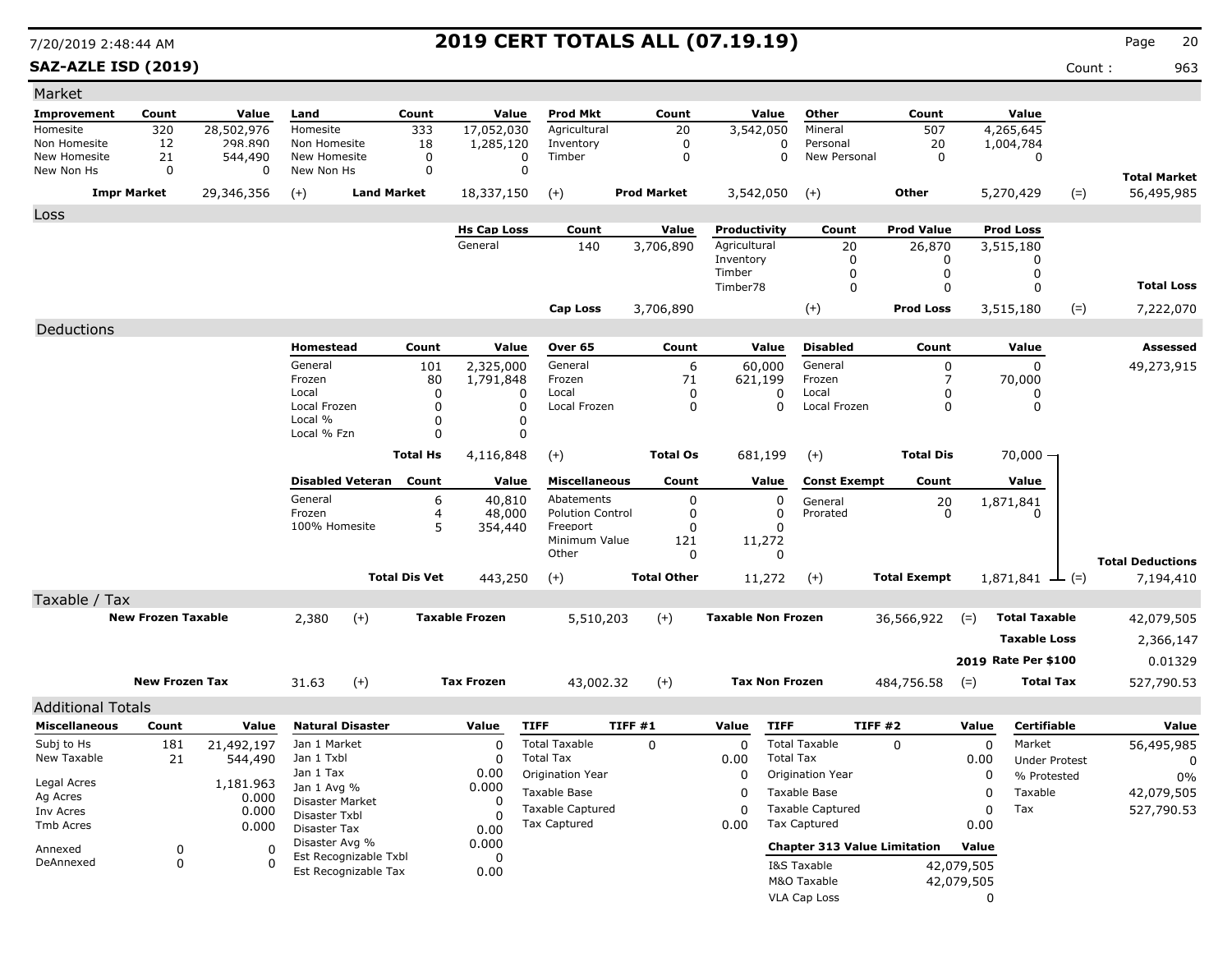**SBO-BOYD ISD (2019)** Count : 56,008

| Market                       |                           |                           |                                               |                      |                       |                                          |                    |        |                           |                                          |                              |                  |                                |        |                         |
|------------------------------|---------------------------|---------------------------|-----------------------------------------------|----------------------|-----------------------|------------------------------------------|--------------------|--------|---------------------------|------------------------------------------|------------------------------|------------------|--------------------------------|--------|-------------------------|
| Improvement                  | Count                     | Value                     | Land                                          | Count                | Value                 | <b>Prod Mkt</b>                          | Count              |        | Value                     | Other                                    | Count                        |                  | Value                          |        |                         |
| Homesite                     | 3,017                     | 345,314,184               | Homesite                                      | 2,943                | 143,329,285           | Agricultural                             | 1,211              |        | 275,650,094               | Mineral                                  | 41,625                       |                  | 229,627,074                    |        |                         |
| Non Homesite<br>New Homesite | 284<br>257                | 11.920.119<br>17,008,700  | Non Homesite<br>New Homesite                  | 310<br>5             | 26,215,468<br>344,400 | Inventory<br>Timber                      |                    | 0<br>0 | 0<br>$\Omega$             | Personal<br>New Personal                 | 644<br>$\mathbf 0$           |                  | 114,344,170<br>$\mathbf 0$     |        |                         |
| New Non Hs                   | 17                        | 619,770                   | New Non Hs                                    | 0                    | 0                     |                                          |                    |        |                           |                                          |                              |                  |                                |        | <b>Total Market</b>     |
|                              | <b>Impr Market</b>        | 374,862,773               | $(+)$                                         | <b>Land Market</b>   | 169,889,153           | $(+)$                                    | <b>Prod Market</b> |        | 275,650,094               | $(+)$                                    | Other                        | 343,971,244      |                                | $(=)$  | 1,164,373,264           |
| Loss                         |                           |                           |                                               |                      |                       |                                          |                    |        |                           |                                          |                              |                  |                                |        |                         |
|                              |                           |                           |                                               |                      | <b>Hs Cap Loss</b>    | Count                                    | Value              |        | Productivity              | Count                                    | Prod Value                   |                  | <b>Prod Loss</b>               |        |                         |
|                              |                           |                           |                                               |                      | General               | 1,000                                    | 21,527,517         |        | Agricultural<br>Inventory | 1,211<br>0                               | 2,137,421<br>0               | 273,512,673      | 0                              |        |                         |
|                              |                           |                           |                                               |                      |                       |                                          |                    |        | Timber                    | 0                                        | 0                            |                  | 0                              |        |                         |
|                              |                           |                           |                                               |                      |                       |                                          |                    |        | Timber78                  | $\mathbf 0$                              | 0                            |                  | $\Omega$                       |        | <b>Total Loss</b>       |
|                              |                           |                           |                                               |                      |                       | Cap Loss                                 | 21,527,517         |        |                           | $(+)$                                    | <b>Prod Loss</b> 273,512,673 |                  |                                | $(=)$  | 295,040,190             |
| Deductions                   |                           |                           |                                               |                      |                       |                                          |                    |        |                           |                                          |                              |                  |                                |        |                         |
|                              |                           |                           | Homestead                                     | Count                | Value                 | Over 65                                  | Count              |        | Value                     | <b>Disabled</b>                          | Count                        |                  | Value                          |        | Assessed                |
|                              |                           |                           | General                                       | 977                  | 22,066,392            | General                                  |                    | 46     | 435,003                   | General                                  | 3                            |                  | 20,000                         |        | 869,333,074             |
|                              |                           |                           | Frozen<br>Local                               | 700<br>$\Omega$      | 15,941,200<br>0       | Frozen<br>Local                          | 626                | 46     | 5,733,973<br>129,971      | Frozen<br>Local                          | 47<br>0                      |                  | 375,365<br>0                   |        |                         |
|                              |                           |                           | Local Frozen                                  | $\mathbf 0$          | 0                     | Local Frozen                             | 605                |        | 1,694,765                 | Local Frozen                             | 0                            |                  | 0                              |        |                         |
|                              |                           |                           | Local %                                       | 0                    | 0                     |                                          |                    |        |                           |                                          |                              |                  |                                |        |                         |
|                              |                           |                           | Local % Fzn                                   | $\Omega$             | $\Omega$              |                                          |                    |        |                           |                                          |                              |                  |                                |        |                         |
|                              |                           |                           |                                               | <b>Total Hs</b>      | 38,007,592            | $(+)$                                    | <b>Total Os</b>    |        | 7,993,712                 | $(+)$                                    | <b>Total Dis</b>             |                  | $395,365 -$                    |        |                         |
|                              |                           |                           | <b>Disabled Veteran</b>                       | Count                | Value                 | <b>Miscellaneous</b>                     | Count              |        | Value                     | <b>Const Exempt</b>                      | Count                        |                  | Value                          |        |                         |
|                              |                           |                           | General                                       | 26                   | 218,350               | Abatements                               |                    | 0      | 0                         | General                                  | 405                          |                  | 36,454,230                     |        |                         |
|                              |                           |                           | Frozen<br>100% Homesite                       | 35<br>27             | 364,126<br>4,979,433  | <b>Polution Control</b><br>Freeport      |                    | 1<br>0 | 77,505<br>0               | Prorated                                 | $\Omega$                     |                  | n                              |        |                         |
|                              |                           |                           |                                               |                      |                       | Minimum Value                            | 4,296              |        | 215,317                   |                                          |                              |                  |                                |        |                         |
|                              |                           |                           |                                               |                      |                       | Other                                    |                    | 0      | 0                         |                                          |                              |                  |                                |        | <b>Total Deductions</b> |
|                              |                           |                           |                                               | <b>Total Dis Vet</b> | 5,561,909             | $(+)$                                    | <b>Total Other</b> |        | 292,822                   | $(+)$                                    | <b>Total Exempt</b>          |                  | 36,454,230                     | $ (=)$ | 88,705,630              |
| Taxable / Tax                |                           |                           |                                               |                      |                       |                                          |                    |        |                           |                                          |                              |                  |                                |        |                         |
|                              | <b>New Frozen Taxable</b> |                           | 499,815<br>$(+)$                              |                      | <b>Taxable Frozen</b> | 73,877,158                               | $(+)$              |        | <b>Taxable Non Frozen</b> |                                          | 706,250,471                  | $(=)$            | <b>Total Taxable</b>           |        | 780,627,444             |
|                              |                           |                           |                                               |                      |                       |                                          |                    |        |                           |                                          |                              |                  | <b>Taxable Loss</b>            |        | 29,090,960              |
|                              |                           |                           |                                               |                      |                       |                                          |                    |        |                           |                                          |                              |                  | 2019 Rate Per \$100            |        | 0.01255                 |
|                              | <b>New Frozen Tax</b>     |                           | 6,272.66<br>$(+)$                             |                      | <b>Tax Frozen</b>     | 567,672.56                               | $(+)$              |        | <b>Tax Non Frozen</b>     |                                          | 8,857,837.65                 | $(=)$            | <b>Total Tax</b>               |        | 9,431,782.87            |
|                              |                           |                           |                                               |                      |                       |                                          |                    |        |                           |                                          |                              |                  |                                |        |                         |
| <b>Additional Totals</b>     |                           |                           |                                               |                      |                       |                                          |                    |        |                           |                                          |                              |                  |                                |        |                         |
| <b>Miscellaneous</b>         | Count                     | Value                     | <b>Natural Disaster</b>                       |                      | Value                 | <b>TIFF</b>                              | TIFF#1             |        | <b>TIFF</b><br>Value      |                                          | TIFF#2                       | Value            | <b>Certifiable</b>             |        | Value                   |
| Subj to Hs<br>New Taxable    | 1,680<br>265              | 274,400,133<br>17,806,904 | Jan 1 Market<br>Jan 1 Txbl                    |                      | $\mathbf C$<br>0      | <b>Total Taxable</b><br><b>Total Tax</b> | 0                  |        | 0<br>0.00                 | <b>Total Taxable</b><br><b>Total Tax</b> | $\Omega$                     | $\Omega$<br>0.00 | Market<br><b>Under Protest</b> |        | 1,164,337,794           |
|                              |                           |                           | Jan 1 Tax                                     |                      | 0.00                  | Origination Year                         |                    |        | $\mathbf{0}$              | Origination Year                         |                              | $\Omega$         | % Protested                    |        | 35,470<br>0.003%        |
| Legal Acres<br>Ag Acres      |                           | 43,540.075<br>0.000       | Jan 1 Avg %                                   |                      | 0.000                 | Taxable Base                             |                    |        | 0                         | Taxable Base                             |                              | 0                | Taxable                        |        | 780,591,974             |
| Inv Acres                    |                           | 0.000                     | Disaster Market<br>Disaster Txbl              |                      | 0<br>0                | <b>Taxable Captured</b>                  |                    |        | 0                         | <b>Taxable Captured</b>                  |                              | 0                | Tax                            |        | 9,431,337.72            |
| Tmb Acres                    |                           | 0.000                     | Disaster Tax                                  |                      | 0.00                  | Tax Captured                             |                    |        | 0.00                      | <b>Tax Captured</b>                      |                              | 0.00             |                                |        |                         |
| Annexed                      | 0                         | 0                         | Disaster Avg %                                |                      | 0.000                 |                                          |                    |        |                           | <b>Chapter 313 Value Limitation</b>      |                              | Value            |                                |        |                         |
| DeAnnexed                    | 0                         | O                         | Est Recognizable Txbl<br>Est Recognizable Tax |                      | 0<br>0.00             |                                          |                    |        |                           | I&S Taxable                              |                              | 780,627,444      |                                |        |                         |
|                              |                           |                           |                                               |                      |                       |                                          |                    |        |                           | M&O Taxable                              |                              | 780,627,444      |                                |        |                         |
|                              |                           |                           |                                               |                      |                       |                                          |                    |        |                           | VLA Cap Loss                             |                              | 0                |                                |        |                         |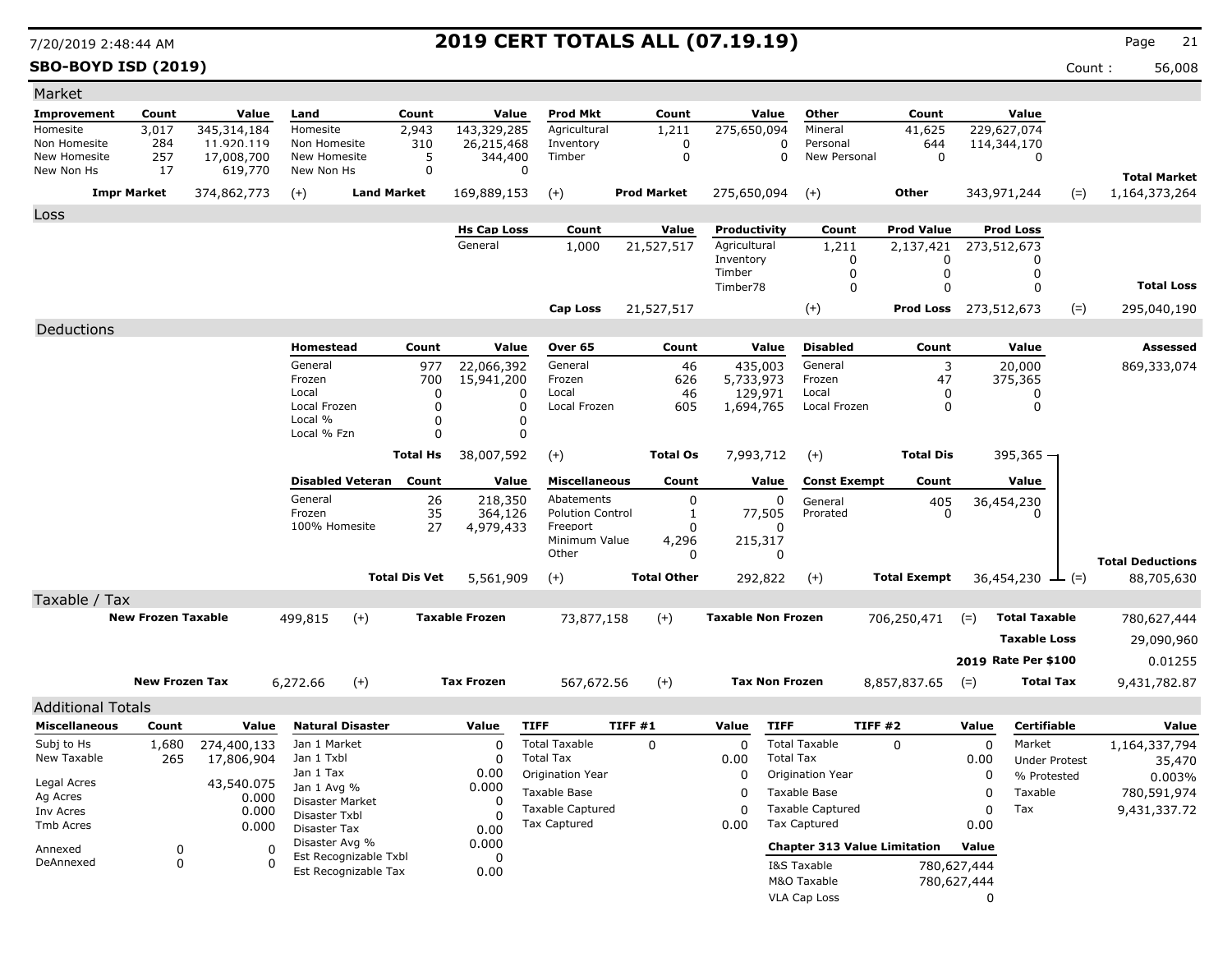**SBR-BRIDGEPORT ISD (2019)** Count : 39,038

| Market                       |                           |                         |                                |                               |                                |             |                                         |                    |          |                           |                       |                                                |                                                     |           |                        |       |                                      |
|------------------------------|---------------------------|-------------------------|--------------------------------|-------------------------------|--------------------------------|-------------|-----------------------------------------|--------------------|----------|---------------------------|-----------------------|------------------------------------------------|-----------------------------------------------------|-----------|------------------------|-------|--------------------------------------|
| Improvement                  | Count                     | Value                   | Land                           | Count                         |                                | Value       | <b>Prod Mkt</b>                         | Count              |          |                           | Value                 | Other                                          | Count                                               |           | Value                  |       |                                      |
| Homesite                     | 5,660                     | 868,809,359             | Homesite                       | 8,638                         | 248,506,370                    |             | Agricultural                            | 1,454              |          | 374,420,987               |                       | Mineral                                        | 20,688                                              |           | 76,780,740             |       |                                      |
| Non Homesite<br>New Homesite | 174<br>333                | 8.197.960<br>14,019,460 | Non Homesite<br>New Homesite   | 409<br>8                      | 34,922,100<br>230,790          |             | Inventory<br>Timber                     |                    | 0<br>0   |                           | 0<br>$\Omega$         | Personal<br>New Personal                       | 1,143<br>$\mathbf 0$                                |           | 548,338,550<br>0       |       |                                      |
| New Non Hs                   | 4                         | 152,410                 | New Non Hs                     | $\mathbf 0$                   |                                | 0           |                                         |                    |          |                           |                       |                                                |                                                     |           |                        |       |                                      |
|                              | <b>Impr Market</b>        | 891,179,189             | $(+)$                          | <b>Land Market</b>            | 283,659,260                    |             | $(+)$                                   | <b>Prod Market</b> |          | 374,420,987               |                       | $(+)$                                          | Other                                               |           | 625,119,290            | $(=)$ | <b>Total Market</b><br>2,174,378,726 |
| Loss                         |                           |                         |                                |                               |                                |             |                                         |                    |          |                           |                       |                                                |                                                     |           |                        |       |                                      |
|                              |                           |                         |                                |                               | <b>Hs Cap Loss</b>             |             | Count                                   | Value              |          | <b>Productivity</b>       |                       | Count                                          | <b>Prod Value</b>                                   |           | <b>Prod Loss</b>       |       |                                      |
|                              |                           |                         |                                |                               | General                        |             | 1,514                                   | 26,506,676         |          | Agricultural              |                       | 1,454                                          | 3,983,540                                           |           | 370,437,447            |       |                                      |
|                              |                           |                         |                                |                               |                                |             |                                         |                    |          | Inventory<br>Timber       |                       | 0<br>0                                         | 0<br>0                                              |           | 0<br>0                 |       |                                      |
|                              |                           |                         |                                |                               |                                |             |                                         |                    |          | Timber78                  |                       | 0                                              | 0                                                   |           | 0                      |       | <b>Total Loss</b>                    |
|                              |                           |                         |                                |                               |                                |             | Cap Loss                                | 26,506,676         |          |                           |                       | $(+)$                                          | <b>Prod Loss</b> 370,437,447                        |           |                        | $(=)$ | 396,944,123                          |
| Deductions                   |                           |                         |                                |                               |                                |             |                                         |                    |          |                           |                       |                                                |                                                     |           |                        |       |                                      |
|                              |                           |                         | Homestead                      | Count                         |                                | Value       | Over 65                                 |                    | Count    |                           | Value                 | <b>Disabled</b>                                | Count                                               |           | Value                  |       | <b>Assessed</b>                      |
|                              |                           |                         | General                        | 1,719                         | 39,127,258                     |             | General                                 |                    | 90       | 774,290                   |                       | General                                        | 3                                                   |           | 20,000                 |       | 1,777,434,603                        |
|                              |                           |                         | Frozen                         | 1,147                         | 26,023,639                     |             | Frozen                                  | 1,038              |          | 9,506,213                 |                       | Frozen                                         | 71                                                  |           | 613,802                |       |                                      |
|                              |                           |                         | Local                          |                               | 0                              | 0           | Local                                   |                    | 0        |                           | O                     | Local                                          | 0                                                   |           | 0                      |       |                                      |
|                              |                           |                         | Local Frozen<br>Local %        | 1,656                         | 0<br>7,648,285                 | $\Omega$    | Local Frozen                            |                    | $\Omega$ |                           | $\Omega$              | Local Frozen                                   | 0                                                   |           | 0                      |       |                                      |
|                              |                           |                         | Local % Fzn                    | 1,040                         | 4,830,103                      |             |                                         |                    |          |                           |                       |                                                |                                                     |           |                        |       |                                      |
|                              |                           |                         |                                | <b>Total Hs</b>               | 77,629,285                     |             | $(+)$                                   | <b>Total Os</b>    |          | 10,280,503                |                       | $(+)$                                          | <b>Total Dis</b>                                    |           | $633,802 -$            |       |                                      |
|                              |                           |                         |                                |                               |                                |             |                                         |                    |          |                           |                       |                                                |                                                     |           |                        |       |                                      |
|                              |                           |                         |                                | <b>Disabled Veteran</b> Count |                                | Value       | <b>Miscellaneous</b>                    |                    | Count    |                           | Value                 | <b>Const Exempt</b>                            | Count                                               |           | Value                  |       |                                      |
|                              |                           |                         | General<br>Frozen              |                               | 39<br>374,320<br>49<br>497,347 |             | Abatements<br><b>Polution Control</b>   |                    | 0        | 41,344,540                | 0                     | General<br>Prorated                            | 782<br>3                                            |           | 185,925,576<br>185,641 |       |                                      |
|                              |                           |                         | 100% Homesite                  |                               | 55<br>6,660,564                |             | Freeport                                |                    |          |                           | 227,292               |                                                |                                                     |           |                        |       |                                      |
|                              |                           |                         |                                |                               |                                |             | Minimum Value                           |                    | 5,147    | 392,606                   |                       |                                                |                                                     |           |                        |       |                                      |
|                              |                           |                         |                                |                               |                                |             | Other                                   |                    | 1        |                           | 41,699                |                                                |                                                     |           |                        |       | <b>Total Deductions</b>              |
|                              |                           |                         |                                | <b>Total Dis Vet</b>          | 7,532,231                      |             | $(+)$                                   | <b>Total Other</b> |          | 42,006,137                |                       | $(+)$                                          | <b>Total Exempt</b> $186,111,217$ $\rightarrow$ (=) |           |                        |       | 324,193,175                          |
| Taxable / Tax                |                           |                         |                                |                               |                                |             |                                         |                    |          |                           |                       |                                                |                                                     |           |                        |       |                                      |
|                              | <b>New Frozen Taxable</b> |                         | 908,710                        | $(+)$                         | <b>Taxable Frozen</b>          |             | 134,612,101                             | $(+)$              |          | <b>Taxable Non Frozen</b> |                       |                                                | 1,317,720,617                                       | $(=)$     | <b>Total Taxable</b>   |       | 1,453,241,428                        |
|                              |                           |                         |                                |                               |                                |             |                                         |                    |          |                           |                       |                                                |                                                     |           | <b>Taxable Loss</b>    |       | 50,193,541                           |
|                              |                           |                         |                                |                               |                                |             |                                         |                    |          |                           |                       |                                                |                                                     |           | 2019 Rate Per \$100    |       | 0.012482                             |
|                              |                           |                         |                                |                               |                                |             |                                         |                    |          |                           |                       |                                                |                                                     |           |                        |       |                                      |
|                              | <b>New Frozen Tax</b>     |                         | 11,342.52                      | $(+)$                         | <b>Tax Frozen</b>              |             | 1,066,849.63                            | $(+)$              |          |                           | <b>Tax Non Frozen</b> |                                                | 16,434,651.58                                       | $(=)$     | <b>Total Tax</b>       |       | 17,512,843.73                        |
| <b>Additional Totals</b>     |                           |                         |                                |                               |                                |             |                                         |                    |          |                           |                       |                                                |                                                     |           |                        |       |                                      |
| <b>Miscellaneous</b>         | Count                     | Value                   | <b>Natural Disaster</b>        |                               | Value                          | <b>TIFF</b> |                                         | TIFF#1             |          | Value                     | <b>TIFF</b>           |                                                | <b>TIFF #2</b>                                      | Value     | Certifiable            |       | Value                                |
| Subj to Hs                   | 2,871                     | 464,404,175             | Jan 1 Market                   |                               | $\Omega$                       |             | <b>Total Taxable</b>                    | 0                  |          | 0                         |                       | <b>Total Taxable</b>                           | $\Omega$                                            | 0         | Market                 |       | 2,173,865,806                        |
| New Taxable                  | 333                       | 14,177,332              | Jan 1 Txbl<br>Jan 1 Tax        |                               | $\Omega$<br>0.00               |             | <b>Total Tax</b>                        |                    |          | 0.00                      | <b>Total Tax</b>      |                                                |                                                     | 0.00      | <b>Under Protest</b>   |       | 512,920                              |
| Legal Acres                  |                           | 89,031.622              | Jan 1 Avg %                    |                               | 0.000                          |             | Origination Year                        |                    |          | $\Omega$                  |                       | <b>Origination Year</b>                        |                                                     | 0         | % Protested            |       | 0.024%                               |
| Ag Acres                     |                           | 0.000                   | Disaster Market                |                               | 0                              |             | Taxable Base                            |                    |          | 0                         |                       | Taxable Base                                   |                                                     | 0         | Taxable                |       | 1,452,728,508                        |
| Inv Acres<br>Tmb Acres       |                           | 0.000                   | Disaster Txbl                  |                               |                                |             | <b>Taxable Captured</b><br>Tax Captured |                    |          | 0<br>0.00                 |                       | <b>Taxable Captured</b><br><b>Tax Captured</b> |                                                     | 0<br>0.00 | Tax                    |       | 17,506,441.46                        |
|                              |                           | 0.000                   | Disaster Tax<br>Disaster Avg % |                               | 0.00                           |             |                                         |                    |          |                           |                       |                                                |                                                     |           |                        |       |                                      |
| Annexed                      | 0                         | 0                       |                                | Est Recognizable Txbl         | 0.000<br>0                     |             |                                         |                    |          |                           |                       |                                                | <b>Chapter 313 Value Limitation</b>                 | Value     |                        |       |                                      |
| DeAnnexed                    | 0                         | O                       |                                | Est Recognizable Tax          | 0.00                           |             |                                         |                    |          |                           |                       | I&S Taxable                                    | 1,453,241,428                                       |           |                        |       |                                      |
|                              |                           |                         |                                |                               |                                |             |                                         |                    |          |                           |                       | M&O Taxable                                    | 1,453,241,428                                       |           |                        |       |                                      |
|                              |                           |                         |                                |                               |                                |             |                                         |                    |          |                           |                       | VLA Cap Loss                                   |                                                     | 0         |                        |       |                                      |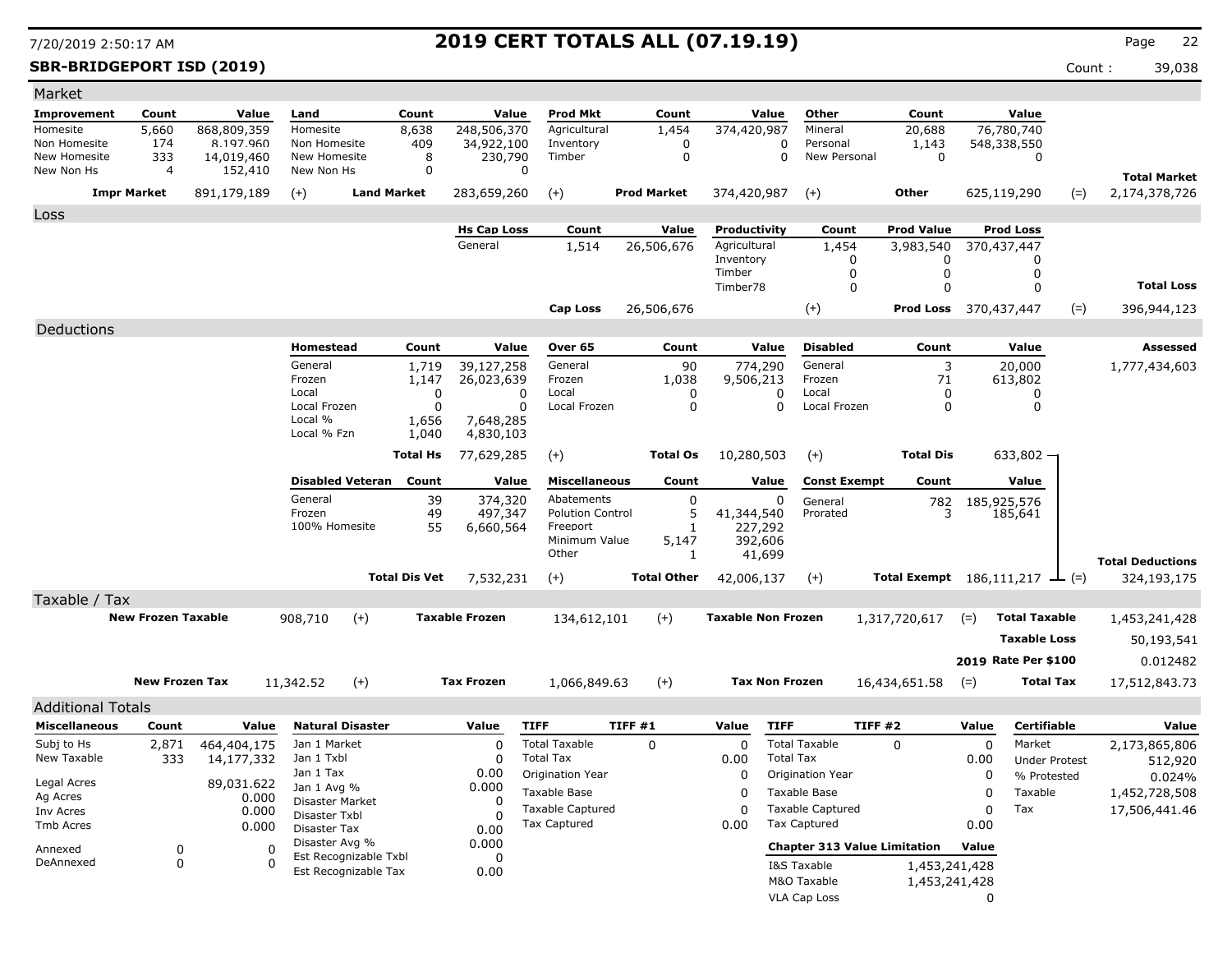**SCH-CHICO ISD (2019)** Count : 19,558

| Market                     |                           |                       |                                |                      |                       |                                                |                    |                 |                           |                  |                                                |                     |             |                        |       |                                      |
|----------------------------|---------------------------|-----------------------|--------------------------------|----------------------|-----------------------|------------------------------------------------|--------------------|-----------------|---------------------------|------------------|------------------------------------------------|---------------------|-------------|------------------------|-------|--------------------------------------|
| Improvement                | Count                     | Value                 | Land                           | Count                | Value                 | <b>Prod Mkt</b>                                |                    | Count           |                           | Value            | Other                                          | Count               |             | Value                  |       |                                      |
| Homesite                   | 2,245                     | 252,603,699           | Homesite                       | 2,856                | 102,246,612           | Agricultural                                   |                    | 1,244           | 266,713,556               |                  | Mineral                                        | 10,505              |             | 56,912,216             |       |                                      |
| Non Homesite               | 154                       | 5.037.510             | Non Homesite                   | 332                  | 22,721,205            | Inventory                                      |                    | 0               |                           | 0                | Personal                                       | 487                 |             | 316,932,332            |       |                                      |
| New Homesite<br>New Non Hs | 156<br>16                 | 11,210,590<br>398,790 | New Homesite<br>New Non Hs     | 4<br>0               | 49,480<br>0           | Timber                                         |                    | 1               |                           | 100,000          | New Personal                                   | 0                   |             | 0                      |       |                                      |
|                            | <b>Impr Market</b>        | 269,250,589           | $(+)$                          | <b>Land Market</b>   | 125,017,297           | $(+)$                                          | <b>Prod Market</b> |                 | 266,813,556               |                  | $(+)$                                          | Other               |             | 373,844,548            | $(=)$ | <b>Total Market</b><br>1,034,925,990 |
| Loss                       |                           |                       |                                |                      |                       |                                                |                    |                 |                           |                  |                                                |                     |             |                        |       |                                      |
|                            |                           |                       |                                |                      | <b>Hs Cap Loss</b>    | Count                                          |                    | Value           | Productivity              |                  | Count                                          | <b>Prod Value</b>   |             | <b>Prod Loss</b>       |       |                                      |
|                            |                           |                       |                                |                      | General               | 325                                            | 2,694,621          |                 | Agricultural              |                  | 1,244                                          | 3,275,530           |             | 263,438,026            |       |                                      |
|                            |                           |                       |                                |                      |                       |                                                |                    |                 | Inventory<br>Timber       |                  | 0<br>1                                         | 0<br>2,750          |             | 97,250                 |       |                                      |
|                            |                           |                       |                                |                      |                       |                                                |                    |                 | Timber78                  |                  | 0                                              | 0                   |             | 0                      |       | <b>Total Loss</b>                    |
|                            |                           |                       |                                |                      |                       | Cap Loss                                       | 2,694,621          |                 |                           |                  | $(+)$                                          | Prod Loss           |             | 263,535,276            | $(=)$ | 266,229,897                          |
| Deductions                 |                           |                       |                                |                      |                       |                                                |                    |                 |                           |                  |                                                |                     |             |                        |       |                                      |
|                            |                           |                       | Homestead                      | Count                | Value                 | Over 65                                        |                    | Count           |                           | Value            | <b>Disabled</b>                                | Count               |             | Value                  |       | Assessed                             |
|                            |                           |                       | General                        | 590                  | 13,014,123            | General                                        |                    | 21              | 175,500                   |                  | General                                        | 3                   |             | 30,000                 |       | 768,696,093                          |
|                            |                           |                       | Frozen                         | 429                  | 9,247,856             | Frozen                                         |                    | 376             | 3,327,195                 |                  | Frozen                                         | 31                  |             | 174,371                |       |                                      |
|                            |                           |                       | Local                          | 0                    | 0                     | Local                                          |                    | 0               |                           | 0                | Local                                          | 0                   |             | 0                      |       |                                      |
|                            |                           |                       | Local Frozen<br>Local %        | 0<br>$\Omega$        | $\Omega$<br>0         | Local Frozen                                   |                    | 0               |                           | 0                | Local Frozen                                   | 0                   |             | 0                      |       |                                      |
|                            |                           |                       | Local % Fzn                    | $\Omega$             | $\Omega$              |                                                |                    |                 |                           |                  |                                                |                     |             |                        |       |                                      |
|                            |                           |                       |                                | <b>Total Hs</b>      | 22,261,979            | $(+)$                                          |                    | <b>Total Os</b> | 3,502,695                 |                  | $(+)$                                          | <b>Total Dis</b>    |             | $204,371 -$            |       |                                      |
|                            |                           |                       |                                |                      |                       |                                                |                    |                 |                           |                  |                                                |                     |             |                        |       |                                      |
|                            |                           |                       | <b>Disabled Veteran</b>        | Count                | Value                 | <b>Miscellaneous</b>                           |                    | Count           |                           | Value            | <b>Const Exempt</b>                            | Count               |             | Value                  |       |                                      |
|                            |                           |                       | General                        | 17                   | 132,000               | Abatements<br><b>Polution Control</b>          |                    | 0               |                           | 0                | General                                        | 268                 |             | 43,810,473             |       |                                      |
|                            |                           |                       | Frozen<br>100% Homesite        | 18<br>26             | 205,580<br>4,541,880  | Freeport                                       |                    | 13<br>2         | 6,383,808<br>23,091       |                  | Prorated                                       | $\mathcal{P}$       |             | 3,912                  |       |                                      |
|                            |                           |                       |                                |                      |                       | Minimum Value                                  |                    | 2,448           | 232,529                   |                  |                                                |                     |             |                        |       |                                      |
|                            |                           |                       |                                |                      |                       | Other                                          |                    | 0               |                           | 0                |                                                |                     |             |                        |       | <b>Total Deductions</b>              |
|                            |                           |                       |                                | <b>Total Dis Vet</b> | 4,879,460             | $(+)$                                          | <b>Total Other</b> |                 | 6,639,428                 |                  | $(+)$                                          | <b>Total Exempt</b> |             | 43,814,385 $\perp$ (=) |       | 81,302,318                           |
| Taxable / Tax              |                           |                       |                                |                      |                       |                                                |                    |                 |                           |                  |                                                |                     |             |                        |       |                                      |
|                            | <b>New Frozen Taxable</b> |                       | 289,212<br>$(+)$               |                      | <b>Taxable Frozen</b> | 43,631,052                                     | $(+)$              |                 | <b>Taxable Non Frozen</b> |                  |                                                | 643,473,511         | $(=)$       | <b>Total Taxable</b>   |       | 687,393,775                          |
|                            |                           |                       |                                |                      |                       |                                                |                    |                 |                           |                  |                                                |                     |             | <b>Taxable Loss</b>    |       | 16,410,785                           |
|                            |                           |                       |                                |                      |                       |                                                |                    |                 |                           |                  |                                                |                     |             | 2019 Rate Per \$100    |       | 0.01283                              |
|                            | <b>New Frozen Tax</b>     |                       |                                |                      | <b>Tax Frozen</b>     |                                                |                    |                 | <b>Tax Non Frozen</b>     |                  |                                                |                     |             | <b>Total Tax</b>       |       |                                      |
|                            |                           |                       | $(+)$<br>3,357.25              |                      |                       | 349,724.41                                     | $(+)$              |                 |                           |                  |                                                | 8,255,630.10        | $(=)$       |                        |       | 8,608,711.76                         |
| <b>Additional Totals</b>   |                           |                       |                                |                      |                       |                                                |                    |                 |                           |                  |                                                |                     |             |                        |       |                                      |
| <b>Miscellaneous</b>       | Count                     | Value                 | <b>Natural Disaster</b>        |                      | Value                 | <b>TIFF</b>                                    | TIFF#1             |                 | Value                     | <b>TIFF</b>      | <b>TIFF #2</b>                                 |                     | Value       | Certifiable            |       | Value                                |
| Subj to Hs                 | 1,022                     | 146,745,493           | Jan 1 Market                   |                      | $\mathbf{C}$          | <b>Total Taxable</b>                           | $\mathbf 0$        |                 | 0                         |                  | <b>Total Taxable</b>                           | 0                   | 0           | Market                 |       | 1,034,925,990                        |
| New Taxable                | 167                       | 11,476,534            | Jan 1 Txbl<br>Jan 1 Tax        |                      | 0<br>0.00             | <b>Total Tax</b>                               |                    |                 | 0.00                      | <b>Total Tax</b> |                                                |                     | 0.00        | <b>Under Protest</b>   |       | 0                                    |
| Legal Acres                |                           | 70,001.982            | Jan 1 Avg %                    |                      | 0.000                 | Origination Year                               |                    |                 | 0                         |                  | Origination Year                               |                     | 0           | % Protested            |       | 0%                                   |
| Ag Acres                   |                           | 0.000                 | Disaster Market                |                      | 0                     | Taxable Base                                   |                    |                 | 0                         |                  | Taxable Base                                   |                     | 0           | Taxable                |       | 687,393,775                          |
| Inv Acres                  |                           | 0.000                 | Disaster Txbl                  |                      | $\Omega$              | <b>Taxable Captured</b><br><b>Tax Captured</b> |                    |                 | 0<br>0.00                 |                  | <b>Taxable Captured</b><br><b>Tax Captured</b> |                     | 0<br>0.00   | Tax                    |       | 8,608,711.76                         |
| Tmb Acres                  |                           | 0.000                 | Disaster Tax<br>Disaster Avg % |                      | 0.00                  |                                                |                    |                 |                           |                  |                                                |                     |             |                        |       |                                      |
| Annexed                    | 0                         | 0                     | Est Recognizable Txbl          |                      | 0.000<br>0            |                                                |                    |                 |                           |                  | <b>Chapter 313 Value Limitation</b>            |                     | Value       |                        |       |                                      |
| DeAnnexed                  | 0                         | <sup>0</sup>          | Est Recognizable Tax           |                      | 0.00                  |                                                |                    |                 |                           |                  | I&S Taxable                                    |                     | 687,393,775 |                        |       |                                      |
|                            |                           |                       |                                |                      |                       |                                                |                    |                 |                           |                  | M&O Taxable                                    |                     | 687,393,775 |                        |       |                                      |
|                            |                           |                       |                                |                      |                       |                                                |                    |                 |                           |                  | VLA Cap Loss                                   |                     | 0           |                        |       |                                      |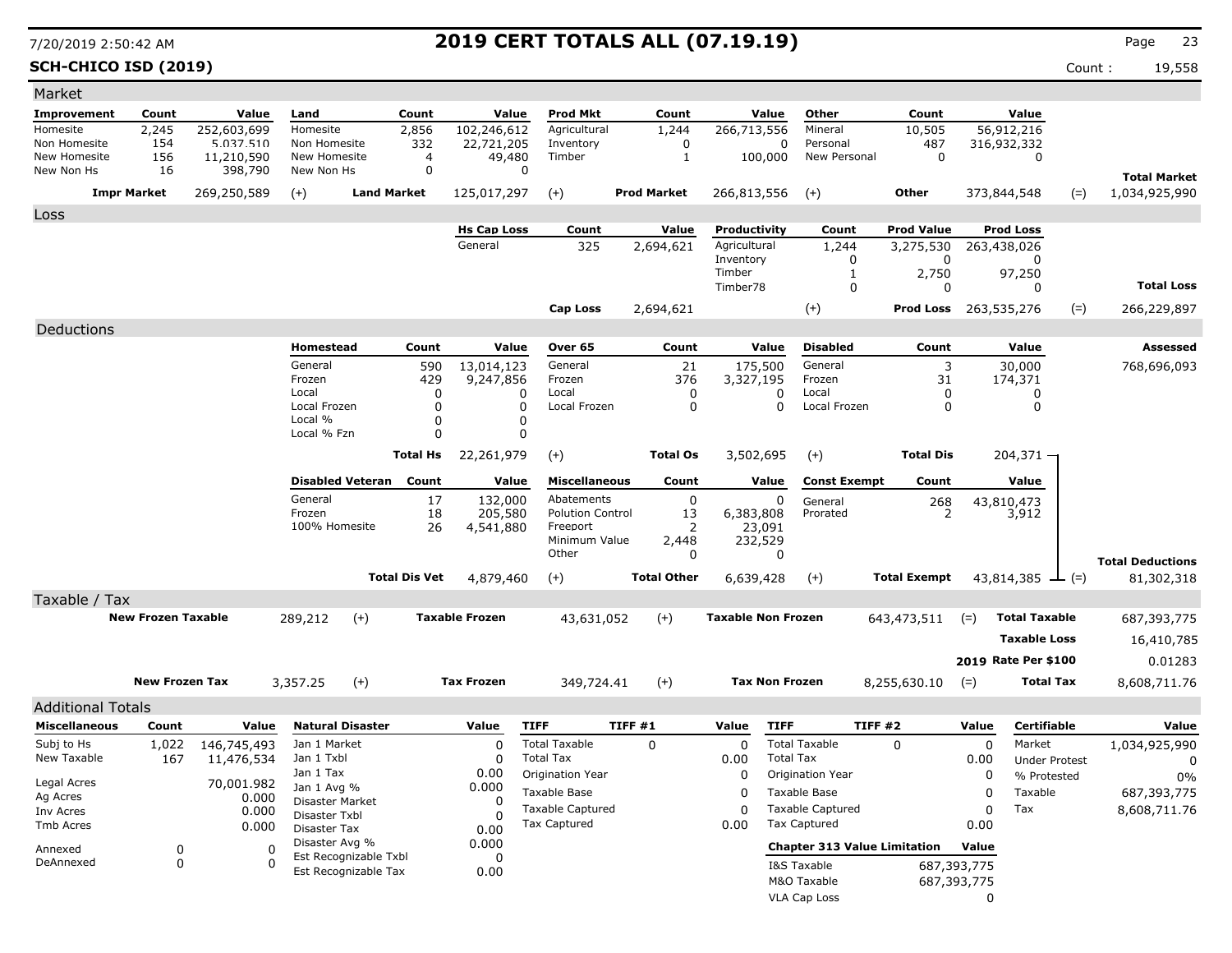### **SDE-DECATUR ISD (2019)** Count : 71,274

| Market                     |                           |                                  |                            |                         |                 |                          |                                         |        |                    |                           |                       |                                         |                                      |             |                      |       |                                      |
|----------------------------|---------------------------|----------------------------------|----------------------------|-------------------------|-----------------|--------------------------|-----------------------------------------|--------|--------------------|---------------------------|-----------------------|-----------------------------------------|--------------------------------------|-------------|----------------------|-------|--------------------------------------|
| Improvement                | Count                     | Value                            | Land                       |                         | Count           | Value                    | Prod Mkt                                |        | Count              |                           | Value                 | Other                                   | Count                                |             | Value                |       |                                      |
| Homesite                   | 7,481                     | 1,459,359,748                    | Homesite                   |                         | 8,445           | 517,883,239              | Agricultural                            |        | 2,907              | 833,965,317               |                       | Mineral                                 | 47,354                               |             | 452,324,895          |       |                                      |
| Non Homesite               | 386                       | 16.842.001                       | Non Homesite               |                         | 604             | 60,160,444               | Inventory                               |        | 0                  |                           | 0                     | Personal                                | 1,787                                |             | 473,195,138          |       |                                      |
| New Homesite<br>New Non Hs | 799<br>66                 | 59,860,254<br>2,231,960          | New Homesite<br>New Non Hs |                         | 21<br>1         | 1,235,260<br>6,240       | Timber                                  |        | 0                  |                           | $\Omega$              | New Personal                            | $\mathbf 0$                          |             | 0                    |       |                                      |
|                            |                           | <b>Impr Market</b> 1,538,293,963 | $(+)$                      | <b>Land Market</b>      |                 | 579,285,183              | $(+)$                                   |        | <b>Prod Market</b> | 833,965,317               |                       | $(+)$                                   | Other                                |             | 925,520,033          | $(=)$ | <b>Total Market</b><br>3,877,064,496 |
| Loss                       |                           |                                  |                            |                         |                 |                          |                                         |        |                    |                           |                       |                                         |                                      |             |                      |       |                                      |
|                            |                           |                                  |                            |                         |                 | <b>Hs Cap Loss</b>       | Count                                   |        | Value              | Productivity              |                       | Count                                   | <b>Prod Value</b>                    |             | <b>Prod Loss</b>     |       |                                      |
|                            |                           |                                  |                            |                         |                 | General                  | 2,347                                   |        | 48,197,614         | Agricultural              |                       | 2,907                                   | 6,526,352                            |             | 827,438,965          |       |                                      |
|                            |                           |                                  |                            |                         |                 |                          |                                         |        |                    | Inventory                 |                       | 0                                       | 0                                    |             | 0                    |       |                                      |
|                            |                           |                                  |                            |                         |                 |                          |                                         |        |                    | Timber<br>Timber78        |                       | 0<br>0                                  | 0<br>0                               |             | 0<br>0               |       | <b>Total Loss</b>                    |
|                            |                           |                                  |                            |                         |                 |                          |                                         |        |                    |                           |                       |                                         |                                      |             |                      |       |                                      |
|                            |                           |                                  |                            |                         |                 |                          | <b>Cap Loss</b>                         |        | 48,197,614         |                           |                       | $(+)$                                   | <b>Prod Loss</b> 827,438,965         |             |                      | $(=)$ | 875,636,579                          |
| Deductions                 |                           |                                  |                            |                         |                 |                          |                                         |        |                    |                           |                       |                                         |                                      |             |                      |       |                                      |
|                            |                           |                                  | Homestead                  |                         | Count           | Value                    | Over 65                                 |        | Count              |                           | Value                 | <b>Disabled</b>                         | Count                                |             | Value                |       | Assessed                             |
|                            |                           |                                  | General<br>Frozen          |                         | 2,766<br>1,436  | 64,613,201<br>33,905,180 | General<br>Frozen                       |        | 139<br>1,333       | 1,237,536<br>12,664,370   |                       | General<br>Frozen                       | $\overline{7}$<br>79                 |             | 70,000<br>727,846    |       | 3,001,427,917                        |
|                            |                           |                                  | Local                      |                         | 0               |                          | Local<br>0                              |        | 0                  |                           | 0                     | Local                                   | 0                                    |             | $\Omega$             |       |                                      |
|                            |                           |                                  | Local Frozen               |                         | 0               |                          | $\Omega$<br>Local Frozen                |        | 0                  |                           | 0                     | Local Frozen                            | 0                                    |             | 0                    |       |                                      |
|                            |                           |                                  | Local %<br>Local % Fzn     |                         | 0<br>$\Omega$   |                          | 0<br>0                                  |        |                    |                           |                       |                                         |                                      |             |                      |       |                                      |
|                            |                           |                                  |                            |                         |                 |                          |                                         |        |                    |                           |                       |                                         |                                      |             |                      |       |                                      |
|                            |                           |                                  |                            |                         | <b>Total Hs</b> | 98,518,381               | $(+)$                                   |        | <b>Total Os</b>    | 13,901,906                |                       | $(+)$                                   | <b>Total Dis</b>                     |             | 797,846 -            |       |                                      |
|                            |                           |                                  |                            | <b>Disabled Veteran</b> | Count           | Value                    | <b>Miscellaneous</b>                    |        | Count              |                           | Value                 | <b>Const Exempt</b>                     | Count                                |             | Value                |       |                                      |
|                            |                           |                                  | General                    |                         | 90              | 793,150                  | Abatements                              |        | 0                  |                           | 0                     | General                                 | 761                                  |             | 276,887,330          |       |                                      |
|                            |                           |                                  | Frozen<br>100% Homesite    |                         | 67<br>53        | 727,020                  | <b>Polution Control</b><br>Freeport     |        | 6<br>6             | 2,804,260<br>28,909,115   |                       | Prorated                                | 2                                    |             | 6,875                |       |                                      |
|                            |                           |                                  |                            |                         |                 | 11,614,206               | Minimum Value                           |        | 6,350              |                           | 280,603               |                                         |                                      |             |                      |       |                                      |
|                            |                           |                                  |                            |                         |                 |                          | Other                                   |        | 0                  |                           | 0                     |                                         |                                      |             |                      |       | <b>Total Deductions</b>              |
|                            |                           |                                  |                            |                         |                 | Total Dis Vet 13,134,376 | $(+)$                                   |        | <b>Total Other</b> | 31,993,978                |                       | $(+)$                                   | Total Exempt 276,894,205 $\perp$ (=) |             |                      |       | 435,240,692                          |
| Taxable / Tax              |                           |                                  |                            |                         |                 |                          |                                         |        |                    |                           |                       |                                         |                                      |             |                      |       |                                      |
|                            | <b>New Frozen Taxable</b> |                                  | 1,066,760                  | $(+)$                   |                 | <b>Taxable Frozen</b>    | 231,650,930                             |        | $(+)$              | <b>Taxable Non Frozen</b> |                       |                                         | 2,333,469,535                        | $(=)$       | <b>Total Taxable</b> |       | 2,566,187,225                        |
|                            |                           |                                  |                            |                         |                 |                          |                                         |        |                    |                           |                       |                                         |                                      |             | <b>Taxable Loss</b>  |       | 83,548,606                           |
|                            |                           |                                  |                            |                         |                 |                          |                                         |        |                    |                           |                       |                                         |                                      |             | 2019 Rate Per \$100  |       |                                      |
|                            |                           |                                  |                            |                         |                 |                          |                                         |        |                    |                           |                       |                                         |                                      |             |                      |       | 0.01305                              |
|                            | <b>New Frozen Tax</b>     |                                  | 13,921.24                  | $(+)$                   |                 | <b>Tax Frozen</b>        | 1,968,129.65                            |        | $(+)$              |                           | <b>Tax Non Frozen</b> |                                         | 30,416,383.09                        | $(=)$       | <b>Total Tax</b>     |       | 32,398,433.98                        |
| <b>Additional Totals</b>   |                           |                                  |                            |                         |                 |                          |                                         |        |                    |                           |                       |                                         |                                      |             |                      |       |                                      |
| <b>Miscellaneous</b>       | Count                     | Value                            |                            | <b>Natural Disaster</b> |                 | Value                    | <b>TIFF</b>                             | TIFF#1 |                    | Value                     | <b>TIFF</b>           |                                         | <b>TIFF #2</b>                       | Value       | Certifiable          |       | Value                                |
| Subj to Hs                 | 4,206                     | 937,091,155                      | Jan 1 Market               |                         |                 | $\Omega$                 | <b>Total Taxable</b>                    |        | 0                  | 0                         |                       | <b>Total Taxable</b>                    | $\Omega$                             | $\mathbf 0$ | Market               |       | 3,876,977,376                        |
| New Taxable                | 844                       | 61,992,043                       | Jan 1 Txbl                 |                         |                 | $\Omega$                 | <b>Total Tax</b>                        |        |                    | 0.00                      | <b>Total Tax</b>      |                                         |                                      | 0.00        | <b>Under Protest</b> |       | 87,120                               |
| Legal Acres                |                           | 133,776.189                      | Jan 1 Tax<br>Jan 1 Avg %   |                         |                 | 0.00<br>0.000            | <b>Origination Year</b>                 |        |                    | 0                         |                       | Origination Year                        |                                      | 0           | % Protested          |       | 0.002%                               |
| Ag Acres                   |                           | 0.000                            | Disaster Market            |                         |                 | 0                        | Taxable Base                            |        |                    | 0                         |                       | Taxable Base                            |                                      | 0           | Taxable              |       | 2,566,100,105                        |
| Inv Acres                  |                           | 0.000                            | Disaster Txbl              |                         |                 |                          | <b>Taxable Captured</b><br>Tax Captured |        |                    | 0<br>0.00                 |                       | <b>Taxable Captured</b><br>Tax Captured |                                      | 0           | Tax                  |       | 32,397,297.06                        |
| Tmb Acres                  |                           | 0.000                            | Disaster Tax               |                         |                 | 0.00                     |                                         |        |                    |                           |                       |                                         |                                      | 0.00        |                      |       |                                      |
| Annexed                    | 0                         | 0                                | Disaster Avg %             | Est Recognizable Txbl   |                 | 0.000<br>0               |                                         |        |                    |                           |                       |                                         | <b>Chapter 313 Value Limitation</b>  | Value       |                      |       |                                      |
| DeAnnexed                  | 0                         | $\Omega$                         |                            | Est Recognizable Tax    |                 | 0.00                     |                                         |        |                    |                           |                       | I&S Taxable                             | 2,566,187,225                        |             |                      |       |                                      |
|                            |                           |                                  |                            |                         |                 |                          |                                         |        |                    |                           |                       | M&O Taxable                             | 2,566,187,225                        |             |                      |       |                                      |
|                            |                           |                                  |                            |                         |                 |                          |                                         |        |                    |                           |                       | VLA Cap Loss                            |                                      | 0           |                      |       |                                      |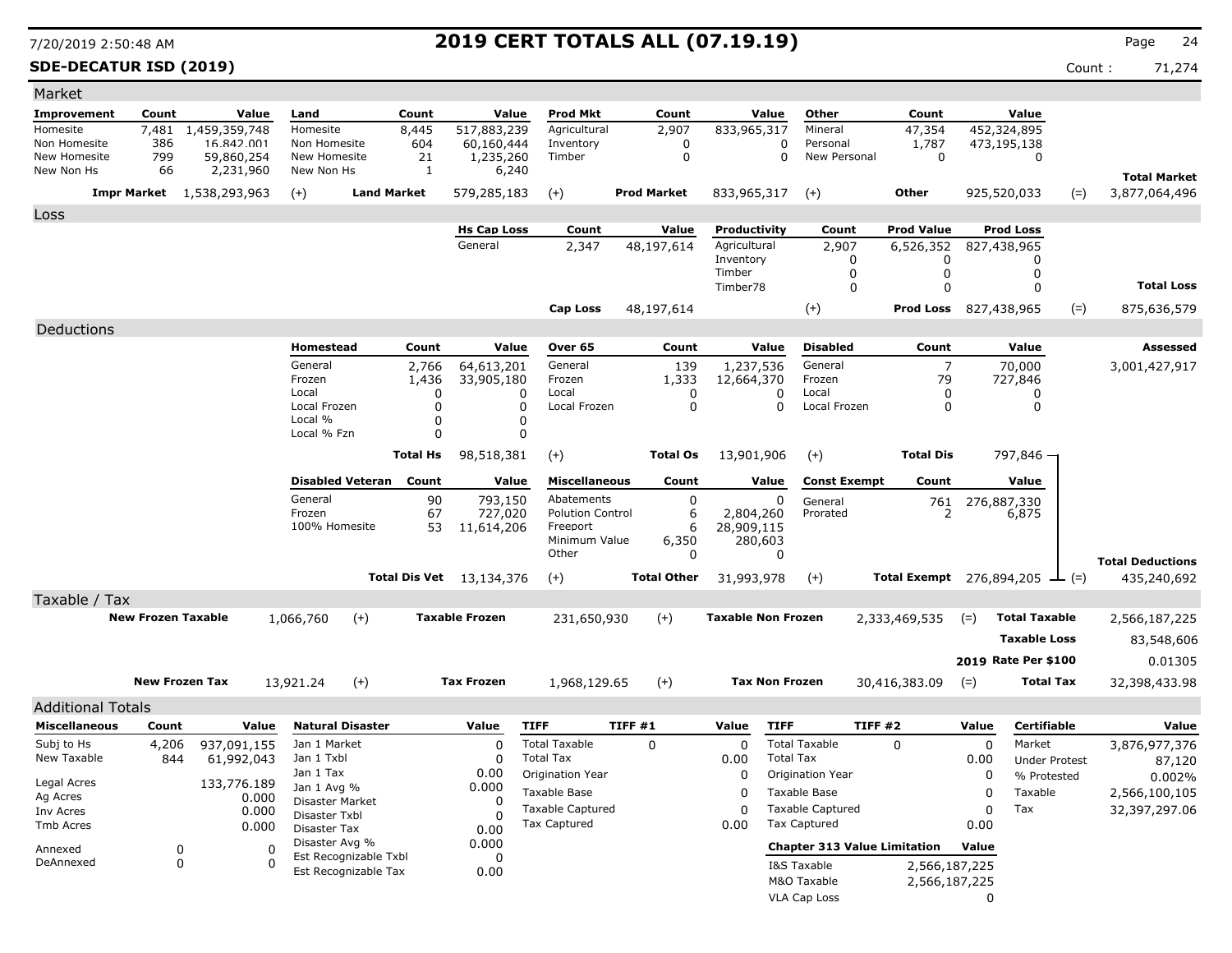**SJA-JACKSBORO ISD (2019)** Count : 1,523

| Market                     |                           |                |                                |                         |                 |                       |                           |         |                      |                           |                       |                                     |                     |             |                        |       |                                   |
|----------------------------|---------------------------|----------------|--------------------------------|-------------------------|-----------------|-----------------------|---------------------------|---------|----------------------|---------------------------|-----------------------|-------------------------------------|---------------------|-------------|------------------------|-------|-----------------------------------|
| Improvement                | Count                     | Value          | Land                           |                         | Count           | Value                 | <b>Prod Mkt</b>           |         | Count                |                           | Value                 | Other                               | Count               |             | Value                  |       |                                   |
| Homesite                   | 137                       | 11,528,181     | Homesite                       |                         | 743             | 48,216,150            | Agricultural              |         | 13                   | 11,603,470                |                       | Mineral                             | 478                 |             | 4,640,532              |       |                                   |
| Non Homesite               | 2                         | 22.050         | Non Homesite                   |                         | 0               | 0                     | Inventory                 |         | 0                    |                           | 0                     | Personal                            | 48                  |             | 1,190,848              |       |                                   |
| New Homesite<br>New Non Hs | 24<br>0                   | 1,017,380<br>0 | New Homesite<br>New Non Hs     |                         | 0<br>0          | 0<br>$\Omega$         | Timber                    |         | 0                    |                           | $\Omega$              | New Personal                        | 0                   |             | 0                      |       |                                   |
|                            | <b>Impr Market</b>        | 12,567,611     | $(+)$                          | <b>Land Market</b>      |                 | 48,216,150            | $(+)$                     |         | <b>Prod Market</b>   | 11,603,470                |                       | $(+)$                               | Other               |             | 5,831,380              | $(=)$ | <b>Total Market</b><br>78,218,611 |
|                            |                           |                |                                |                         |                 |                       |                           |         |                      |                           |                       |                                     |                     |             |                        |       |                                   |
| Loss                       |                           |                |                                |                         |                 | <b>Hs Cap Loss</b>    | Count                     |         | Value                | Productivity              |                       | Count                               | <b>Prod Value</b>   |             | <b>Prod Loss</b>       |       |                                   |
|                            |                           |                |                                |                         |                 | General               | 14                        |         | 200,030              | Agricultural              |                       | 13                                  | 150,200             |             | 11,453,270             |       |                                   |
|                            |                           |                |                                |                         |                 |                       |                           |         |                      | Inventory                 |                       | 0                                   | 0                   |             |                        |       |                                   |
|                            |                           |                |                                |                         |                 |                       |                           |         |                      | Timber<br>Timber78        |                       | 0                                   | 0                   |             | 0<br>$\Omega$          |       | <b>Total Loss</b>                 |
|                            |                           |                |                                |                         |                 |                       |                           |         |                      |                           |                       | $\mathbf 0$                         | $\mathbf 0$         |             |                        |       |                                   |
|                            |                           |                |                                |                         |                 |                       | Cap Loss                  |         | 200,030              |                           |                       | $(+)$                               | <b>Prod Loss</b>    |             | 11,453,270             | $(=)$ | 11,653,300                        |
| Deductions                 |                           |                |                                |                         |                 |                       |                           |         |                      |                           |                       |                                     |                     |             |                        |       |                                   |
|                            |                           |                | Homestead                      |                         | Count           | Value                 | Over 65                   |         | Count                |                           | Value                 | <b>Disabled</b>                     | Count               |             | Value                  |       | Assessed                          |
|                            |                           |                | General<br>Frozen              |                         | 27<br>19        | 525,000<br>400,000    | General<br>Frozen         |         | $\overline{2}$<br>15 |                           | 20,000<br>130,000     | General<br>Frozen                   | 0<br>$\overline{4}$ |             | 0<br>30,000            |       | 66,565,311                        |
|                            |                           |                | Local                          |                         | $\Omega$        | 0                     | Local                     |         | 0                    |                           | 0                     | Local                               | 0                   |             | 0                      |       |                                   |
|                            |                           |                | Local Frozen                   |                         | 0               | 0                     | Local Frozen              |         | 0                    |                           | 0                     | Local Frozen                        | 0                   |             | 0                      |       |                                   |
|                            |                           |                | Local %<br>Local % Fzn         |                         | 0<br>0          | 0<br>0                |                           |         |                      |                           |                       |                                     |                     |             |                        |       |                                   |
|                            |                           |                |                                |                         |                 |                       |                           |         |                      |                           |                       |                                     |                     |             |                        |       |                                   |
|                            |                           |                |                                |                         | <b>Total Hs</b> | 925,000               | $(+)$                     |         | <b>Total Os</b>      |                           | 150,000               | $(+)$                               | <b>Total Dis</b>    |             | 30,000 —               |       |                                   |
|                            |                           |                |                                | <b>Disabled Veteran</b> | Count           | Value                 | <b>Miscellaneous</b>      |         | Count                |                           | Value                 | <b>Const Exempt</b>                 | Count               |             | Value                  |       |                                   |
|                            |                           |                | General                        |                         | $\mathbf{1}$    | 12,000                | Abatements                |         | 0                    |                           | 0                     | General                             | 112                 |             | 42,822,792             |       |                                   |
|                            |                           |                | Frozen                         |                         | 0               | 0                     | <b>Polution Control</b>   |         | 0                    |                           | 0                     | Prorated                            | $\Omega$            |             |                        |       |                                   |
|                            |                           |                | 100% Homesite                  |                         | 2               | 206,220               | Freeport<br>Minimum Value |         | 0<br>83              |                           | 0<br>8,688            |                                     |                     |             |                        |       |                                   |
|                            |                           |                |                                |                         |                 |                       | Other                     |         | 0                    |                           | 0                     |                                     |                     |             |                        |       | <b>Total Deductions</b>           |
|                            |                           |                |                                | <b>Total Dis Vet</b>    |                 | 218,220               | $(+)$                     |         | <b>Total Other</b>   |                           | 8,688                 | $(+)$                               | <b>Total Exempt</b> |             | 42,822,792 $\perp$ (=) |       | 44,154,700                        |
| Taxable / Tax              |                           |                |                                |                         |                 |                       |                           |         |                      |                           |                       |                                     |                     |             |                        |       |                                   |
|                            | <b>New Frozen Taxable</b> |                | 770                            | $(+)$                   |                 | <b>Taxable Frozen</b> | 1,891,160                 |         | $(+)$                | <b>Taxable Non Frozen</b> |                       |                                     | 20,518,681          | $(=)$       | <b>Total Taxable</b>   |       | 22,410,611                        |
|                            |                           |                |                                |                         |                 |                       |                           |         |                      |                           |                       |                                     |                     |             | <b>Taxable Loss</b>    |       | 627,000                           |
|                            |                           |                |                                |                         |                 |                       |                           |         |                      |                           |                       |                                     |                     |             |                        |       |                                   |
|                            |                           |                |                                |                         |                 |                       |                           |         |                      |                           |                       |                                     |                     |             | 2019 Rate Per \$100    |       | 0.015                             |
|                            | <b>New Frozen Tax</b>     |                | 11.55                          | $(+)$                   |                 | <b>Tax Frozen</b>     | 18,962.43                 |         | $(+)$                |                           | <b>Tax Non Frozen</b> |                                     | 307,780.19          | $(=)$       | <b>Total Tax</b>       |       | 326,754.17                        |
| <b>Additional Totals</b>   |                           |                |                                |                         |                 |                       |                           |         |                      |                           |                       |                                     |                     |             |                        |       |                                   |
| <b>Miscellaneous</b>       | Count                     | Value          | <b>Natural Disaster</b>        |                         |                 | Value                 | <b>TIFF</b>               | TIFF #1 |                      | Value                     | <b>TIFF</b>           |                                     | TIFF#2              | Value       | Certifiable            |       | Value                             |
| Subj to Hs                 | 46                        | 5,360,780      | Jan 1 Market                   |                         |                 | 0                     | <b>Total Taxable</b>      |         | $\mathbf 0$          | 0                         |                       | <b>Total Taxable</b>                | 0                   | $\mathbf 0$ | Market                 |       | 78,218,611                        |
| New Taxable                | 24                        | 999,540        | Jan 1 Txbl                     |                         |                 | 0                     | <b>Total Tax</b>          |         |                      | 0.00                      | <b>Total Tax</b>      |                                     |                     | 0.00        | <b>Under Protest</b>   |       | 0                                 |
| Legal Acres                |                           | 11,212.402     | Jan 1 Tax                      |                         |                 | 0.00                  | Origination Year          |         |                      | 0                         |                       | Origination Year                    |                     | 0           | % Protested            |       | 0%                                |
| Ag Acres                   |                           | 0.000          | Jan 1 Avg %<br>Disaster Market |                         |                 | 0.000<br>0            | Taxable Base              |         |                      | 0                         |                       | Taxable Base                        |                     | 0           | Taxable                |       | 22,410,611                        |
| Inv Acres                  |                           | 0.000          | Disaster Txbl                  |                         |                 | $\Omega$              | <b>Taxable Captured</b>   |         |                      | 0                         |                       | <b>Taxable Captured</b>             |                     | 0           | Tax                    |       | 326,754.17                        |
| Tmb Acres                  |                           | 0.000          | Disaster Tax                   |                         |                 | 0.00                  | Tax Captured              |         |                      | 0.00                      |                       | Tax Captured                        |                     | 0.00        |                        |       |                                   |
| Annexed                    | 0                         | 0              | Disaster Avg %                 | Est Recognizable Txbl   |                 | 0.000                 |                           |         |                      |                           |                       | <b>Chapter 313 Value Limitation</b> |                     | Value       |                        |       |                                   |
| DeAnnexed                  | 0                         | $\Omega$       |                                | Est Recognizable Tax    |                 | 0<br>0.00             |                           |         |                      |                           |                       | I&S Taxable                         |                     | 22,410,611  |                        |       |                                   |
|                            |                           |                |                                |                         |                 |                       |                           |         |                      |                           |                       | M&O Taxable                         |                     | 22,410,611  |                        |       |                                   |
|                            |                           |                |                                |                         |                 |                       |                           |         |                      |                           |                       | VLA Cap Loss                        |                     | 0           |                        |       |                                   |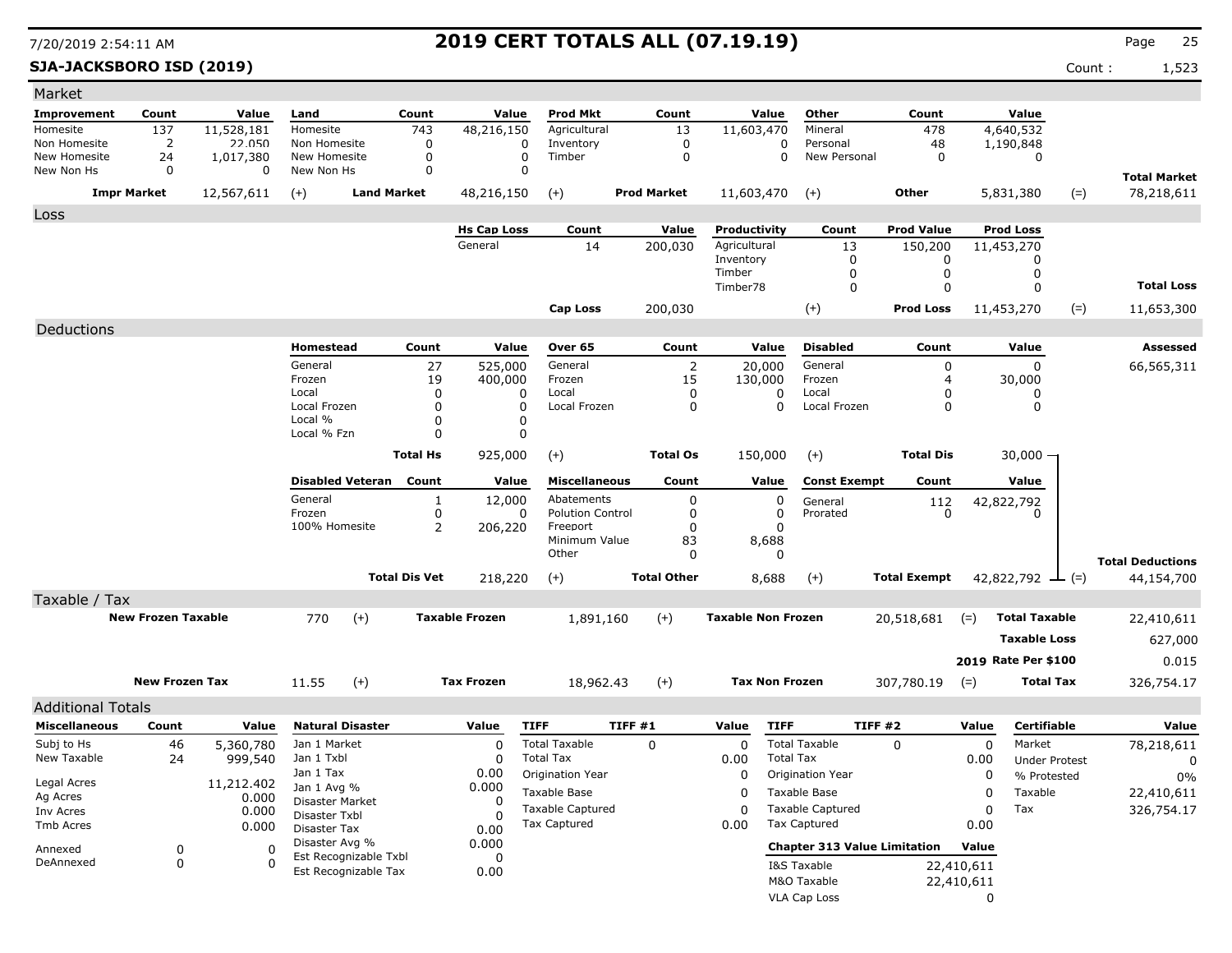**SKR-KRUM ISD (2019)** Count : 96

| Market                     |                           |              |                             |                      |                               |                         |                    |                              |                                     |                             |           |                               |                         |
|----------------------------|---------------------------|--------------|-----------------------------|----------------------|-------------------------------|-------------------------|--------------------|------------------------------|-------------------------------------|-----------------------------|-----------|-------------------------------|-------------------------|
| <b>Improvement</b>         | Count                     | Value        | Land                        | Count                | Value                         | <b>Prod Mkt</b>         | Count              | Value                        | Other                               | Count                       |           | Value                         |                         |
| Homesite                   | 8                         | 616,035      | Homesite                    | 6                    | 79,140                        | Agricultural            | 21                 | 3,206,370                    | Mineral                             | 53                          |           | 449,275                       |                         |
| Non Homesite               | 1                         | 80.830       | Non Homesite                | 3                    | 362,320                       | Inventory               | 0                  | 0                            | Personal                            | 14                          |           | 124,132                       |                         |
| New Homesite<br>New Non Hs | 2<br>0                    | 265,520<br>0 | New Homesite<br>New Non Hs  | 0<br>0               | 0<br>$\mathbf 0$              | Timber                  | 0                  | 0                            | New Personal                        | 0                           |           | $\mathbf 0$                   |                         |
|                            |                           |              |                             |                      |                               |                         |                    |                              |                                     |                             |           |                               | <b>Total Market</b>     |
|                            | <b>Impr Market</b>        | 962,385      | <b>Land Market</b><br>$(+)$ |                      | 441,460                       | $(+)$                   | <b>Prod Market</b> | 3,206,370                    | $(+)$                               | Other                       |           | 573,407                       | $(=)$<br>5,183,622      |
| Loss                       |                           |              |                             |                      |                               |                         |                    |                              |                                     |                             |           |                               |                         |
|                            |                           |              |                             |                      | <b>Hs Cap Loss</b><br>General | Count<br>$\Omega$       | Value<br>$\Omega$  | Productivity<br>Agricultural | Count<br>21                         | <b>Prod Value</b><br>20,260 |           | <b>Prod Loss</b><br>3,186,110 |                         |
|                            |                           |              |                             |                      |                               |                         |                    | Inventory                    | 0                                   | 0                           |           | 0                             |                         |
|                            |                           |              |                             |                      |                               |                         |                    | Timber                       | $\Omega$                            | 0                           |           | 0                             |                         |
|                            |                           |              |                             |                      |                               |                         |                    | Timber78                     | $\mathbf 0$                         | 0                           |           | 0                             | <b>Total Loss</b>       |
|                            |                           |              |                             |                      |                               | <b>Cap Loss</b>         | 0                  |                              | $(+)$                               | <b>Prod Loss</b>            |           | 3,186,110                     | $(=)$<br>3,186,110      |
| Deductions                 |                           |              |                             |                      |                               |                         |                    |                              |                                     |                             |           |                               |                         |
|                            |                           |              | Homestead                   | Count                | Value                         | Over 65                 | Count              | Value                        | <b>Disabled</b>                     | Count                       |           | Value                         | <b>Assessed</b>         |
|                            |                           |              | General                     | 2                    | 50,000                        | General                 | 0                  | 0                            | General                             | 0                           |           | 0                             | 1,997,512               |
|                            |                           |              | Frozen                      | $\Omega$             | 0                             | Frozen                  | 0                  | 0                            | Frozen                              | $\mathbf 0$                 |           | 0                             |                         |
|                            |                           |              | Local                       | $\Omega$             | 0                             | Local                   | 0                  | 0                            | Local                               | 0                           |           | 0                             |                         |
|                            |                           |              | Local Frozen                | $\Omega$             | $\mathbf{0}$                  | Local Frozen            | 0                  | 0                            | Local Frozen                        | 0                           |           | 0                             |                         |
|                            |                           |              | Local %                     | 0                    | 0                             |                         |                    |                              |                                     |                             |           |                               |                         |
|                            |                           |              | Local % Fzn                 | $\Omega$             | 0                             |                         |                    |                              |                                     |                             |           |                               |                         |
|                            |                           |              |                             | <b>Total Hs</b>      | 50,000                        | $(+)$                   | <b>Total Os</b>    | 0                            | $(+)$                               | <b>Total Dis</b>            |           | $0 -$                         |                         |
|                            |                           |              | <b>Disabled Veteran</b>     | Count                | Value                         | <b>Miscellaneous</b>    | Count              | Value                        | <b>Const Exempt</b>                 | Count                       |           | Value                         |                         |
|                            |                           |              | General                     | $\Omega$             | 0                             | Abatements              | 0                  | 0                            | General                             | 0                           |           | 0                             |                         |
|                            |                           |              | Frozen                      | 0                    | 0                             | <b>Polution Control</b> | 0                  | 0                            | Prorated                            | 0                           |           | 0                             |                         |
|                            |                           |              | 100% Homesite               | 0                    | 0                             | Freeport                | 0                  | 0                            |                                     |                             |           |                               |                         |
|                            |                           |              |                             |                      |                               | Minimum Value<br>Other  | 21<br>$\Omega$     | 2,359<br>0                   |                                     |                             |           |                               |                         |
|                            |                           |              |                             |                      |                               |                         |                    |                              |                                     |                             |           |                               | <b>Total Deductions</b> |
|                            |                           |              |                             | <b>Total Dis Vet</b> | 0                             | $(+)$                   | <b>Total Other</b> | 2,359                        | $(+)$                               | <b>Total Exempt</b>         |           | $0 \perp (=)$                 | 52,359                  |
| Taxable / Tax              |                           |              |                             |                      |                               |                         |                    |                              |                                     |                             |           |                               |                         |
|                            | <b>New Frozen Taxable</b> |              | $(+)$<br>$\mathbf 0$        |                      | <b>Taxable Frozen</b>         |                         | $(+)$<br>0         | <b>Taxable Non Frozen</b>    |                                     | 1,945,153                   | $(=)$     | <b>Total Taxable</b>          | 1,945,153               |
|                            |                           |              |                             |                      |                               |                         |                    |                              |                                     |                             |           | <b>Taxable Loss</b>           | -3                      |
|                            |                           |              |                             |                      |                               |                         |                    |                              |                                     |                             |           | 2019 Rate Per \$100           | 0.0154                  |
|                            | <b>New Frozen Tax</b>     |              | 0.00<br>$(+)$               |                      | <b>Tax Frozen</b>             |                         | 0.00<br>$(+)$      | <b>Tax Non Frozen</b>        |                                     | 29,955.41                   | $(=)$     | <b>Total Tax</b>              | 29,955.41               |
|                            |                           |              |                             |                      |                               |                         |                    |                              |                                     |                             |           |                               |                         |
| <b>Additional Totals</b>   |                           |              |                             |                      |                               |                         |                    |                              |                                     |                             |           |                               |                         |
| <b>Miscellaneous</b>       | Count                     | Value        | <b>Natural Disaster</b>     |                      | Value                         | <b>TIFF</b>             | TIFF#1             | <b>TIFF</b><br>Value         |                                     | TIFF #2                     | Value     | <b>Certifiable</b>            | Value                   |
| Subj to Hs                 | 2                         | 556,605      | Jan 1 Market                |                      | 0                             | <b>Total Taxable</b>    | 0                  | 0                            | <b>Total Taxable</b>                | 0                           | 0         | Market                        | 5,183,622               |
| New Taxable                | $\overline{2}$            | 265,520      | Jan 1 Txbl                  |                      | 0                             | <b>Total Tax</b>        |                    | 0.00                         | <b>Total Tax</b>                    |                             | 0.00      | <b>Under Protest</b>          | 0                       |
| Legal Acres                |                           | 373.686      | Jan 1 Tax<br>Jan 1 Avg %    |                      | 0.00<br>0.000                 | Origination Year        |                    | 0                            | Origination Year                    |                             | 0         | % Protested                   | 0%                      |
| Ag Acres                   |                           | 0.000        | Disaster Market             |                      | 0                             | Taxable Base            |                    | $\mathbf 0$                  | Taxable Base                        |                             | 0         | Taxable                       | 1,945,153               |
| Inv Acres                  |                           | 0.000        | Disaster Txbl               |                      | $\Omega$                      | <b>Taxable Captured</b> |                    | $\mathbf 0$                  | <b>Taxable Captured</b>             |                             | 0         | Tax                           | 29,955.41               |
| Tmb Acres                  |                           | 0.000        | Disaster Tax                |                      | 0.00                          | Tax Captured            |                    | 0.00                         | Tax Captured                        |                             | 0.00      |                               |                         |
| Annexed                    | 0                         | 0            | Disaster Avg %              |                      | 0.000                         |                         |                    |                              | <b>Chapter 313 Value Limitation</b> |                             | Value     |                               |                         |
| DeAnnexed                  | $\mathbf 0$               | $\Omega$     | Est Recognizable Txbl       |                      | 0                             |                         |                    |                              | I&S Taxable                         |                             | 1,945,153 |                               |                         |
|                            |                           |              | Est Recognizable Tax        |                      | 0.00                          |                         |                    |                              | M&O Taxable                         |                             | 1,945,153 |                               |                         |
|                            |                           |              |                             |                      |                               |                         |                    |                              | VLA Cap Loss                        |                             | 0         |                               |                         |
|                            |                           |              |                             |                      |                               |                         |                    |                              |                                     |                             |           |                               |                         |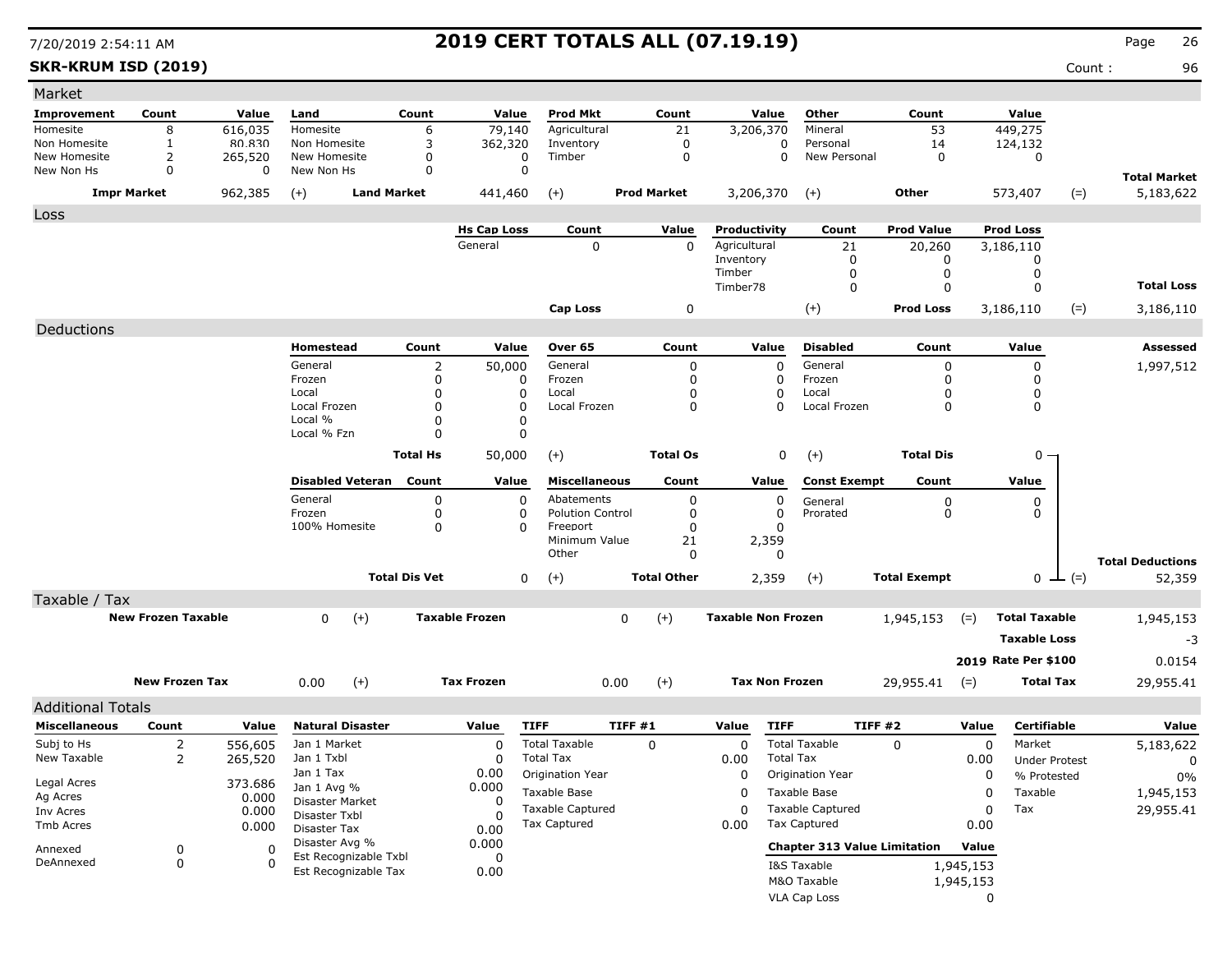**SNW-NORTHWEST ISD (2019)** Count : 58,688

| Market                                           |                           |                         |                                  |                                  |                       |                                     |                    |                           |                       |                                     |                              |       |                        |       |                                      |
|--------------------------------------------------|---------------------------|-------------------------|----------------------------------|----------------------------------|-----------------------|-------------------------------------|--------------------|---------------------------|-----------------------|-------------------------------------|------------------------------|-------|------------------------|-------|--------------------------------------|
| Improvement                                      | Count                     | Value                   | Land                             | Count                            |                       | Value<br><b>Prod Mkt</b>            | Count              |                           | Value                 | Other                               | Count                        |       | Value                  |       |                                      |
| Homesite                                         | 4,075                     | 625,863,066             | Homesite                         | 4,661                            | 226,906,028           | Agricultural                        | 813                | 294,289,294               |                       | Mineral                             | 42,573                       |       | 184,351,362            |       |                                      |
| Non Homesite<br>New Homesite                     | 156<br>275                | 6.763.142<br>15,377,672 | Non Homesite<br>New Homesite     | 238<br>6                         | 29,381,663<br>322,660 | Inventory<br>Timber                 | 0<br>0             |                           | 0<br>$\mathbf 0$      | Personal<br>New Personal            | 860<br>0                     |       | 199,060,629<br>0       |       |                                      |
| New Non Hs                                       | 3                         | 13,680                  | New Non Hs                       |                                  | 0                     | $\Omega$                            |                    |                           |                       |                                     |                              |       |                        |       |                                      |
|                                                  | <b>Impr Market</b>        | 648,017,560             | $(+)$                            | <b>Land Market</b>               | 256,610,351           | $(+)$                               | <b>Prod Market</b> | 294,289,294               |                       | $(+)$                               | Other                        |       | 383,411,991            | $(=)$ | <b>Total Market</b><br>1,582,329,196 |
| Loss                                             |                           |                         |                                  |                                  |                       |                                     |                    |                           |                       |                                     |                              |       |                        |       |                                      |
|                                                  |                           |                         |                                  |                                  | <b>Hs Cap Loss</b>    | Count                               | Value              | <b>Productivity</b>       |                       | Count                               | <b>Prod Value</b>            |       | <b>Prod Loss</b>       |       |                                      |
|                                                  |                           |                         |                                  |                                  | General               | 1,242                               | 21,670,794         | Agricultural              |                       | 813                                 | 1,825,020                    |       | 292,464,274            |       |                                      |
|                                                  |                           |                         |                                  |                                  |                       |                                     |                    | Inventory<br>Timber       |                       | 0<br>0                              | 0<br>0                       |       | 0<br>0                 |       |                                      |
|                                                  |                           |                         |                                  |                                  |                       |                                     |                    | Timber78                  |                       | 0                                   | 0                            |       | $\Omega$               |       | <b>Total Loss</b>                    |
|                                                  |                           |                         |                                  |                                  |                       | Cap Loss                            | 21,670,794         |                           |                       | $(+)$                               | <b>Prod Loss</b> 292,464,274 |       |                        | $(=)$ | 314,135,068                          |
| Deductions                                       |                           |                         |                                  |                                  |                       |                                     |                    |                           |                       |                                     |                              |       |                        |       |                                      |
|                                                  |                           |                         | Homestead                        | Count                            |                       | Value<br>Over 65                    | Count              |                           | Value                 | <b>Disabled</b>                     | Count                        |       | Value                  |       | Assessed                             |
|                                                  |                           |                         | General                          | 1,688                            | 39,452,328            | General                             | 41                 |                           | 353,797               | General                             | 7                            |       | 60,000                 |       | 1,268,194,128                        |
|                                                  |                           |                         | Frozen                           |                                  | 695<br>15,656,873     | Frozen                              | 595                | 5,485,698                 |                       | Frozen                              | 64                           |       | 481,791                |       |                                      |
|                                                  |                           |                         | Local<br>Local Frozen            |                                  | 0                     | Local<br>0                          |                    | 0<br>$\mathbf{0}$         | 0<br>$\Omega$         | Local                               | 0                            |       | 0                      |       |                                      |
|                                                  |                           |                         | Local %                          |                                  | 0<br>$\Omega$         | Local Frozen<br>0<br>0              |                    |                           |                       | Local Frozen                        | 0                            |       | 0                      |       |                                      |
|                                                  |                           |                         | Local % Fzn                      |                                  | O                     | $\Omega$                            |                    |                           |                       |                                     |                              |       |                        |       |                                      |
|                                                  |                           |                         |                                  | <b>Total Hs</b>                  | 55,109,201            | $(+)$                               | <b>Total Os</b>    |                           | 5,839,495             | $(+)$                               | <b>Total Dis</b>             |       | $541,791 -$            |       |                                      |
|                                                  |                           |                         |                                  | <b>Disabled Veteran</b><br>Count |                       | <b>Miscellaneous</b><br>Value       | Count              |                           | Value                 | <b>Const Exempt</b>                 | Count                        |       | Value                  |       |                                      |
|                                                  |                           |                         | General                          |                                  | 55<br>453,370         | Abatements                          |                    | 0                         | 0                     | General                             | 268                          |       | 41,452,381             |       |                                      |
|                                                  |                           |                         | Frozen<br>100% Homesite          |                                  | 29<br>321,320<br>39   | <b>Polution Control</b>             | 6                  | 3<br>2,172,316            |                       | Prorated                            | 3                            |       | 50,511                 |       |                                      |
|                                                  |                           |                         |                                  |                                  | 7,508,870             | Freeport<br>Minimum Value           | 2,975              | 8,698,552                 | 93,362                |                                     |                              |       |                        |       |                                      |
|                                                  |                           |                         |                                  |                                  |                       | Other                               |                    | $\Omega$                  | 0                     |                                     |                              |       |                        |       | <b>Total Deductions</b>              |
|                                                  |                           |                         |                                  | <b>Total Dis Vet</b>             | 8,283,560             | $(+)$                               | <b>Total Other</b> | 10,964,230                |                       | $(+)$                               | <b>Total Exempt</b>          |       | 41,502,892 $\perp$ (=) |       | 122,241,169                          |
| Taxable / Tax                                    |                           |                         |                                  |                                  |                       |                                     |                    |                           |                       |                                     |                              |       |                        |       |                                      |
|                                                  | <b>New Frozen Taxable</b> |                         | 345,940                          | $(+)$                            | <b>Taxable Frozen</b> | 91,160,384                          | $(+)$              | <b>Taxable Non Frozen</b> |                       |                                     | 1,054,446,635                | $(=)$ | <b>Total Taxable</b>   |       | 1,145,952,959                        |
|                                                  |                           |                         |                                  |                                  |                       |                                     |                    |                           |                       |                                     |                              |       | <b>Taxable Loss</b>    |       | 34,505,703                           |
|                                                  |                           |                         |                                  |                                  |                       |                                     |                    |                           |                       |                                     |                              |       | 2019 Rate Per \$100    |       | 0.0149                               |
|                                                  | <b>New Frozen Tax</b>     |                         | 5,154.49                         | $(+)$                            | <b>Tax Frozen</b>     | 846,060.17                          | $(+)$              |                           | <b>Tax Non Frozen</b> |                                     | 15,709,349.46                | $(=)$ | <b>Total Tax</b>       |       | 16,560,564.12                        |
|                                                  |                           |                         |                                  |                                  |                       |                                     |                    |                           |                       |                                     |                              |       |                        |       |                                      |
| <b>Additional Totals</b><br><b>Miscellaneous</b> |                           |                         | <b>Natural Disaster</b>          |                                  | Value                 |                                     |                    | Value                     | <b>TIFF</b>           |                                     |                              | Value | <b>Certifiable</b>     |       |                                      |
| Subj to Hs                                       | Count                     | Value<br>485,196,180    | Jan 1 Market                     |                                  | 0                     | <b>TIFF</b><br><b>Total Taxable</b> | TIFF#1<br>$\Omega$ | 0                         |                       | TIFF #2<br><b>Total Taxable</b>     | 0                            | 0     | Market                 |       | Value<br>1,579,649,246               |
| New Taxable                                      | 2,386<br>278              | 15,636,711              | Jan 1 Txbl                       |                                  | 0                     | <b>Total Tax</b>                    |                    | 0.00                      | <b>Total Tax</b>      |                                     |                              | 0.00  | <b>Under Protest</b>   |       | 2,679,950                            |
|                                                  |                           |                         | Jan 1 Tax                        |                                  | 0.00                  | Origination Year                    |                    | 0                         |                       | Origination Year                    |                              | 0     | % Protested            |       | 0.169%                               |
| Legal Acres<br>Ag Acres                          |                           | 37,103.306<br>0.000     | Jan 1 Avg %                      |                                  | 0.000                 | Taxable Base                        |                    | 0                         |                       | Taxable Base                        |                              | 0     | Taxable                |       | 1,145,620,299                        |
| Inv Acres                                        |                           | 0.000                   | Disaster Market<br>Disaster Txbl |                                  | 0<br>$\mathsf{C}$     | <b>Taxable Captured</b>             |                    | 0                         |                       | <b>Taxable Captured</b>             |                              | 0     | Tax                    |       | 16,555,607.48                        |
| Tmb Acres                                        |                           | 0.000                   | Disaster Tax                     |                                  | 0.00                  | Tax Captured                        |                    | 0.00                      |                       | <b>Tax Captured</b>                 |                              | 0.00  |                        |       |                                      |
| Annexed                                          | 0                         | 0                       | Disaster Avg %                   |                                  | 0.000                 |                                     |                    |                           |                       | <b>Chapter 313 Value Limitation</b> |                              | Value |                        |       |                                      |
| DeAnnexed                                        | 0                         | $\Omega$                |                                  | Est Recognizable Txbl            | 0                     |                                     |                    |                           |                       | I&S Taxable                         | 1,145,952,959                |       |                        |       |                                      |
|                                                  |                           |                         |                                  | Est Recognizable Tax             | 0.00                  |                                     |                    |                           |                       | M&O Taxable                         | 1,145,952,959                |       |                        |       |                                      |
|                                                  |                           |                         |                                  |                                  |                       |                                     |                    |                           |                       | <b>VLA Cap Loss</b>                 |                              | 0     |                        |       |                                      |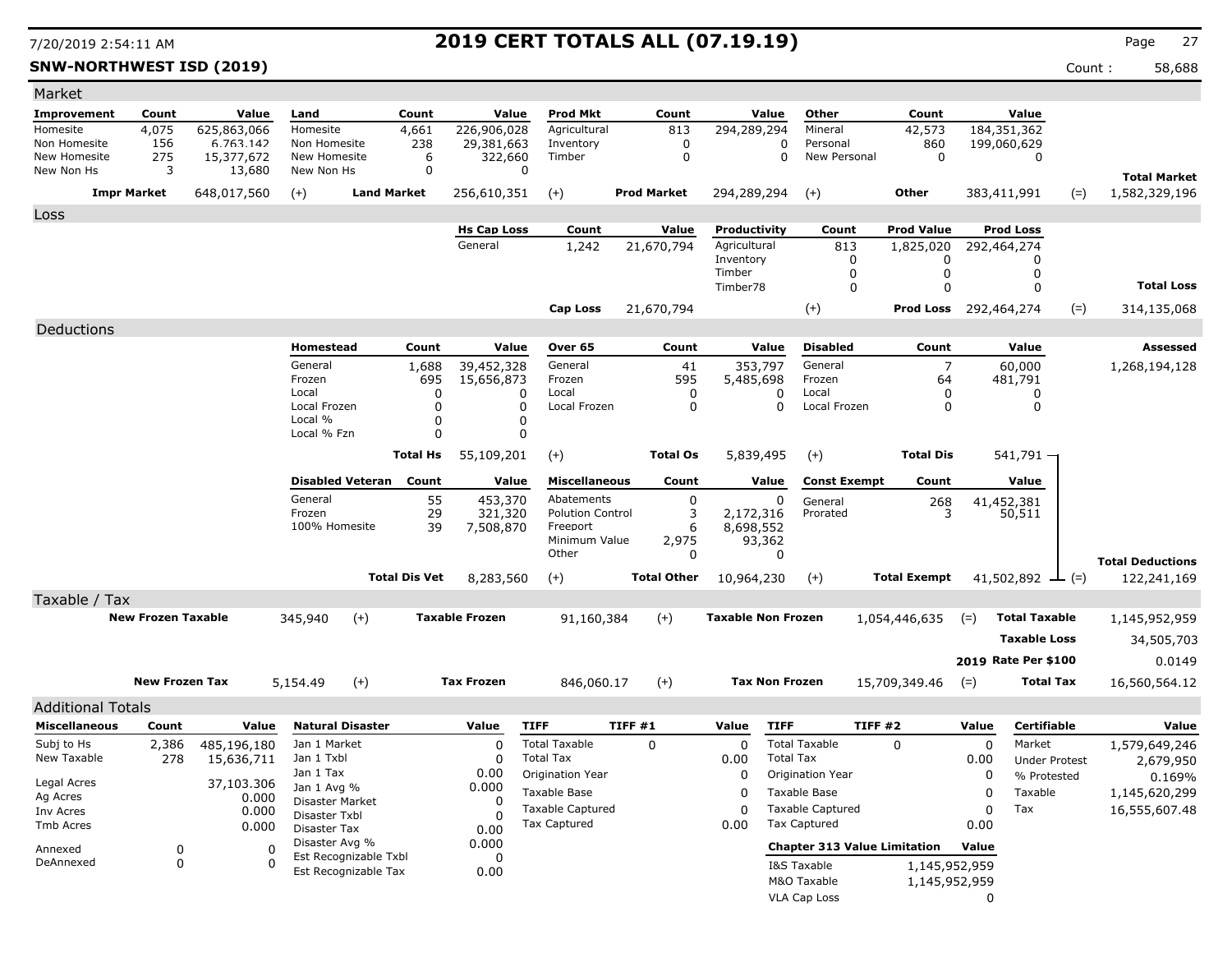**SPA-PARADISE ISD (2019)** Count : 26,589

| Market                       |                           |                       |                                |                      |                               |                                         |                     |                              |                       |                                                |                                |                            |                                 |       |                         |
|------------------------------|---------------------------|-----------------------|--------------------------------|----------------------|-------------------------------|-----------------------------------------|---------------------|------------------------------|-----------------------|------------------------------------------------|--------------------------------|----------------------------|---------------------------------|-------|-------------------------|
| <b>Improvement</b>           | Count                     | Value                 | Land                           | Count                | Value                         | <b>Prod Mkt</b>                         | Count               |                              | Value                 | Other                                          | Count                          |                            | Value                           |       |                         |
| Homesite                     | 2,406                     | 322,501,432           | Homesite                       | 2,427                | 120,090,019                   | Agricultural                            | 1,179               | 267,604,910                  |                       | Mineral                                        | 17,864                         |                            | 78,688,000                      |       |                         |
| Non Homesite<br>New Homesite | 156                       | 6.428.000             | Non Homesite<br>New Homesite   | 264                  | 26,657,230                    | Inventory                               | 0                   |                              | 0                     | Personal<br>New Personal                       | 424                            |                            | 61,393,556                      |       |                         |
| New Non Hs                   | 235<br>9                  | 24,527,012<br>961,920 | New Non Hs                     | 7<br>0               | 397,890<br>$\Omega$           | Timber                                  | $\pmb{0}$           |                              | 0                     |                                                | 0                              |                            | 0                               |       |                         |
|                              | <b>Impr Market</b>        | 354,418,364           |                                | <b>Land Market</b>   |                               |                                         | <b>Prod Market</b>  |                              |                       |                                                | Other                          |                            |                                 |       | <b>Total Market</b>     |
|                              |                           |                       | $(+)$                          |                      | 147,145,139                   | $(+)$                                   |                     | 267,604,910                  |                       | $(+)$                                          |                                |                            | 140,081,556                     | $(=)$ | 909,249,969             |
| Loss                         |                           |                       |                                |                      |                               |                                         |                     |                              |                       |                                                |                                |                            |                                 |       |                         |
|                              |                           |                       |                                |                      | <b>Hs Cap Loss</b><br>General | Count<br>893                            | Value<br>19,917,154 | Productivity<br>Agricultural |                       | Count<br>1,179                                 | <b>Prod Value</b><br>2,168,150 |                            | <b>Prod Loss</b><br>265,436,760 |       |                         |
|                              |                           |                       |                                |                      |                               |                                         |                     | Inventory                    |                       | 0                                              | 0                              |                            | $\Omega$                        |       |                         |
|                              |                           |                       |                                |                      |                               |                                         |                     | Timber                       |                       | 0                                              | 0                              |                            | 0                               |       |                         |
|                              |                           |                       |                                |                      |                               |                                         |                     | Timber78                     |                       | $\Omega$                                       | 0                              |                            | 0                               |       | <b>Total Loss</b>       |
|                              |                           |                       |                                |                      |                               | <b>Cap Loss</b>                         | 19,917,154          |                              |                       | $(+)$                                          | <b>Prod Loss</b> 265,436,760   |                            |                                 | $(=)$ | 285,353,914             |
| Deductions                   |                           |                       |                                |                      |                               |                                         |                     |                              |                       |                                                |                                |                            |                                 |       |                         |
|                              |                           |                       | Homestead                      | Count                | Value                         | Over 65                                 | Count               |                              | Value                 | <b>Disabled</b>                                | Count                          |                            | Value                           |       | Assessed                |
|                              |                           |                       | General                        | 971                  | 22,541,347                    | General                                 | 46                  | 402,147                      |                       | General                                        | 3                              |                            | 30,000                          |       | 623,896,055             |
|                              |                           |                       | Frozen                         | 527                  | 12,127,452                    | Frozen                                  | 488                 | 4,505,612                    |                       | Frozen                                         | 27                             |                            | 227,220                         |       |                         |
|                              |                           |                       | Local<br>Local Frozen          | 0<br>0               | 0<br>O                        | Local<br>Local Frozen                   | 0<br>0              |                              | 0<br>0                | Local<br>Local Frozen                          | 0<br>0                         |                            | 0<br>0                          |       |                         |
|                              |                           |                       | Local %                        | $\mathbf 0$          | 0                             |                                         |                     |                              |                       |                                                |                                |                            |                                 |       |                         |
|                              |                           |                       | Local % Fzn                    | $\Omega$             | $\Omega$                      |                                         |                     |                              |                       |                                                |                                |                            |                                 |       |                         |
|                              |                           |                       |                                | <b>Total Hs</b>      | 34,668,799                    | $(+)$                                   | <b>Total Os</b>     | 4,907,759                    |                       | $(+)$                                          | <b>Total Dis</b>               |                            | $257,220 -$                     |       |                         |
|                              |                           |                       | <b>Disabled Veteran</b>        | Count                | Value                         | <b>Miscellaneous</b>                    | Count               |                              | Value                 | <b>Const Exempt</b>                            | Count                          |                            | Value                           |       |                         |
|                              |                           |                       | General                        | 36                   | 307,500                       | Abatements                              | 0                   |                              | 0                     | General                                        |                                |                            |                                 |       |                         |
|                              |                           |                       | Frozen                         | 21                   | 251,580                       | <b>Polution Control</b>                 | 0                   |                              | 0                     | Prorated                                       | 324<br>$\Omega$                |                            | 39,176,022<br>n                 |       |                         |
|                              |                           |                       | 100% Homesite                  | 18                   | 4,348,998                     | Freeport                                | 0                   |                              | 0                     |                                                |                                |                            |                                 |       |                         |
|                              |                           |                       |                                |                      |                               | Minimum Value<br>Other                  | 3,242<br>0          | 214,226                      | 0                     |                                                |                                |                            |                                 |       |                         |
|                              |                           |                       |                                |                      |                               |                                         |                     |                              |                       |                                                |                                |                            |                                 |       | <b>Total Deductions</b> |
|                              |                           |                       |                                | <b>Total Dis Vet</b> | 4,908,078                     | $(+)$                                   | <b>Total Other</b>  | 214,226                      |                       | $(+)$                                          | <b>Total Exempt</b>            |                            | 39,176,022 $\rightarrow$ (=)    |       | 84,132,104              |
| Taxable / Tax                |                           |                       |                                |                      |                               |                                         |                     |                              |                       |                                                |                                |                            |                                 |       |                         |
|                              | <b>New Frozen Taxable</b> |                       | 505,030<br>$(+)$               |                      | <b>Taxable Frozen</b>         | 65,124,413                              | $(+)$               | <b>Taxable Non Frozen</b>    |                       |                                                | 474,134,508                    | $(=)$                      | <b>Total Taxable</b>            |       | 539,763,951             |
|                              |                           |                       |                                |                      |                               |                                         |                     |                              |                       |                                                |                                |                            | <b>Taxable Loss</b>             |       | 24,738,915              |
|                              |                           |                       |                                |                      |                               |                                         |                     |                              |                       |                                                |                                |                            | 2019 Rate Per \$100             |       | 0.0134                  |
|                              | <b>New Frozen Tax</b>     |                       | 6,767.41<br>$(+)$              |                      | <b>Tax Frozen</b>             | 551,072.09                              | $(+)$               |                              | <b>Tax Non Frozen</b> |                                                | 6,343,495.98                   | $(=)$                      | <b>Total Tax</b>                |       | 6,901,335.48            |
|                              |                           |                       |                                |                      |                               |                                         |                     |                              |                       |                                                |                                |                            |                                 |       |                         |
| <b>Additional Totals</b>     |                           |                       |                                |                      |                               |                                         |                     |                              |                       |                                                |                                |                            |                                 |       |                         |
| <b>Miscellaneous</b>         | Count                     | Value                 | <b>Natural Disaster</b>        |                      | Value                         | <b>TIFF</b>                             | TIFF #1             | Value                        | <b>TIFF</b>           | TIFF #2                                        |                                | Value                      | <b>Certifiable</b>              |       | Value                   |
|                              |                           |                       |                                |                      |                               |                                         |                     |                              |                       |                                                |                                |                            |                                 |       |                         |
| Subj to Hs                   | 1,499                     | 287,545,750           | Jan 1 Market                   |                      | 0                             | <b>Total Taxable</b>                    | $\Omega$            | 0                            |                       | <b>Total Taxable</b>                           | $\Omega$                       | $\mathbf 0$                | Market                          |       | 909,057,109             |
| New Taxable                  | 241                       | 25,100,366            | Jan 1 Txbl<br>Jan 1 Tax        |                      | O                             | <b>Total Tax</b>                        |                     | 0.00                         | <b>Total Tax</b>      |                                                |                                | 0.00                       | <b>Under Protest</b>            |       | 192,860                 |
| Legal Acres                  |                           | 44,528.930            | Jan 1 Avg %                    |                      | 0.00<br>0.000                 | Origination Year                        |                     | 0                            |                       | Origination Year                               |                                | 0                          | % Protested                     |       | 0.021%                  |
| Ag Acres                     |                           | 0.000                 | Disaster Market                |                      | 0                             | Taxable Base                            |                     | 0                            |                       | Taxable Base                                   |                                | 0                          | Taxable                         |       | 539,571,091             |
| Inv Acres<br>Tmb Acres       |                           | 0.000                 | Disaster Txbl                  |                      | $\Omega$                      | <b>Taxable Captured</b><br>Tax Captured |                     | $\Omega$<br>0.00             |                       | <b>Taxable Captured</b><br><b>Tax Captured</b> |                                | 0<br>0.00                  | Tax                             |       | 6,898,751.16            |
|                              |                           | 0.000                 | Disaster Tax<br>Disaster Avg % |                      | 0.00                          |                                         |                     |                              |                       |                                                |                                |                            |                                 |       |                         |
| Annexed                      | 0                         | 0                     | Est Recognizable Txbl          |                      | 0.000<br>0                    |                                         |                     |                              |                       | <b>Chapter 313 Value Limitation</b>            |                                | Value                      |                                 |       |                         |
| DeAnnexed                    | 0                         | $\Omega$              | Est Recognizable Tax           |                      | 0.00                          |                                         |                     |                              |                       | I&S Taxable<br>M&O Taxable                     |                                | 539,763,951<br>539,763,951 |                                 |       |                         |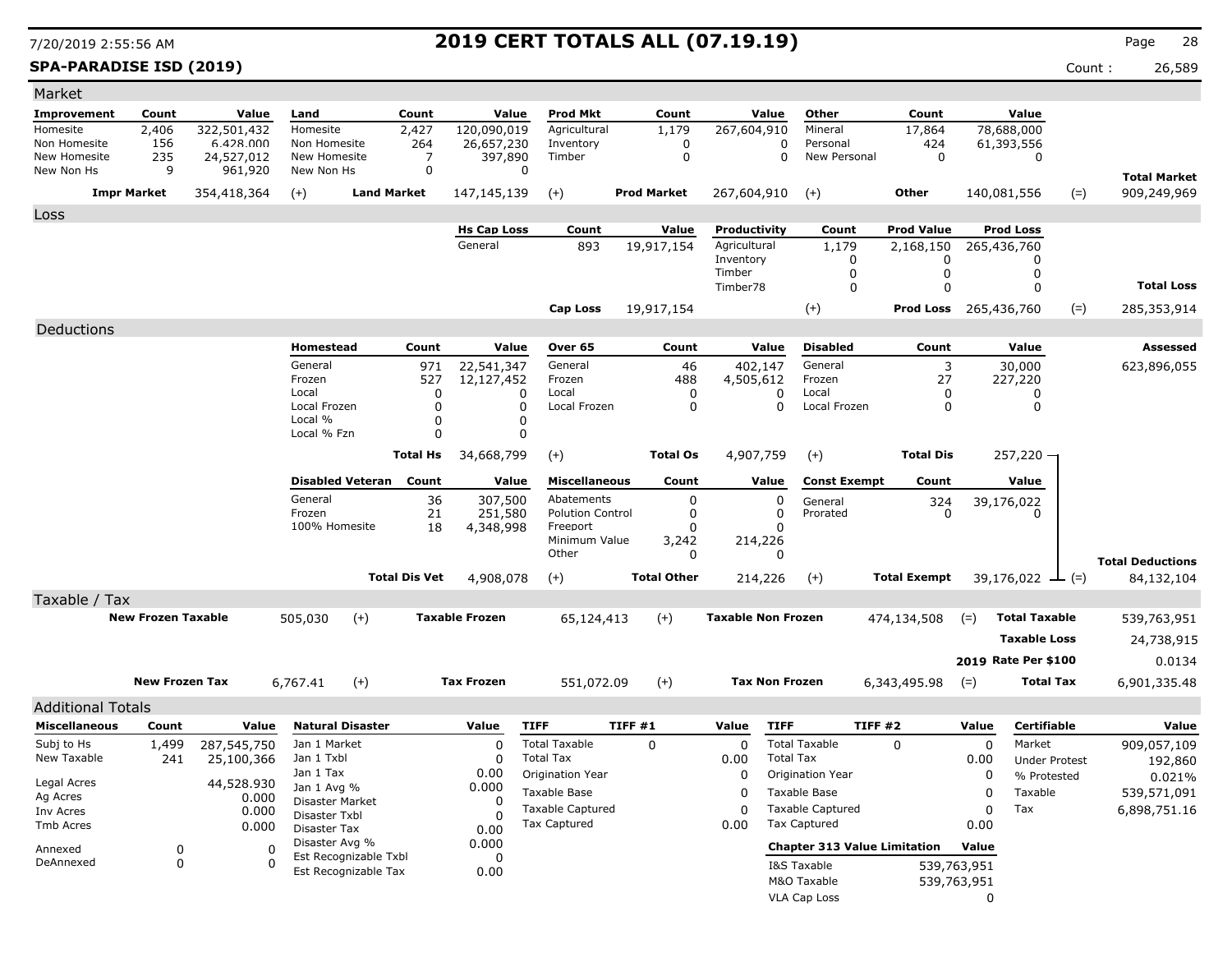**SPN-PONDER ISD (2019)** Count : 5

| Market                   |                           |              |                                |                      |                       |                         |                    |                           |                  |                                     |                     |             |                      |               |                         |
|--------------------------|---------------------------|--------------|--------------------------------|----------------------|-----------------------|-------------------------|--------------------|---------------------------|------------------|-------------------------------------|---------------------|-------------|----------------------|---------------|-------------------------|
| Improvement              | Count                     | Value        | Land                           | Count                | Value                 | <b>Prod Mkt</b>         | Count              |                           | Value            | Other                               | Count               |             | Value                |               |                         |
| Homesite                 | 0                         | 0            | Homesite                       | $\Omega$             | 0                     | Agricultural            | 0                  |                           | $\Omega$         | Mineral                             | 0                   |             | $\Omega$             |               |                         |
| Non Homesite             | 0                         | $\Omega$     | Non Homesite                   | $\Omega$             | 0                     | Inventory               | 0                  |                           | 0                | Personal                            | 5                   |             | 44,140               |               |                         |
| New Homesite             | 0                         | $\Omega$     | New Homesite                   | $\mathbf 0$          | 0                     | Timber                  | $\mathbf 0$        |                           | $\Omega$         | New Personal                        | 0                   |             | $\Omega$             |               |                         |
| New Non Hs               | 0                         | $\Omega$     | New Non Hs                     | $\Omega$             | $\Omega$              |                         |                    |                           |                  |                                     |                     |             |                      |               | <b>Total Market</b>     |
|                          | <b>Impr Market</b>        | 0            | <b>Land Market</b><br>$(+)$    |                      | $\mathbf 0$           | $(+)$                   | <b>Prod Market</b> |                           | 0                | $(+)$                               | Other               |             | 44,140               | $(=)$         | 44,140                  |
| Loss                     |                           |              |                                |                      |                       |                         |                    |                           |                  |                                     |                     |             |                      |               |                         |
|                          |                           |              |                                |                      | <b>Hs Cap Loss</b>    | Count                   | Value              | Productivity              |                  | Count                               | <b>Prod Value</b>   |             | <b>Prod Loss</b>     |               |                         |
|                          |                           |              |                                |                      | General               | $\mathbf 0$             | $\Omega$           | Agricultural              |                  | 0                                   | 0                   |             | $\mathbf 0$          |               |                         |
|                          |                           |              |                                |                      |                       |                         |                    | Inventory<br>Timber       |                  | 0<br>0                              | $\Omega$<br>0       |             | 0<br>0               |               |                         |
|                          |                           |              |                                |                      |                       |                         |                    | Timber78                  |                  | $\mathbf 0$                         | $\Omega$            |             | $\Omega$             |               | <b>Total Loss</b>       |
|                          |                           |              |                                |                      |                       |                         |                    |                           |                  |                                     |                     |             |                      |               |                         |
|                          |                           |              |                                |                      |                       | <b>Cap Loss</b>         | 0                  |                           |                  | $(+)$                               | <b>Prod Loss</b>    |             | $\mathbf 0$          | $(=)$         | 0                       |
| Deductions               |                           |              |                                |                      |                       |                         |                    |                           |                  |                                     |                     |             |                      |               |                         |
|                          |                           |              | Homestead                      | Count                | Value                 | Over 65                 | Count              |                           | Value            | <b>Disabled</b>                     | Count               |             | Value                |               | Assessed                |
|                          |                           |              | General                        | 0                    | $\mathbf 0$           | General                 | 0                  |                           | 0                | General                             | 0                   |             | 0                    |               | 44,140                  |
|                          |                           |              | Frozen                         | 0                    | 0                     | Frozen                  | $\Omega$           |                           | 0                | Frozen                              | $\Omega$            |             | 0                    |               |                         |
|                          |                           |              | Local<br>Local Frozen          | 0<br>0               | 0<br>0                | Local<br>Local Frozen   | 0<br>$\mathbf{0}$  |                           | 0<br>0           | Local<br>Local Frozen               | 0<br>$\Omega$       |             | 0<br>0               |               |                         |
|                          |                           |              | Local %                        | 0                    | $\Omega$              |                         |                    |                           |                  |                                     |                     |             |                      |               |                         |
|                          |                           |              | Local % Fzn                    | 0                    | 0                     |                         |                    |                           |                  |                                     |                     |             |                      |               |                         |
|                          |                           |              |                                | <b>Total Hs</b>      | 0                     | $(+)$                   | <b>Total Os</b>    |                           | 0                | $(+)$                               | <b>Total Dis</b>    |             | $0 -$                |               |                         |
|                          |                           |              |                                |                      |                       |                         |                    |                           |                  |                                     |                     |             |                      |               |                         |
|                          |                           |              | <b>Disabled Veteran</b>        | Count                | Value                 | <b>Miscellaneous</b>    | Count              |                           | Value            | <b>Const Exempt</b>                 | Count               |             | Value                |               |                         |
|                          |                           |              | General                        | 0                    | 0                     | Abatements              | 0                  |                           | 0                | General                             | $\boldsymbol{0}$    |             | 0                    |               |                         |
|                          |                           |              | Frozen                         | 0                    | 0                     | <b>Polution Control</b> | 0                  |                           | 0                | Prorated                            | $\mathbf 0$         |             | 0                    |               |                         |
|                          |                           |              | 100% Homesite                  | $\mathbf 0$          | $\Omega$              | Freeport                | 0                  |                           | 0                |                                     |                     |             |                      |               |                         |
|                          |                           |              |                                |                      |                       | Minimum Value<br>Other  | 0<br>$\Omega$      |                           | 0<br>$\mathbf 0$ |                                     |                     |             |                      |               |                         |
|                          |                           |              |                                |                      |                       |                         |                    |                           |                  |                                     |                     |             |                      |               | <b>Total Deductions</b> |
|                          |                           |              |                                | <b>Total Dis Vet</b> | 0                     | $(+)$                   | <b>Total Other</b> |                           | $\mathbf 0$      | $(+)$                               | <b>Total Exempt</b> |             |                      | $0 \perp (=)$ | 0                       |
| Taxable / Tax            |                           |              |                                |                      |                       |                         |                    |                           |                  |                                     |                     |             |                      |               |                         |
|                          | <b>New Frozen Taxable</b> |              | $\mathbf 0$<br>$(+)$           |                      | <b>Taxable Frozen</b> |                         | $(+)$<br>0         | <b>Taxable Non Frozen</b> |                  |                                     | 44,140              | $(=)$       | <b>Total Taxable</b> |               | 44,140                  |
|                          |                           |              |                                |                      |                       |                         |                    |                           |                  |                                     |                     |             | <b>Taxable Loss</b>  |               | 0                       |
|                          |                           |              |                                |                      |                       |                         |                    |                           |                  |                                     |                     |             | 2019 Rate Per \$100  |               | 0.0146779               |
|                          |                           |              |                                |                      |                       |                         |                    |                           |                  |                                     |                     |             |                      |               |                         |
|                          | <b>New Frozen Tax</b>     |              | $(+)$<br>0.00                  |                      | <b>Tax Frozen</b>     |                         | $(+)$<br>0.00      | <b>Tax Non Frozen</b>     |                  |                                     | 647.88              | $(=)$       | <b>Total Tax</b>     |               | 647.88                  |
| <b>Additional Totals</b> |                           |              |                                |                      |                       |                         |                    |                           |                  |                                     |                     |             |                      |               |                         |
| <b>Miscellaneous</b>     | Count                     | Value        | <b>Natural Disaster</b>        |                      | Value                 | <b>TIFF</b>             | TIFF#1             | Value                     | <b>TIFF</b>      | <b>TIFF #2</b>                      |                     | Value       | <b>Certifiable</b>   |               | Value                   |
| Subj to Hs               | 0                         | $\mathbf 0$  | Jan 1 Market                   |                      | 0                     | <b>Total Taxable</b>    | 0                  | 0                         |                  | <b>Total Taxable</b>                | 0                   | 0           | Market               |               | 44,140                  |
| New Taxable              | 0                         | 0            | Jan 1 Txbl                     |                      | 0                     | <b>Total Tax</b>        |                    | 0.00                      | <b>Total Tax</b> |                                     |                     | 0.00        | <b>Under Protest</b> |               | 0                       |
|                          |                           |              | Jan 1 Tax                      |                      | 0.00                  | Origination Year        |                    | $\Omega$                  |                  | Origination Year                    |                     | $\Omega$    | % Protested          |               | $0\%$                   |
| Legal Acres              |                           | 0.000        | Jan 1 Avg %                    |                      | 0.000                 | Taxable Base            |                    | 0                         |                  | Taxable Base                        |                     | 0           | Taxable              |               | 44,140                  |
| Ag Acres                 |                           | 0.000        | Disaster Market                |                      | $\Omega$              | <b>Taxable Captured</b> |                    | 0                         |                  | <b>Taxable Captured</b>             |                     | 0           | Tax                  |               | 647.88                  |
| Inv Acres<br>Tmb Acres   |                           | 0.000        | Disaster Txbl                  |                      | $\Omega$              | Tax Captured            |                    | 0.00                      |                  | Tax Captured                        |                     | 0.00        |                      |               |                         |
|                          |                           | 0.000        | Disaster Tax<br>Disaster Avg % |                      | 0.00                  |                         |                    |                           |                  |                                     |                     |             |                      |               |                         |
| Annexed                  | 0                         | 0            | Est Recognizable Txbl          |                      | 0.000<br>0            |                         |                    |                           |                  | <b>Chapter 313 Value Limitation</b> |                     | Value       |                      |               |                         |
| DeAnnexed                | 0                         | $\mathbf{0}$ | Est Recognizable Tax           |                      | 0.00                  |                         |                    |                           |                  | I&S Taxable                         |                     | 44,140      |                      |               |                         |
|                          |                           |              |                                |                      |                       |                         |                    |                           |                  | M&O Taxable                         |                     | 44,140      |                      |               |                         |
|                          |                           |              |                                |                      |                       |                         |                    |                           |                  | VLA Cap Loss                        |                     | $\mathbf 0$ |                      |               |                         |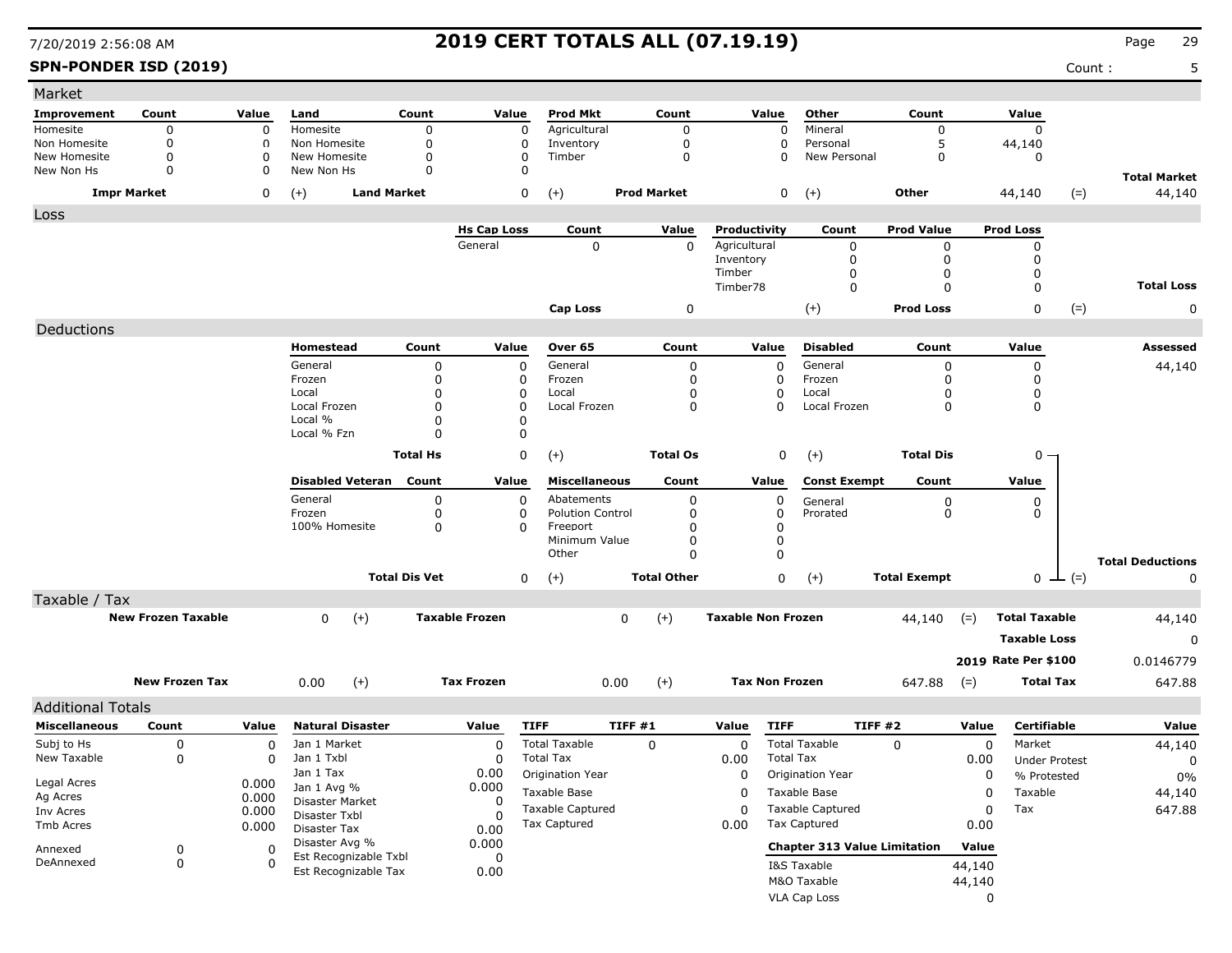**SPO-POOLVILLE ISD (2019)** Count : 2,575

| Market                   |                           |            |                                               |                      |                       |                                     |                          |                           |                       |                                     |             |                             |       |                         |
|--------------------------|---------------------------|------------|-----------------------------------------------|----------------------|-----------------------|-------------------------------------|--------------------------|---------------------------|-----------------------|-------------------------------------|-------------|-----------------------------|-------|-------------------------|
| <b>Improvement</b>       | Count                     | Value      | Land                                          | Count                | Value                 | <b>Prod Mkt</b>                     | Count                    | Value                     | Other                 | Count                               |             | Value                       |       |                         |
| Homesite                 | 569                       | 51,613,858 | Homesite                                      | 652                  | 23,430,116            | Agricultural                        | 291                      | 74,329,859                | Mineral               | 1,017                               |             | 2,041,461                   |       |                         |
| Non Homesite             | 49                        | 1.569.620  | Non Homesite                                  | 75                   | 5,535,254             | Inventory                           | 0                        |                           | Personal<br>0         | 75                                  |             | 21,797,601                  |       |                         |
| New Homesite             | 27                        | 1,564,660  | New Homesite                                  | 0                    | 0<br>$\mathbf 0$      | Timber                              | 0                        |                           | New Personal<br>0     | 0                                   |             | 0                           |       |                         |
| New Non Hs               | 2                         | 148,810    | New Non Hs                                    | 0                    |                       |                                     |                          |                           |                       |                                     |             |                             |       | <b>Total Market</b>     |
|                          | <b>Impr Market</b>        | 54,896,948 | $(+)$                                         | <b>Land Market</b>   | 28,965,370            | $(+)$                               | <b>Prod Market</b>       | 74,329,859                | $(+)$                 | <b>Other</b>                        |             | 23,839,062                  | $(=)$ | 182,031,239             |
| Loss                     |                           |            |                                               |                      |                       |                                     |                          |                           |                       |                                     |             |                             |       |                         |
|                          |                           |            |                                               |                      | <b>Hs Cap Loss</b>    | Count                               | Value                    | Productivity              | Count                 | <b>Prod Value</b>                   |             | <b>Prod Loss</b>            |       |                         |
|                          |                           |            |                                               |                      | General               | 178                                 | 3,047,967                | Agricultural              | 291                   | 743,550                             |             | 73,586,309                  |       |                         |
|                          |                           |            |                                               |                      |                       |                                     |                          | Inventory<br>Timber       | 0                     | 0                                   |             | 0                           |       |                         |
|                          |                           |            |                                               |                      |                       |                                     |                          | Timber78                  | 0<br>0                | 0<br>$\mathbf 0$                    |             | 0<br>0                      |       | <b>Total Loss</b>       |
|                          |                           |            |                                               |                      |                       |                                     |                          |                           |                       |                                     |             |                             |       |                         |
|                          |                           |            |                                               |                      |                       | Cap Loss                            | 3,047,967                |                           | $^{(+)}$              | <b>Prod Loss</b>                    |             | 73,586,309                  | $(=)$ | 76,634,276              |
| Deductions               |                           |            |                                               |                      |                       |                                     |                          |                           |                       |                                     |             |                             |       |                         |
|                          |                           |            | Homestead                                     | Count                | Value                 | Over 65                             | Count                    | Value                     | <b>Disabled</b>       | Count                               |             | Value                       |       | <b>Assessed</b>         |
|                          |                           |            | General                                       | 199                  | 4,203,369             | General                             | $\overline{7}$           | 49,208                    | General               | $\mathbf{1}$                        |             | 10,000                      |       | 105,396,963             |
|                          |                           |            | Frozen                                        | 132                  | 2,730,385             | Frozen                              | 114                      | 982,066                   | Frozen                | 11                                  |             | 59,664                      |       |                         |
|                          |                           |            | Local<br>Local Frozen                         | 0<br>0               | $\Omega$              | Local<br>Local Frozen               | $\Omega$<br>0            | $\Omega$<br>0             | Local<br>Local Frozen | 0<br>0                              |             | 0<br>0                      |       |                         |
|                          |                           |            | Local %                                       | 0                    |                       |                                     |                          |                           |                       |                                     |             |                             |       |                         |
|                          |                           |            | Local % Fzn                                   | 0                    | $\Omega$              |                                     |                          |                           |                       |                                     |             |                             |       |                         |
|                          |                           |            |                                               | <b>Total Hs</b>      | 6,933,754             | $(+)$                               | <b>Total Os</b>          | 1,031,274                 | $(+)$                 | <b>Total Dis</b>                    |             | $69,664 -$                  |       |                         |
|                          |                           |            |                                               |                      |                       |                                     |                          |                           |                       |                                     |             |                             |       |                         |
|                          |                           |            | <b>Disabled Veteran</b>                       | Count                | Value                 | <b>Miscellaneous</b>                | Count                    | Value                     | <b>Const Exempt</b>   | Count                               |             | Value                       |       |                         |
|                          |                           |            | General                                       | 9                    | 62,500                | Abatements                          | 0                        | 0                         | General               | 24                                  |             | 1,337,192                   |       |                         |
|                          |                           |            | Frozen<br>100% Homesite                       | 8<br>17              | 75,770<br>2,524,900   | <b>Polution Control</b><br>Freeport | $\Omega$<br><sup>0</sup> | 0<br>$\Omega$             | Prorated              | $\mathbf{0}$                        |             | 0                           |       |                         |
|                          |                           |            |                                               |                      |                       | Minimum Value                       | 559                      | 40,429                    |                       |                                     |             |                             |       |                         |
|                          |                           |            |                                               |                      |                       | Other                               | 0                        | $\Omega$                  |                       |                                     |             |                             |       | <b>Total Deductions</b> |
|                          |                           |            |                                               | <b>Total Dis Vet</b> | 2,663,170             | $(+)$                               | <b>Total Other</b>       | 40,429                    | $(+)$                 | <b>Total Exempt</b>                 |             | $1,337,192 \rightarrow$ (=) |       | 12,075,483              |
|                          |                           |            |                                               |                      |                       |                                     |                          |                           |                       |                                     |             |                             |       |                         |
| Taxable / Tax            |                           |            |                                               |                      |                       |                                     |                          |                           |                       |                                     |             |                             |       |                         |
|                          | <b>New Frozen Taxable</b> |            | 36,430                                        | $(+)$                | <b>Taxable Frozen</b> | 8,972,000                           | $(+)$                    | <b>Taxable Non Frozen</b> |                       | 84,313,050                          | $(=)$       | <b>Total Taxable</b>        |       | 93,321,480              |
|                          |                           |            |                                               |                      |                       |                                     |                          |                           |                       |                                     |             | <b>Taxable Loss</b>         |       | 3,947,598               |
|                          |                           |            |                                               |                      |                       |                                     |                          |                           |                       |                                     |             | 2019 Rate Per \$100         |       | 0.01345                 |
|                          | <b>New Frozen Tax</b>     |            | 489.99                                        | $(+)$                | <b>Tax Frozen</b>     | 67,578.10                           | $(+)$                    | <b>Tax Non Frozen</b>     |                       | 1,134,010.62                        | $(=)$       | <b>Total Tax</b>            |       | 1,202,078.71            |
|                          |                           |            |                                               |                      |                       |                                     |                          |                           |                       |                                     |             |                             |       |                         |
| <b>Additional Totals</b> |                           |            |                                               |                      |                       |                                     |                          |                           |                       |                                     |             |                             |       |                         |
| <b>Miscellaneous</b>     | Count                     | Value      | <b>Natural Disaster</b>                       |                      | Value                 | <b>TIFF</b>                         | TIFF #1                  | Value                     | <b>TIFF</b>           | <b>TIFF #2</b>                      | Value       | Certifiable                 |       | Value                   |
| Subj to Hs               | 331                       | 42,357,234 | Jan 1 Market                                  |                      | 0                     | <b>Total Taxable</b>                | 0                        | 0                         | <b>Total Taxable</b>  | $\Omega$                            | $\mathbf 0$ | Market                      |       | 182,031,239             |
| New Taxable              | 28                        | 1,690,708  | Jan 1 Txbl                                    |                      |                       | <b>Total Tax</b>                    |                          | 0.00                      | <b>Total Tax</b>      |                                     | 0.00        | <b>Under Protest</b>        |       | 0                       |
| Legal Acres              |                           | 16,204.462 | Jan 1 Tax                                     |                      | 0.00                  | Origination Year                    |                          | $\Omega$                  | Origination Year      |                                     | 0           | % Protested                 |       | $0\%$                   |
| Ag Acres                 |                           | 0.000      | Jan 1 Avg %<br>Disaster Market                |                      | 0.000<br>0            | Taxable Base                        |                          | 0                         | Taxable Base          |                                     | $\mathbf 0$ | Taxable                     |       | 93,321,480              |
| Inv Acres                |                           | 0.000      | Disaster Txbl                                 |                      |                       | Taxable Captured                    |                          | $\Omega$                  | Taxable Captured      |                                     | 0           | Tax                         |       | 1,202,078.71            |
| Tmb Acres                |                           | 0.000      | <b>Disaster Tax</b>                           |                      | 0.00                  | <b>Tax Captured</b>                 |                          | 0.00                      | <b>Tax Captured</b>   |                                     | 0.00        |                             |       |                         |
| Annexed                  | $\boldsymbol{0}$          | 0          | Disaster Avg %                                |                      | 0.000                 |                                     |                          |                           |                       | <b>Chapter 313 Value Limitation</b> | Value       |                             |       |                         |
| DeAnnexed                | 0                         | 0          | Est Recognizable Txbl<br>Est Recognizable Tax |                      | 0                     |                                     |                          |                           | I&S Taxable           |                                     | 93,321,480  |                             |       |                         |
|                          |                           |            |                                               |                      | 0.00                  |                                     |                          |                           | M&O Taxable           |                                     | 93,321,480  |                             |       |                         |
|                          |                           |            |                                               |                      |                       |                                     |                          |                           | VLA Cap Loss          |                                     | 0           |                             |       |                         |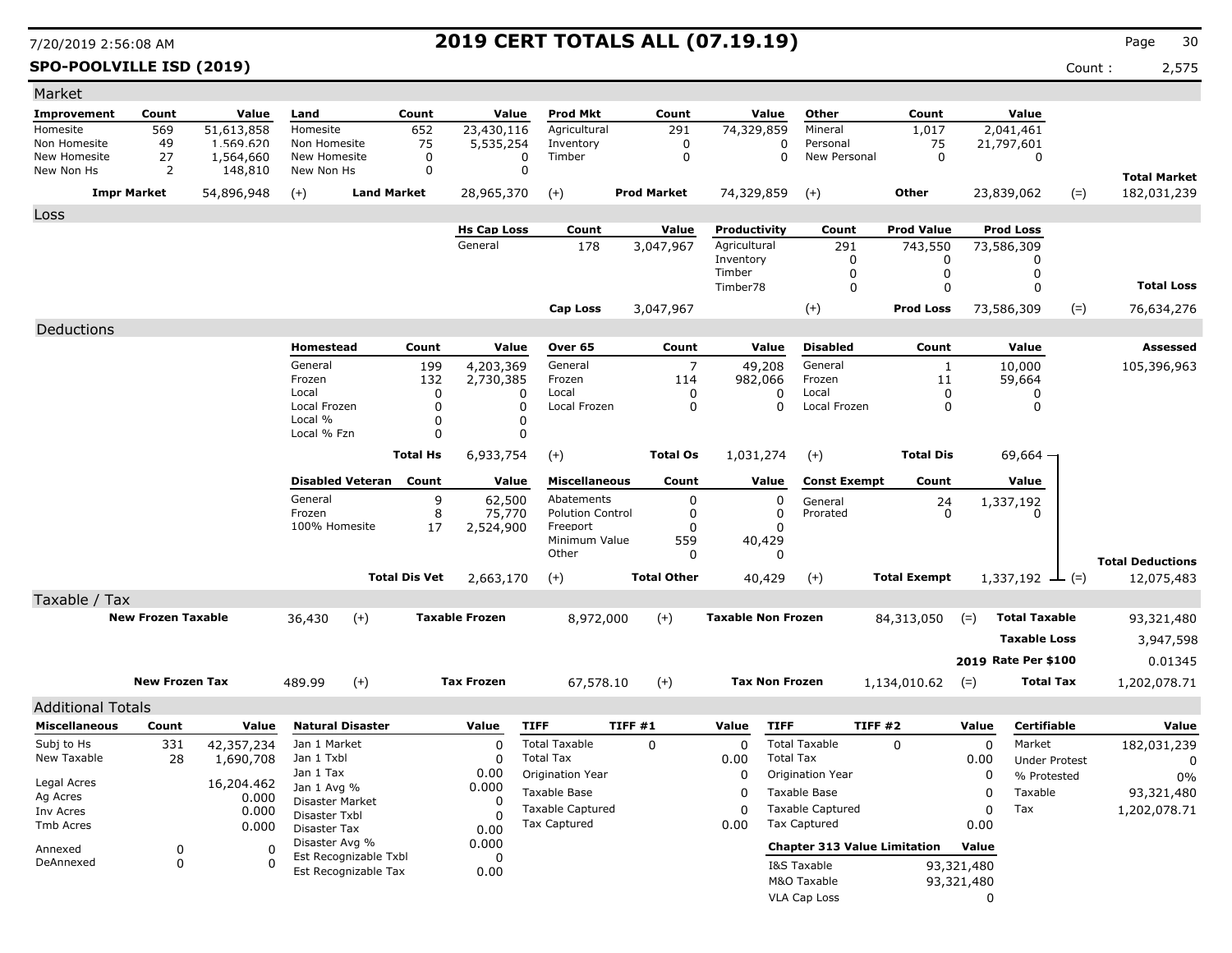**SPR-SPRINGTOWN ISD (2019)** Count : 4,965

| Market                       |                           |                         |                               |                       |                        |                                       |                            |                           |                                           |                                     |             |                                     |       |                         |
|------------------------------|---------------------------|-------------------------|-------------------------------|-----------------------|------------------------|---------------------------------------|----------------------------|---------------------------|-------------------------------------------|-------------------------------------|-------------|-------------------------------------|-------|-------------------------|
| Improvement                  | Count                     | Value                   | Land                          | Count                 | Value                  | Prod Mkt                              | Count                      | Value                     | Other                                     | Count                               |             | Value                               |       |                         |
| Homesite                     | 1,093                     | 133,955,167             | Homesite                      | 1,136                 | 52,983,612             | Agricultural                          | 584                        | 102,882,898               | Mineral                                   | 2,485                               |             | 5,254,294                           |       |                         |
| Non Homesite<br>New Homesite | 78<br>129                 | 2.674.320<br>16,446,790 | Non Homesite<br>New Homesite  | 129<br>$\overline{4}$ | 11,867,190<br>250,930  | Inventory<br>Timber                   | $\mathbf 0$<br>$\mathbf 0$ |                           | Personal<br>0<br>New Personal<br>$\Omega$ | 182<br>$\mathbf 0$                  |             | 22,733,367<br>0                     |       |                         |
| New Non Hs                   | $\overline{4}$            | 252,360                 | New Non Hs                    | 0                     | 0                      |                                       |                            |                           |                                           |                                     |             |                                     |       | <b>Total Market</b>     |
|                              | <b>Impr Market</b>        | 153,328,637             | $(+)$                         | <b>Land Market</b>    | 65,101,732             | $(+)$                                 | <b>Prod Market</b>         | 102,882,898               | $(+)$                                     | Other                               |             | 27,987,661                          | $(=)$ | 349,300,928             |
| Loss                         |                           |                         |                               |                       |                        |                                       |                            |                           |                                           |                                     |             |                                     |       |                         |
|                              |                           |                         |                               |                       | <b>Hs Cap Loss</b>     | Count                                 | Value                      | Productivity              | Count                                     | <b>Prod Value</b>                   |             | <b>Prod Loss</b>                    |       |                         |
|                              |                           |                         |                               |                       | General                | 352                                   | 6,880,481                  | Agricultural              | 584                                       | 752,979                             |             | 102,129,919                         |       |                         |
|                              |                           |                         |                               |                       |                        |                                       |                            | Inventory                 |                                           | 0<br>0                              |             | 0                                   |       |                         |
|                              |                           |                         |                               |                       |                        |                                       |                            | Timber<br>Timber78        |                                           | 0<br>0<br>$\Omega$<br>$\Omega$      |             | 0<br>$\Omega$                       |       | <b>Total Loss</b>       |
|                              |                           |                         |                               |                       |                        | Cap Loss                              | 6,880,481                  |                           | $(+)$                                     | Prod Loss                           |             | 102,129,919                         | $(=)$ | 109,010,400             |
|                              |                           |                         |                               |                       |                        |                                       |                            |                           |                                           |                                     |             |                                     |       |                         |
| Deductions                   |                           |                         |                               |                       |                        |                                       |                            |                           |                                           |                                     |             |                                     |       |                         |
|                              |                           |                         | Homestead<br>General          | Count                 | Value                  | Over 65                               | Count                      | Value                     | <b>Disabled</b><br>General                | Count                               |             | Value<br>$\mathbf 0$                |       | <b>Assessed</b>         |
|                              |                           |                         | Frozen                        | 406<br>276            | 9,418,833<br>6,522,490 | General<br>Frozen                     | 32<br>258                  | 263,203<br>2,422,666      | Frozen                                    | 0<br>16                             |             | 150,000                             |       | 240,290,528             |
|                              |                           |                         | Local                         | 0                     | 0                      | Local                                 | 0                          |                           | Local<br>0                                | 0                                   |             | 0                                   |       |                         |
|                              |                           |                         | Local Frozen                  | 0                     | $\Omega$               | Local Frozen                          | $\Omega$                   |                           | $\Omega$<br>Local Frozen                  | 0                                   |             | 0                                   |       |                         |
|                              |                           |                         | Local %<br>Local % Fzn        | 0<br>0                | 0<br>n                 |                                       |                            |                           |                                           |                                     |             |                                     |       |                         |
|                              |                           |                         |                               | Total Hs              | 15,941,323             | $(+)$                                 | <b>Total Os</b>            | 2,685,869                 | $(+)$                                     | <b>Total Dis</b>                    |             | $150,000 -$                         |       |                         |
|                              |                           |                         |                               |                       |                        |                                       |                            |                           |                                           |                                     |             |                                     |       |                         |
|                              |                           |                         | <b>Disabled Veteran</b>       | Count                 | Value                  | <b>Miscellaneous</b>                  | Count                      | Value                     | <b>Const Exempt</b>                       | Count                               |             | Value                               |       |                         |
|                              |                           |                         | General<br>Frozen             | 18                    | 145,080                | Abatements<br><b>Polution Control</b> | 0<br>0                     |                           | 0<br>General<br>0<br>Prorated             | $63 \atop 0$                        |             | 2,351,074<br>0                      |       |                         |
|                              |                           |                         | 100% Homesite                 | 14<br>14              | 138,460<br>2,279,682   | Freeport                              | $\Omega$                   |                           | $\Omega$                                  |                                     |             |                                     |       |                         |
|                              |                           |                         |                               |                       |                        | Minimum Value                         | 1,160                      | 66,598                    |                                           |                                     |             |                                     |       |                         |
|                              |                           |                         |                               |                       |                        | Other                                 | $\Omega$                   |                           | 0                                         |                                     |             |                                     |       | <b>Total Deductions</b> |
|                              |                           |                         |                               | <b>Total Dis Vet</b>  | 2,563,222              | $(+)$                                 | <b>Total Other</b>         | 66,598                    | $(+)$                                     | <b>Total Exempt</b>                 |             | $2,351,074$ — (=)                   |       | 23,758,086              |
| Taxable / Tax                |                           |                         |                               |                       |                        |                                       |                            |                           |                                           |                                     |             |                                     |       |                         |
|                              | <b>New Frozen Taxable</b> |                         | 122,770                       | $(+)$                 | <b>Taxable Frozen</b>  | 33,915,694                            | $(+)$                      | <b>Taxable Non Frozen</b> |                                           | 182,493,978                         | $(=)$       | <b>Total Taxable</b>                |       | 216,532,442             |
|                              |                           |                         |                               |                       |                        |                                       |                            |                           |                                           |                                     |             | <b>Taxable Loss</b>                 |       | 12,471,563              |
|                              |                           |                         |                               |                       |                        |                                       |                            |                           |                                           |                                     |             | 2019 Rate Per \$100                 |       | 0.01359                 |
|                              | <b>New Frozen Tax</b>     |                         | 1,668.44                      | $(+)$                 | <b>Tax Frozen</b>      | 296,702.44                            | $(+)$                      |                           | <b>Tax Non Frozen</b>                     | 2,474,816.47                        |             | <b>Total Tax</b>                    |       | 2,773,187.35            |
|                              |                           |                         |                               |                       |                        |                                       |                            |                           |                                           |                                     | $(=)$       |                                     |       |                         |
| <b>Additional Totals</b>     |                           |                         |                               |                       |                        |                                       |                            |                           |                                           |                                     |             |                                     |       |                         |
| <b>Miscellaneous</b>         | Count                     | Value                   | <b>Natural Disaster</b>       |                       | Value                  | <b>TIFF</b>                           | TIFF #1                    | Value                     | <b>TIFF</b>                               | TIFF #2                             | Value       | Certifiable                         |       | Value                   |
| Subj to Hs                   | 682                       | 126,183,490             | Jan 1 Market                  |                       | 0<br>$\Omega$          | <b>Total Taxable</b>                  | 0                          | 0                         | <b>Total Taxable</b>                      | 0                                   | 0           | Market                              |       | 349,300,928             |
| New Taxable                  | 133                       | 16,823,718              | Jan 1 Txbl<br>Jan 1 Tax       |                       | 0.00                   | <b>Total Tax</b><br>Origination Year  |                            | 0.00<br>$\Omega$          | <b>Total Tax</b><br>Origination Year      |                                     | 0.00<br>0   | <b>Under Protest</b><br>% Protested |       | $\Omega$                |
| Legal Acres                  |                           | 15,301.386              | Jan 1 Avg %                   |                       | 0.000                  | Taxable Base                          |                            | 0                         | Taxable Base                              |                                     | 0           | Taxable                             |       | $0\%$<br>216,532,442    |
| Ag Acres<br>Inv Acres        |                           | 0.000<br>0.000          | Disaster Market               |                       | 0                      | <b>Taxable Captured</b>               |                            | 0                         | <b>Taxable Captured</b>                   |                                     | 0           | Tax                                 |       | 2,773,187.35            |
| Tmb Acres                    |                           | 0.000                   | Disaster Txbl<br>Disaster Tax |                       | 0.00                   | <b>Tax Captured</b>                   |                            | 0.00                      | <b>Tax Captured</b>                       |                                     | 0.00        |                                     |       |                         |
| Annexed                      |                           | 0                       | Disaster Avg %                |                       | 0.000                  |                                       |                            |                           |                                           | <b>Chapter 313 Value Limitation</b> | Value       |                                     |       |                         |
| DeAnnexed                    | 0<br>0                    | 0                       | Est Recognizable Txbl         |                       | 0                      |                                       |                            |                           | I&S Taxable                               |                                     | 216,532,442 |                                     |       |                         |
|                              |                           |                         | Est Recognizable Tax          |                       | 0.00                   |                                       |                            |                           | M&O Taxable                               |                                     | 216,532,442 |                                     |       |                         |
|                              |                           |                         |                               |                       |                        |                                       |                            |                           | <b>VLA Cap Loss</b>                       |                                     | 0           |                                     |       |                         |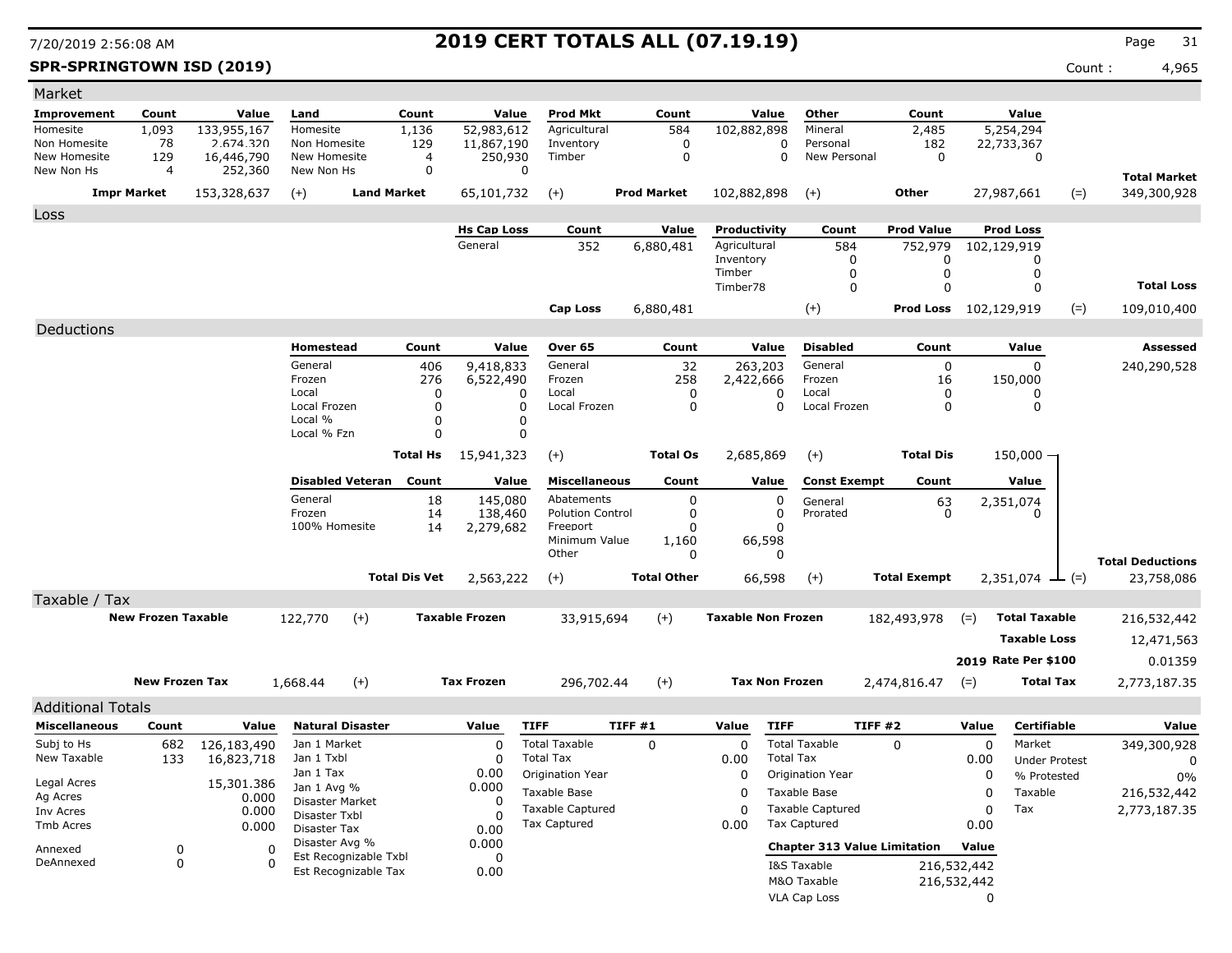**SSL-SLIDELL ISD (2019)** Count : 9,966

| Market                     |                           |                     |                                |                       |                       |                |                                         |                    |                    |                           |                       |                                                |                                       |                |                              |       |                                    |
|----------------------------|---------------------------|---------------------|--------------------------------|-----------------------|-----------------------|----------------|-----------------------------------------|--------------------|--------------------|---------------------------|-----------------------|------------------------------------------------|---------------------------------------|----------------|------------------------------|-------|------------------------------------|
| <b>Improvement</b>         | Count                     | Value               | Land                           | Count                 |                       | Value          | <b>Prod Mkt</b>                         |                    | Count              |                           | Value                 | Other                                          | Count                                 |                | Value                        |       |                                    |
| Homesite                   | 807                       | 87,356,220          | Homesite                       | 785                   |                       | 26,944,652     | Agricultural                            |                    | 853                | 205,841,059               |                       | Mineral                                        | 6,557                                 |                | 117,468,686                  |       |                                    |
| Non Homesite               | 43                        | 1.130.430           | Non Homesite                   | 119                   |                       | 7,830,672      | Inventory                               |                    | 0                  |                           | 0                     | Personal                                       | 190                                   |                | 53,056,042                   |       |                                    |
| New Homesite<br>New Non Hs | 47<br>1                   | 5,110,350<br>15,010 | New Homesite<br>New Non Hs     |                       | 1<br>$\mathbf 0$      | 34,000<br>O    | Timber                                  |                    | 0                  |                           | $\Omega$              | New Personal                                   | $\mathbf 0$                           |                | 0                            |       |                                    |
|                            | <b>Impr Market</b>        | 93,612,010          | $(+)$                          | <b>Land Market</b>    |                       | 34,809,324     | $(+)$                                   | <b>Prod Market</b> |                    | 205,841,059               |                       | $(+)$                                          | Other                                 |                | 170,524,728                  | $(=)$ | <b>Total Market</b><br>504,787,121 |
|                            |                           |                     |                                |                       |                       |                |                                         |                    |                    |                           |                       |                                                |                                       |                |                              |       |                                    |
| Loss                       |                           |                     |                                |                       | <b>Hs Cap Loss</b>    |                | Count                                   |                    | Value              | Productivity              |                       | Count                                          | <b>Prod Value</b>                     |                | <b>Prod Loss</b>             |       |                                    |
|                            |                           |                     |                                |                       | General               |                | 185                                     |                    | 3,176,872          | Agricultural              |                       | 853                                            | 2,563,050                             |                | 203,278,009                  |       |                                    |
|                            |                           |                     |                                |                       |                       |                |                                         |                    |                    | Inventory                 |                       | 0                                              | 0                                     |                | 0                            |       |                                    |
|                            |                           |                     |                                |                       |                       |                |                                         |                    |                    | Timber                    |                       | 0                                              | 0                                     |                | 0                            |       | <b>Total Loss</b>                  |
|                            |                           |                     |                                |                       |                       |                |                                         |                    |                    | Timber78                  |                       | 0                                              | 0                                     |                | 0                            |       |                                    |
|                            |                           |                     |                                |                       |                       |                | Cap Loss                                |                    | 3,176,872          |                           |                       | $(+)$                                          | Prod Loss                             |                | 203,278,009                  | $(=)$ | 206,454,881                        |
| Deductions                 |                           |                     |                                |                       |                       |                |                                         |                    |                    |                           |                       |                                                |                                       |                |                              |       |                                    |
|                            |                           |                     | Homestead                      | Count                 |                       | Value          | Over 65                                 |                    | Count              |                           | Value                 | <b>Disabled</b>                                | Count                                 |                | Value                        |       | <b>Assessed</b>                    |
|                            |                           |                     | General                        |                       | 241                   | 5,491,482      | General                                 |                    | 5                  |                           | 50,000                | General                                        | 0                                     |                | $\Omega$                     |       | 298,332,240                        |
|                            |                           |                     | Frozen<br>Local                |                       | 174<br>0              | 3,996,775<br>0 | Frozen<br>Local                         |                    | 158<br>0           | 1,473,478                 | 0                     | Frozen<br>Local                                | 10<br>$\Omega$                        |                | 90,000<br>0                  |       |                                    |
|                            |                           |                     | Local Frozen                   |                       | 0                     | 0              | Local Frozen                            |                    | 0                  |                           | 0                     | Local Frozen                                   | 0                                     |                | 0                            |       |                                    |
|                            |                           |                     | Local %                        |                       | 234                   | 7,940,773      |                                         |                    |                    |                           |                       |                                                |                                       |                |                              |       |                                    |
|                            |                           |                     | Local % Fzn                    |                       | 161                   | 5,195,749      |                                         |                    |                    |                           |                       |                                                |                                       |                |                              |       |                                    |
|                            |                           |                     |                                | <b>Total Hs</b>       | 22,624,779            |                | $(+)$                                   |                    | <b>Total Os</b>    | 1,523,478                 |                       | $(+)$                                          | <b>Total Dis</b>                      |                | $90,000 -$                   |       |                                    |
|                            |                           |                     | <b>Disabled Veteran</b>        | Count                 |                       | Value          | <b>Miscellaneous</b>                    |                    | Count              |                           | Value                 | <b>Const Exempt</b>                            | Count                                 |                | Value                        |       |                                    |
|                            |                           |                     | General                        |                       | 11                    | 83,500         | Abatements                              |                    | 0                  |                           | 0                     | General                                        | $\begin{matrix} 66 \\ 0 \end{matrix}$ |                | 13,358,689                   |       |                                    |
|                            |                           |                     | Frozen                         |                       | 7                     | 61,430         | <b>Polution Control</b>                 |                    | 4                  |                           | 496,300               | Prorated                                       |                                       |                | n                            |       |                                    |
|                            |                           |                     | 100% Homesite                  |                       | 6                     | 890,480        | Freeport<br>Minimum Value               |                    | 0<br>520           |                           | 0<br>65,312           |                                                |                                       |                |                              |       |                                    |
|                            |                           |                     |                                |                       |                       |                | Other                                   |                    | 0                  |                           | 0                     |                                                |                                       |                |                              |       | <b>Total Deductions</b>            |
|                            |                           |                     |                                | <b>Total Dis Vet</b>  |                       | 1,035,410      | $(+)$                                   |                    | <b>Total Other</b> |                           | 561,612               | $(+)$                                          | <b>Total Exempt</b>                   |                | 13,358,689 $\rightarrow$ (=) |       | 39,193,968                         |
| Taxable / Tax              |                           |                     |                                |                       |                       |                |                                         |                    |                    |                           |                       |                                                |                                       |                |                              |       |                                    |
|                            | <b>New Frozen Taxable</b> |                     | 48,400                         | $(+)$                 | <b>Taxable Frozen</b> |                | 15,499,188                              |                    | $(+)$              | <b>Taxable Non Frozen</b> |                       |                                                | 243,590,684                           | $(=)$          | <b>Total Taxable</b>         |       | 259,138,272                        |
|                            |                           |                     |                                |                       |                       |                |                                         |                    |                    |                           |                       |                                                |                                       |                |                              |       |                                    |
|                            |                           |                     |                                |                       |                       |                |                                         |                    |                    |                           |                       |                                                |                                       |                | <b>Taxable Loss</b>          |       | 5,626,068                          |
|                            |                           |                     |                                |                       |                       |                |                                         |                    |                    |                           |                       |                                                |                                       |                | 2019 Rate Per \$100          |       | 0.011275                           |
|                            | <b>New Frozen Tax</b>     |                     | 545.72                         | $(+)$                 | <b>Tax Frozen</b>     |                | 111,708.21                              |                    | $(+)$              |                           | <b>Tax Non Frozen</b> |                                                | 2,746,096.17                          | $(=)$          | <b>Total Tax</b>             |       | 2,858,350.10                       |
| <b>Additional Totals</b>   |                           |                     |                                |                       |                       |                |                                         |                    |                    |                           |                       |                                                |                                       |                |                              |       |                                    |
| <b>Miscellaneous</b>       | Count                     | Value               | <b>Natural Disaster</b>        |                       | Value                 |                | <b>TIFF</b>                             | TIFF #1            |                    | Value                     | <b>TIFF</b>           |                                                | TIFF#2                                | Value          | Certifiable                  |       | Value                              |
| Subj to Hs                 | 415                       | 67,116,212          | Jan 1 Market                   |                       |                       | $\mathbf 0$    | <b>Total Taxable</b>                    | $\mathbf 0$        |                    | 0                         |                       | <b>Total Taxable</b>                           | $\Omega$                              | 0              | Market                       |       | 504,787,121                        |
| New Taxable                | 47                        | 4,632,260           | Jan 1 Txbl                     |                       |                       | 0              | <b>Total Tax</b>                        |                    |                    | 0.00                      | <b>Total Tax</b>      |                                                |                                       | 0.00           | <b>Under Protest</b>         |       | 0                                  |
| Legal Acres                |                           | 47,584.565          | Jan 1 Tax<br>Jan 1 Avg %       |                       | 0.00<br>0.000         |                | <b>Origination Year</b>                 |                    |                    | 0                         |                       | Origination Year                               |                                       | 0              | % Protested                  |       | 0%                                 |
| Ag Acres                   |                           | 0.000               | Disaster Market                |                       |                       | 0              | Taxable Base                            |                    |                    | 0                         |                       | Taxable Base                                   |                                       | $\overline{0}$ | Taxable                      |       | 259,138,272                        |
| Inv Acres<br>Tmb Acres     |                           | 0.000               | Disaster Txbl                  |                       |                       | $\Omega$       | <b>Taxable Captured</b><br>Tax Captured |                    |                    | 0<br>0.00                 |                       | <b>Taxable Captured</b><br><b>Tax Captured</b> |                                       | 0<br>0.00      | Tax                          |       | 2,858,350.10                       |
|                            |                           | 0.000               | Disaster Tax<br>Disaster Avg % |                       | 0.00                  |                |                                         |                    |                    |                           |                       |                                                |                                       |                |                              |       |                                    |
| Annexed                    | 0                         | 0                   |                                | Est Recognizable Txbl | 0.000                 | 0              |                                         |                    |                    |                           |                       |                                                | <b>Chapter 313 Value Limitation</b>   | Value          |                              |       |                                    |
| DeAnnexed                  | 0                         | $\Omega$            |                                | Est Recognizable Tax  | 0.00                  |                |                                         |                    |                    |                           |                       | I&S Taxable                                    |                                       | 259,138,272    |                              |       |                                    |
|                            |                           |                     |                                |                       |                       |                |                                         |                    |                    |                           |                       | M&O Taxable<br>VLA Cap Loss                    |                                       | 259,138,272    |                              |       |                                    |
|                            |                           |                     |                                |                       |                       |                |                                         |                    |                    |                           |                       |                                                |                                       | 0              |                              |       |                                    |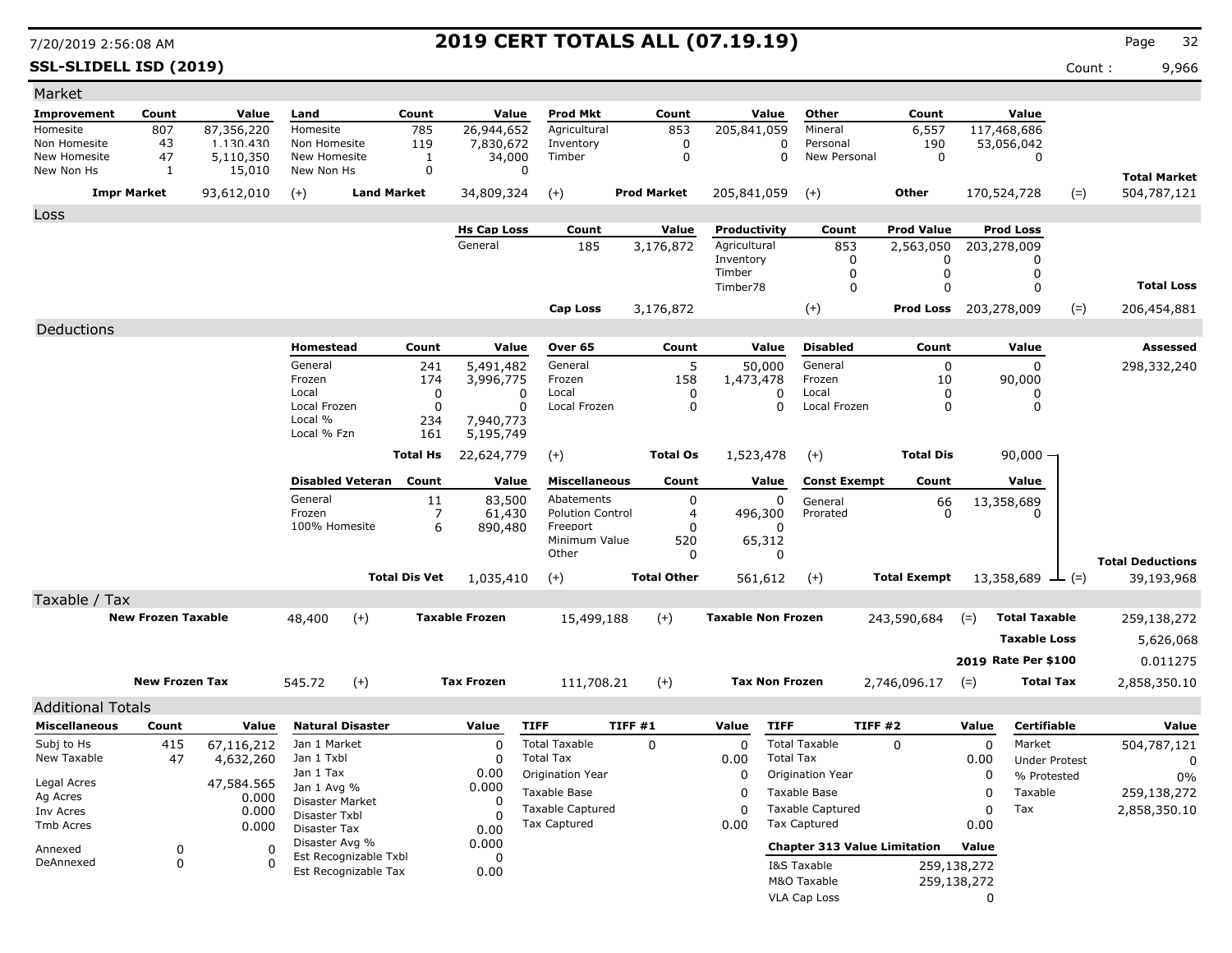### WCM-WISE CO BRANCH MAINTENANCE (2019) **Count : 273,845** Count : 273,845

| Market                     |                           |                                  |                |                                  |                       |                 |                               |                                 |                    |              |                                  |                         |                                               |       |                      |       |                         |
|----------------------------|---------------------------|----------------------------------|----------------|----------------------------------|-----------------------|-----------------|-------------------------------|---------------------------------|--------------------|--------------|----------------------------------|-------------------------|-----------------------------------------------|-------|----------------------|-------|-------------------------|
| Improvement                | Count                     |                                  | Value          | Land                             |                       | Count           | Value                         | <b>Prod Mkt</b>                 |                    | Count        | Value                            | Other                   | Count                                         |       | Value                |       |                         |
| Homesite                   | 29,773                    | 4,402,164,483                    |                | Homesite                         |                       | 35,648          | 1,662,884,414                 | Agricultural                    |                    | 11,766       | 3,012,713,890                    | Mineral                 | 174,249                                       |       | 1,285,220,702        |       |                         |
| Non Homesite               | 1,674                     |                                  | 68.222.182     | Non Homesite                     |                       | 2,775           | 247,125,631                   | Inventory                       |                    | 0            | 0                                | Personal                | 6,303                                         |       | 1,896,155,045        |       |                         |
| New Homesite<br>New Non Hs | 2,474<br>137              | 172,724,719                      | 5,040,720      | New Homesite<br>New Non Hs       |                       | 61<br>1         | 3,046,090<br>6,240            | Timber                          |                    | $\mathbf{1}$ | 100,000                          | New Personal            | $\mathbf 0$                                   |       | 0                    |       |                         |
|                            |                           |                                  |                |                                  |                       |                 |                               |                                 |                    |              |                                  |                         |                                               |       |                      |       | <b>Total Market</b>     |
|                            |                           | <b>Impr Market</b> 4,648,152,104 |                | $(+)$                            |                       |                 | Land Market 1,913,062,375     | $(+)$                           |                    |              | <b>Prod Market</b> 3,012,813,890 | $(+)$                   | Other                                         |       | 3,181,375,747        | $(=)$ | 12,755,404,116          |
| Loss                       |                           |                                  |                |                                  |                       |                 |                               |                                 |                    |              |                                  |                         |                                               |       |                      |       |                         |
|                            |                           |                                  |                |                                  |                       |                 | <b>Hs Cap Loss</b><br>General | Count<br>8,600                  | 161,781,700        | Value        | Productivity<br>Agricultural     | Count<br>11,766         | <b>Prod Value</b><br>27,025,883 2,985,688,007 |       | <b>Prod Loss</b>     |       |                         |
|                            |                           |                                  |                |                                  |                       |                 |                               |                                 |                    |              | Inventory                        | 0                       | 0                                             |       | 0                    |       |                         |
|                            |                           |                                  |                |                                  |                       |                 |                               |                                 |                    |              | Timber                           | 1                       | 2,750                                         |       | 97,250               |       |                         |
|                            |                           |                                  |                |                                  |                       |                 |                               |                                 |                    |              | Timber78                         | 0                       | 0                                             |       | 0                    |       | <b>Total Loss</b>       |
|                            |                           |                                  |                |                                  |                       |                 |                               | Cap Loss                        | 161,781,700        |              |                                  | $(+)$                   | Prod Loss 2,985,785,257                       |       |                      | $(=)$ | 3,147,566,957           |
| Deductions                 |                           |                                  |                |                                  |                       |                 |                               |                                 |                    |              |                                  |                         |                                               |       |                      |       |                         |
|                            |                           |                                  |                | Homestead                        |                       | Count           | Value                         | Over 65                         |                    | Count        | Value                            | <b>Disabled</b>         | Count                                         |       | Value                |       | Assessed                |
|                            |                           |                                  |                | General                          |                       | 0               |                               | $\mathbf 0$<br>General          |                    | 0            | $\mathbf 0$                      | General                 | 0                                             |       | 0                    |       | 9,607,837,159           |
|                            |                           |                                  |                | Frozen                           |                       | 0               |                               | 0<br>Frozen                     |                    | $\Omega$     | $\Omega$                         | Frozen                  | $\mathbf 0$                                   |       | 0                    |       |                         |
|                            |                           |                                  |                | Local<br>Local Frozen            |                       | 0<br>0          |                               | 0<br>Local<br>0<br>Local Frozen |                    | 473          | 38,574,163<br>468,074,942        | Local<br>Local Frozen   | 29<br>412                                     |       | 2,275,857            |       |                         |
|                            |                           |                                  |                | Local %                          |                       | 0               |                               | 0                               |                    | 5,588        |                                  |                         |                                               |       | 28,243,635           |       |                         |
|                            |                           |                                  |                | Local % Fzn                      |                       | 0               |                               | 0                               |                    |              |                                  |                         |                                               |       |                      |       |                         |
|                            |                           |                                  |                |                                  |                       | <b>Total Hs</b> |                               | 0<br>$(+)$                      |                    |              | Total Os 506,649,105             | $(+)$                   | <b>Total Dis</b>                              |       | 30,519,492 -         |       |                         |
|                            |                           |                                  |                | <b>Disabled Veteran</b>          |                       | Count           | Value                         | Miscellaneous                   |                    | Count        | Value                            | <b>Const Exempt</b>     | Count                                         |       | Value                |       |                         |
|                            |                           |                                  |                | General                          |                       | 329             | 2,759,260                     | Abatements                      |                    | 0            | 0                                | General                 | 3,238                                         |       | 785,023,294          |       |                         |
|                            |                           |                                  |                | Frozen                           |                       | 226             | 2,237,167                     | <b>Polution Control</b>         |                    | 35           | 53,658,725                       | Prorated                | 13                                            |       | 248,392              |       |                         |
|                            |                           |                                  |                | 100% Homesite                    |                       | 249             | 39,071,229                    | Freeport<br>Minimum Value       |                    | 17<br>17,733 | 38,619,617<br>1,244,270          |                         |                                               |       |                      |       |                         |
|                            |                           |                                  |                |                                  |                       |                 |                               | Other                           |                    | 1            | 41,699                           |                         |                                               |       |                      |       |                         |
|                            |                           |                                  |                |                                  |                       | Total Dis Vet   |                               |                                 | <b>Total Other</b> |              |                                  |                         | <b>Total Exempt</b> 785,271,686 $\perp$ (=)   |       |                      |       | <b>Total Deductions</b> |
|                            |                           |                                  |                |                                  |                       |                 | 44,067,656                    | $(+)$                           |                    |              | 93,564,311                       | $(+)$                   |                                               |       |                      |       | 1,460,072,250           |
| Taxable / Tax              |                           |                                  |                |                                  |                       |                 |                               |                                 |                    |              |                                  |                         |                                               |       |                      |       |                         |
|                            | <b>New Frozen Taxable</b> |                                  |                | 3,269,801                        | $(+)$                 |                 | <b>Taxable Frozen</b>         | 465,546,439                     | $(+)$              |              | <b>Taxable Non Frozen</b>        |                         | 7,678,948,669                                 | $(=)$ | <b>Total Taxable</b> |       | 8,147,764,909           |
|                            |                           |                                  |                |                                  |                       |                 |                               |                                 |                    |              |                                  |                         |                                               |       | <b>Taxable Loss</b>  |       | 160,395,159             |
|                            |                           |                                  |                |                                  |                       |                 |                               |                                 |                    |              |                                  |                         |                                               |       | 2019 Rate Per \$100  |       | 0.00044                 |
|                            |                           | <b>New Frozen Tax</b>            |                | 1,438.72                         | $(+)$                 |                 | <b>Tax Frozen</b>             | 135,221.02                      | $(+)$              |              | <b>Tax Non Frozen</b>            |                         | 3,377,782.95                                  | $(=)$ | Total Tax            |       | 3,514,442.69            |
| <b>Additional Totals</b>   |                           |                                  |                |                                  |                       |                 |                               |                                 |                    |              |                                  |                         |                                               |       |                      |       |                         |
| <b>Miscellaneous</b>       | Count                     |                                  | Value          | <b>Natural Disaster</b>          |                       |                 | Value                         | <b>TIFF</b>                     | TIFF #1            |              | <b>TIFF</b><br>Value             |                         | TIFF #2                                       | Value | <b>Certifiable</b>   |       | Value                   |
| Subj to Hs                 |                           | 16,354 3,019,722,509             |                | Jan 1 Market                     |                       |                 | 0                             | <b>Total Taxable</b>            | $\Omega$           |              | 0                                | <b>Total Taxable</b>    | 0                                             | 0     | Market               |       | 12,751,895,796          |
| New Taxable                |                           | 2,512 175,808,880                |                | Jan 1 Txbl                       |                       |                 | 0                             | <b>Total Tax</b>                |                    |              | 0.00                             | <b>Total Tax</b>        |                                               | 0.00  | Under Protest        |       | 3,508,320               |
|                            |                           |                                  |                | Jan 1 Tax                        |                       |                 | 0.00                          | Origination Year                |                    |              | 0                                | Origination Year        |                                               | 0     | % Protested          |       | 0.028%                  |
| Legal Acres                |                           |                                  | 576,603.298    | Jan 1 Avg %                      |                       |                 | 0.000                         | Taxable Base                    |                    |              | 0                                | Taxable Base            |                                               | 0     | Taxable              |       | 8,146,603,879           |
| Ag Acres<br>Inv Acres      |                           |                                  | 0.000<br>0.000 | Disaster Market<br>Disaster Txbl |                       |                 | 0                             | <b>Taxable Captured</b>         |                    |              | $\Omega$                         | <b>Taxable Captured</b> |                                               | 0     | Tax                  |       | 3,513,931.84            |
| Tmb Acres                  |                           |                                  | 0.000          | Disaster Tax                     |                       |                 | $\Omega$<br>0.00              | Tax Captured                    |                    |              | 0.00                             | <b>Tax Captured</b>     |                                               | 0.00  |                      |       |                         |
| Annexed                    |                           |                                  | 0              | Disaster Avg %                   |                       |                 | 0.000                         |                                 |                    |              |                                  |                         | <b>Chapter 313 Value Limitation</b>           | Value |                      |       |                         |
| DeAnnexed                  |                           | 0<br>0                           | $\Omega$       |                                  | Est Recognizable Txbl |                 | 0                             |                                 |                    |              |                                  | I&S Taxable             | 8,147,764,909                                 |       |                      |       |                         |
|                            |                           |                                  |                |                                  | Est Recognizable Tax  |                 | 0.00                          |                                 |                    |              |                                  | M&O Taxable             | 8,147,764,909                                 |       |                      |       |                         |
|                            |                           |                                  |                |                                  |                       |                 |                               |                                 |                    |              |                                  | VLA Cap Loss            |                                               | 0     |                      |       |                         |
|                            |                           |                                  |                |                                  |                       |                 |                               |                                 |                    |              |                                  |                         |                                               |       |                      |       |                         |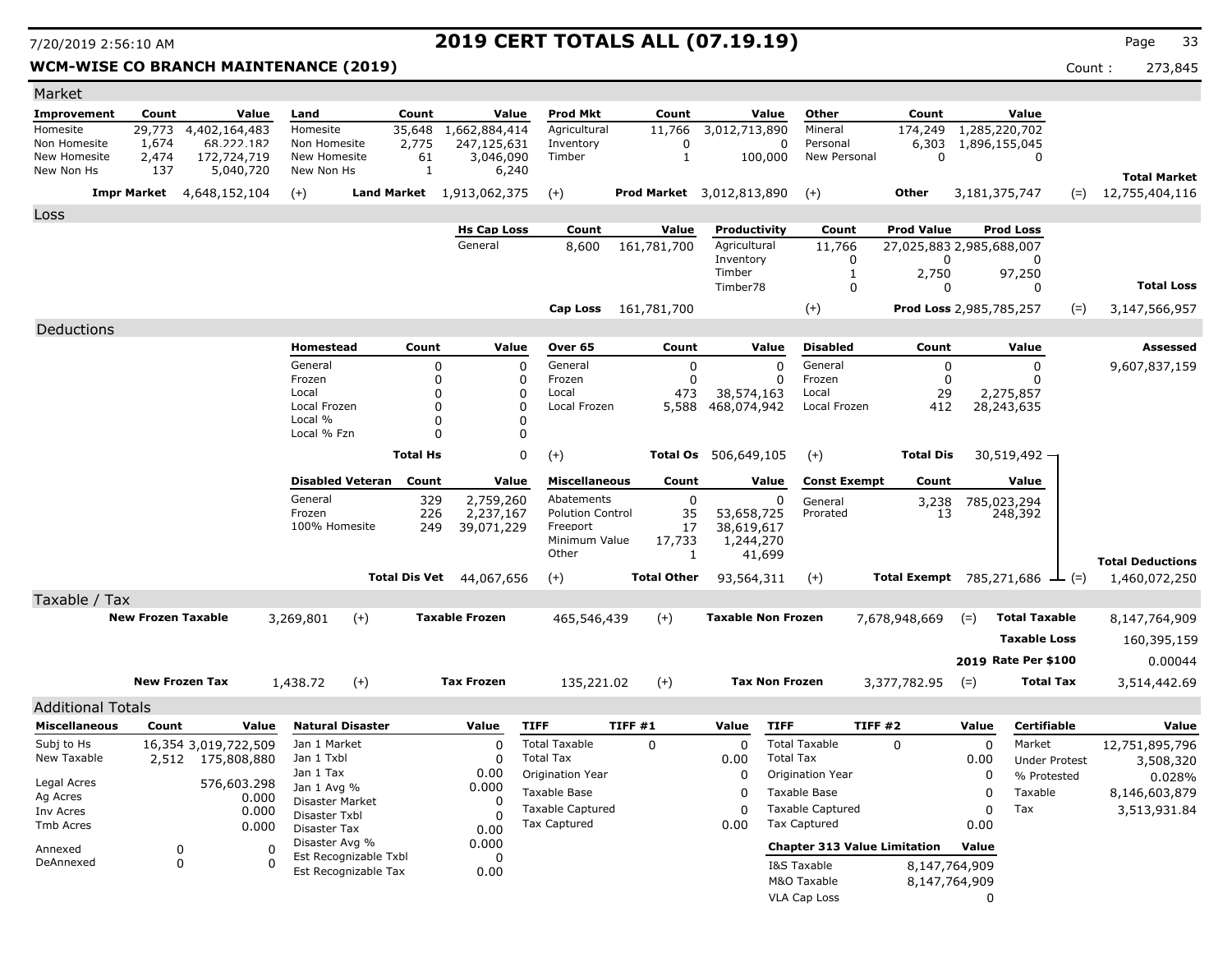**WIS-WISE COUNTY (2019)** Count : 273,845

| Market                       |                           |                                  |                               |             |                                 |                                         |                      |                                  |                                         |                      |                                      |                      |                         |
|------------------------------|---------------------------|----------------------------------|-------------------------------|-------------|---------------------------------|-----------------------------------------|----------------------|----------------------------------|-----------------------------------------|----------------------|--------------------------------------|----------------------|-------------------------|
| <b>Improvement</b>           | Count                     | Value                            | Land                          | Count       | Value                           | <b>Prod Mkt</b>                         | Count                | Value                            | Other                                   | Count                | Value                                |                      |                         |
| Homesite                     |                           | 29,773 4,402,164,483             | Homesite                      |             | 35,648 1,662,884,414            | Agricultural                            | 11,766               | 3,012,713,890                    | Mineral                                 | 174,249              | $\overline{1,285,220,702}$           |                      |                         |
| Non Homesite<br>New Homesite | 1,674<br>2,474            | 68.222.182<br>172,724,719        | Non Homesite<br>New Homesite  | 2,775<br>61 | 247,125,631<br>3,046,090        | Inventory<br>Timber                     | 0<br>1               | 100,000                          | Personal<br>0<br>New Personal           | 6,303<br>$\mathbf 0$ | 1,896,155,045                        | 0                    |                         |
| New Non Hs                   | 137                       | 5,040,720                        | New Non Hs                    | 1           | 6,240                           |                                         |                      |                                  |                                         |                      |                                      |                      | <b>Total Market</b>     |
|                              |                           | <b>Impr Market</b> 4,648,152,104 | $(+)$                         |             | Land Market 1,913,062,375       | $(+)$                                   |                      | <b>Prod Market</b> 3,012,813,890 | $(+)$                                   | Other                | 3,181,375,747                        | $(=)$                | 12,755,404,116          |
| Loss                         |                           |                                  |                               |             |                                 |                                         |                      |                                  |                                         |                      |                                      |                      |                         |
|                              |                           |                                  |                               |             | <b>Hs Cap Loss</b>              | Count                                   | Value                | Productivity                     | Count                                   | <b>Prod Value</b>    | <b>Prod Loss</b>                     |                      |                         |
|                              |                           |                                  |                               |             | General                         | 8,600                                   | 161,781,700          | Agricultural<br>Inventory        | 11,766<br>0                             |                      | 27.025.883 2.985.688.007<br>0        | 0                    |                         |
|                              |                           |                                  |                               |             |                                 |                                         |                      | Timber                           | 1                                       | 2,750                | 97,250                               |                      |                         |
|                              |                           |                                  |                               |             |                                 |                                         |                      | Timber78                         | 0                                       |                      | 0                                    | 0                    | <b>Total Loss</b>       |
|                              |                           |                                  |                               |             |                                 |                                         | Cap Loss 161,781,700 |                                  | $(+)$                                   |                      | Prod Loss 2,985,785,257              | $(=)$                | 3,147,566,957           |
| Deductions                   |                           |                                  |                               |             |                                 |                                         |                      |                                  |                                         |                      |                                      |                      |                         |
|                              |                           |                                  | Homestead                     | Count       | Value                           | Over 65                                 | Count                | Value                            | <b>Disabled</b>                         | Count                | Value                                |                      | Assessed                |
|                              |                           |                                  | General<br>Frozen             | 0<br>0      | 0<br>0                          | General<br>Frozen                       |                      | 0<br>0                           | General<br>0<br>Frozen<br>0             |                      | $\Omega$<br>$\Omega$                 | 0<br>0               | 9,607,837,159           |
|                              |                           |                                  | Local                         | 0           | 0                               | Local                                   | 472                  | 4,164,886                        | Local                                   |                      | $\Omega$                             | 0                    |                         |
|                              |                           |                                  | Local Frozen<br>Local %       | 0           | $\Omega$<br>10,239 402,503,809  | Local Frozen                            | 5,589                | 51,999,676                       | Local Frozen                            |                      | $\Omega$                             | 0                    |                         |
|                              |                           |                                  | Local % Fzn                   |             | 5,796 190,392,754               |                                         |                      |                                  |                                         |                      |                                      |                      |                         |
|                              |                           |                                  |                               |             | Total Hs 592,896,563            | $(+)$                                   | Total Os             | 56,164,562                       | $(+)$                                   | <b>Total Dis</b>     |                                      | $0 -$                |                         |
|                              |                           |                                  | <b>Disabled Veteran</b>       | Count       | Value                           | <b>Miscellaneous</b>                    | Count                | Value                            | <b>Const Exempt</b>                     | Count                | Value                                |                      |                         |
|                              |                           |                                  | General                       | 333         | 2,814,740                       | Abatements                              |                      | 0                                | 0<br>General                            | 3,238                | 785,023,294                          |                      |                         |
|                              |                           |                                  | Frozen                        | 274         | 2,940,926                       | <b>Polution Control</b>                 | 35                   | 53,658,727                       | Prorated                                | 13                   | 248,392                              |                      |                         |
|                              |                           |                                  | 100% Homesite                 | 282         | 54,406,074                      | Freeport<br>Minimum Value               | 17<br>17,733         | 38,619,617<br>1,244,270          |                                         |                      |                                      |                      |                         |
|                              |                           |                                  |                               |             |                                 | Other                                   | 1                    | 41,699                           |                                         |                      |                                      |                      | <b>Total Deductions</b> |
|                              |                           |                                  |                               |             | <b>Total Dis Vet</b> 60,161,740 | $(+)$                                   | <b>Total Other</b>   | 93,564,313                       | $(+)$                                   |                      | Total Exempt 785,271,686 $\perp$ (=) |                      | 1,588,058,864           |
| Taxable / Tax                |                           |                                  |                               |             |                                 |                                         |                      |                                  |                                         |                      |                                      |                      |                         |
|                              | <b>New Frozen Taxable</b> |                                  | 4,007,417<br>$(+)$            |             | <b>Taxable Frozen</b>           | 703,905,564                             | $(+)$                | <b>Taxable Non Frozen</b>        |                                         | 7,311,865,314        | $(=)$                                | <b>Total Taxable</b> | 8,019,778,295           |
|                              |                           |                                  |                               |             |                                 |                                         |                      |                                  |                                         |                      |                                      | <b>Taxable Loss</b>  | 193,655,548             |
|                              |                           |                                  |                               |             |                                 |                                         |                      |                                  |                                         |                      | 2019 Rate Per \$100                  |                      | 0.003225                |
|                              | <b>New Frozen Tax</b>     |                                  | 12,835.09<br>$(+)$            |             | <b>Tax Frozen</b>               | 1,651,143.59                            | $(+)$                | <b>Tax Non Frozen</b>            |                                         | 23,575,267.18        | $(=)$                                | Total Tax            | 25,239,245.86           |
| <b>Additional Totals</b>     |                           |                                  |                               |             |                                 |                                         |                      |                                  |                                         |                      |                                      |                      |                         |
| <b>Miscellaneous</b>         | Count                     | Value                            | <b>Natural Disaster</b>       |             | Value                           | <b>TIFF</b>                             | TIFF #1              | Value                            | <b>TIFF</b>                             | TIFF#2               | Value                                | <b>Certifiable</b>   | Value                   |
| Subj to Hs                   |                           | 16,354 3,019,722,509             | Jan 1 Market                  |             | 0                               | <b>Total Taxable</b>                    | 1                    | 58,394,449                       | <b>Total Taxable</b>                    | 2                    | 5,640,330                            | Market               | 12,751,895,796          |
| New Taxable                  |                           | 2,582 174,787,443                | Jan 1 Txbl                    |             | 0                               | <b>Total Tax</b>                        |                      | 187,239.93                       | <b>Total Tax</b>                        |                      | 18,190.07                            | <b>Under Protest</b> | 3,508,320               |
| Legal Acres                  |                           | 576,603.298                      | Jan 1 Tax<br>Jan 1 Avg %      |             | 0.00<br>0.000                   | Origination Year                        |                      | 2007                             | Origination Year                        |                      | 2010                                 | % Protested          | 0.028%                  |
| Ag Acres                     |                           | 0.000                            | Disaster Market               |             | 0                               | Taxable Base<br><b>Taxable Captured</b> |                      | 31,352,804                       | Taxable Base<br><b>Taxable Captured</b> |                      | 2,633,286<br>Tax                     | Taxable              | 8,018,617,265           |
| Inv Acres<br>Tmb Acres       |                           | 0.000<br>0.000                   | Disaster Txbl<br>Disaster Tax |             | $\Omega$                        | Tax Captured                            |                      | 27,041,645<br>87,209.31          | Tax Captured                            |                      | 3,007,044<br>9,697.72                |                      | 25,235,501.54           |
|                              |                           |                                  | Disaster Avg %                |             | 0.00<br>0.000                   |                                         |                      |                                  | <b>Chapter 313 Value Limitation</b>     |                      | Value                                |                      |                         |
| Annexed<br>DeAnnexed         | 0<br>$\mathbf 0$          | 0<br>$\Omega$                    | Est Recognizable Txbl         |             | 0                               |                                         |                      |                                  | I&S Taxable                             |                      | 8,019,778,295                        |                      |                         |
|                              |                           |                                  | Est Recognizable Tax          |             | 0.00                            |                                         |                      |                                  | M&O Taxable                             |                      | 8,019,778,295                        |                      |                         |
|                              |                           |                                  |                               |             |                                 |                                         |                      |                                  | VLA Cap Loss                            |                      | 0                                    |                      |                         |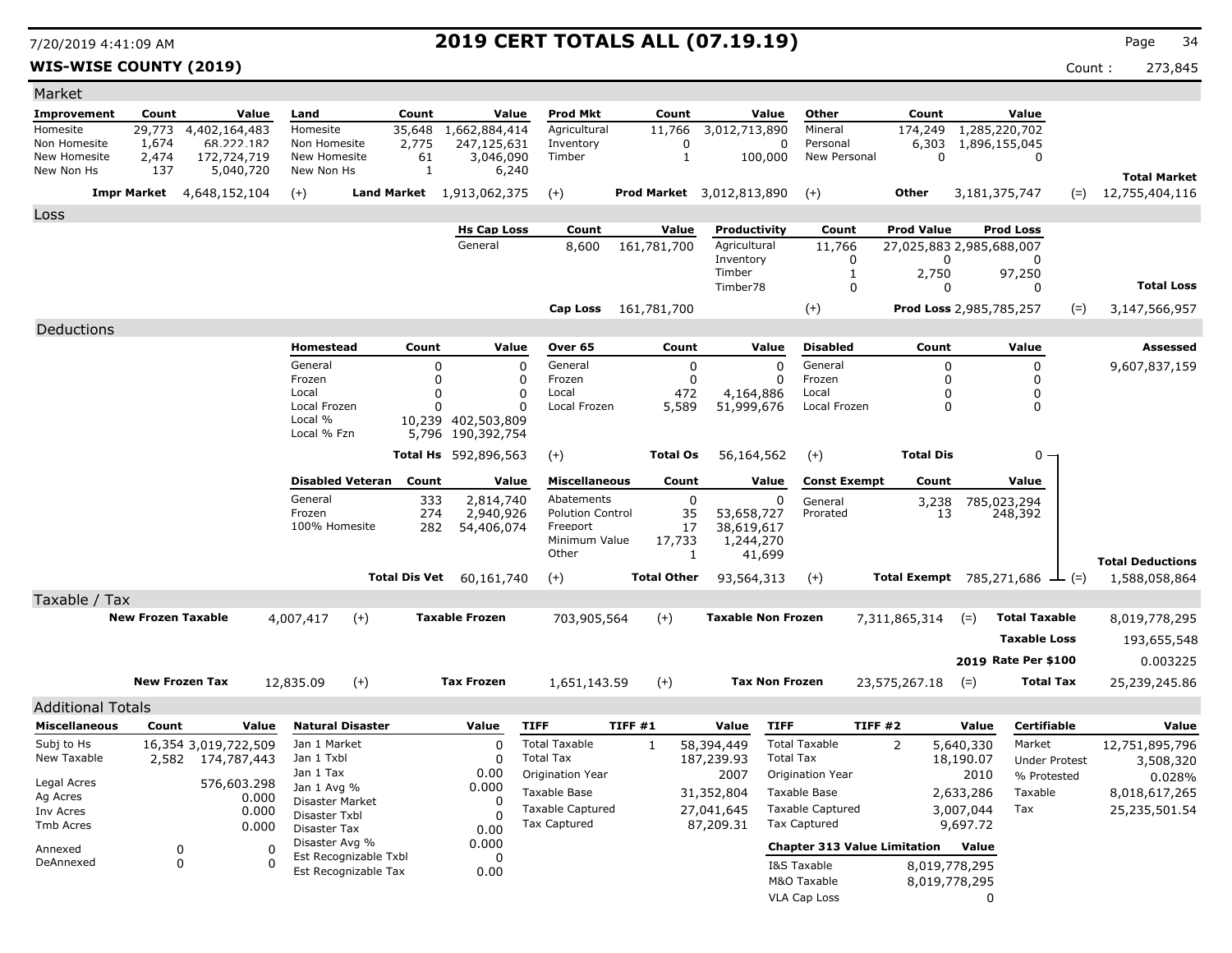**WT1-WCID #1 (2019)** Count : 266,334

| Market                     |                           |                                           |                               |                       |                    |                                 |                                               |                                           |               |                                            |                                     |                                              |                               |                                |                  |                                           |
|----------------------------|---------------------------|-------------------------------------------|-------------------------------|-----------------------|--------------------|---------------------------------|-----------------------------------------------|-------------------------------------------|---------------|--------------------------------------------|-------------------------------------|----------------------------------------------|-------------------------------|--------------------------------|------------------|-------------------------------------------|
| <b>Improvement</b>         | Count                     | Value                                     | Land                          |                       | Count              | Value                           | <b>Prod Mkt</b>                               | Count                                     |               | Value                                      | Other                               | Count                                        |                               | Value                          |                  |                                           |
| Homesite                   |                           | 27,032 3,771,693,967                      | Homesite                      |                       | 32,521             | 1,427,911,745                   | Agricultural                                  | 11,568                                    |               | 2,946,284,865                              | Mineral                             | 171,664                                      |                               | 1,250,564,967                  |                  |                                           |
| Non Homesite               | 1,657                     | 67.664.182                                | Non Homesite                  |                       | 2,709              | 235,980,481                     | Inventory                                     | 0                                         |               | 0                                          | Personal                            | 5,479                                        |                               | 1,710,817,283                  |                  |                                           |
| New Homesite<br>New Non Hs | 2,368<br>136              | 163,732,326<br>5,039,610                  | New Homesite<br>New Non Hs    |                       | 61<br>$\mathbf{1}$ | 3,046,090<br>6,240              | Timber                                        | 1                                         |               | 100,000                                    | New Personal                        | 0                                            |                               | 0                              |                  |                                           |
|                            |                           | <b>Impr Market</b> 4,008,130,085          | $(+)$                         |                       |                    | Land Market 1,666,944,556       | $(+)$                                         | <b>Prod Market</b> 2,946,384,865          |               |                                            | $(+)$                               | Other                                        |                               | 2,961,382,250                  |                  | <b>Total Market</b><br>$= 11,582,841,756$ |
| Loss                       |                           |                                           |                               |                       |                    |                                 |                                               |                                           |               |                                            |                                     |                                              |                               |                                |                  |                                           |
|                            |                           |                                           |                               |                       |                    | <b>Hs Cap Loss</b>              | Count                                         | Value                                     |               | Productivity                               | Count                               | <b>Prod Value</b>                            |                               | <b>Prod Loss</b>               |                  |                                           |
|                            |                           |                                           |                               |                       |                    | General                         | 7,672                                         | 147,283,698                               |               | Agricultural                               | 11,568                              | 26,531,351 2,919,753,514                     |                               |                                |                  |                                           |
|                            |                           |                                           |                               |                       |                    |                                 |                                               |                                           | Timber        | Inventory                                  | 0<br>-1                             | 0<br>2,750                                   |                               | O<br>97,250                    |                  |                                           |
|                            |                           |                                           |                               |                       |                    |                                 |                                               |                                           |               | Timber78                                   | 0                                   | 0                                            |                               | $\Omega$                       |                  | <b>Total Loss</b>                         |
|                            |                           |                                           |                               |                       |                    |                                 |                                               | Cap Loss 147,283,698                      |               |                                            | $(+)$                               | Prod Loss 2,919,850,764                      |                               |                                | $(=)$            | 3,067,134,462                             |
| Deductions                 |                           |                                           |                               |                       |                    |                                 |                                               |                                           |               |                                            |                                     |                                              |                               |                                |                  |                                           |
|                            |                           |                                           | Homestead                     |                       | Count              | Value                           | Over 65                                       | Count                                     |               | Value                                      | <b>Disabled</b>                     | Count                                        |                               | Value                          |                  | <b>Assessed</b>                           |
|                            |                           |                                           | General                       |                       | 0                  |                                 | $\mathbf 0$<br>General                        |                                           | 0             | $\Omega$                                   | General                             | 0                                            |                               | 0                              |                  | 8,515,707,294                             |
|                            |                           |                                           | Frozen                        |                       | 0                  |                                 | Frozen<br>0                                   |                                           | $\mathbf 0$   | 0                                          | Frozen                              | $\Omega$                                     |                               | 0                              |                  |                                           |
|                            |                           |                                           | Local<br>Local Frozen         |                       | 0<br>0             |                                 | Local<br>$\Omega$<br>$\Omega$<br>Local Frozen |                                           | 0<br>$\Omega$ | $\mathbf 0$<br>$\Omega$                    | Local<br>Local Frozen               | 0                                            |                               | 0<br>0                         |                  |                                           |
|                            |                           |                                           | Local %                       |                       | $\Omega$           |                                 | $\Omega$                                      |                                           |               |                                            |                                     | 0                                            |                               |                                |                  |                                           |
|                            |                           |                                           | Local % Fzn                   |                       | 0                  |                                 | 0                                             |                                           |               |                                            |                                     |                                              |                               |                                |                  |                                           |
|                            |                           |                                           |                               | <b>Total Hs</b>       |                    | 0<br>$(+)$                      | <b>Total Os</b>                               |                                           | 0             | <b>Total Dis</b><br>$(+)$                  |                                     |                                              | $0 -$                         |                                |                  |                                           |
|                            |                           | <b>Disabled Veteran</b>                   |                               | Count                 | Value              |                                 | <b>Miscellaneous</b><br>Count                 |                                           | Value         | <b>Const Exempt</b><br>Count               |                                     | Value                                        |                               |                                |                  |                                           |
|                            |                           | General                                   |                               | 568                   | 5,358,145          |                                 | 0<br>Abatements                               |                                           | 0             | General<br>3,008                           |                                     |                                              | 611,603,475                   |                                |                  |                                           |
|                            |                           |                                           | Frozen                        |                       | 0                  |                                 | <b>Polution Control</b><br>0                  |                                           | 31            | 53,162,427                                 | Prorated                            | 13                                           |                               | 248,392                        |                  |                                           |
|                            |                           |                                           | 100% Homesite                 |                       | 267<br>53,196,087  |                                 |                                               | 15<br>Freeport<br>Minimum Value<br>17,550 |               | 14,247,591<br>1,227,417                    |                                     |                                              |                               |                                |                  |                                           |
|                            |                           |                                           |                               |                       |                    |                                 | Other                                         |                                           | 1             | 41,699                                     |                                     |                                              |                               |                                |                  | <b>Total Deductions</b>                   |
|                            |                           |                                           |                               |                       |                    | <b>Total Dis Vet</b> 58,554,232 | $(+)$                                         | <b>Total Other</b>                        |               | 68,679,134                                 | $(+)$                               | Total Exempt $611,851,867$ $\rightarrow$ (=) |                               |                                |                  | 739,085,233                               |
| Taxable / Tax              |                           |                                           |                               |                       |                    |                                 |                                               |                                           |               |                                            |                                     |                                              |                               |                                |                  |                                           |
|                            | <b>New Frozen Taxable</b> |                                           | 0                             | $(+)$                 |                    | <b>Taxable Frozen</b>           |                                               | $(+)$<br>0                                |               | <b>Taxable Non Frozen</b><br>7,776,622,061 |                                     |                                              | <b>Total Taxable</b><br>$(=)$ |                                |                  | 7,776,622,061                             |
|                            |                           |                                           |                               |                       |                    |                                 |                                               |                                           |               |                                            |                                     |                                              |                               | <b>Taxable Loss</b>            |                  | 512,102                                   |
|                            |                           |                                           |                               |                       |                    |                                 |                                               |                                           |               |                                            |                                     |                                              |                               | 2019 Rate Per \$100            |                  | 0.00009358                                |
|                            | <b>New Frozen Tax</b>     |                                           | 0.00                          | $(+)$                 |                    | <b>Tax Frozen</b>               |                                               | 0.00<br>$(+)$                             |               | <b>Tax Non Frozen</b>                      |                                     | 727,688.37                                   | $(=)$                         |                                | <b>Total Tax</b> | 727,688.37                                |
|                            |                           |                                           |                               |                       |                    |                                 |                                               |                                           |               |                                            |                                     |                                              |                               |                                |                  |                                           |
| <b>Additional Totals</b>   |                           |                                           |                               |                       |                    |                                 |                                               |                                           |               |                                            |                                     |                                              |                               |                                |                  |                                           |
| <b>Miscellaneous</b>       | Count                     | Value                                     | <b>Natural Disaster</b>       |                       |                    | Value                           | <b>TIFF</b>                                   | TIFF #1                                   | Value         | <b>TIFF</b>                                |                                     | <b>TIFF #2</b>                               | Value                         | <b>Certifiable</b>             |                  | Value                                     |
| Subj to Hs<br>New Taxable  |                           | 15,023 2,778,458,739<br>2,477 170,086,096 | Jan 1 Market<br>Jan 1 Txbl    |                       |                    | $\Omega$<br>$\Omega$            | <b>Total Taxable</b><br><b>Total Tax</b>      | 0                                         | 0.00          | 0<br><b>Total Tax</b>                      | <b>Total Taxable</b>                | $\Omega$                                     | $\Omega$<br>0.00              | Market<br><b>Under Protest</b> |                  | 11,579,420,556<br>3,421,200               |
|                            |                           |                                           | Jan 1 Tax                     |                       |                    | 0.00                            | <b>Origination Year</b>                       |                                           |               | 0                                          | Origination Year                    |                                              | 0                             | % Protested                    |                  | 0.030%                                    |
| Legal Acres                |                           | 564,363.988                               | Jan 1 Avg %                   |                       |                    | 0.000                           | Taxable Base                                  |                                           |               | 0                                          | Taxable Base                        |                                              | 0                             | Taxable                        |                  | 7,775,548,151                             |
| Ag Acres<br>Inv Acres      |                           | 0.000<br>0.000                            | Disaster Market               |                       |                    | $\Omega$                        | <b>Taxable Captured</b>                       |                                           |               | 0                                          | <b>Taxable Captured</b>             |                                              | 0                             | Tax                            |                  | 727,587.87                                |
| Tmb Acres                  |                           | 0.000                                     | Disaster Txbl<br>Disaster Tax |                       |                    | 0.00                            | Tax Captured                                  |                                           | 0.00          |                                            | <b>Tax Captured</b>                 |                                              | 0.00                          |                                |                  |                                           |
|                            |                           |                                           | Disaster Avg %                |                       |                    | 0.000                           |                                               |                                           |               |                                            | <b>Chapter 313 Value Limitation</b> |                                              | Value                         |                                |                  |                                           |
| Annexed<br>DeAnnexed       | 0<br>0                    | 0<br>0                                    |                               | Est Recognizable Txbl |                    | 0                               |                                               |                                           |               |                                            | I&S Taxable                         |                                              | 7,776,622,061                 |                                |                  |                                           |
|                            |                           |                                           |                               | Est Recognizable Tax  |                    | 0.00                            |                                               |                                           |               |                                            | M&O Taxable                         |                                              | 7,776,622,061                 |                                |                  |                                           |
|                            |                           |                                           |                               |                       |                    |                                 |                                               |                                           |               |                                            | VLA Cap Loss                        |                                              | 0                             |                                |                  |                                           |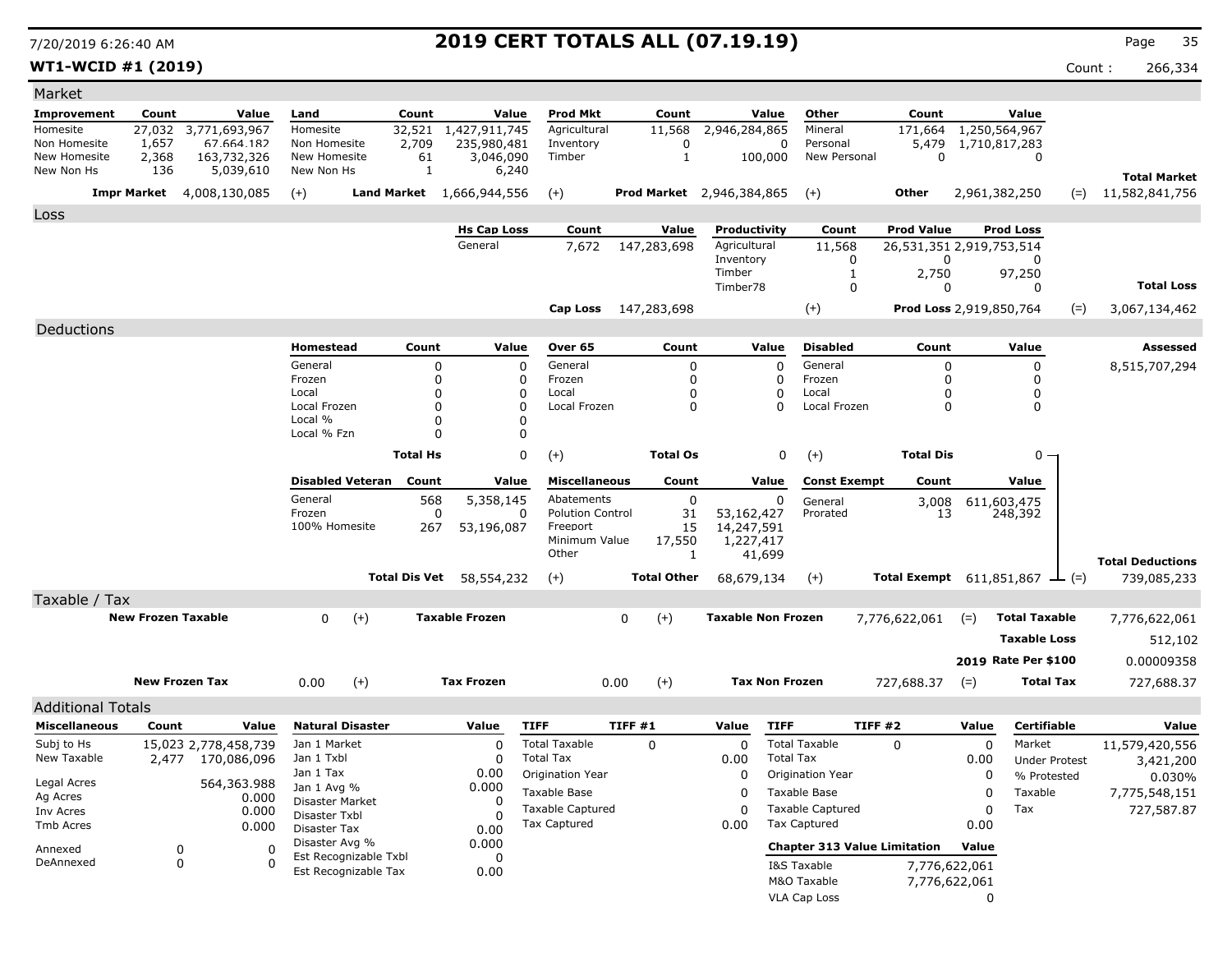### **WT2-WISE CO WATER SUPPLY (2019)** Count : 5,719

| <b>Prod Mkt</b><br>Other<br>Count<br>Value<br>Improvement<br>Count<br>Value<br>Land<br>Count<br>Value<br>Count<br>Value<br>2,529<br>601,102,665<br>2,909<br>226,666,306<br>109<br>32,482,569<br>Mineral<br>1,465<br>14,928,372<br>Homesite<br>Agricultural<br>Homesite<br>$\mathbf 0$<br>Non Homesite<br>12<br>504.230<br>39<br>Inventory<br>$\mathbf 0$<br>773<br>155,479,306<br>Non Homesite<br>9,032,650<br>Personal<br>$\mathbf 0$<br>101<br>$\mathbf 0$<br>Timber<br>$\mathbf 0$<br>New Personal<br>$\mathbf 0$<br>New Homesite<br>8,593,393<br>New Homesite<br>$\mathbf 0$<br>$\mathbf 0$<br>$\mathbf 0$<br>$\mathbf 0$<br>New Non Hs<br>1,110<br>New Non Hs<br>1<br><b>Total Market</b><br><b>Impr Market</b><br><b>Land Market</b><br><b>Prod Market</b><br>32,482,569<br>Other<br>610,201,398<br>$(+)$<br>235,698,956<br>$(+)$<br>$(+)$<br>170,407,678<br>$(=)$<br>1,048,790,601<br>Loss<br><b>Hs Cap Loss</b><br>Count<br>Value<br>Productivity<br>Count<br><b>Prod Value</b><br><b>Prod Loss</b><br>General<br>854<br>13,711,062<br>Agricultural<br>109<br>101,312<br>32,381,257<br>Inventory<br>$\mathbf 0$<br>0<br>0<br>$\mathsf 0$<br>Timber<br>0<br>0<br><b>Total Loss</b><br>$\mathbf 0$<br>Timber78<br>$\mathbf 0$<br>$\Omega$<br>$(+)$<br><b>Prod Loss</b><br>32,381,257<br>Cap Loss<br>13,711,062<br>$(=)$<br>46,092,319<br>Deductions<br>Homestead<br>Count<br>Value<br>Over 65<br>Count<br>Value<br><b>Disabled</b><br>Count<br>Value<br><b>Assessed</b><br>General<br>$\mathbf 0$<br>$\mathbf 0$<br>General<br>$\mathbf 0$<br>$\mathbf 0$<br>General<br>$\mathbf 0$<br>$\mathbf 0$<br>1,002,698,282<br>0<br>Frozen<br>$\Omega$<br>Frozen<br>$\Omega$<br>Frozen<br>$\Omega$<br>$\Omega$<br>0<br>$\mathbf 0$<br>Local<br>Local<br>501<br>2,949,711<br>Local<br>$\mathbf 0$<br>$\mathbf 0$<br>0<br>$\mathbf 0$<br>$\mathbf 0$<br>0<br>Local Frozen<br>0<br>Local Frozen<br>0<br>Local Frozen<br>0<br>Local %<br>$\mathbf 0$<br>$\Omega$<br>Local % Fzn<br>0<br>$\Omega$<br><b>Total Hs</b><br>0<br><b>Total Dis</b><br>$(+)$<br><b>Total Os</b><br>2,949,711<br>$(+)$<br>$0 \cdot$<br><b>Disabled Veteran</b><br>Count<br>Value<br><b>Miscellaneous</b><br><b>Const Exempt</b><br>Value<br>Count<br>Value<br>Count<br>General<br>37<br>0<br>0<br>386,500<br>Abatements<br>General<br>$^{226}_{0}$<br>171,628,969<br>$\Omega$ |
|-------------------------------------------------------------------------------------------------------------------------------------------------------------------------------------------------------------------------------------------------------------------------------------------------------------------------------------------------------------------------------------------------------------------------------------------------------------------------------------------------------------------------------------------------------------------------------------------------------------------------------------------------------------------------------------------------------------------------------------------------------------------------------------------------------------------------------------------------------------------------------------------------------------------------------------------------------------------------------------------------------------------------------------------------------------------------------------------------------------------------------------------------------------------------------------------------------------------------------------------------------------------------------------------------------------------------------------------------------------------------------------------------------------------------------------------------------------------------------------------------------------------------------------------------------------------------------------------------------------------------------------------------------------------------------------------------------------------------------------------------------------------------------------------------------------------------------------------------------------------------------------------------------------------------------------------------------------------------------------------------------------------------------------------------------------------------------------------------------------------------------------------------------------------------------------------------------------------------------------------------------------------------------------------------------------------------------------------------|
|                                                                                                                                                                                                                                                                                                                                                                                                                                                                                                                                                                                                                                                                                                                                                                                                                                                                                                                                                                                                                                                                                                                                                                                                                                                                                                                                                                                                                                                                                                                                                                                                                                                                                                                                                                                                                                                                                                                                                                                                                                                                                                                                                                                                                                                                                                                                                 |
|                                                                                                                                                                                                                                                                                                                                                                                                                                                                                                                                                                                                                                                                                                                                                                                                                                                                                                                                                                                                                                                                                                                                                                                                                                                                                                                                                                                                                                                                                                                                                                                                                                                                                                                                                                                                                                                                                                                                                                                                                                                                                                                                                                                                                                                                                                                                                 |
|                                                                                                                                                                                                                                                                                                                                                                                                                                                                                                                                                                                                                                                                                                                                                                                                                                                                                                                                                                                                                                                                                                                                                                                                                                                                                                                                                                                                                                                                                                                                                                                                                                                                                                                                                                                                                                                                                                                                                                                                                                                                                                                                                                                                                                                                                                                                                 |
|                                                                                                                                                                                                                                                                                                                                                                                                                                                                                                                                                                                                                                                                                                                                                                                                                                                                                                                                                                                                                                                                                                                                                                                                                                                                                                                                                                                                                                                                                                                                                                                                                                                                                                                                                                                                                                                                                                                                                                                                                                                                                                                                                                                                                                                                                                                                                 |
|                                                                                                                                                                                                                                                                                                                                                                                                                                                                                                                                                                                                                                                                                                                                                                                                                                                                                                                                                                                                                                                                                                                                                                                                                                                                                                                                                                                                                                                                                                                                                                                                                                                                                                                                                                                                                                                                                                                                                                                                                                                                                                                                                                                                                                                                                                                                                 |
|                                                                                                                                                                                                                                                                                                                                                                                                                                                                                                                                                                                                                                                                                                                                                                                                                                                                                                                                                                                                                                                                                                                                                                                                                                                                                                                                                                                                                                                                                                                                                                                                                                                                                                                                                                                                                                                                                                                                                                                                                                                                                                                                                                                                                                                                                                                                                 |
|                                                                                                                                                                                                                                                                                                                                                                                                                                                                                                                                                                                                                                                                                                                                                                                                                                                                                                                                                                                                                                                                                                                                                                                                                                                                                                                                                                                                                                                                                                                                                                                                                                                                                                                                                                                                                                                                                                                                                                                                                                                                                                                                                                                                                                                                                                                                                 |
|                                                                                                                                                                                                                                                                                                                                                                                                                                                                                                                                                                                                                                                                                                                                                                                                                                                                                                                                                                                                                                                                                                                                                                                                                                                                                                                                                                                                                                                                                                                                                                                                                                                                                                                                                                                                                                                                                                                                                                                                                                                                                                                                                                                                                                                                                                                                                 |
|                                                                                                                                                                                                                                                                                                                                                                                                                                                                                                                                                                                                                                                                                                                                                                                                                                                                                                                                                                                                                                                                                                                                                                                                                                                                                                                                                                                                                                                                                                                                                                                                                                                                                                                                                                                                                                                                                                                                                                                                                                                                                                                                                                                                                                                                                                                                                 |
|                                                                                                                                                                                                                                                                                                                                                                                                                                                                                                                                                                                                                                                                                                                                                                                                                                                                                                                                                                                                                                                                                                                                                                                                                                                                                                                                                                                                                                                                                                                                                                                                                                                                                                                                                                                                                                                                                                                                                                                                                                                                                                                                                                                                                                                                                                                                                 |
|                                                                                                                                                                                                                                                                                                                                                                                                                                                                                                                                                                                                                                                                                                                                                                                                                                                                                                                                                                                                                                                                                                                                                                                                                                                                                                                                                                                                                                                                                                                                                                                                                                                                                                                                                                                                                                                                                                                                                                                                                                                                                                                                                                                                                                                                                                                                                 |
|                                                                                                                                                                                                                                                                                                                                                                                                                                                                                                                                                                                                                                                                                                                                                                                                                                                                                                                                                                                                                                                                                                                                                                                                                                                                                                                                                                                                                                                                                                                                                                                                                                                                                                                                                                                                                                                                                                                                                                                                                                                                                                                                                                                                                                                                                                                                                 |
|                                                                                                                                                                                                                                                                                                                                                                                                                                                                                                                                                                                                                                                                                                                                                                                                                                                                                                                                                                                                                                                                                                                                                                                                                                                                                                                                                                                                                                                                                                                                                                                                                                                                                                                                                                                                                                                                                                                                                                                                                                                                                                                                                                                                                                                                                                                                                 |
|                                                                                                                                                                                                                                                                                                                                                                                                                                                                                                                                                                                                                                                                                                                                                                                                                                                                                                                                                                                                                                                                                                                                                                                                                                                                                                                                                                                                                                                                                                                                                                                                                                                                                                                                                                                                                                                                                                                                                                                                                                                                                                                                                                                                                                                                                                                                                 |
|                                                                                                                                                                                                                                                                                                                                                                                                                                                                                                                                                                                                                                                                                                                                                                                                                                                                                                                                                                                                                                                                                                                                                                                                                                                                                                                                                                                                                                                                                                                                                                                                                                                                                                                                                                                                                                                                                                                                                                                                                                                                                                                                                                                                                                                                                                                                                 |
|                                                                                                                                                                                                                                                                                                                                                                                                                                                                                                                                                                                                                                                                                                                                                                                                                                                                                                                                                                                                                                                                                                                                                                                                                                                                                                                                                                                                                                                                                                                                                                                                                                                                                                                                                                                                                                                                                                                                                                                                                                                                                                                                                                                                                                                                                                                                                 |
|                                                                                                                                                                                                                                                                                                                                                                                                                                                                                                                                                                                                                                                                                                                                                                                                                                                                                                                                                                                                                                                                                                                                                                                                                                                                                                                                                                                                                                                                                                                                                                                                                                                                                                                                                                                                                                                                                                                                                                                                                                                                                                                                                                                                                                                                                                                                                 |
|                                                                                                                                                                                                                                                                                                                                                                                                                                                                                                                                                                                                                                                                                                                                                                                                                                                                                                                                                                                                                                                                                                                                                                                                                                                                                                                                                                                                                                                                                                                                                                                                                                                                                                                                                                                                                                                                                                                                                                                                                                                                                                                                                                                                                                                                                                                                                 |
|                                                                                                                                                                                                                                                                                                                                                                                                                                                                                                                                                                                                                                                                                                                                                                                                                                                                                                                                                                                                                                                                                                                                                                                                                                                                                                                                                                                                                                                                                                                                                                                                                                                                                                                                                                                                                                                                                                                                                                                                                                                                                                                                                                                                                                                                                                                                                 |
|                                                                                                                                                                                                                                                                                                                                                                                                                                                                                                                                                                                                                                                                                                                                                                                                                                                                                                                                                                                                                                                                                                                                                                                                                                                                                                                                                                                                                                                                                                                                                                                                                                                                                                                                                                                                                                                                                                                                                                                                                                                                                                                                                                                                                                                                                                                                                 |
|                                                                                                                                                                                                                                                                                                                                                                                                                                                                                                                                                                                                                                                                                                                                                                                                                                                                                                                                                                                                                                                                                                                                                                                                                                                                                                                                                                                                                                                                                                                                                                                                                                                                                                                                                                                                                                                                                                                                                                                                                                                                                                                                                                                                                                                                                                                                                 |
| $\mathbf 0$<br>Frozen<br>$\mathbf 0$<br><b>Polution Control</b><br>Prorated<br>0                                                                                                                                                                                                                                                                                                                                                                                                                                                                                                                                                                                                                                                                                                                                                                                                                                                                                                                                                                                                                                                                                                                                                                                                                                                                                                                                                                                                                                                                                                                                                                                                                                                                                                                                                                                                                                                                                                                                                                                                                                                                                                                                                                                                                                                                |
| $\overline{2}$<br>100% Homesite<br>13<br>Freeport<br>24,372,026<br>2,640,830<br>Minimum Value<br>377<br>34,564                                                                                                                                                                                                                                                                                                                                                                                                                                                                                                                                                                                                                                                                                                                                                                                                                                                                                                                                                                                                                                                                                                                                                                                                                                                                                                                                                                                                                                                                                                                                                                                                                                                                                                                                                                                                                                                                                                                                                                                                                                                                                                                                                                                                                                  |
| Other<br>$\Omega$<br>$\Omega$                                                                                                                                                                                                                                                                                                                                                                                                                                                                                                                                                                                                                                                                                                                                                                                                                                                                                                                                                                                                                                                                                                                                                                                                                                                                                                                                                                                                                                                                                                                                                                                                                                                                                                                                                                                                                                                                                                                                                                                                                                                                                                                                                                                                                                                                                                                   |
| <b>Total Deductions</b><br><b>Total Dis Vet</b><br>3,027,330<br><b>Total Other</b><br>24,406,590<br>202,012,600<br>$(+)$<br>$(+)$<br><b>Total Exempt</b> 171,628,969<br>$\perp$ (=)                                                                                                                                                                                                                                                                                                                                                                                                                                                                                                                                                                                                                                                                                                                                                                                                                                                                                                                                                                                                                                                                                                                                                                                                                                                                                                                                                                                                                                                                                                                                                                                                                                                                                                                                                                                                                                                                                                                                                                                                                                                                                                                                                             |
|                                                                                                                                                                                                                                                                                                                                                                                                                                                                                                                                                                                                                                                                                                                                                                                                                                                                                                                                                                                                                                                                                                                                                                                                                                                                                                                                                                                                                                                                                                                                                                                                                                                                                                                                                                                                                                                                                                                                                                                                                                                                                                                                                                                                                                                                                                                                                 |
| Taxable / Tax                                                                                                                                                                                                                                                                                                                                                                                                                                                                                                                                                                                                                                                                                                                                                                                                                                                                                                                                                                                                                                                                                                                                                                                                                                                                                                                                                                                                                                                                                                                                                                                                                                                                                                                                                                                                                                                                                                                                                                                                                                                                                                                                                                                                                                                                                                                                   |
| <b>New Frozen Taxable</b><br>0<br><b>Taxable Frozen</b><br>$(+)$<br><b>Taxable Non Frozen</b><br><b>Total Taxable</b><br>$(+)$<br>0<br>800,685,682<br>$(=)$<br>800,685,682                                                                                                                                                                                                                                                                                                                                                                                                                                                                                                                                                                                                                                                                                                                                                                                                                                                                                                                                                                                                                                                                                                                                                                                                                                                                                                                                                                                                                                                                                                                                                                                                                                                                                                                                                                                                                                                                                                                                                                                                                                                                                                                                                                      |
| <b>Taxable Loss</b><br>$-269$                                                                                                                                                                                                                                                                                                                                                                                                                                                                                                                                                                                                                                                                                                                                                                                                                                                                                                                                                                                                                                                                                                                                                                                                                                                                                                                                                                                                                                                                                                                                                                                                                                                                                                                                                                                                                                                                                                                                                                                                                                                                                                                                                                                                                                                                                                                   |
| 2019 Rate Per \$100<br>0.001025                                                                                                                                                                                                                                                                                                                                                                                                                                                                                                                                                                                                                                                                                                                                                                                                                                                                                                                                                                                                                                                                                                                                                                                                                                                                                                                                                                                                                                                                                                                                                                                                                                                                                                                                                                                                                                                                                                                                                                                                                                                                                                                                                                                                                                                                                                                 |
| <b>New Frozen Tax</b><br>$(+)$<br><b>Tax Frozen</b><br>$(+)$<br><b>Tax Non Frozen</b><br>820,703.10<br><b>Total Tax</b><br>820,703.10<br>0.00<br>0.00<br>$(=)$                                                                                                                                                                                                                                                                                                                                                                                                                                                                                                                                                                                                                                                                                                                                                                                                                                                                                                                                                                                                                                                                                                                                                                                                                                                                                                                                                                                                                                                                                                                                                                                                                                                                                                                                                                                                                                                                                                                                                                                                                                                                                                                                                                                  |
| <b>Additional Totals</b>                                                                                                                                                                                                                                                                                                                                                                                                                                                                                                                                                                                                                                                                                                                                                                                                                                                                                                                                                                                                                                                                                                                                                                                                                                                                                                                                                                                                                                                                                                                                                                                                                                                                                                                                                                                                                                                                                                                                                                                                                                                                                                                                                                                                                                                                                                                        |
| <b>TIFF</b><br><b>Miscellaneous</b><br>Count<br>Value<br><b>Natural Disaster</b><br>Value<br>TIFF #1<br>Value<br><b>TIFF</b><br><b>TIFF #2</b><br>Value<br><b>Certifiable</b><br>Value                                                                                                                                                                                                                                                                                                                                                                                                                                                                                                                                                                                                                                                                                                                                                                                                                                                                                                                                                                                                                                                                                                                                                                                                                                                                                                                                                                                                                                                                                                                                                                                                                                                                                                                                                                                                                                                                                                                                                                                                                                                                                                                                                          |
| <b>Total Taxable</b><br><b>Total Taxable</b><br>$\mathbf 0$<br>$\mathbf 0$<br>$\mathbf 0$<br>Subj to Hs<br>218,102,676<br>$\mathbf 0$<br>0<br>Market<br>1,048,703,481<br>1,202<br>Jan 1 Market                                                                                                                                                                                                                                                                                                                                                                                                                                                                                                                                                                                                                                                                                                                                                                                                                                                                                                                                                                                                                                                                                                                                                                                                                                                                                                                                                                                                                                                                                                                                                                                                                                                                                                                                                                                                                                                                                                                                                                                                                                                                                                                                                  |
| <b>Total Tax</b><br>New Taxable<br>100<br>8,575,033<br>Jan 1 Txbl<br>$\Omega$<br><b>Total Tax</b><br>0.00<br>0.00<br><b>Under Protest</b><br>87,120                                                                                                                                                                                                                                                                                                                                                                                                                                                                                                                                                                                                                                                                                                                                                                                                                                                                                                                                                                                                                                                                                                                                                                                                                                                                                                                                                                                                                                                                                                                                                                                                                                                                                                                                                                                                                                                                                                                                                                                                                                                                                                                                                                                             |
| Jan 1 Tax<br>0.00<br>Origination Year<br>0<br>Origination Year<br>0<br>% Protested<br>0.008%<br>Legal Acres<br>4,702.143                                                                                                                                                                                                                                                                                                                                                                                                                                                                                                                                                                                                                                                                                                                                                                                                                                                                                                                                                                                                                                                                                                                                                                                                                                                                                                                                                                                                                                                                                                                                                                                                                                                                                                                                                                                                                                                                                                                                                                                                                                                                                                                                                                                                                        |
| Jan 1 Avg %<br>0.000<br>Taxable Base<br><b>Taxable Base</b><br>Taxable<br>$\Omega$<br>0<br>800,598,562<br>Ag Acres<br>0.000<br>Disaster Market<br>0                                                                                                                                                                                                                                                                                                                                                                                                                                                                                                                                                                                                                                                                                                                                                                                                                                                                                                                                                                                                                                                                                                                                                                                                                                                                                                                                                                                                                                                                                                                                                                                                                                                                                                                                                                                                                                                                                                                                                                                                                                                                                                                                                                                             |
| <b>Taxable Captured</b><br><b>Taxable Captured</b><br>Tax<br>$\Omega$<br>$\Omega$<br>820,613.80<br>Inv Acres<br>0.000<br>Disaster Txbl<br>O                                                                                                                                                                                                                                                                                                                                                                                                                                                                                                                                                                                                                                                                                                                                                                                                                                                                                                                                                                                                                                                                                                                                                                                                                                                                                                                                                                                                                                                                                                                                                                                                                                                                                                                                                                                                                                                                                                                                                                                                                                                                                                                                                                                                     |
| <b>Tax Captured</b><br>0.00<br>Tax Captured<br>0.00<br>Tmb Acres<br>0.000<br>0.00<br>Disaster Tax                                                                                                                                                                                                                                                                                                                                                                                                                                                                                                                                                                                                                                                                                                                                                                                                                                                                                                                                                                                                                                                                                                                                                                                                                                                                                                                                                                                                                                                                                                                                                                                                                                                                                                                                                                                                                                                                                                                                                                                                                                                                                                                                                                                                                                               |
|                                                                                                                                                                                                                                                                                                                                                                                                                                                                                                                                                                                                                                                                                                                                                                                                                                                                                                                                                                                                                                                                                                                                                                                                                                                                                                                                                                                                                                                                                                                                                                                                                                                                                                                                                                                                                                                                                                                                                                                                                                                                                                                                                                                                                                                                                                                                                 |
| Disaster Avg %<br>0.000<br><b>Chapter 313 Value Limitation</b><br>Value                                                                                                                                                                                                                                                                                                                                                                                                                                                                                                                                                                                                                                                                                                                                                                                                                                                                                                                                                                                                                                                                                                                                                                                                                                                                                                                                                                                                                                                                                                                                                                                                                                                                                                                                                                                                                                                                                                                                                                                                                                                                                                                                                                                                                                                                         |
| 0<br>$\Omega$<br>Annexed<br>Est Recognizable Txbl<br>0<br>$\mathbf 0$<br>DeAnnexed<br>$\mathbf{0}$<br>I&S Taxable<br>800,685,682<br>Est Recognizable Tax<br>0.00                                                                                                                                                                                                                                                                                                                                                                                                                                                                                                                                                                                                                                                                                                                                                                                                                                                                                                                                                                                                                                                                                                                                                                                                                                                                                                                                                                                                                                                                                                                                                                                                                                                                                                                                                                                                                                                                                                                                                                                                                                                                                                                                                                                |

VLA Cap Loss 0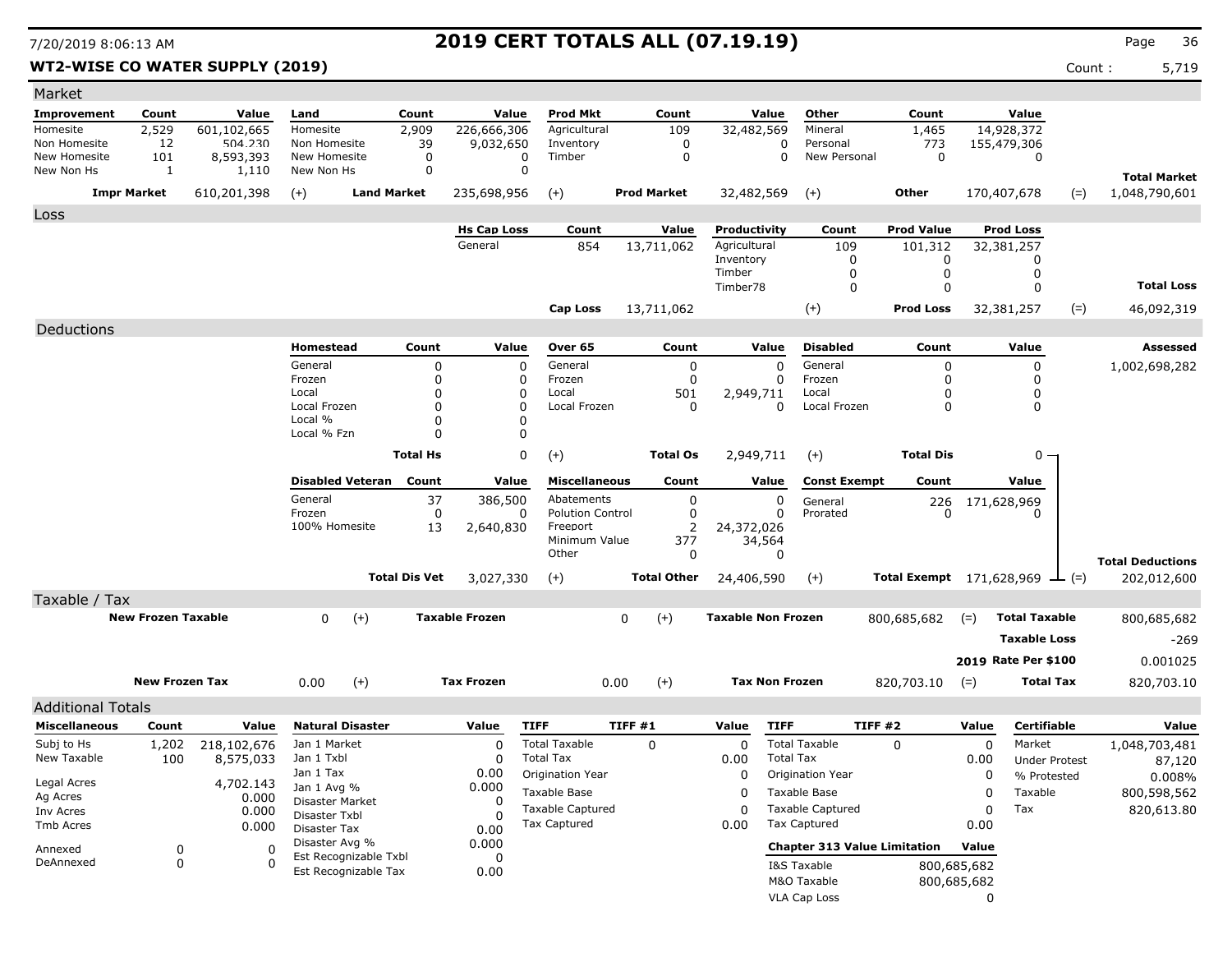### **WT3-CLEAR CREEK WATER (2019)** Count : 1,224

| Page |  |
|------|--|
|      |  |

| Market                     |                           |                    |                                  |                      |                       |                         |                    |                           |                                     |                     |             |                      |             |                         |
|----------------------------|---------------------------|--------------------|----------------------------------|----------------------|-----------------------|-------------------------|--------------------|---------------------------|-------------------------------------|---------------------|-------------|----------------------|-------------|-------------------------|
| <b>Improvement</b>         | Count                     | Value              | Land                             | Count                | Value                 | <b>Prod Mkt</b>         | Count              | Value                     | Other                               | Count               |             | Value                |             |                         |
| Homesite                   | 45                        | 3,397,301          | Homesite                         | 48                   | 833,410               | Agricultural            | 80                 | 25,770,950                | Mineral                             | 745                 |             | 18,569,285           |             |                         |
| Non Homesite               | 5                         | 53.770             | Non Homesite                     | 27                   | 2,112,500             | Inventory               | 0                  | 0                         | Personal                            | 78                  |             | 17,804,253           |             |                         |
| New Homesite<br>New Non Hs | 5<br>$\Omega$             | 399,000<br>0       | New Homesite<br>New Non Hs       | 0<br>$\mathbf 0$     | 0<br>$\mathbf 0$      | Timber                  | 0                  | $\mathbf 0$               | New Personal                        | $\mathbf 0$         |             | 0                    |             |                         |
|                            |                           |                    |                                  |                      |                       |                         |                    |                           |                                     |                     |             |                      |             | <b>Total Market</b>     |
|                            | <b>Impr Market</b>        | 3,850,071          | $(+)$                            | <b>Land Market</b>   | 2,945,910             | $(+)$                   | <b>Prod Market</b> | 25,770,950                | $(+)$                               | Other               |             | 36,373,538           | $(=)$       | 68,940,469              |
| Loss                       |                           |                    |                                  |                      | <b>Hs Cap Loss</b>    | Count                   | Value              | Productivity              | Count                               | <b>Prod Value</b>   |             | <b>Prod Loss</b>     |             |                         |
|                            |                           |                    |                                  |                      | General               | 9                       | 123,843            | Agricultural              | 80                                  | 344,380             |             | 25,426,570           |             |                         |
|                            |                           |                    |                                  |                      |                       |                         |                    | Inventory                 | 0                                   | 0                   |             | 0                    |             |                         |
|                            |                           |                    |                                  |                      |                       |                         |                    | Timber                    | 0                                   | 0                   |             | 0                    |             |                         |
|                            |                           |                    |                                  |                      |                       |                         |                    | Timber78                  | 0                                   | $\mathbf 0$         |             | 0                    |             | <b>Total Loss</b>       |
|                            |                           |                    |                                  |                      |                       | Cap Loss                | 123,843            |                           | $(+)$                               | <b>Prod Loss</b>    |             | 25,426,570           | $(=)$       | 25,550,413              |
| Deductions                 |                           |                    |                                  |                      |                       |                         |                    |                           |                                     |                     |             |                      |             |                         |
|                            |                           |                    | Homestead                        | Count                | Value                 | Over 65                 | Count              | Value                     | <b>Disabled</b>                     | Count               |             | Value                |             | Assessed                |
|                            |                           |                    | General                          | 0                    | $\Omega$              | General                 | 0                  | 0                         | General                             | 0                   |             | 0                    |             | 43,390,056              |
|                            |                           |                    | Frozen                           | 0                    | 0                     | Frozen                  | 0                  | 0                         | Frozen                              | $\Omega$            |             | 0                    |             |                         |
|                            |                           |                    | Local<br>Local Frozen            | 0<br>0               | 0<br>0                | Local<br>Local Frozen   | 0<br>0             | 0<br>$\Omega$             | Local<br>Local Frozen               | 0<br>$\Omega$       |             | 0<br>0               |             |                         |
|                            |                           |                    | Local %                          | $\Omega$             | 0                     |                         |                    |                           |                                     |                     |             |                      |             |                         |
|                            |                           |                    | Local % Fzn                      | $\Omega$             | $\Omega$              |                         |                    |                           |                                     |                     |             |                      |             |                         |
|                            |                           |                    |                                  | <b>Total Hs</b>      | 0                     | $(+)$                   | <b>Total Os</b>    | 0                         | $(+)$                               | <b>Total Dis</b>    |             | 0 -                  |             |                         |
|                            |                           |                    | <b>Disabled Veteran</b>          | Count                | Value                 | <b>Miscellaneous</b>    | Count              | Value                     | <b>Const Exempt</b>                 | Count               |             | Value                |             |                         |
|                            |                           |                    | General                          | 1                    | 1,980                 | Abatements              | 0                  | 0                         | General                             |                     |             | 87,393               |             |                         |
|                            |                           |                    | Frozen                           | 0                    | 0                     | <b>Polution Control</b> | 4                  | 496,300                   | Prorated                            | $_{0}^{3}$          |             | O                    |             |                         |
|                            |                           |                    | 100% Homesite                    | $\mathbf{1}$         | 230,830               | Freeport                | 0                  | 0                         |                                     |                     |             |                      |             |                         |
|                            |                           |                    |                                  |                      |                       | Minimum Value<br>Other  | 41<br>0            | 4,692<br>0                |                                     |                     |             |                      |             |                         |
|                            |                           |                    |                                  | <b>Total Dis Vet</b> |                       |                         |                    |                           |                                     |                     |             |                      |             | <b>Total Deductions</b> |
|                            |                           |                    |                                  |                      | 232,810               | $(+)$                   | <b>Total Other</b> | 500,992                   | $(+)$                               | <b>Total Exempt</b> |             | 87,393               | $\perp$ (=) | 821,195                 |
| Taxable / Tax              | <b>New Frozen Taxable</b> |                    |                                  |                      | <b>Taxable Frozen</b> |                         |                    | <b>Taxable Non Frozen</b> |                                     |                     |             | <b>Total Taxable</b> |             |                         |
|                            |                           |                    | 0<br>$(+)$                       |                      |                       | 0<br>$(+)$              |                    |                           | 42,568,861                          | $(=)$               |             |                      | 42,568,861  |                         |
|                            |                           |                    |                                  |                      |                       |                         |                    |                           |                                     |                     |             | <b>Taxable Loss</b>  |             | $-62$                   |
|                            |                           |                    |                                  |                      |                       |                         |                    |                           |                                     |                     |             | 2019 Rate Per \$100  |             | 0.00039                 |
|                            | <b>New Frozen Tax</b>     |                    | 0.00<br>$(+)$                    |                      | <b>Tax Frozen</b>     |                         | $(+)$<br>0.00      | <b>Tax Non Frozen</b>     |                                     | 16,601.88           | $(=)$       | <b>Total Tax</b>     |             | 16,601.88               |
| <b>Additional Totals</b>   |                           |                    |                                  |                      |                       |                         |                    |                           |                                     |                     |             |                      |             |                         |
| <b>Miscellaneous</b>       | Count                     | Value              | <b>Natural Disaster</b>          |                      | Value                 | <b>TIFF</b>             | TIFF #1            | <b>TIFF</b><br>Value      |                                     | TIFF#2              | Value       | <b>Certifiable</b>   |             | Value                   |
| Subj to Hs                 | 21                        | 2,826,908          | Jan 1 Market                     |                      | 0                     | <b>Total Taxable</b>    | $\mathbf{0}$       | 0                         | <b>Total Taxable</b>                | $\Omega$            | 0           | Market               |             | 68,940,469              |
| New Taxable                | 5                         | 399,000            | Jan 1 Txbl                       |                      | 0                     | <b>Total Tax</b>        |                    | 0.00                      | <b>Total Tax</b>                    |                     | 0.00        | <b>Under Protest</b> |             | 0                       |
| Legal Acres                |                           |                    | Jan 1 Tax                        |                      | 0.00                  | Origination Year        |                    | 0                         | Origination Year                    |                     | 0           | % Protested          |             | 0%                      |
| Ag Acres                   |                           | 6,587.180<br>0.000 | Jan 1 Avg %                      |                      | 0.000                 | Taxable Base            |                    | 0                         | Taxable Base                        |                     | $\mathbf 0$ | Taxable              |             | 42,568,861              |
| Inv Acres                  |                           | 0.000              | Disaster Market<br>Disaster Txbl |                      | 0<br>$\Omega$         | <b>Taxable Captured</b> |                    | 0                         | <b>Taxable Captured</b>             |                     | 0           | Tax                  |             | 16,601.88               |
| Tmb Acres                  |                           | 0.000              | Disaster Tax                     |                      | 0.00                  | Tax Captured            |                    | 0.00                      | <b>Tax Captured</b>                 |                     | 0.00        |                      |             |                         |
| Annexed                    | 0                         | 0                  | Disaster Avg %                   |                      | 0.000                 |                         |                    |                           | <b>Chapter 313 Value Limitation</b> |                     | Value       |                      |             |                         |
| DeAnnexed                  | 0                         | $\Omega$           | Est Recognizable Txbl            |                      | 0                     |                         |                    |                           | I&S Taxable                         |                     | 42,568,861  |                      |             |                         |
|                            |                           |                    | Est Recognizable Tax             |                      | 0.00                  |                         |                    |                           | M&O Taxable                         |                     | 42,568,861  |                      |             |                         |
|                            |                           |                    |                                  |                      |                       |                         |                    |                           | <b>VLA Cap Loss</b>                 |                     | 0           |                      |             |                         |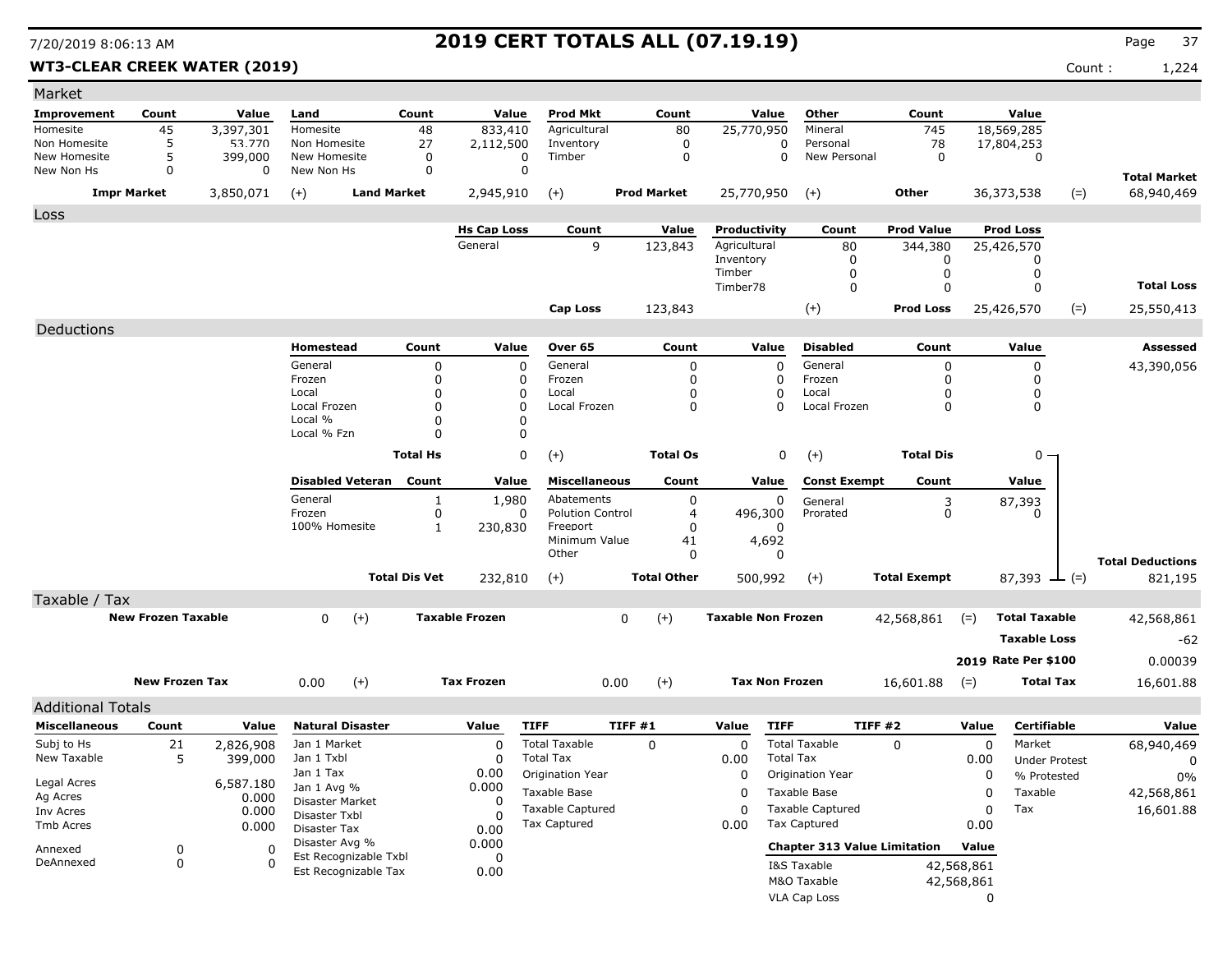### **WT4-NORTH FT WORTH WCID 1 (2019)** Count : 1,116

| Market                   |                           |                  |                                  |                      |                       |                         |                    |                           |                                     |                     |                               |                             |            |                         |
|--------------------------|---------------------------|------------------|----------------------------------|----------------------|-----------------------|-------------------------|--------------------|---------------------------|-------------------------------------|---------------------|-------------------------------|-----------------------------|------------|-------------------------|
| Improvement              | Count                     | Value            | Land                             | Count                | Value                 | <b>Prod Mkt</b>         | Count              | Value                     | Other                               | Count               |                               | Value                       |            |                         |
| Homesite                 | 166                       | 25,964,150       | Homesite                         | 170                  | 7,412,660             | Agricultural            | 4                  | 2,523,106                 | Mineral                             | 934                 |                               | 3,923,717                   |            |                         |
| Non Homesite             | 0                         | 0                | Non Homesite                     | 0                    | 0                     | Inventory               | 0                  |                           | Personal<br>0                       | 3                   |                               | 13,690                      |            |                         |
| New Homesite             | 0                         | $\mathbf 0$      | New Homesite                     | 0                    | 0                     | Timber                  | 0                  |                           | New Personal<br>0                   | 0                   |                               | 0                           |            |                         |
| New Non Hs               | 0                         | $\Omega$         | New Non Hs                       | 0                    | $\Omega$              |                         |                    |                           |                                     |                     |                               |                             |            | <b>Total Market</b>     |
|                          | <b>Impr Market</b>        | 25,964,150       | $(+)$                            | <b>Land Market</b>   | 7,412,660             | $(+)$                   | <b>Prod Market</b> | 2,523,106                 | $(+)$                               | Other               |                               | 3,937,407                   | $(=)$      | 39,837,323              |
| Loss                     |                           |                  |                                  |                      |                       |                         |                    |                           |                                     |                     |                               |                             |            |                         |
|                          |                           |                  |                                  |                      | <b>Hs Cap Loss</b>    | Count                   | Value              | Productivity              | Count                               | <b>Prod Value</b>   |                               | <b>Prod Loss</b>            |            |                         |
|                          |                           |                  |                                  |                      | General               | 65                      | 659,920            | Agricultural              | 4                                   | 5,030               |                               | 2,518,076                   |            |                         |
|                          |                           |                  |                                  |                      |                       |                         |                    | Inventory<br>Timber       | 0                                   | 0<br>$\mathbf 0$    |                               | 0                           |            |                         |
|                          |                           |                  |                                  |                      |                       |                         |                    | Timber78                  | 0<br>$\mathbf 0$                    | 0                   |                               | 0<br>$\Omega$               |            | <b>Total Loss</b>       |
|                          |                           |                  |                                  |                      |                       |                         |                    |                           |                                     |                     |                               |                             |            |                         |
|                          |                           |                  |                                  |                      |                       | <b>Cap Loss</b>         | 659,920            |                           | $(+)$                               | <b>Prod Loss</b>    |                               | 2,518,076                   | $(=)$      | 3,177,996               |
| Deductions               |                           |                  |                                  |                      |                       |                         |                    |                           |                                     |                     |                               |                             |            |                         |
|                          |                           |                  | Homestead                        | Count                | Value                 | Over 65                 | Count              | Value                     | <b>Disabled</b>                     | Count               |                               | Value                       |            | Assessed                |
|                          |                           |                  | General                          | 0                    | 0                     | General                 | 0                  | 0                         | General                             | 0                   |                               | 0                           |            | 36,659,327              |
|                          |                           |                  | Frozen<br>Local                  | 0<br>0               | 0<br>0                | Frozen<br>Local         | 0<br>0             | 0                         | Frozen<br>Local                     | 0<br>0              |                               | 0<br>0                      |            |                         |
|                          |                           |                  | Local Frozen                     | $\Omega$             | 0                     | Local Frozen            | 0                  | 0<br>0                    | Local Frozen                        | 0                   |                               | 0                           |            |                         |
|                          |                           |                  | Local %                          | $\Omega$             | 0                     |                         |                    |                           |                                     |                     |                               |                             |            |                         |
|                          |                           |                  | Local % Fzn                      | $\Omega$             | $\mathbf 0$           |                         |                    |                           |                                     |                     |                               |                             |            |                         |
|                          |                           |                  |                                  | <b>Total Hs</b>      | 0                     | $(+)$                   | <b>Total Os</b>    |                           | 0<br>$(+)$                          | <b>Total Dis</b>    |                               | $0 -$                       |            |                         |
|                          |                           |                  | <b>Disabled Veteran</b>          | Count                | Value                 | <b>Miscellaneous</b>    | Count              | Value                     | <b>Const Exempt</b>                 | Count               |                               | Value                       |            |                         |
|                          |                           |                  | General                          | 2                    | 24,000                | Abatements              | 0                  | 0                         | General                             |                     |                               |                             |            |                         |
|                          |                           |                  | Frozen                           | 0                    | 0                     | <b>Polution Control</b> | 0                  | 0                         | Prorated                            | $\frac{1}{0}$       |                               | 1,703,410<br>O              |            |                         |
|                          |                           |                  | 100% Homesite                    | 3                    | 625,150               | Freeport                | 0                  | 0                         |                                     |                     |                               |                             |            |                         |
|                          |                           |                  |                                  |                      |                       | Minimum Value           | 187                | 9,501                     |                                     |                     |                               |                             |            |                         |
|                          |                           |                  |                                  |                      |                       | Other                   | 0                  | 0                         |                                     |                     |                               |                             |            | <b>Total Deductions</b> |
|                          |                           |                  |                                  | <b>Total Dis Vet</b> | 649,150               | $(+)$                   | <b>Total Other</b> | 9,501                     | $(+)$                               | <b>Total Exempt</b> |                               | $1,703,410 \rightarrow$ (=) |            | 2,362,061               |
| Taxable / Tax            |                           |                  |                                  |                      |                       |                         |                    |                           |                                     |                     |                               |                             |            |                         |
|                          | <b>New Frozen Taxable</b> |                  | 0<br>$(+)$                       |                      | <b>Taxable Frozen</b> | 0<br>$(+)$              |                    | <b>Taxable Non Frozen</b> |                                     | 34,297,266          | <b>Total Taxable</b><br>$(=)$ |                             | 34,297,266 |                         |
|                          |                           |                  |                                  |                      |                       |                         |                    |                           |                                     |                     |                               | <b>Taxable Loss</b>         |            | $-32$                   |
|                          |                           |                  |                                  |                      |                       |                         |                    |                           |                                     |                     |                               |                             |            |                         |
|                          |                           |                  |                                  |                      |                       |                         |                    |                           |                                     |                     |                               | 2019 Rate Per \$100         |            | 0.006                   |
|                          | <b>New Frozen Tax</b>     |                  | 0.00<br>$(+)$                    |                      | <b>Tax Frozen</b>     |                         | $(+)$<br>0.00      | <b>Tax Non Frozen</b>     |                                     | 205,783.79          | $(=)$                         | <b>Total Tax</b>            |            | 205,783.79              |
| <b>Additional Totals</b> |                           |                  |                                  |                      |                       |                         |                    |                           |                                     |                     |                               |                             |            |                         |
| <b>Miscellaneous</b>     | Count                     | Value            | <b>Natural Disaster</b>          |                      | Value                 | <b>TIFF</b>             | TIFF #1            | Value                     | <b>TIFF</b>                         | TIFF#2              | Value                         | Certifiable                 |            | Value                   |
| Subj to Hs               | 108                       | 20,277,070       | Jan 1 Market                     |                      | 0                     | <b>Total Taxable</b>    | $\Omega$           | 0                         | <b>Total Taxable</b>                | $\Omega$            | 0                             | Market                      |            | 39,837,323              |
| New Taxable              | 0                         | 0                | Jan 1 Txbl                       |                      | 0                     | <b>Total Tax</b>        |                    | 0.00                      | <b>Total Tax</b>                    |                     | 0.00                          | <b>Under Protest</b>        |            | 0                       |
|                          |                           |                  | Jan 1 Tax                        |                      | 0.00                  | Origination Year        |                    | 0                         | Origination Year                    |                     | 0                             | % Protested                 |            | $0\%$                   |
| Legal Acres<br>Ag Acres  |                           | 157.487<br>0.000 | Jan 1 Avg %                      |                      | 0.000                 | Taxable Base            |                    | 0                         | Taxable Base                        |                     | 0                             | Taxable                     |            | 34,297,266              |
| Inv Acres                |                           | 0.000            | Disaster Market<br>Disaster Txbl |                      | 0<br>$\Omega$         | <b>Taxable Captured</b> |                    | 0                         | <b>Taxable Captured</b>             |                     | 0                             | Tax                         |            | 205,783.79              |
| Tmb Acres                |                           | 0.000            | Disaster Tax                     |                      | 0.00                  | Tax Captured            |                    | 0.00                      | <b>Tax Captured</b>                 |                     | 0.00                          |                             |            |                         |
|                          |                           |                  | Disaster Avg %                   |                      | 0.000                 |                         |                    |                           | <b>Chapter 313 Value Limitation</b> |                     | Value                         |                             |            |                         |
| Annexed<br>DeAnnexed     | 0<br>0                    | 0<br>$\Omega$    | Est Recognizable Txbl            |                      | 0                     |                         |                    |                           |                                     |                     |                               |                             |            |                         |
|                          |                           |                  | Est Recognizable Tax             |                      | 0.00                  |                         |                    |                           | I&S Taxable<br>M&O Taxable          |                     | 34,297,266                    |                             |            |                         |
|                          |                           |                  |                                  |                      |                       |                         |                    |                           | VLA Cap Loss                        |                     | 34,297,266<br>0               |                             |            |                         |
|                          |                           |                  |                                  |                      |                       |                         |                    |                           |                                     |                     |                               |                             |            |                         |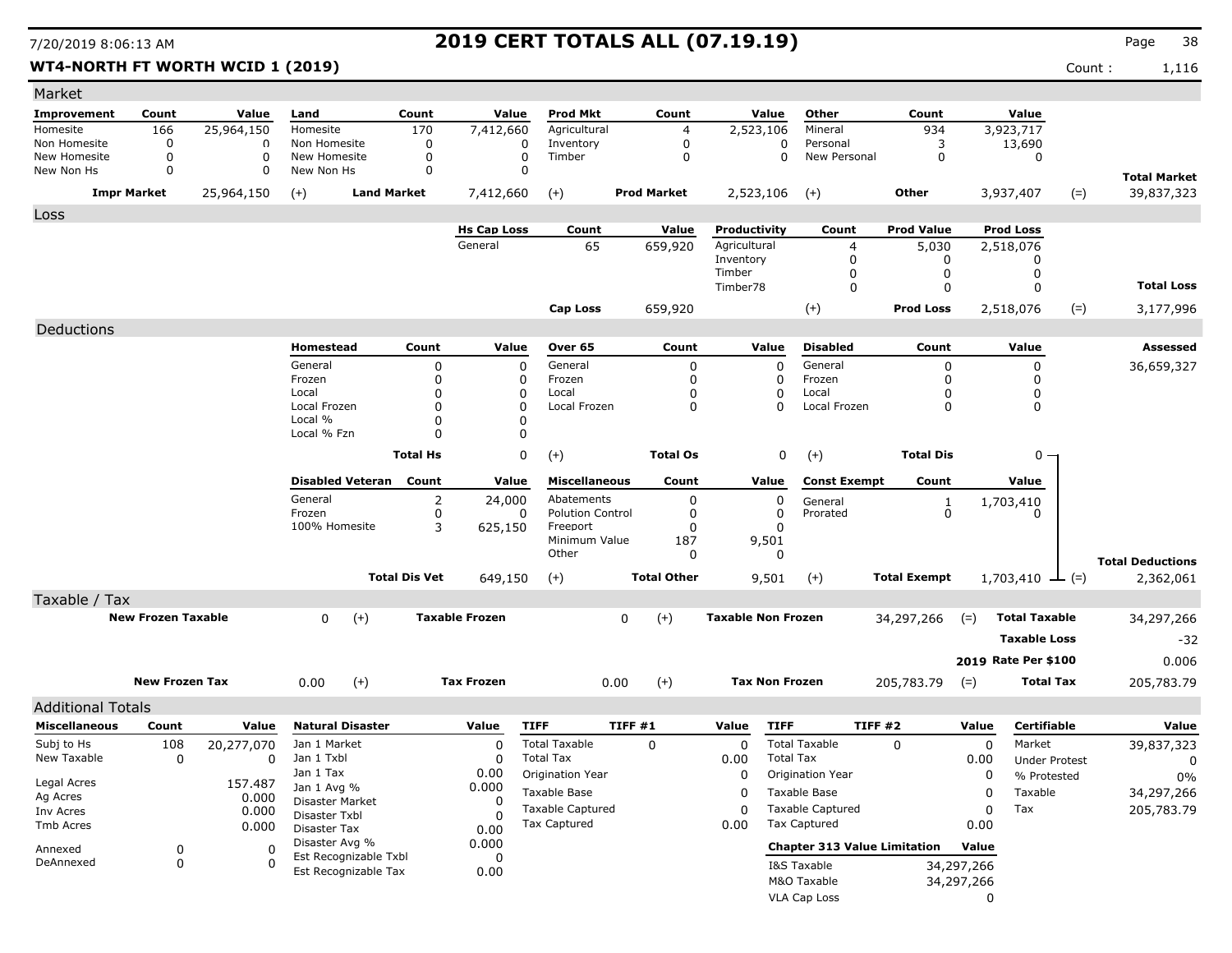### WT5-ALPHA RANCH WCID (2019) **Count :** 528

| Market                   |                           |          |                                |                      |                       |                           |        |                    |                           |                  |                                     |                                      |           |                      |       |                         |
|--------------------------|---------------------------|----------|--------------------------------|----------------------|-----------------------|---------------------------|--------|--------------------|---------------------------|------------------|-------------------------------------|--------------------------------------|-----------|----------------------|-------|-------------------------|
| <b>Improvement</b>       | Count                     | Value    | Land                           | Count                | Value                 | <b>Prod Mkt</b>           |        | Count              |                           | Value            | Other                               | Count                                |           | Value                |       |                         |
| Homesite                 | $\mathbf{1}$              | 6,400    | Homesite                       | 0                    | 0                     | Agricultural              |        | 5                  | 5,652,400                 |                  | Mineral                             | 381                                  |           | 3,002,582            |       |                         |
| Non Homesite             | 0                         | 0        | Non Homesite                   | 0                    | 0                     | Inventory                 |        | $\mathbf 0$        |                           | 0                | Personal                            | 0                                    |           | 0                    |       |                         |
| New Homesite             | 0                         | $\Omega$ | New Homesite                   | 0                    | $\Omega$              | Timber                    |        | $\mathbf 0$        |                           | $\Omega$         | New Personal                        | 0                                    |           | $\mathbf 0$          |       |                         |
| New Non Hs               | 0                         | $\Omega$ | New Non Hs                     | 0                    | 0                     |                           |        |                    |                           |                  |                                     |                                      |           |                      |       | <b>Total Market</b>     |
|                          | <b>Impr Market</b>        | 6,400    | <b>Land Market</b><br>$(+)$    |                      | 0                     | $(+)$                     |        | <b>Prod Market</b> | 5,652,400                 |                  | $(+)$                               | Other                                |           | 3,002,582            | $(=)$ | 8,661,382               |
| Loss                     |                           |          |                                |                      |                       |                           |        |                    |                           |                  |                                     |                                      |           |                      |       |                         |
|                          |                           |          |                                |                      | <b>Hs Cap Loss</b>    | Count                     |        | Value              | Productivity              |                  | Count                               | <b>Prod Value</b>                    |           | <b>Prod Loss</b>     |       |                         |
|                          |                           |          |                                |                      | General               | 0                         |        | $\mathbf{0}$       | Agricultural              |                  | 5                                   | 43,810                               |           | 5,608,590            |       |                         |
|                          |                           |          |                                |                      |                       |                           |        |                    | Inventory                 |                  | 0                                   | 0                                    |           | 0                    |       |                         |
|                          |                           |          |                                |                      |                       |                           |        |                    | Timber<br>Timber78        |                  | 0<br>0                              | 0<br>$\mathbf 0$                     |           | 0<br>$\Omega$        |       | <b>Total Loss</b>       |
|                          |                           |          |                                |                      |                       |                           |        |                    |                           |                  |                                     |                                      |           |                      |       |                         |
|                          |                           |          |                                |                      |                       | Cap Loss                  |        | 0                  |                           |                  | $(+)$                               | <b>Prod Loss</b>                     |           | 5,608,590            | $(=)$ | 5,608,590               |
| Deductions               |                           |          |                                |                      |                       |                           |        |                    |                           |                  |                                     |                                      |           |                      |       |                         |
|                          |                           |          | Homestead                      | Count                | Value                 | Over 65                   |        | Count              |                           | Value            | <b>Disabled</b>                     | Count                                |           | Value                |       | Assessed                |
|                          |                           |          | General                        | 0                    | 0                     | General                   |        | 0                  |                           | 0                | General                             | 0                                    |           | 0                    |       | 3,052,792               |
|                          |                           |          | Frozen                         | 0                    | 0                     | Frozen                    |        | 0                  |                           | 0                | Frozen                              | 0                                    |           | $\Omega$             |       |                         |
|                          |                           |          | Local<br>Local Frozen          | 0                    | 0                     | Local<br>Local Frozen     |        | 0                  |                           | 0                | Local                               | $\mathbf 0$                          |           | 0                    |       |                         |
|                          |                           |          | Local %                        | 0<br>0               | $\Omega$<br>0         |                           |        | 0                  |                           | $\Omega$         | Local Frozen                        | $\Omega$                             |           | 0                    |       |                         |
|                          |                           |          | Local % Fzn                    | U                    | $\Omega$              |                           |        |                    |                           |                  |                                     |                                      |           |                      |       |                         |
|                          |                           |          |                                | <b>Total Hs</b>      | 0                     | $(+)$                     |        | <b>Total Os</b>    |                           | 0                | $(+)$                               | <b>Total Dis</b>                     |           | $0 -$                |       |                         |
|                          |                           |          |                                |                      |                       |                           |        |                    |                           |                  |                                     |                                      |           |                      |       |                         |
|                          |                           |          | <b>Disabled Veteran</b>        | Count                | Value                 | <b>Miscellaneous</b>      |        | Count              |                           | Value            | <b>Const Exempt</b>                 | Count                                |           | Value                |       |                         |
|                          |                           |          | General                        | 0                    | 0                     | Abatements                |        | 0                  |                           | 0                | General                             | $\begin{matrix} 4 \\ 0 \end{matrix}$ |           | 46                   |       |                         |
|                          |                           |          | Frozen                         | 0                    | 0                     | <b>Polution Control</b>   |        | 0                  |                           | 0                | Prorated                            |                                      |           | <sup>0</sup>         |       |                         |
|                          |                           |          | 100% Homesite                  | 0                    | $\Omega$              | Freeport<br>Minimum Value |        | 0<br>43            |                           | 0<br>4,978       |                                     |                                      |           |                      |       |                         |
|                          |                           |          |                                |                      |                       | Other                     |        | $\Omega$           |                           | 0                |                                     |                                      |           |                      |       |                         |
|                          |                           |          |                                |                      |                       |                           |        | <b>Total Other</b> |                           |                  |                                     |                                      |           |                      |       | <b>Total Deductions</b> |
|                          |                           |          |                                | <b>Total Dis Vet</b> | $\mathbf 0$           | $(+)$                     |        |                    |                           | 4,978            | $(+)$                               | <b>Total Exempt</b>                  |           | 46 $\perp$ (=)       |       | 5,024                   |
| Taxable / Tax            |                           |          |                                |                      |                       |                           |        |                    |                           |                  |                                     |                                      |           |                      |       |                         |
|                          | <b>New Frozen Taxable</b> |          | $(+)$<br>0                     |                      | <b>Taxable Frozen</b> |                           | 0      | $(+)$              | <b>Taxable Non Frozen</b> |                  |                                     | 3,047,768                            | $(=)$     | <b>Total Taxable</b> |       | 3,047,768               |
|                          |                           |          |                                |                      |                       |                           |        |                    |                           |                  |                                     |                                      |           | <b>Taxable Loss</b>  |       | 0                       |
|                          |                           |          |                                |                      |                       |                           |        |                    |                           |                  |                                     |                                      |           | 2019 Rate Per \$100  |       | 0.00                    |
|                          | <b>New Frozen Tax</b>     |          | $(+)$<br>0.00                  |                      | <b>Tax Frozen</b>     |                           | 0.00   | $(+)$              | <b>Tax Non Frozen</b>     |                  |                                     |                                      |           | <b>Total Tax</b>     |       | 0.00                    |
|                          |                           |          |                                |                      |                       |                           |        |                    |                           |                  |                                     | 0.00                                 | $(=)$     |                      |       |                         |
| <b>Additional Totals</b> |                           |          |                                |                      |                       |                           |        |                    |                           |                  |                                     |                                      |           |                      |       |                         |
| <b>Miscellaneous</b>     | Count                     | Value    | <b>Natural Disaster</b>        |                      | Value                 | <b>TIFF</b>               | TIFF#1 |                    | Value                     | <b>TIFF</b>      | TIFF #2                             |                                      | Value     | <b>Certifiable</b>   |       | Value                   |
| Subj to Hs               | 0                         | 0        | Jan 1 Market                   |                      | 0                     | <b>Total Taxable</b>      |        | 0                  | 0                         |                  | <b>Total Taxable</b>                | $\Omega$                             | 0         | Market               |       | 8,661,382               |
| New Taxable              | 0                         | 0        | Jan 1 Txbl                     |                      | <sup>0</sup>          | <b>Total Tax</b>          |        |                    | 0.00                      | <b>Total Tax</b> |                                     |                                      | 0.00      | <b>Under Protest</b> |       | 0                       |
| Legal Acres              |                           | 792.500  | Jan 1 Tax                      |                      | 0.00                  | Origination Year          |        |                    | 0                         |                  | Origination Year                    |                                      | 0         | % Protested          |       | 0%                      |
| Ag Acres                 |                           | 0.000    | Jan 1 Avg %<br>Disaster Market |                      | 0.000<br>0            | Taxable Base              |        |                    | 0                         |                  | Taxable Base                        |                                      | 0         | Taxable              |       | 3,047,768               |
| Inv Acres                |                           | 0.000    | Disaster Txbl                  |                      |                       | Taxable Captured          |        |                    | $\Omega$                  |                  | <b>Taxable Captured</b>             |                                      | 0         | Tax                  |       | $0.00\,$                |
| Tmb Acres                |                           | 0.000    | Disaster Tax                   |                      | 0.00                  | Tax Captured              |        |                    | 0.00                      |                  | <b>Tax Captured</b>                 |                                      | 0.00      |                      |       |                         |
| Annexed                  | $\boldsymbol{0}$          | 0        | Disaster Avg %                 |                      | 0.000                 |                           |        |                    |                           |                  | <b>Chapter 313 Value Limitation</b> |                                      | Value     |                      |       |                         |
| DeAnnexed                | 0                         | 0        | Est Recognizable Txbl          |                      | 0                     |                           |        |                    |                           |                  | I&S Taxable                         |                                      | 3,047,768 |                      |       |                         |
|                          |                           |          | Est Recognizable Tax           |                      | 0.00                  |                           |        |                    |                           |                  | M&O Taxable                         |                                      |           |                      |       |                         |
|                          |                           |          |                                |                      |                       |                           |        |                    |                           |                  | VLA Cap Loss                        |                                      | 0         |                      |       |                         |